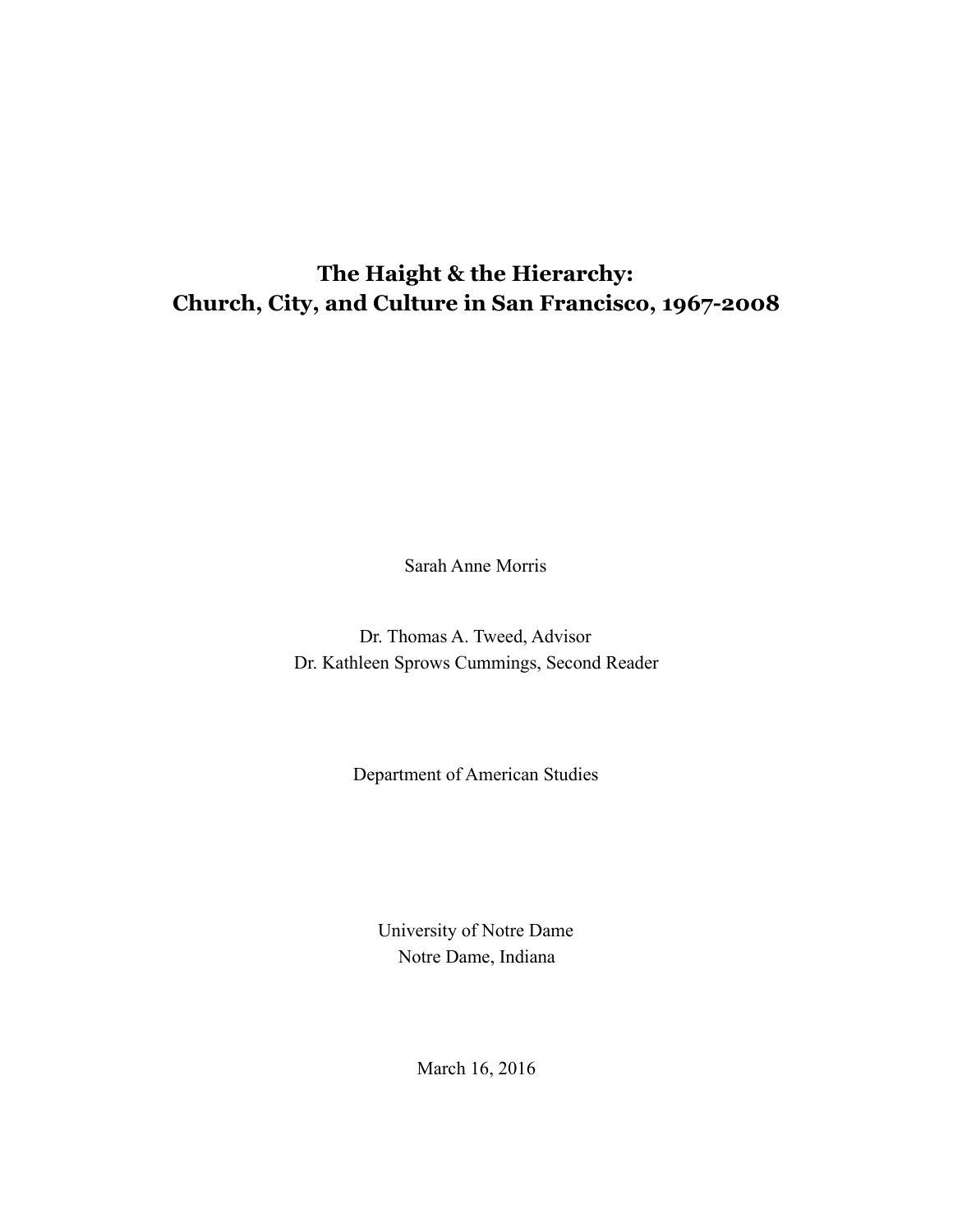| Church and City Take on "The Love Book:" Institutions Join Forces19               |  |
|-----------------------------------------------------------------------------------|--|
|                                                                                   |  |
| An Unnerving Future: Catholicism and the City after the Love Book Trial27         |  |
|                                                                                   |  |
|                                                                                   |  |
|                                                                                   |  |
|                                                                                   |  |
|                                                                                   |  |
|                                                                                   |  |
|                                                                                   |  |
|                                                                                   |  |
|                                                                                   |  |
| Preludes to Prop. 8: "The San Francisco Solution," Scandal, and Adoption Policy55 |  |
|                                                                                   |  |
|                                                                                   |  |
|                                                                                   |  |
|                                                                                   |  |
|                                                                                   |  |
|                                                                                   |  |
|                                                                                   |  |
|                                                                                   |  |
|                                                                                   |  |
|                                                                                   |  |
|                                                                                   |  |

# **CONTENTS**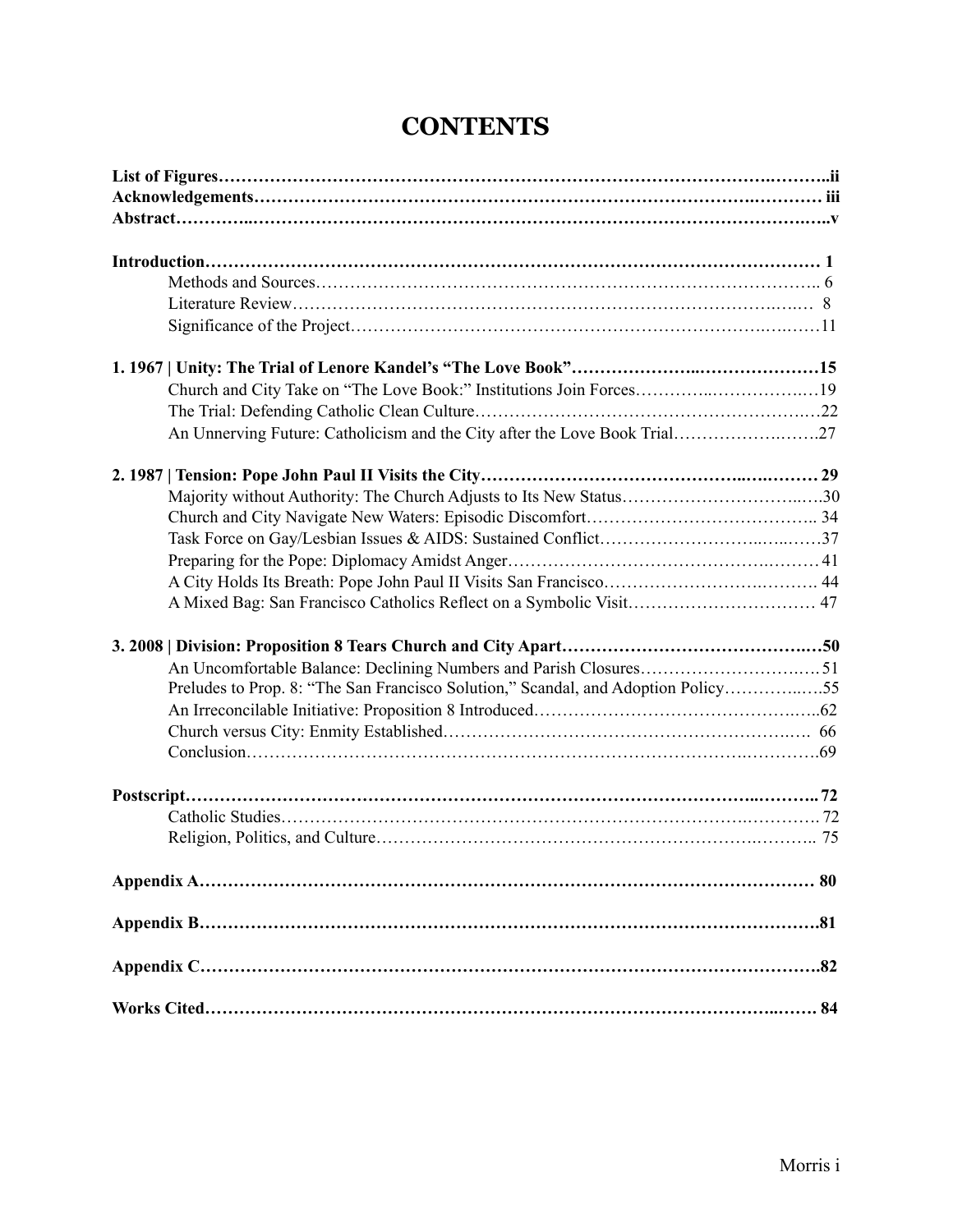# **LIST OF FIGURES**

| Figure 1.1. Protesters gather in front of The Psychedelic Shop following the arrests of Jay The- |  |
|--------------------------------------------------------------------------------------------------|--|
| lin, Allen Cohen, and Ron Muszalski for distributing Lenore Kandel's "The Love Book,"            |  |
|                                                                                                  |  |
|                                                                                                  |  |
| Figure 2.1. Protesters turned out in record-breaking numbers to demonstrate against Pope John    |  |
|                                                                                                  |  |
|                                                                                                  |  |
| <b>Figure 3.1 "Prop H8 Niederauer Ratzinger Where is the Love?" — graffiti on Most Holy</b>      |  |
|                                                                                                  |  |
|                                                                                                  |  |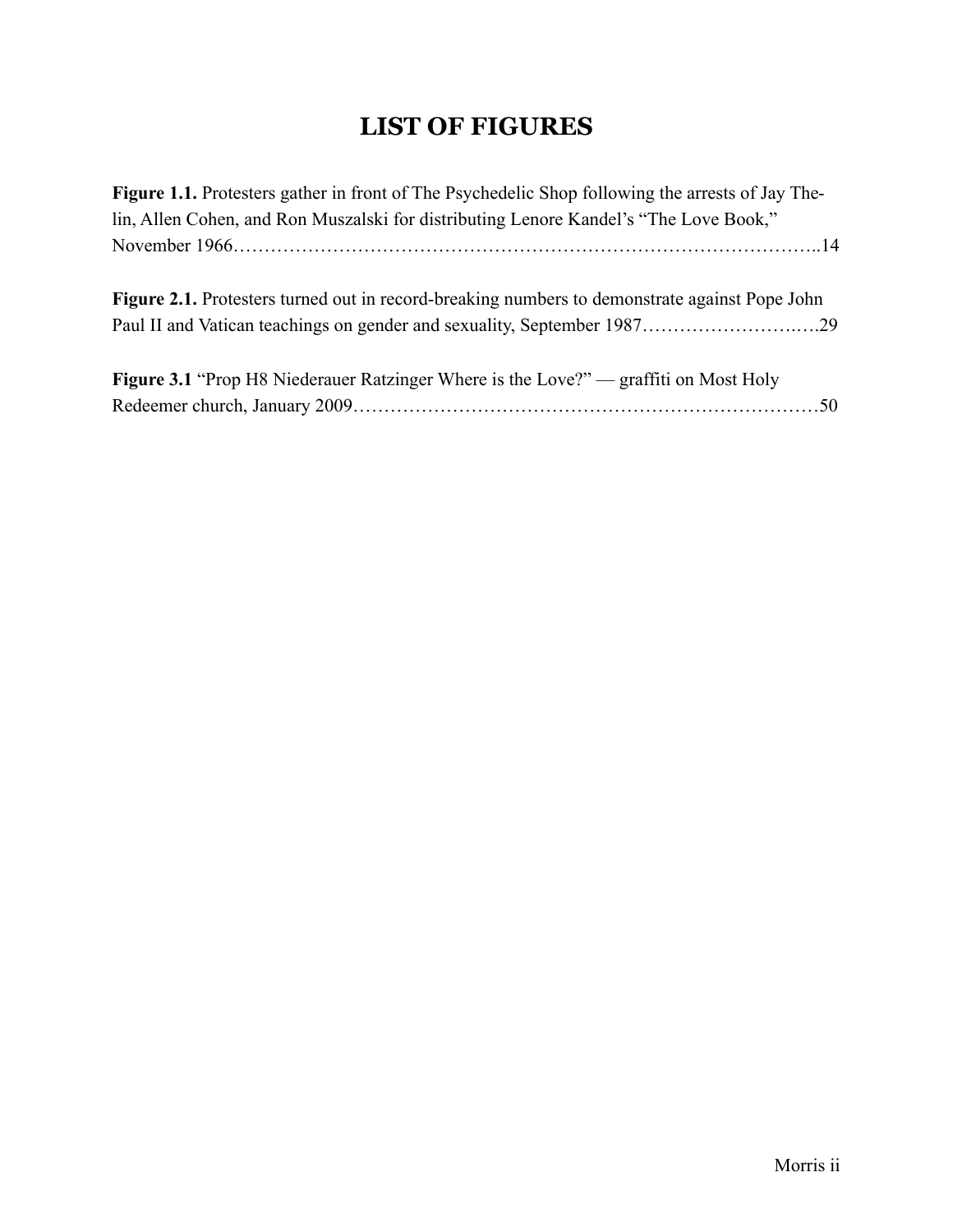## **ACKNOWLEDGEMENTS**

 This thesis would not exist without the assistance, encouragement, and love from a great many people. I am thankful for those responsible for the success of my October research trip including the Undergraduate Research Opportunity Program at Notre Dame, whose funding made it possible. Before setting off for San Francisco, Jeffrey Burns was kind enough to advise me on how to make the most out of my trip. Thanks to the expertise of Tom Carey at the San Francisco Public Library and Chris Doan at the Archives of the Archdiocese of San Francisco, I was able to gain access to vital primary materials for this project. In addition to providing rich resources, they also introduced me to the wonderful world of archives with patience and kindness. I would like to thank Archbishop John Quinn for so generously taking the time to speak with me about his tenure as Archbishop of the Archdiocese of San Francisco. His wise and honest commentary was invaluable in bringing large swaths of my research to life. Bishop Robert McElroy and Sister Zsa Zsa Glamour were also enormously helpful in sharing their perspectives—which were immensely beneficial in contextualizing my work, and adding depth to my study of Catholicism in San Francisco.

 Back at Notre Dame, Annie Coleman and Jason Ruiz made me believe I could even start such an endeavor. Thanks to Annie's words of encouragement, I was able to get out of my head and get to work. Without the support from Jason and camaraderie from my fellow "Thesis Geniuses," I would still be staring at a blank screen seven months later. Despite a schedule that included national television appearances and trips to Rome, Kathleen Sprows Cummings found a way to contribute her vast knowledge as this thesis' Second Reader, and I am incredibly appre-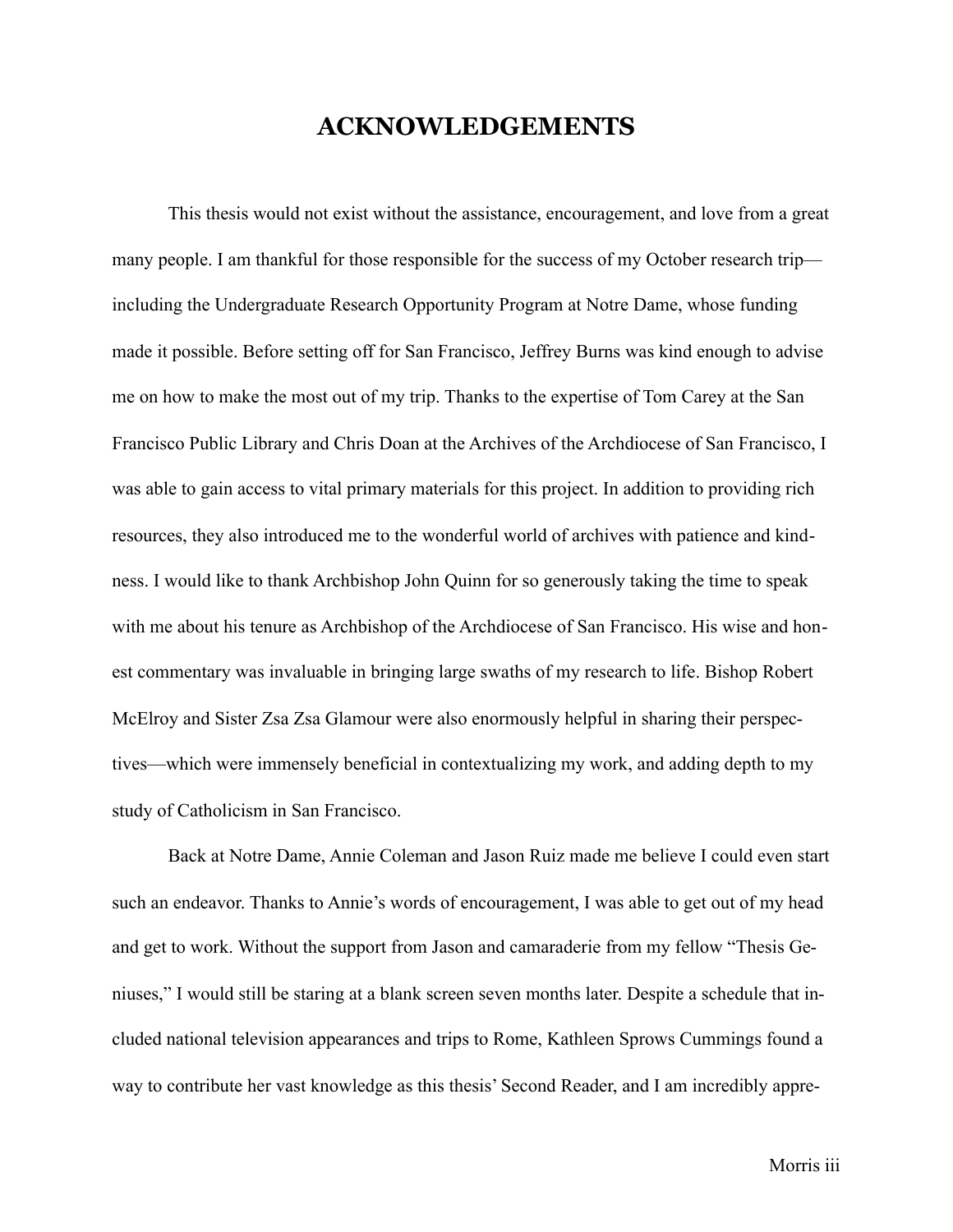ciative. Most importantly, I recognize and thank my faculty advisor and mentor, Tom Tweed. From helping translate ideas into words, to slashing mixed metaphors with the force of a thousand swords (slash:sword), and always pushing me to "be great"—I truly could not have done this without him.

 Finally, I am thankful for my friends and family. To my friends: for constantly listening to my thesis woes, responding with grace when I threw papers in your direction asking "DOES THIS MAKE SENSE," and helping me with the ever-bewildering Microsoft Excel. To my family—especially my parents and grandparents: for being my first teachers and strongest supporters. You fostered my love of learning, my urge to question, and my commitment to make an impact, and for that I am eternally grateful.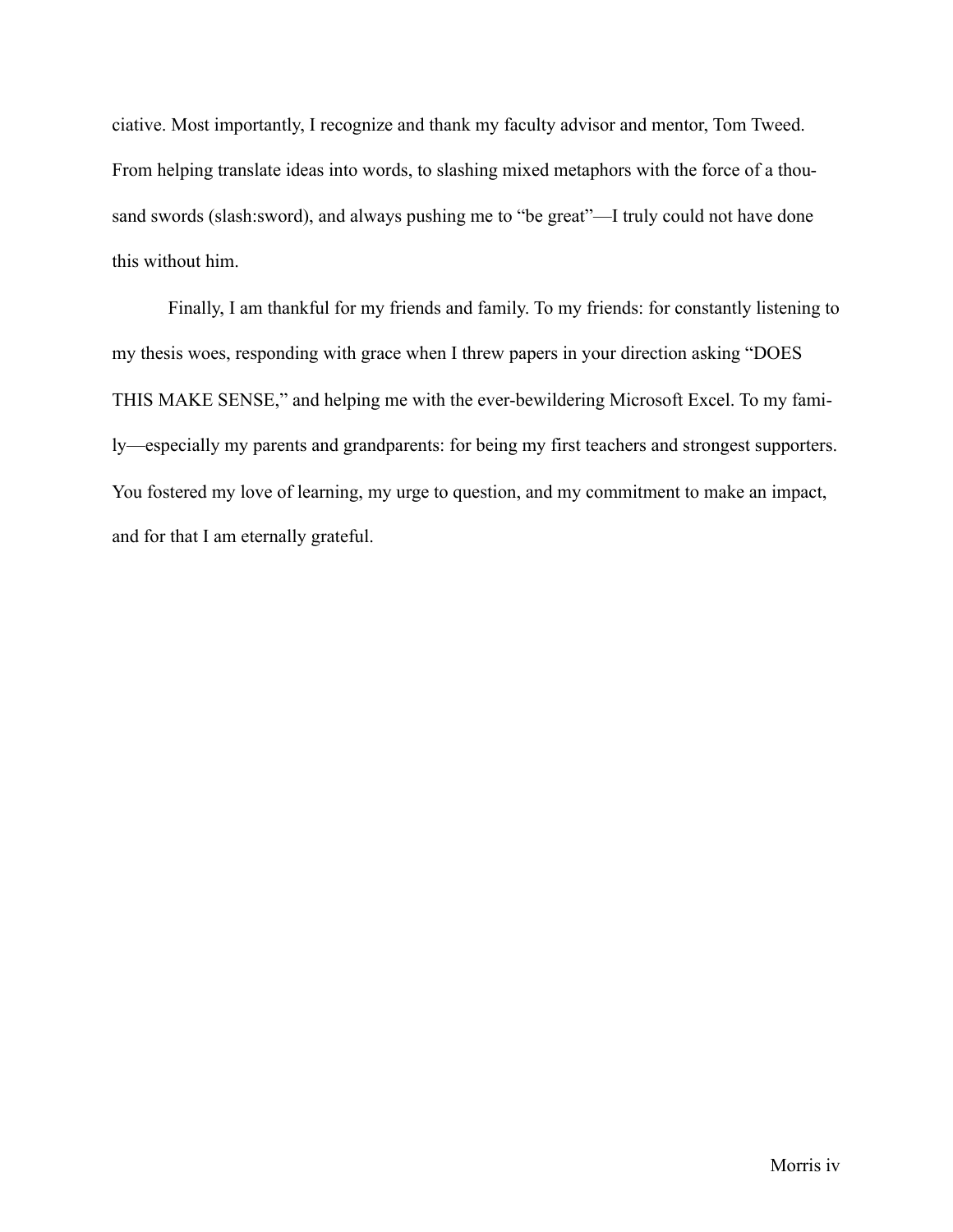## **ABSTRACT**

### Author: Sarah Morris

Title: "The Haight & the Hierarchy: Church, City, and Culture in San Francisco, 1967-2008" Advisor: Dr. Thomas Tweed, Department of American Studies

Between the rise of the local counterculture in the 1950s and the Summer of Love in 1967, San Francisco gained a mostly deserved reputation as a bohemian haven for alternative lifestyles and political liberalism. By the 1980s, after the Castro District had emerged as the "Gay Mecca," its signature progressivism had become recognized worldwide. Yet the Roman Catholic Church also had an influential presence before and after the city became part of U.S. territory in 1848. The network of Catholic parishes and schools nurtured Irish, Italian, German, and Portuguese migrants, and ecclesial leaders not only transformed the built environment between 1884 and 1924, but grew influential enough to enjoy civic clout until the 1960s. Focusing on the period when the Church began to lose its local influence, this thesis explores how three actors—San Francisco's Archdiocese, municipal and civic governing bodies, and the distinct, often eccentric public culture—interacted between 1967 and 2008. Utilizing three illuminating case studies—the obscenity trial surrounding Beat poet Lenore Kandel's "The Love Book" in 1967, Pope John Paul II's visit to San Francisco in 1987, and Proposition 8, a 2008 California ballot initiative seeking to make same-sex marriage illegal throughout the state—I tell a complicated story of increasing divergence. Although the Catholic Church's teachings on matters of economic justice and immigration mostly aligned with the cultural and political leaders' progressive ethos, this accord was not enough to sustain the Church's position as the city's *de facto* cultural arbiter. Instead, as this thesis will show, contrary views on issues relating to gender and sexuality led to irreconcilable differences, as the Church gradually lost political and cultural influence over the course of those four decades. By 2008, when both Catholic and non-Catholic residents voted against the Archdiocese's official stand on same-sex marriage, the Church no longer could claim to be a powerful cultural authority.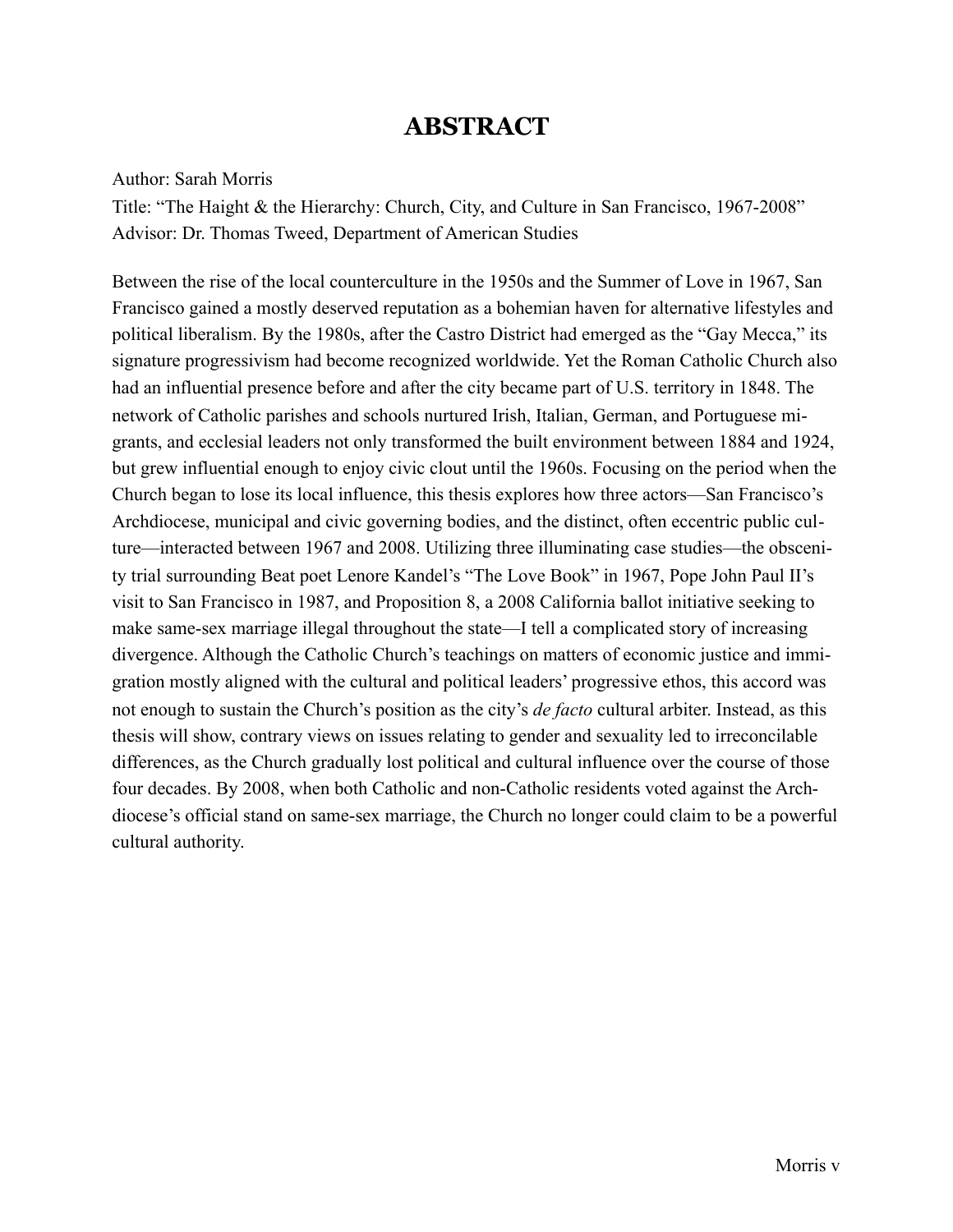## **INTRODUCTION**

 Earlier that evening, his helicopter landed steps away from the Golden Gate Bridge. Pope John Paul II had arrived in San Francisco for the first time. He stood with faithful sympathizers in Mission Dolores, the city's oldest intact colonial Spanish building, while beyond its threshold stood the most boisterous and disapproving crowd of his tour of the United States. The world watched as the leader of the Catholic Church embraced sixty-two individuals suffering from AIDS (perceived to be a controversial encounter by some), and spoke on the matter. "God loves you all, without distinction, without limit," the Pope suggested. "He loves those of you who are sick, those who are suffering from AIDS and AIDS-Related Complex… He loves all with an unconditionaland everlasting love."<sup>1</sup> As he blessed a four-year old boy who had contracted the disease from a blood transfusion and held him in his arms, many in the packed church wept at this display of compassion and love.

<span id="page-6-2"></span>Not all were so moved. Outside the mission's doors, hundreds of protesters chanted, and their echoes were heard across the city. Just a few miles away, the Sisters of Perpetual Indulgence, a group of queer men founded to protest discrimination through satire and theatrical public performance, had organized their own "celebration" to welcome the pope. Congregated in the middle of downtown San Francisco's bustling Union Square, the Sisters—in full makeup and nunhabit drag—conducted an exorcism of the Pope.<sup>[2](#page-6-1)</sup> This irreverent display represented the

<span id="page-6-3"></span><span id="page-6-0"></span><sup>&</sup>lt;sup>[1](#page-6-2)</sup> Carl Nolte, "He Visits Bridge, Embraces AIDS Patients. Pope Tells AIDS Sufferers They Have God's Love," San *Francisco Chronicle*, September 18, 1987.

<span id="page-6-1"></span> <sup>&</sup>quot;A Sistory, Blow by Blow," *Sisters of Perpetual Indulgence*[, http://www.thesisters.org/sistory/64-a-sistory-blow-](http://www.thesisters.org/sistory/64-a-sistory-blow-by-blow) [2](#page-6-3) by-blow, accessed November 3, 2015.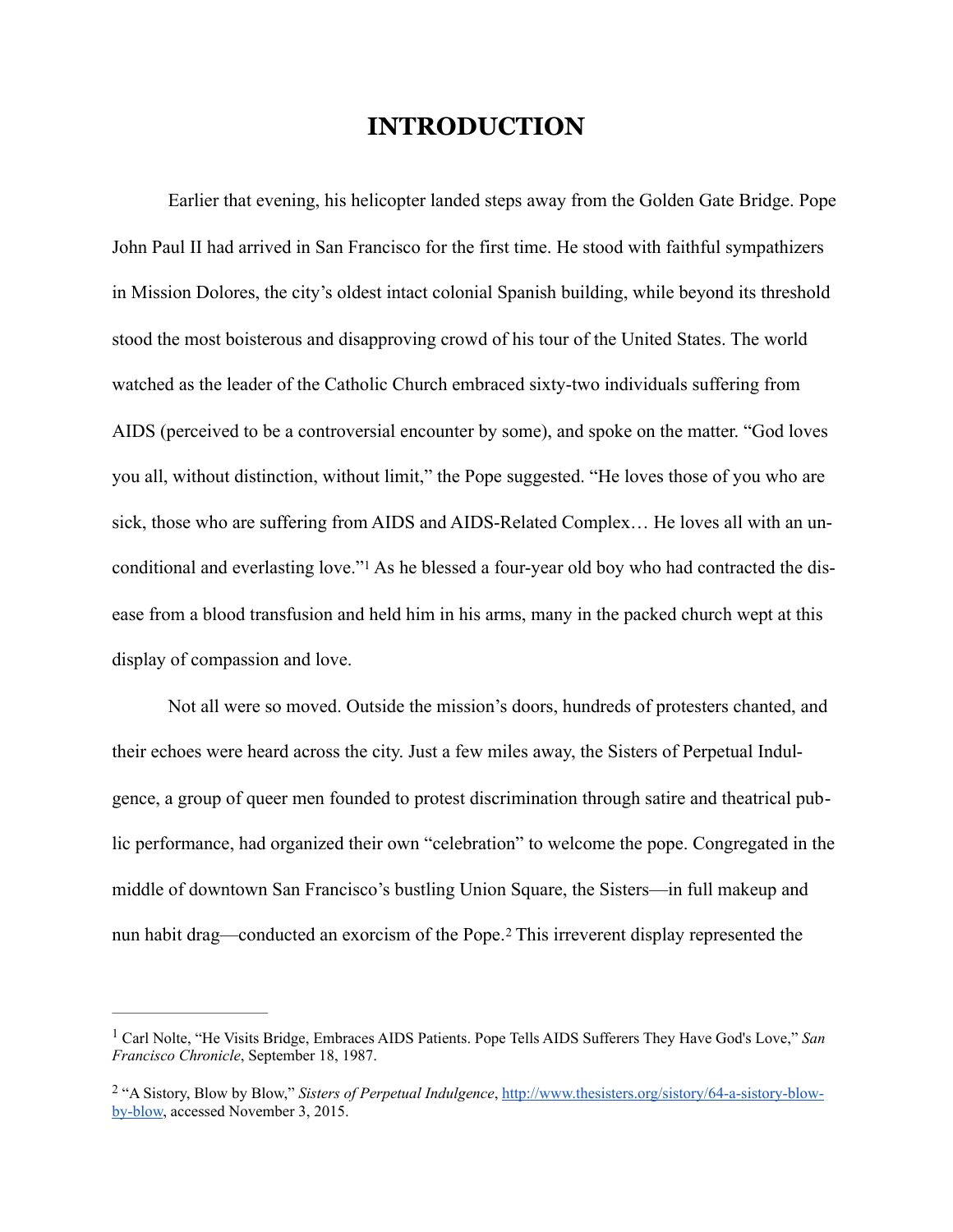concerns of many within San Francisco's well-established gay community, as well as the general population, surrounding the Church's stance on homosexuality, abortion, and contraception.

The contrast between the affirmation inside Mission Dolores and the hostility outside revealed a great deal. Tensions between the Catholic Church and the broader culture of San Francisco had been building for some time. Though San Francisco traces its earliest European roots to Spanish Catholic ecclesiastics, and the Archdiocesan leaders of the immigrant church wielded public influence between the 1880s and the 1960s, converging forces during the second half of the twentieth century transformed the city in ways perhaps no one could have imagined. Many scholars have documented how the cultural and ecclesiastical shifts of the 1960s affected the American Catholic Church as a whole, but few have investigated the local intricacies of the Church in San Francisco[.](#page-7-0)<sup>[3](#page-7-0)</sup> This relationship is worthy of attention, however, since the city of San Francisco was at the center of 1960s—often the birthplace of ideas and behaviors that would transform the nation—and continues to be one of the country's leading cultural pioneers.

<span id="page-7-3"></span><span id="page-7-2"></span>As David Talbot notes in *Season of the Witch*, "The cultural revolution first came to North Beach, where cheap saloons and fleabag hotels and old Barbary Coast bohemianism beck-onedthe beats in the 1950s."<sup>[4](#page-7-1)</sup> After the war, this traditionally Italian neighborhood began to draw artists, poets, and intellectuals, eventually establishing itself as the West Coast center of the Beat

<span id="page-7-0"></span><sup>&</sup>lt;sup>[3](#page-7-2)</sup> Many respected histories of the United States Catholic Church recognize the importance of the 1960s. Jay Dolan, Patrick Carey, James Fisher, and John McGreevy all give considerable attention to the ways in which the Church was forever changed by Vatican II, as well as the countercultural revolutions of the era. Numerous other scholars of Catholics and American politics, including Richard Gelm, Timothy Byrnes, Mary Segers, Lawrence Kapp, Leslie Griffin, and Mary Hanna, also highlight this important time for the national Church. Finally, Mark Massa S.J. devotes an entire book, *The American Catholic Revolution: How the Sixties Changed the Church Forever*, to the topic. Yet, none venture much beyond the national stage, and most studies focus on general trends within the American Catholic Church.

<span id="page-7-1"></span>David Talbot, *Season of the Witch*. (New York: Free Press, 2012), 26. [4](#page-7-3)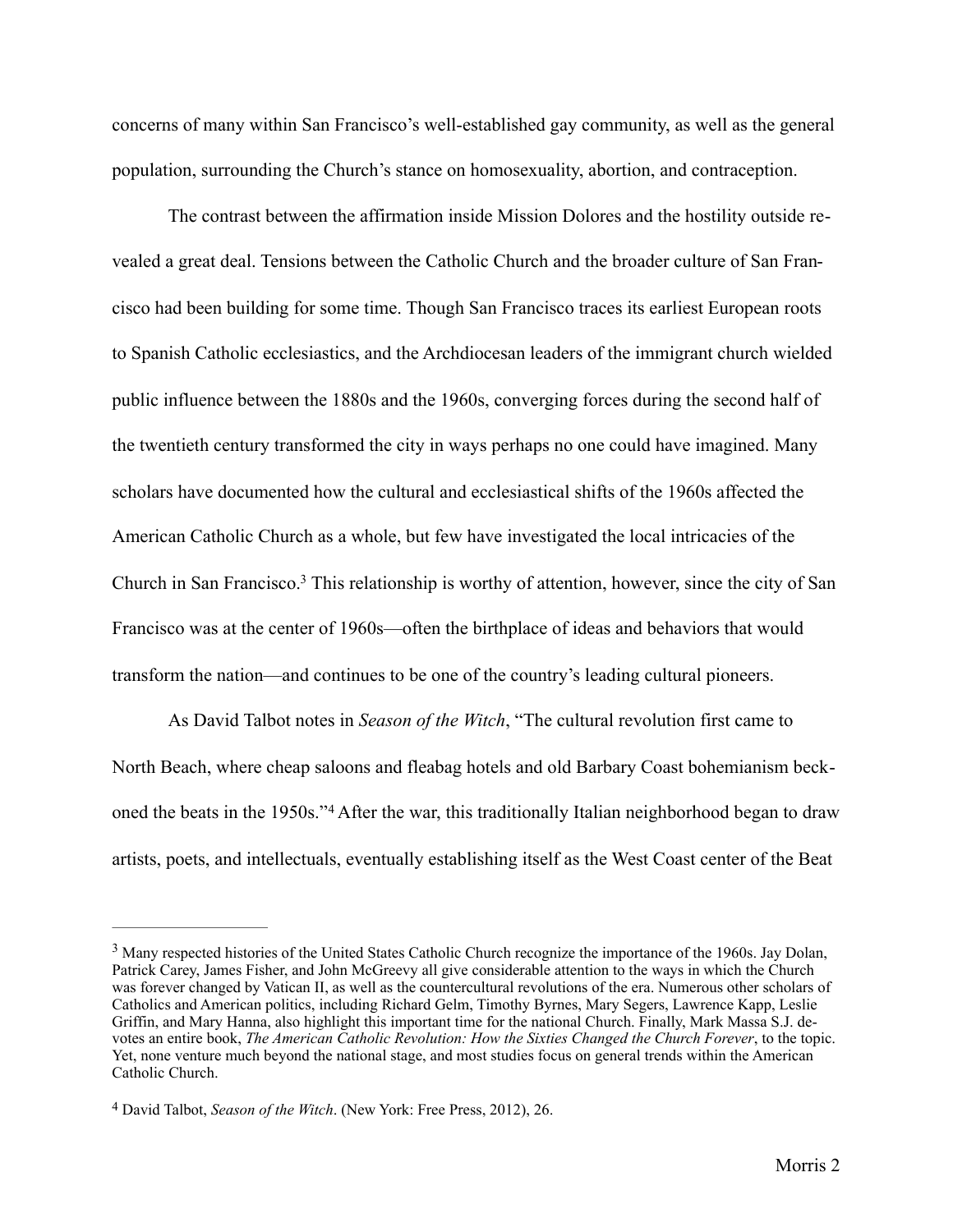<span id="page-8-5"></span><span id="page-8-4"></span>movement.<sup>[5](#page-8-0)</sup> This Beat generation, united by its resistance to middle-America's post-WWII complacency, foreshadowed the hippies who would begin to migrate *en masse* by the mid-1960s. By May of 1967, Hunter S. Thompson's *New York Times Magazine* piece entitled "The Hashbury is the Capital of the Hippies," explained how the Haight Ashbury neighborhood had replaced neighboringBerkeley as the epicenter of the counterculture.<sup>[6](#page-8-1)</sup> Intensifying the distinctiveness of the local culture, San Francisco's LGBTQ population rose to prominence in the years following the Summer of Love. The city had long been a haven for alternative lifestyles, but the late '60s and early '70s gave rise to what became known as the "Gay Mecca," and by 1976 more than 140,000 gays were living in San Francisco[.](#page-8-2)<sup>[7](#page-8-2)</sup> While the gay community was the only group of counterculture newcomers to become a permanent and powerful constituency, the cultural, social, and ideological legacies of the Sixties would change the identity of San Francisco forever.[8](#page-8-3)

<span id="page-8-7"></span><span id="page-8-6"></span>This thesis will explore the ways in which the relationship between three actors—San Francisco's Catholic Church, its municipal and civic governing bodies, and the robust, often eccentric public culture—changed over the course of four decades. As U.S. historian Lizabeth Cohen remarks in her essay entitled "Re-viewing the Twentieth Century through an American Catholic Lens:"

<span id="page-8-0"></span>Clinton R. Starr, "Individual Resistance and Collective Action," in *Reconstructing the Beats* ed. Jennie Skirl. (New [5](#page-8-4) York: Palgrave Macmillan, 2004), 42.

<span id="page-8-1"></span><sup>&</sup>lt;sup>[6](#page-8-5)</sup> Hunter S. Thompson, "The Hashbury is the Capital of the Hippies," *New York Times Magazine*, May 14, 1967.

<span id="page-8-2"></span> $<sup>7</sup>$  $<sup>7</sup>$  $<sup>7</sup>$  Talbot, 234.</sup>

<span id="page-8-3"></span><sup>&</sup>lt;sup>[8](#page-8-7)</sup> In using the phrase, "the Sixties," I refer to the period of great cultural shift and tumult within the United States, loosely defined as 1963-1974, rather than the 1960-1969 chronological definition of the decade. The former definition is justified and better fits the discussion at hand, especially as this paper investigates the implications of historian Patrick Carey's statement that, "The Catholic community, perhaps more than any other religious community in the United States, experienced the simultaneously stimulating and disintegrating hurricane winds of social and religious reforms and upheavals that blew across the country in the 1960s and early 1970s." Patrick W. Carey, *Catholics in America: A History*. (Westport, CT: Praeger Publishers, 2004), 115.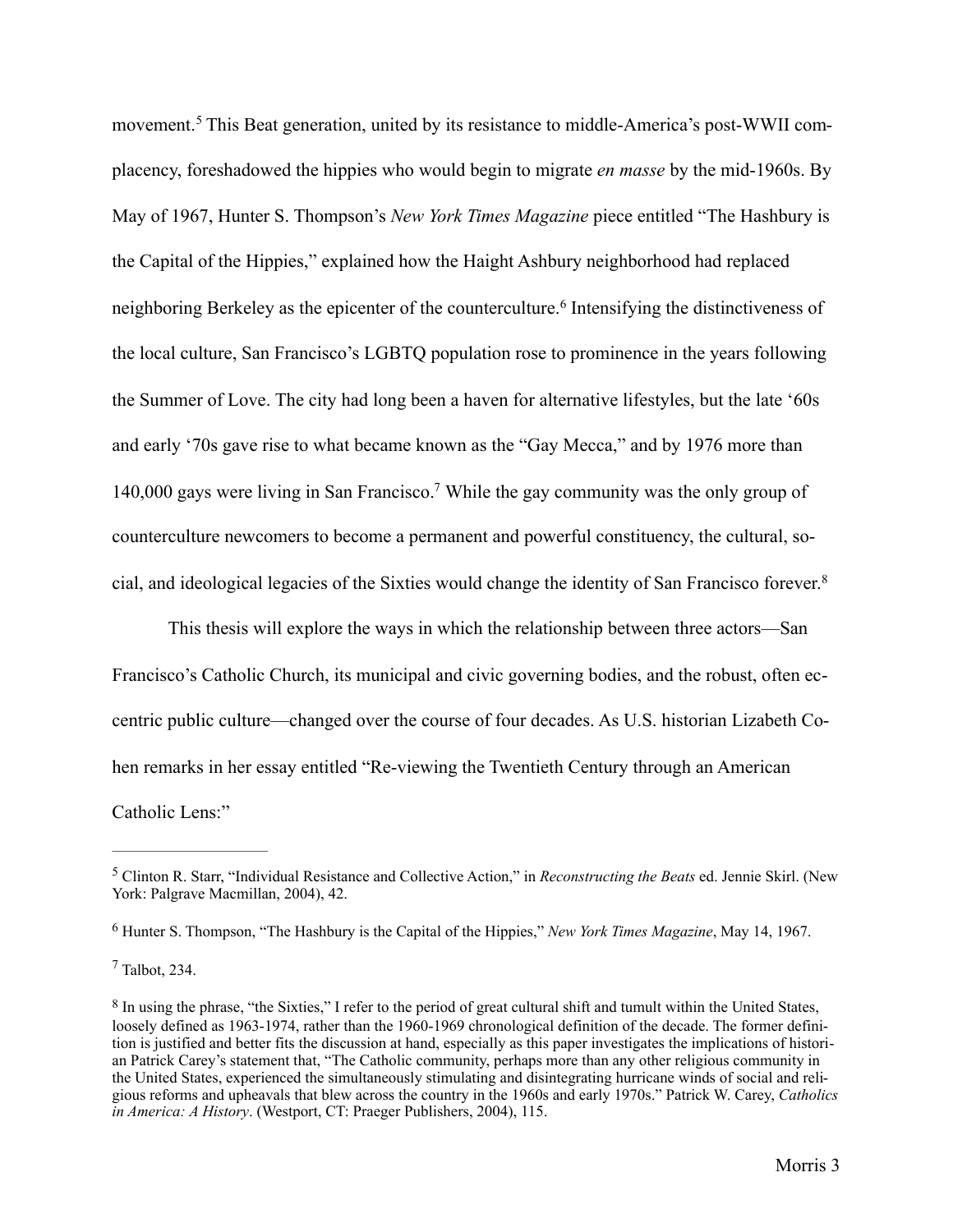<span id="page-9-2"></span>I cannot think of a better historical subject that requires consideration from the top down as well as from the bottom up, one that shows as powerfully the interconnectedness between the international and the local, than Catholic history as it stretches from the global reach of the Roman Catholic Church to the daily lives of ordinary parishioners.<sup>9</sup>

In this spirit, I will use three local, diocesan-level case studies—the obscenity trial surrounding Beat poet Lenore Kandel's "The Love Book" in 1967, Pope John Paul II's 1987 visit to San Francisco, and 2008's ballot initiative to ban same-sex marriage throughout California—to show that the Catholic Church saw its cultural clout sharply decline as San Francisco's governmental structures became more closely aligned with the progressive ethos of countercultural movements. This transition was not linear or simple. While the church and the city eventually diverged on matters of gender and sexuality, the Catholic tradition of advocating justice for the poor and the marginalized not only coincided with many of the city's policies and initiatives, but sometimes led the charge to achieve them. Mayors Jack Shelley and Joseph Alito, both practicing Catholics, worked closely with Church leaders throughout the '60s and '70s on issues highlighted in Pope Leo XIII's "Rerum Novarum" and Catholic Social Teaching—including labor, civil rights, and homelessness[.](#page-9-1)<sup>[10](#page-9-1)</sup> This tradition of collaboration for economic and racial justice has continued to the present day, but such accord was not enough to preserve the Church's role as a dominant cultural arbiter. San Francisco's story will show that John McGreevy is correct in saying that "Un-

<span id="page-9-3"></span><span id="page-9-0"></span>Lizabeth Cohen, "Re-viewing the Twentieth Century through an American Catholic Lens," in *Catholics in the* [9](#page-9-2) *American Century*, edited by R. Scott Appleby and Kathleen Sprows Cummings. (Ithaca, NY: Cornell University Press, 2012).

<span id="page-9-1"></span> $10$  Talbot, 33, 150.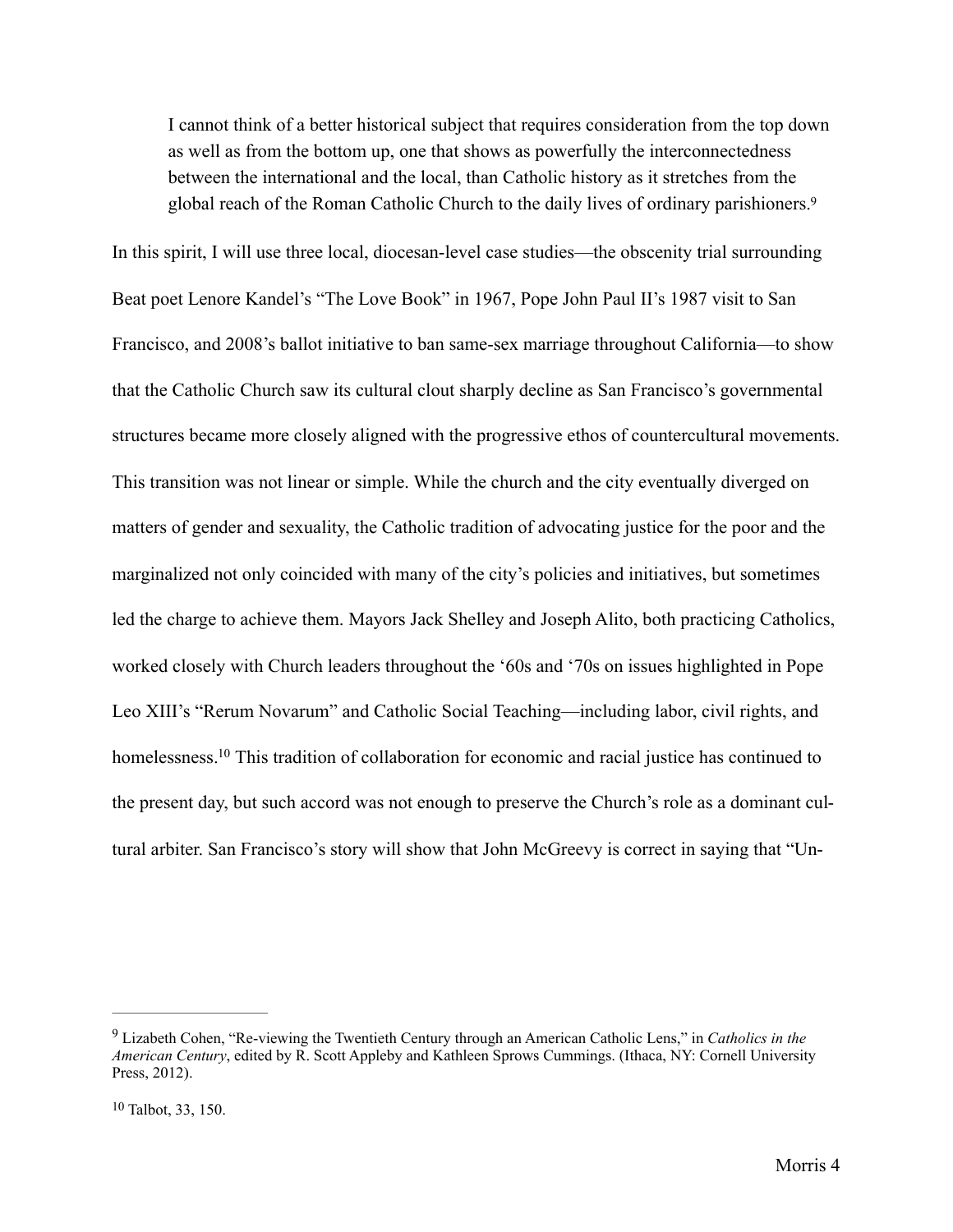derstandings of gender and sexuality would eventually become the central dividing line between Catholics and U.S. liberals, and divisive within Catholicism as well.["11](#page-10-0)

<span id="page-10-5"></span><span id="page-10-4"></span><span id="page-10-3"></span>Much of the conversation will surround San Francisco's "political culture," which Lucian Pye describes as "the set of attitudes, beliefs, and sentiments which give order and meaning to a political process and which provide the underlying assumptions and rules that govern behavior in thepolitical system." $12$  With this definition in mind, I will show that as time passed and San Francisco's political culture continued to shift, many of the Church's positions on gender and sexuality led to irreconcilable conflict—and at times hostility—with civic leaders and local resi-dents[.](#page-10-2)<sup>[13](#page-10-2)</sup> It is also important to note that this story's major actors were those in positions of power: politicians, clergy, and community leaders. The experiences of "ordinary" citizens and parishioners provide additional layers of richness and complexity, and their accounts hold a most valuable place in the exploration of the Catholic Church in San Francisco. However, due to the project's purview and limitations, this thesis remains largely at an institutional level.

<span id="page-10-0"></span><sup>&</sup>lt;sup>[11](#page-10-3)</sup> John T. McGreevy, *Catholicism and American Freedom: A History*. (New York, NY: W. W. Norton & Company, 2004).

<span id="page-10-1"></span><sup>&</sup>lt;sup>[12](#page-10-4)</sup> Richard Gelm, *Politics and Religious Authority: American Catholics Since the Second Vatican Council. (New 120)* York, NY: Greenwood Press, 1994), p. 46.

<span id="page-10-2"></span><sup>&</sup>lt;sup>[13](#page-10-5)</sup> William Issel characterizes this sense of authority in his description of San Francisco in the late '60s, "A distinctive era of San Francisco history was coming to an end—an era that witnessed high degrees of influence of the Catholic notions that the common good derived from and must operate within the bounds of a God-given moral order, that individual rights must be balanced with duties and obligations given by Catholic tradition and values, and that local government should ensure that public policies are partial to and compatible with specific content of Catholic Christian moral values." William Issel, *Church and State in the City: Catholics and Politics in Twentieth-Century San Francisco*. (Philadelphia: Temple University Press, 2013), 3.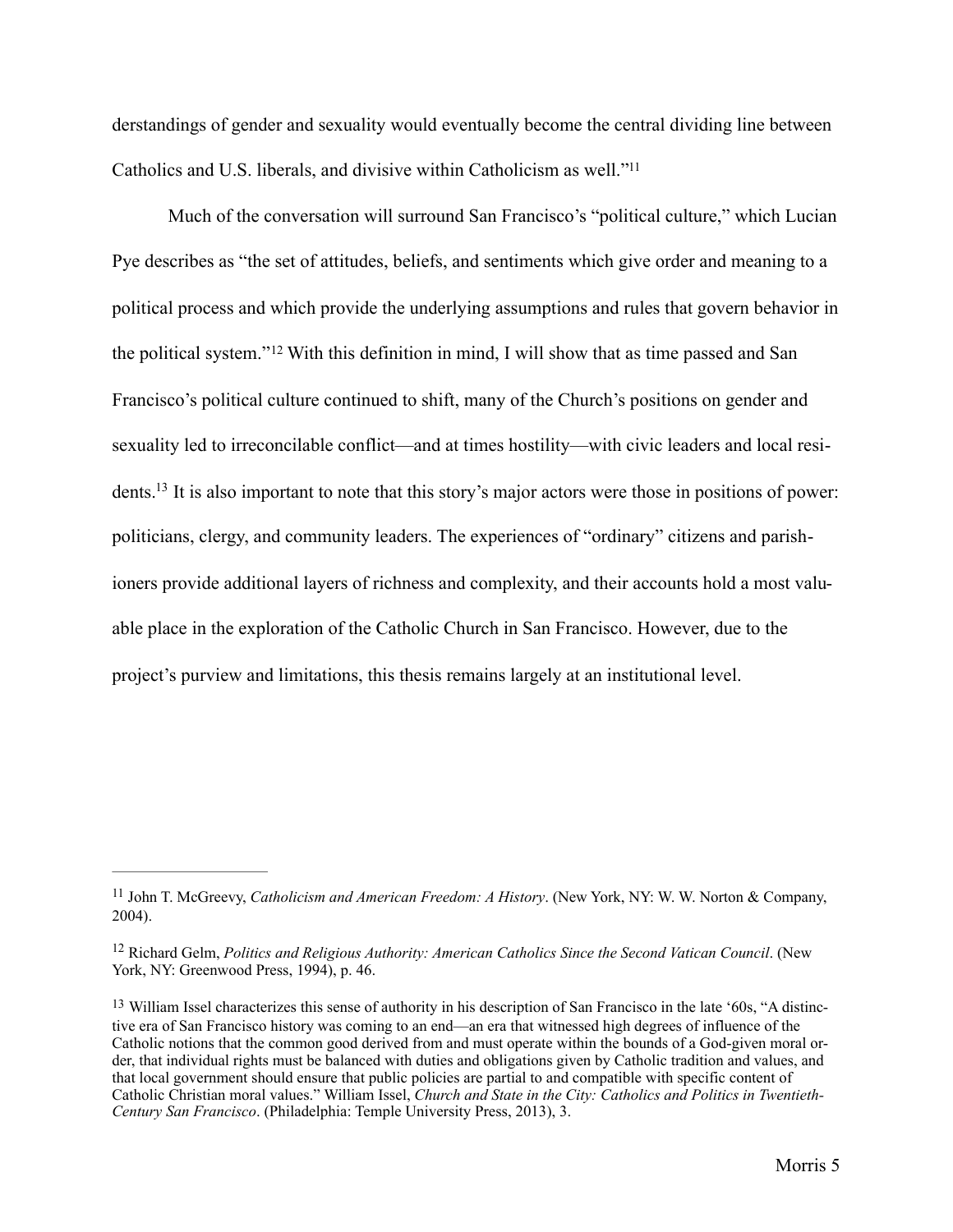### **Methods and Sources**

This project has personal significance. I come from a Catholic background, and my family has been rooted in San Francisco for five generations. I became interested in the history of Roman Catholicism in the city, and wanted to trace how culture, religion, and politics intermingled. As I learned more, it occurred to me that the context in which I had grown up was rather distinctive, and research questions began to emerge. What was the relationship between the Catholic Church, a conservative organization that emphasized centralized authority and valued tradition, and a progressive city with a worldwide reputation for transgression? Did it change over time? Did the countercultural movements of the Sixties change this relationship, I wondered? If so, how?

To find answers to those research questions I turned to textual analysis of printed and unpublished sources. I traveled to the San Francisco Bay Area to conduct historical research in two archives: the San Francisco History Center and the Archives of the Archdiocese of San Francisco. Both provided rich materials. At the History Center, I had access to the mayoral papers of Mayors Jack Shelley and Joseph Alioto, which included correspondence with other city officials, as well as other members and leaders of the community. The archive also preserved reports on matters like pornography, juvenile delinquency, and policing priorities during the period. In addition to the mayors' files, the History Center provided access to minutes from Board of Supervisors meetings and extensive archives of both the *San Francisco Examiner* and the *San Francisco Chronicle*, the city's two major papers at the time. I was also able to access the archives of smaller, alternative publications including the *San Francisco Bay Guardian*, *SF Weekly*, and the *San Francisco Bay Times*. Finally, I perused two scrapbooks assembled by lead organizers of the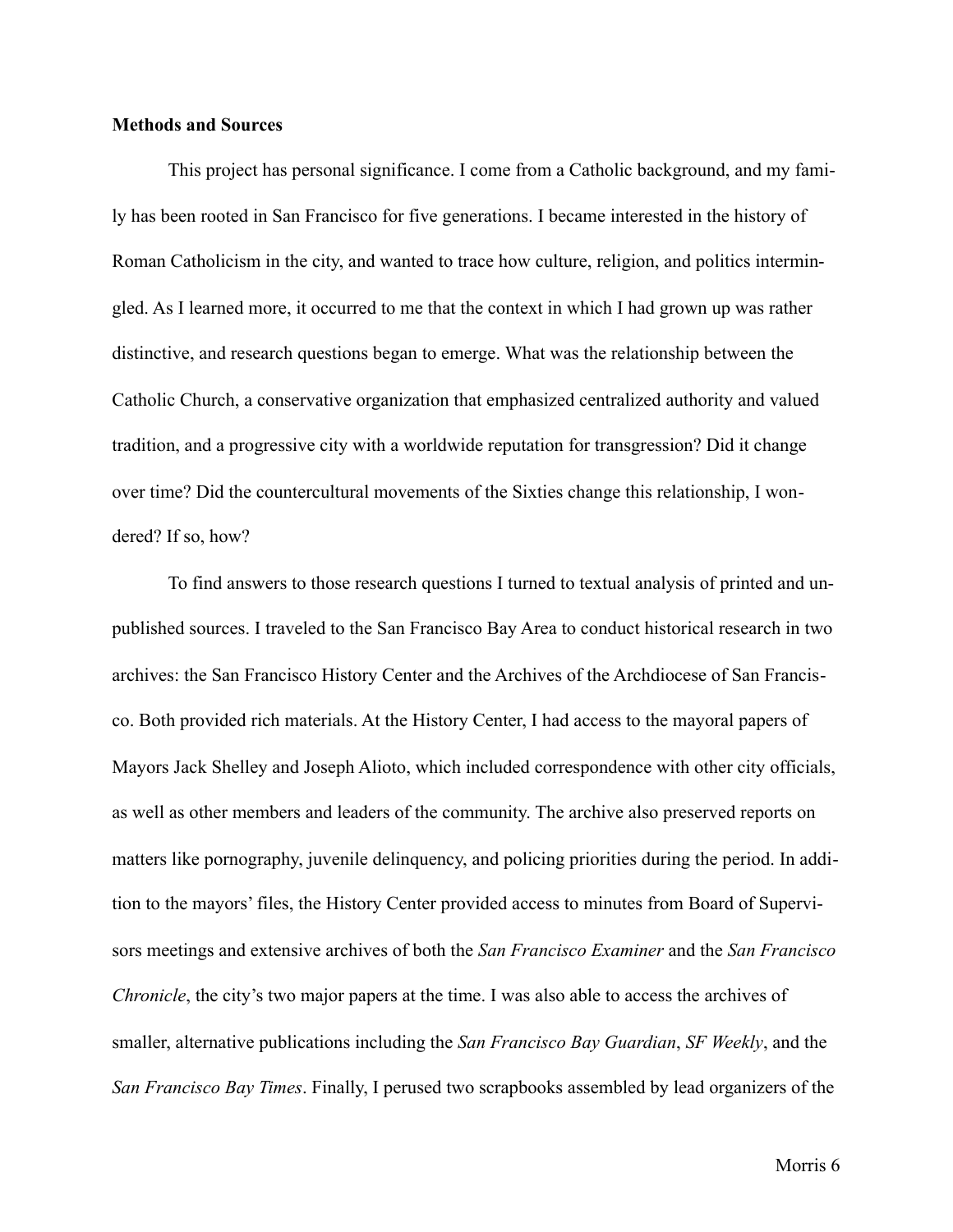"No on Prop 8" campaign, which were full of news clippings, photographs, campaign documents, and personal memorabilia.

 The Archives of the Archdiocese of San Francisco (AASF) also proved helpful. I found a host of documents describing local preparations for Pope John Paul II's visit. These included letters between Archdiocese officials, including Archbishop John R. Quinn, drafts of homilies with comments from second and third readers, illustrated prayer cards, the Pope's itinerary, and Archdiocesan publications distributed before the papal visit. Those publications were especially comprehensive and included hymns, prayers, readings, illustrations, and transcripts from each of the Pope's San Francisco events. I also examined correspondence between Archbishop Quinn and the editor of the *San Francisco Chronicle* that discussed controversial editorial cartoons depicting the Pope's visit.

 Beyond primary sources like these, the AASF provided the material to reconstruct the official Catholic interpretations of the three cases I focus on in this thesis. The 1966 and 1967 editions of *The Monitor*, the Bay Area Catholic weekly newspaper, provided coverage of "The Love Book" trial and proved invaluable for reconstructing the historical context. *The Monitor*  was discontinued by 1987, but the AASF also archived its successor, *San Francisco Catholic*. This monthly magazine offered in-depth coverage of the Archdiocese's preparation for Pope John Paul II's visit, as well as the visit itself. That periodical also proved helpful for its 2008 coverage of the Catholic perspective on the debates over Proposition 8.

 In my analysis and comparison of national Catholic trends and San Francisco Catholic trends, I rely on the *The Official Catholic Directory*, as well as data from CARA, "a national, non-profit, Georgetown University affiliated research center that conducts social scientific stud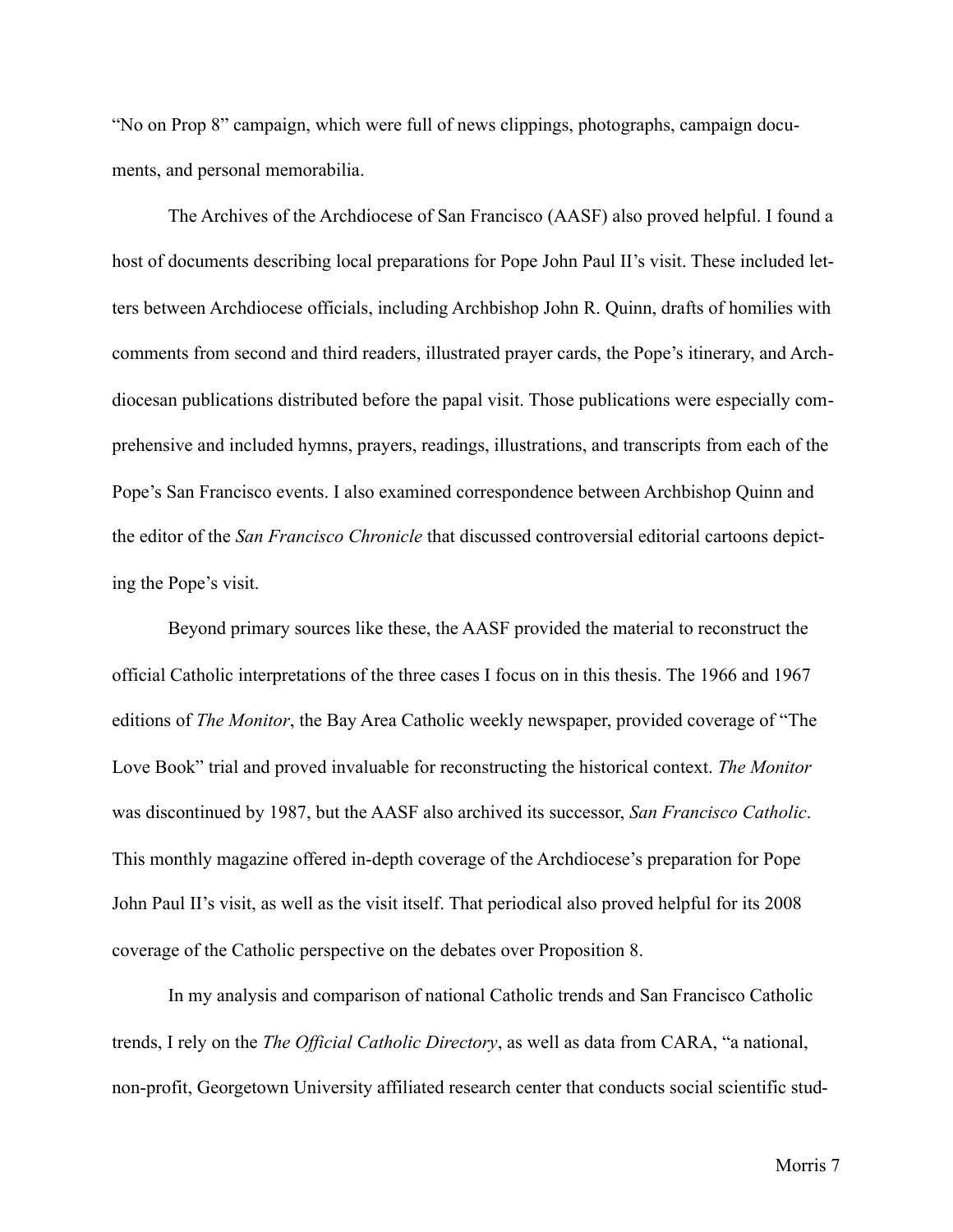ies about the Catholic Church." I also analyzed survey data available at The Association of Religion Data Archives and the Pew Research Center.

 Finally, to establish the longer term context for the church leaders' reaction in 2008, I make use of the 1986 *Homosexuality and Social Justice: Reissue of the Report of the Task Force on Gay/Lesbian Issues, San Francisco*. This original report from 1982 was released for a second time as a 232-page book, and features the findings of a task force commissioned by Archbishop John R. Quinn, as well as reflections and additional commentary on the Catholic Church's teachings on homosexuality.

### **Literature Review**

<span id="page-13-1"></span> To frame my historical research I also read secondary sources. Much of the relevant scholarshipincluded Catholic histories and San Francisco histories.<sup>[14](#page-13-0)</sup> In addition to historical work in these areas, I relied on theoretical and analytical scholarship on the relationship between

<span id="page-13-0"></span><sup>&</sup>lt;sup>[14](#page-13-1)</sup> For the history of the Catholic Church I read some of the most authoritative and comprehensive accounts of American Catholicism, including *The American Catholic Experience* (1992) by Jay Dolan, *Catholics in America*  (2004) by Patrick W. Carey, *In Search of An American Catholicism: A History of Religion and Culture in Tension*  (2002) by Jay Dolan, *Catholicism and American Freedom* (2003) by John T. McGreevy, and the conclusion of *America's Church* (2011) by Thomas A. Tweed. Regarding history of the city of San Francisco, I selected works that focused on the most relevant themes, including Josh Sides' *Erotic City: Sexual Revolutions and the Making of Modern San Francisco*, Christopher Lowen Agee's *The Streets of San Francisco: Policing and the Creation of a Cosmopolitan Liberal Politics, 1950-1972*, Howard Becker's *Culture and Civility in San Francisco*, and Mick Sinclair's *San Francisco: a Cultural and Literary History*.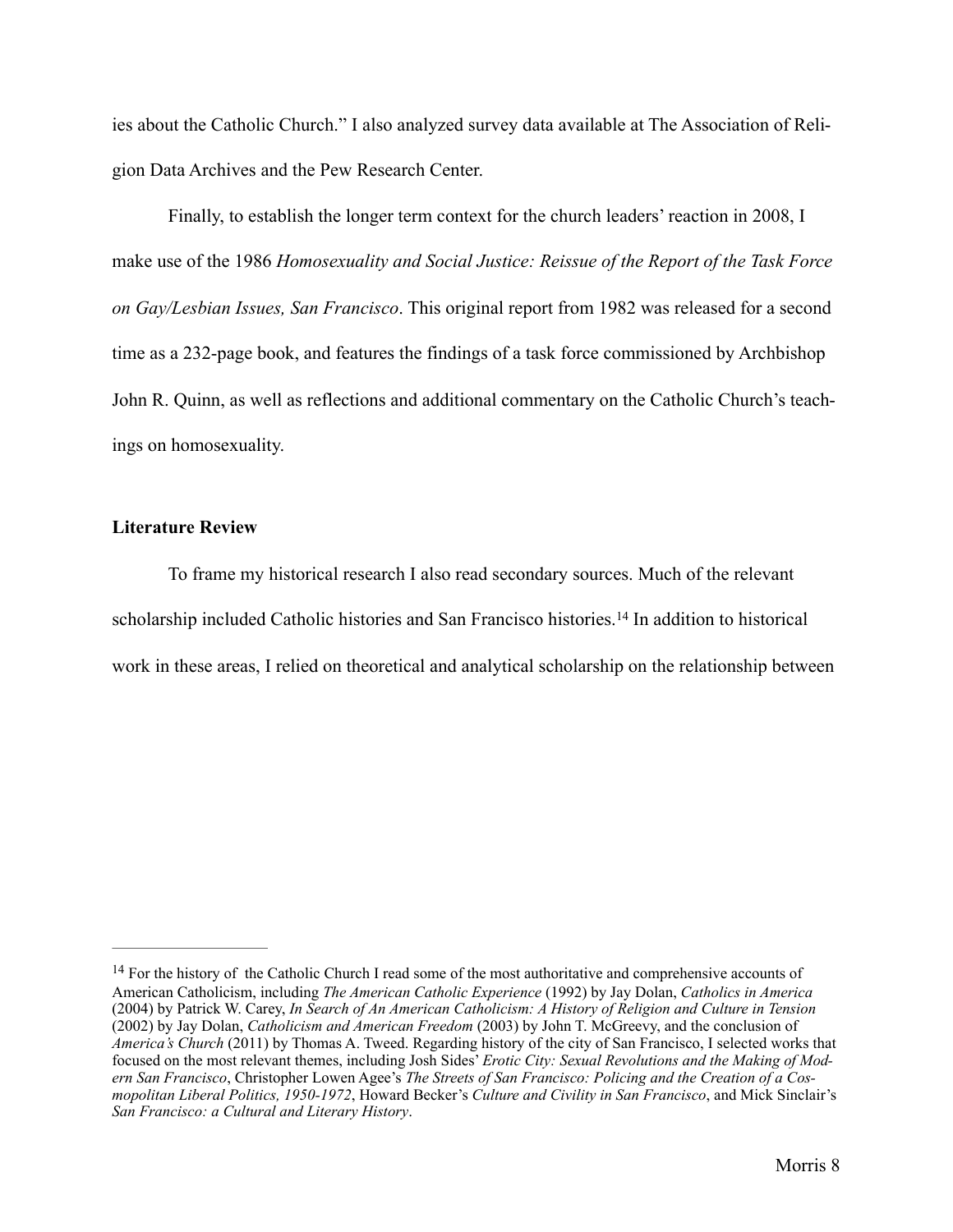<span id="page-14-3"></span>religion, politics, and culture in the United States—particularly since Vatican II[.](#page-14-0)<sup>[15](#page-14-0)</sup> These books and articles help situate my work within a Catholic Studies context, as well as contribute a Political Science perspective on religion, politics, and culture in the United States.[16](#page-14-1)

<span id="page-14-4"></span> These works contributed to my understanding of a longer historical perspective, and provided a framework for understanding post-Vatican II Catholicism in America. There is a clear consensus within the scholarship on the Sixties' importance, regarding both the Church and the United States. Scholars probed the larger enduring issue in the historiography—the relation between the Catholic Church and American culture. In *The American Catholic Experience,* Dolan asserts that "The challenge of the future still remains the timeless question that people have wrestled with for two hundred years: how to be both Catholic and American. How the new generation of Catholics solves this riddle will determine the shape that American Catholicism will take in the years ahead.["](#page-14-2)<sup>[17](#page-14-2)</sup> Carey addresses the difficulties the Church has had in answering this riddle, and in his final chapter, entitled "Troubled Times: 1990-2003," he enumerates the

<span id="page-14-5"></span><span id="page-14-0"></span><sup>&</sup>lt;sup>[15](#page-14-3)</sup> For political and cultural studies of the Catholic Church in the United States, I relied on a range of texts. Some, including Richard Gelm's *Politics and Religious Authority: American Catholics Since the Second Vatican Council*, *Religion and Politics in the American Milieu* edited by Leslie Griffin, *Church Polity and American Politics: Issues in Contemporary American Catholicism* edited by Mary Segers, Lawrence Kapp's *The Political Values and Voting Behavior of American Catholics*, and *Catholics in American Politics* focused on the electoral behaviors and attitudes of Catholics in the United States. Others, like *Politics, Power, and the Church: The Catholic Crisis and Its Challenge to American Pluralism* by Lawrence Lader and *Catholic Bishops in American Politics* by Timothy Byrnes explored how Church leaders and structures influenced politics. Other works like *American Grace: How Religion Divides and Unites Us* (2012) by Robert Putnam and David Campbell, Robert Wuthnow's *The Restructuring of American Religion,* and *The Churching of America* (2005) by Roger Finke and Rodney Stark help frame the ideological divides within and beyond Catholicism in the late twentieth century. Finally, *Catholics in the American Century*  edited by R. Scott Appleby and Kathleen Sprows Cummings combined politics and culture to discuss the Church in the twentieth century.

<span id="page-14-1"></span><sup>&</sup>lt;sup>[16](#page-14-4)</sup> The Catholic Studies Reader defines Catholic Studies as "an interdisciplinary program that includes, but is not limited to, theology, history, literature, political science, economics, sociology, fine arts, music, and social work." This description fits the purview of this thesis. Additionally, my discussions of changing political landscapes and trends, religion's impact on politics and elections, and San Francisco's changing religious and political attitudes contribute to these conversations occurring within the field of Political Science.

<span id="page-14-2"></span><sup>&</sup>lt;sup>[17](#page-14-5)</sup> Jay Dolan, *The American Catholic Experience*. (Notre Dame: University of Notre Dame Press, 1992), p. 454.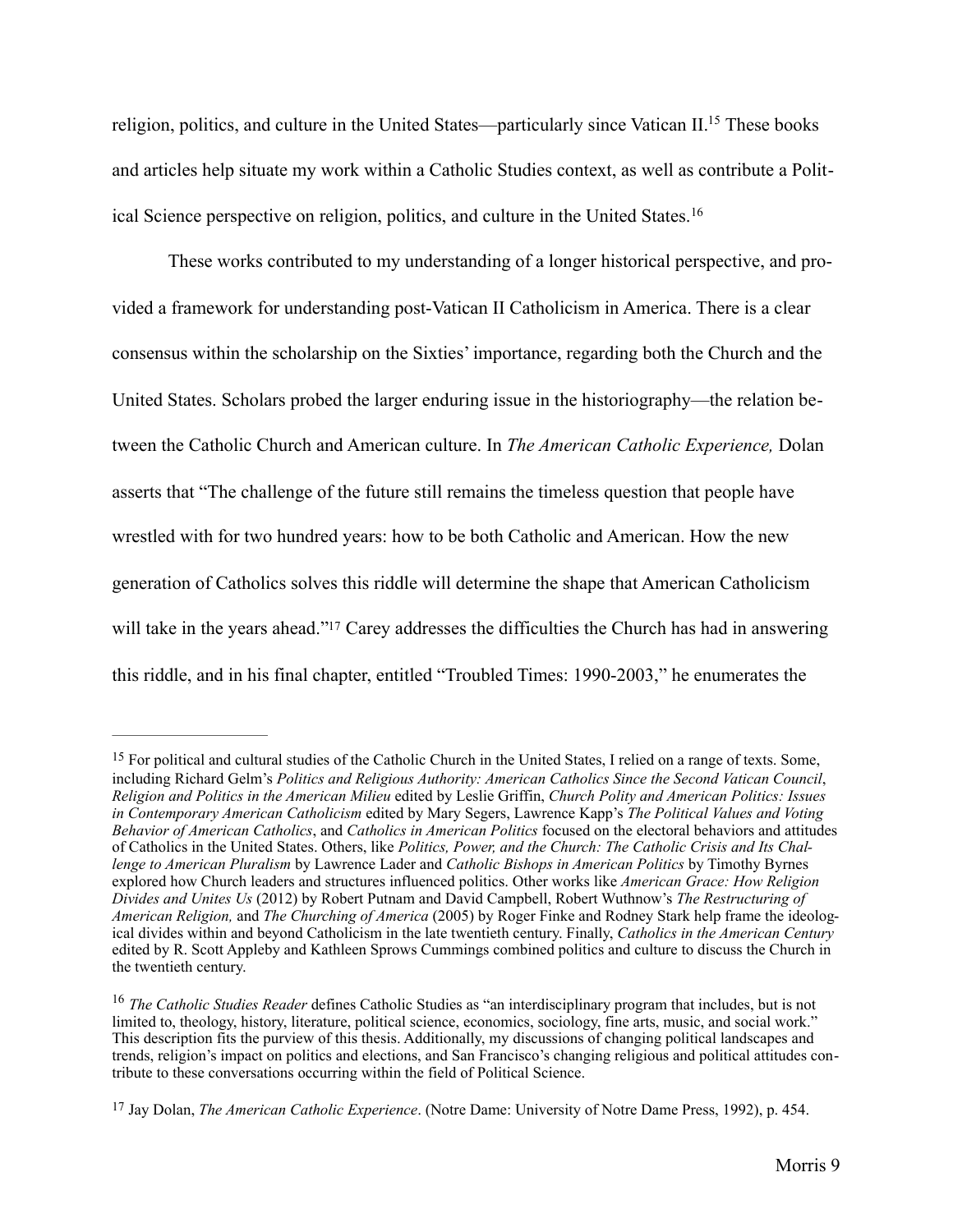<span id="page-15-1"></span>host of divisive issues facing the Church, including sexual abuse scandals, global poverty, terror-ism and unrest abroad, and declining members on domestic soil[.](#page-15-0)<sup>18</sup> The themes of crisis and disconnection within the modern period (i.e., since Vatican II) are highlighted by each work. Simply the names of final chapters present an apparent but rather dubious consensus; in addition to Carey's "Troubled Times," Dolan ends *In Search of American Catholicism* with "An American Religion and a Roman Church," and McGreevy concludes with "A Consistent Ethic and Sexual Abuse<sup>"</sup>

 These broad Catholic histories address two of the major themes of this thesis: a Church in the midst of cultural change during the mid-20th century, and post-Vatican II approaches to cultural and political issues like birth control and homosexuality. Although the discussion in both of these impressive works remains at a national level, I will show that many of the national tensions experienced by the Church between 1967-2008 were either intensified locally, or even mostly unique to the city of San Francisco. I will argue that a focus on San Francisco's Catholic Church further complicates the standard story. By approaching the post-Vatican II Catholic Church at a local level—a distinctive one at that—I am able to explore on a more local scale the tensions about which Dolan, Carey, McGreevy, and others write.

 San Francisco historical accounts help to establish the setting for the story I tell about local tensions by focusing on the San Francisco Police Department, sexual liberation and revolution, and political and ideological liberalism. Yet those authors ignore or minimize the historical role of the Catholic Church. Agee's *Streets of San Francisco* does mention the Church's participation to a certain degree, and was especially helpful in its coverage of the Kandel trial, but most

<span id="page-15-0"></span><sup>&</sup>lt;sup>[18](#page-15-1)</sup> Patrick W. Carey, *Catholics in America*. (Westport, CT: Praeger Publishers, 2004).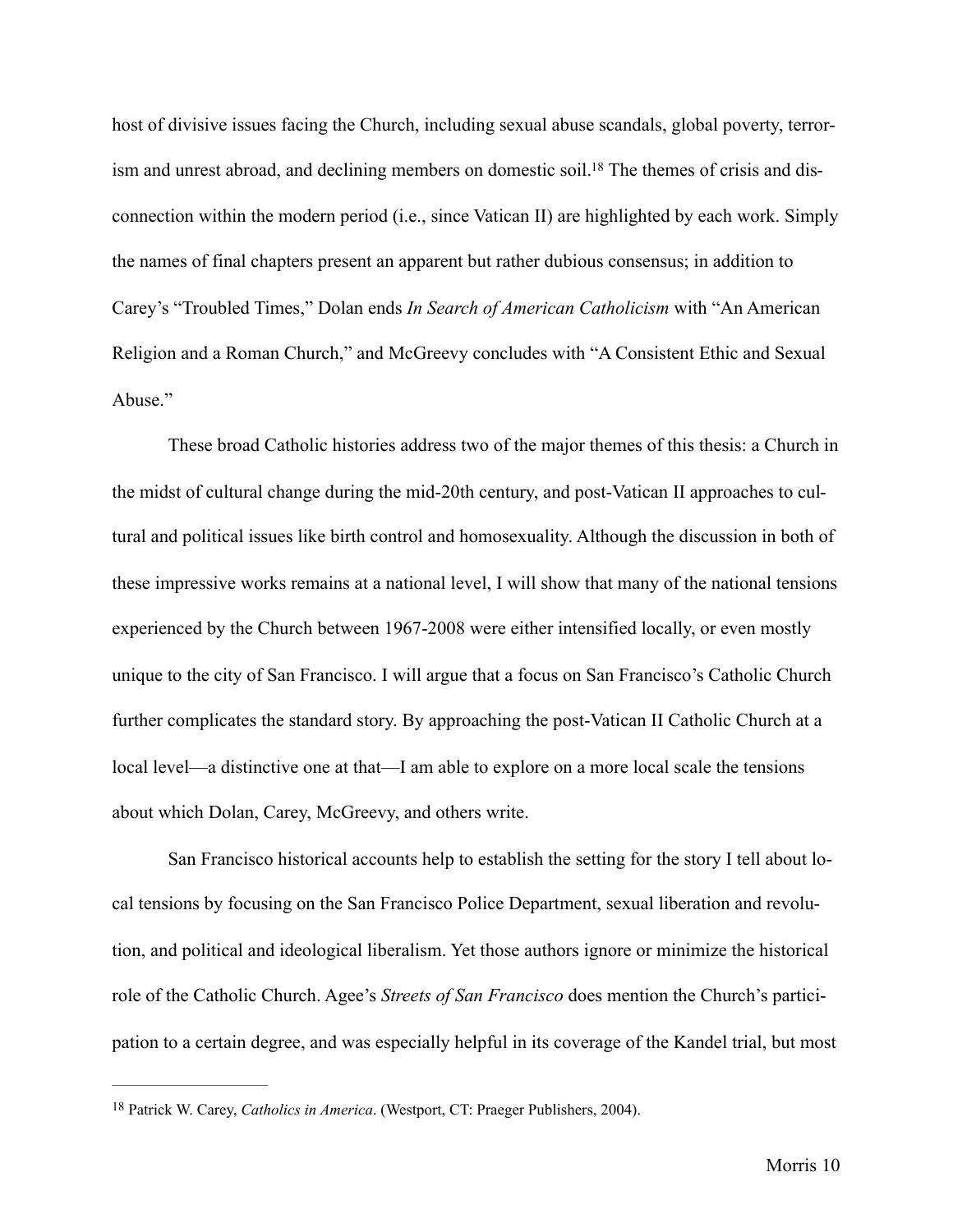of the scholarly literature does not address local religious history in any substantial way. I hope to remedy that historiographical pattern, by focusing more explicitly and substantially on the Catholic Church's relation to civic government and culture.

 The relationship between the Church and the city has been explored by a few scholars. Leslie Woodcock Tentler provides an excellent framework for a local study in *Seasons of Grace: A History of the Catholic Archdiocese of Detroit,* and John McGreevy utilizes the lens of the city to discuss Catholicism, race, and the urban north in *Parish Boundaries*. Jeffrey M. Burns is perhaps the most preeminent writer on the Catholic Church in San Francisco. He has written histories of the Archdiocese of San Francisco, edited and contributed to *Catholic San Francisco: Sesquicentennial Essays* (2005), and written a number of other books and articles about Bay Area Catholicism. These secondary sources have provided invaluable information. In particular, Burns' fine essay on the Lenore Kandel obscenity trial not only introduced me to that crucial event, but modeled a way to think about the interplay between church, culture, and power. William Issel's *Church and State in the City: Catholics and Politics in Twentieth-Century San Francisco* (2013) is also helpful. It provides in-depth analysis religious and political interactions in the city. Much of the book focuses on events that precede the Sixties, but it nonetheless offers a framework that situates my own work. Furthermore, it addresses many of the cultural tensions I discuss.

### **Significance of the Project**

I hope my research makes a modest contribution to scholarly conversations about the history of the Catholic Church in San Francisco, as well as the study of religion, politics, and cul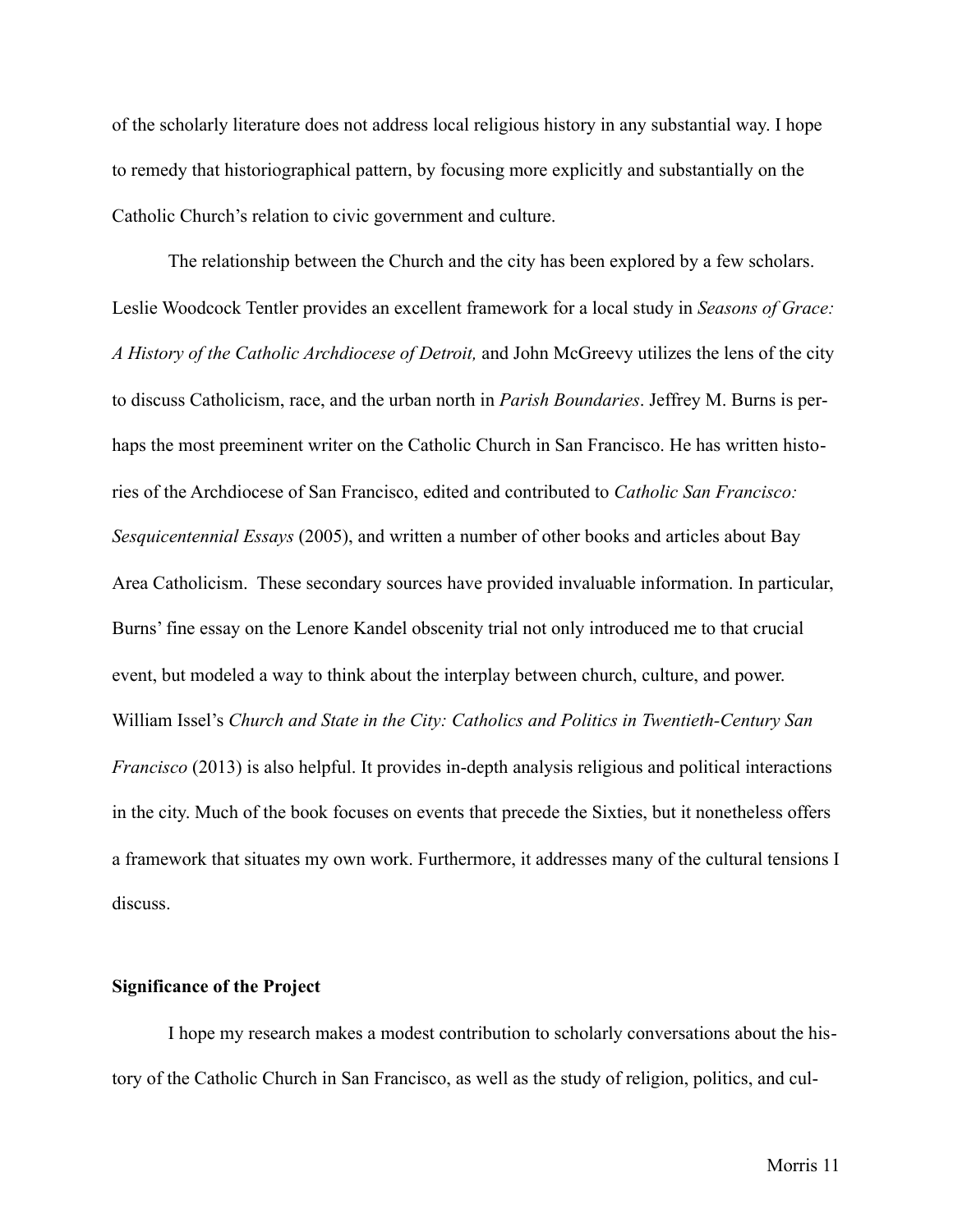ture in America. By engaging the existing scholarship, I aim to contribute to the conversations in both Catholic Studies and Political Science. Historian Lizabeth Cohen notes that "although historians have paid increasing attention to religion as a crucial factor in shaping American politics and social relations, some critics lament the functionalism of that approach to religion and urge more attention to religious faith and practice in defining the cultural experiences of Americans.["](#page-17-0)<sup>19</sup> I hope to address this concern, and produce a more complex portrait of Catholicism in San Francisco that properly includes the political and cultural aspects of the story.

<span id="page-17-1"></span>What were once issues specific to San Francisco have now come to the national stage. Through a careful examination of the changing relationship between church and city, this paper seeks to gain not only a greater understanding of institutional dynamics, but perhaps unearth findings that can be applied to the study of the American Catholic Church as a whole. As national public opinion regarding issues of gender, sexuality, and religion continues to grow closer to the mores that San Francisco has maintained for decades, the story of the Church in San Francisco may provide some answers to what lies ahead for Catholics in the country.

Much of the work done on Catholics and American politics, like most of the histories, focuses on the national level. While that is understandable and valuable, these histories miss many nuances. Although San Francisco is more liberal, racially and ethnically diverse, affluent, and urban than most of the United States, there is still much to learn from the sharp decline in its Church-city relations over the past forty years—especially as national religious and political trends (abandonment of organized religion, favorable attitudes toward gay marriage, etc.) begin to mirror the historical context of the city.

<span id="page-17-0"></span> $19$  Cohen, 50.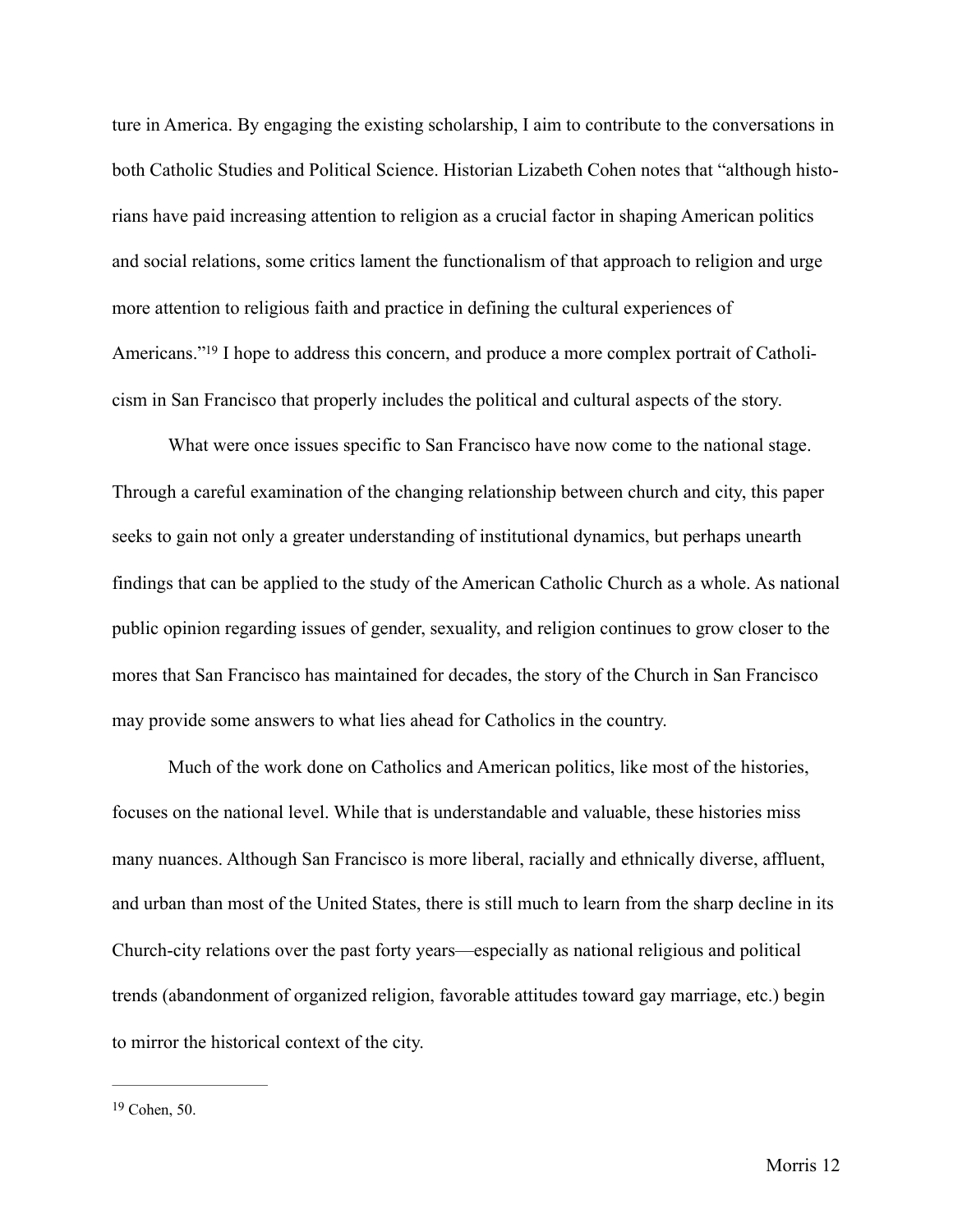Yet it is equally important to recognize that San Francisco's Catholic Church is not the U.S. Catholic Church. This thesis will show that, because of a unique social and political landscape, the narrative of the Catholic Church in San Francisco is even more complicated than its national counterpart. In addition to providing necessary nuance to the general story, this thesis will begin to recover some San Francisco history that has been too often forgotten. While much has been written about the revolutionary "Sixties" and what followed, little notice has been paid to the major impact they had on the city's once-dominant Catholic Church. Mark Massa S.J. addresses this by noting that "it is one of the problems of American cultural history as a discipline that religious issues within American culture tend to be given a short shrift, if studied at all. But such a prejudice in fact *hides* important cultural, political, and social impulses by simply pretend-ingthey are not present at all."<sup>[20](#page-18-0)</sup> Within this period, the Church fell from a position of immense power to one of strident resistance against waves of change. Despite this loss of authority, the Church has retained a certain degree of prominence with regard to schools, parishes, and popula-tion (particularly among immigrants)[.](#page-18-1)<sup>21</sup> With this in mind, it is then necessary to properly understand how the Catholic Church fits into the broader history of San Francisco, as this thesis will strive to do.

<span id="page-18-3"></span><span id="page-18-2"></span>In his essay on "The Love Book" trial, historian Jeffrey Burns suggested that San Francisco's "Catholic Century" had come to an end by 1967, and he concluded by encouraging other

<span id="page-18-0"></span><sup>&</sup>lt;sup>[20](#page-18-2)</sup> Mark Massa, S.J. *The American Catholic Revolution: How the Sixties Changed the Church Forever*. (Oxford: Oxford University Press, 2010), p. xii.

<span id="page-18-1"></span> $21$  According to a 2010 study by the USCDornslife Center for Religion and Civic Culture, the Roman Catholic Church in San Francisco operates 50 churches, and claims 15.03% of the population as adherents. In second place is the United Methodist Church, which operates 12 churches and claims 4.88% of the population (https://crcc.usc.edu/ sanfrancisco/). The disparity in these numbers alone is quite telling, and shows the Church's continued dominance among the religiously-affiliated. What is even more telling, however, is that according to the 2014 American Values [Atlas, 33% of San Franciscans do not affiliate with any religion at all \(http://ava.publicreligion.org/#religious/2014/](http://ava.publicreligion.org/%252523religious/2014/MetroAreas/religion/m/26) MetroAreas/religion/m/26).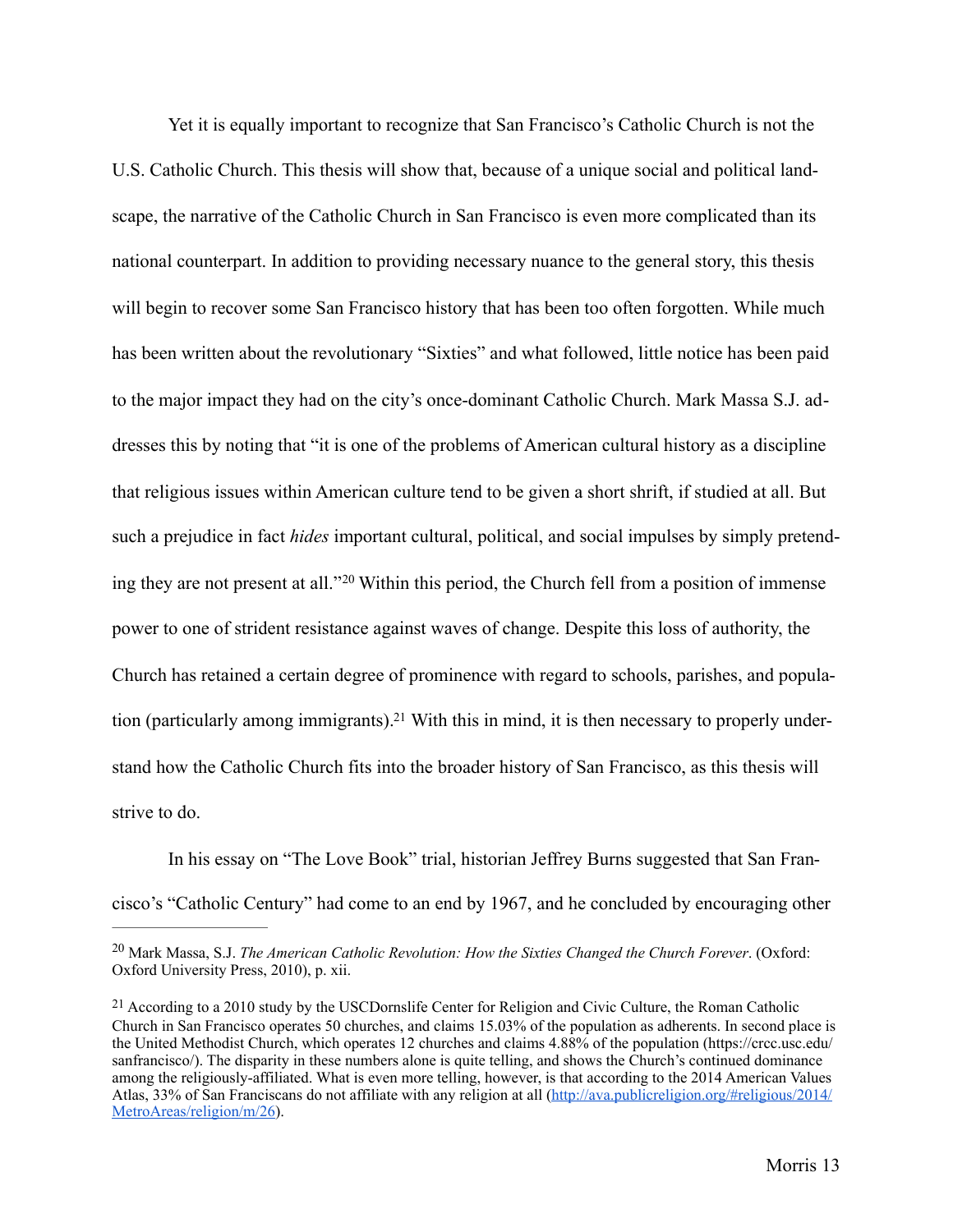<span id="page-19-1"></span>scholars to pick up the narrative after that historical turning point: "The complex story of the culturaltransformation wrought by the 1960s in San Francisco is still to be written."<sup>22</sup> This thesis is an attempt to take a few tentative steps toward that fuller account of the Church and city in the wake of the 1960s.

<span id="page-19-0"></span><sup>&</sup>lt;sup>[22](#page-19-1)</sup> Jeffrey M. Burns, "Lenore Kandel," *The Argonaut*, Vol. 5, No. 1, Spring 1994.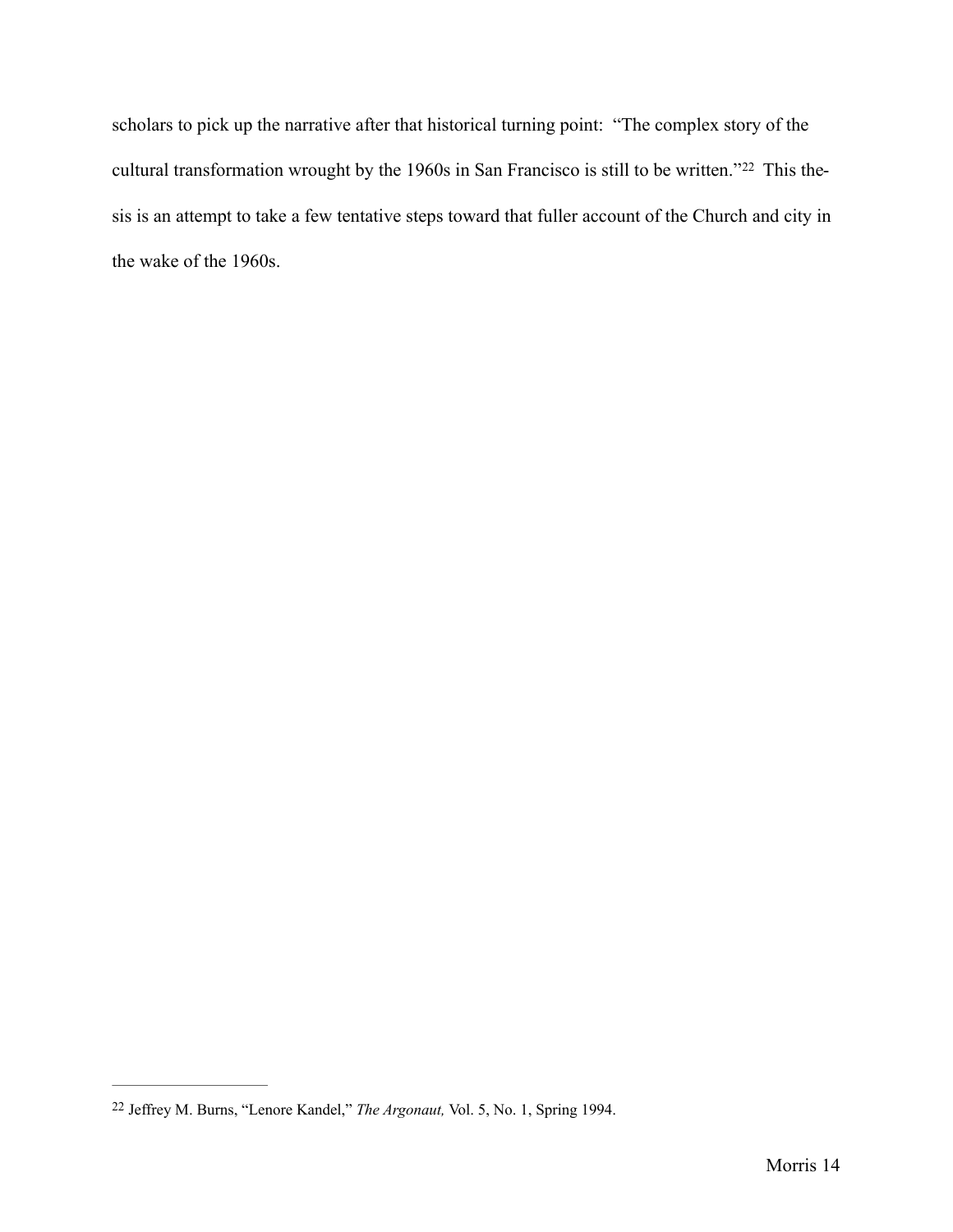# [ **1** ]

## **1967 | UNITY The Trial of Lenore Kandel's "The Love Book"**



Figure 1.1. Protesters gather in front of The Psychedelic Shop following the arrests of Jay Thelin, Allen Cohen, and Ron Muszalski for distributing Lenore Kandel's "The Love Book," November 1966. (Photo: Gordon Peters/Chronicle, 1966 [http://ww1.hdnux.com/photos/07/74/42/2082992/7/628x471.jpg\)](http://ww1.hdnux.com/photos/07/74/42/2082992/7/628x471.jpg)

*"By 1967, San Francisco's year of love, the old Irish Catholic order was holding on by its fingertips. Tom Cahill was in charge of the police department, Jack Shelley occupied the mayor's office, and Judge Raymond O'Connor was responsible for juvenile justice—a key position in the bulwark against the youthful army that was besieging San Francisco"* —David Talbot, *Season of the Witch*

Talk about San Francisco's sordid streak was not new when Mayor Jack Shelley took of-

fice in January of 1964. True to its location, the city's "wild-west" inclinations date back to the mid-nineteenth century when it became the urban center of California's Gold Rush. Situated near the boom towns in the foothills, San Francisco drew thousands of rowdy souls who hoped to get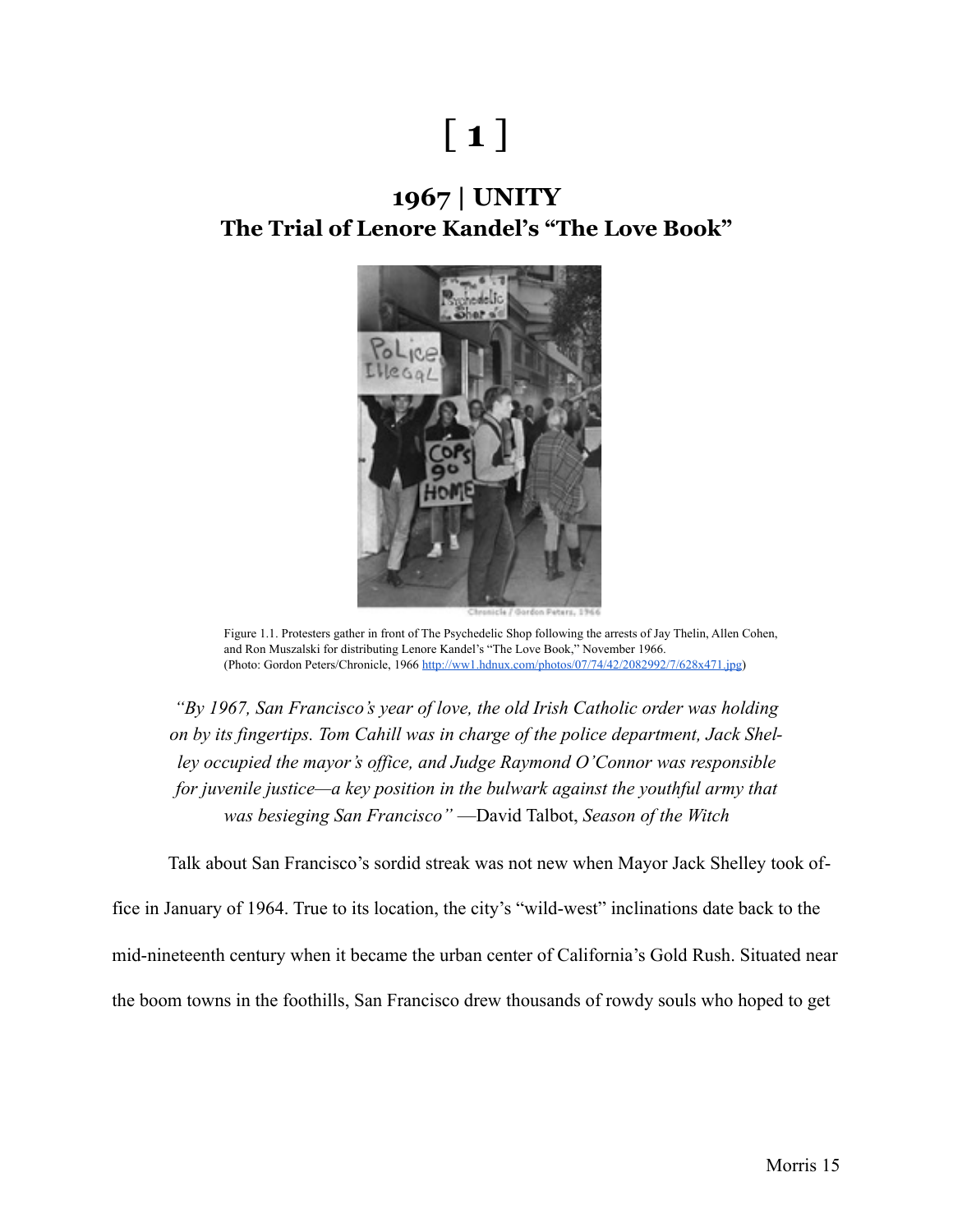<span id="page-21-6"></span><span id="page-21-5"></span><span id="page-21-4"></span>rich quick, and who needed to ease their despair when they failed. The city's growth was rapid.<sup>[23](#page-21-0)</sup> Before gold was discovered in 1848, it was a small mission town of only a few hundred resi-dents[.](#page-21-1)<sup>24</sup> As news of California's untapped riches traveled around the world, San Francisco's pop-ulationgrew to nearly 57,000 by 1860, and hit 150,000 by 1870.<sup>[25](#page-21-2)</sup> This explosion drew a colorful cast of newcomers, including not only prospectors, but financiers, business owners, politicians, and laborers. The camps' entertainment industries also re-located to the city. This diverse cohort of prostitutes and burlesque dancers settled in the district that first became known as "The Barbary Coast," which journalist Harry Asbury described as a "unique criminal district that for almost seventy years was the scene of more viciousness and depravity, but which at the same time possessed more glamour, than any other area of vice and iniquity on the American continent.["26](#page-21-3)

 As this unsavory neighborhood grew in both size and infamy, so did the city's ranks of elites. Many of the most influential Roman Catholics took issue with the Barbary Coast's industry of public sexuality as early as the 1890s. Driven by a desire to save the character of a city spiraling into sin, Irish-born priest Father Terrence Caraher led the charge. In a 1909 article, the *San Francisco Call* described his crusade:

<span id="page-21-7"></span>The militant priest began the fight by calling to his aid the decent citizenship of the city. With Father Caraher in the forefront of the fray, while standing shoulder to shoulder

<span id="page-21-0"></span>Gunther Barth discusses this phenomenon at length in his book *Instant Cities: Urbanization and the Rise of San* [23](#page-21-4) *Francisco and Denver* (Oxford: Oxford University Press, 1975), in which he states, "San Francisco and Denver were instant cities. The came into existence suddenly and flourished immediately. Magic seemed to account for their rise, but it was the discovery of gold that touched off the urban explosions that led to their development. The lure of easy riches attracted the masses of humanity that made instant cities," p. xxi.

<span id="page-21-1"></span><sup>&</sup>lt;sup>[24](#page-21-5)</sup> Josh Sides, *Erotic City*. (Oxford: Oxford University Press, 2011), p. 18.

<span id="page-21-3"></span><span id="page-21-2"></span><sup>&</sup>lt;sup>[25](#page-21-6)</sup> United States Department of Commerce, Census Bureau. *Historic U.S. Census Populations of Places, Towns, and Cities in California, 1850-2000.* [Accessed via San Francisco Public Library, December 7, 2015. http://sfpl.org/in](http://sfpl.org/index.php?pg=2000027601)dex.php?pg=2000027601.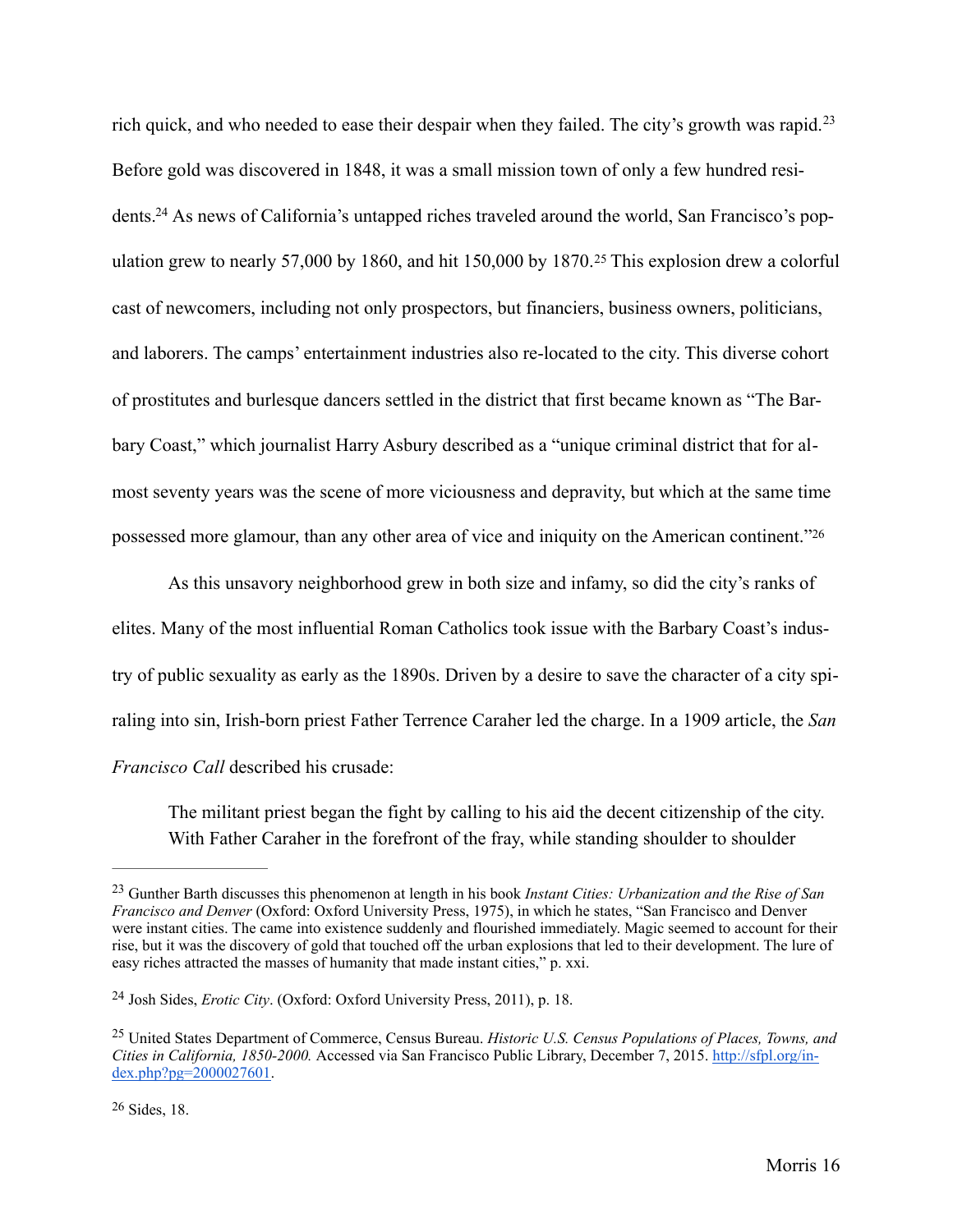<span id="page-22-3"></span><span id="page-22-2"></span>behind him ranged many ministers of other denominations, the lash of public opinion was wielded across the bare, backs of those responsible for the situation.<sup>[27](#page-22-0)</sup>

But public officials favored the financial perks of those businesses to continue and did little to address Caraher's concerns[.](#page-22-1)<sup>[28](#page-22-1)</sup> Shrugged shoulders and blind eyes remained the policies of the mayor and the San Francisco Police Department (SFPD) until the 1906 Earthquake jolted the city into a period of restructuring and reform.

 As the decades passed, San Francisco's licentiousness did not fade as much as it retreated into the corners of the cityscape. Though perhaps not as unbridled as the heyday of the Barbary Coast, North Beach's burlesque shows and gentlemen's clubs became landmarks of the neighborhood, and would remain as such when the Beat Generation came to town in the 1950s. During this same period, the power structures in San Francisco shifted. For the city's first fifty years, outsider mayors (including Civil War veterans, Protestant ministers, and East Coast aristocrats) ruled the city. Yet as it expanded, more locals and more Catholics occupied the office. Between 1850 and 1897, fourteen of eighteen mayors were Protestant, with two Catholics and two Jews rounding out the bunch (Appendix A). Between 1897 and 2016, however, half of the next eighteen mayors were Catholic. The other half included, four Protestants, a Greek Orthodox, a Jew, and three of unknown affiliation. This religious diversity signals San Francisco's overarching pluralistic character. But when we consider both the Catholic mayoral clout and the religious affiliation of members of the San Francisco Police Department of this era, the public power of Catholics is impossible to deny (Appendix B). Between 1920 and 1996, thirteen of fourteen

<span id="page-22-0"></span><sup>&</sup>lt;sup>[27](#page-22-2)</sup> "Father Caraher's War Against Vice: How the Militant Priest Waged His Battles in Historic Parish," *San Francis co Call*,<http://cdnc.ucr.edu/cgi-bin/cdnc?a=d&d=SFC19090308.2.24>, March 8, 1909.

<span id="page-22-1"></span> $28$  Sides,  $20-21$ .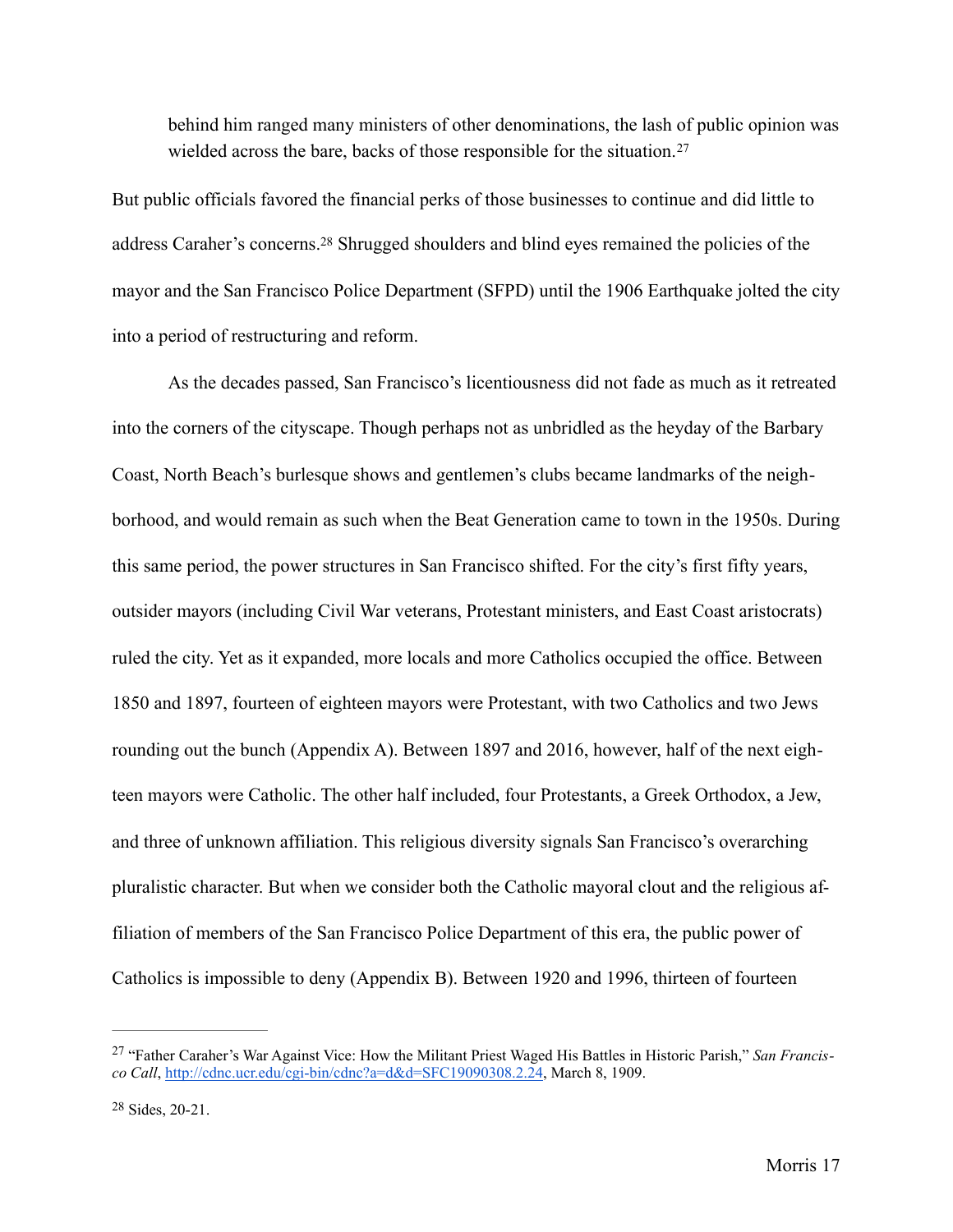Chiefs of Police were Catholic. Though, as religion's presence in the public sphere has faded, the religious affiliations of Police Chiefs are harder to identify in recent years. Political Scientist Lawrence Lader identifies this phenomenon of Catholic institutional power in urban centers through a New York City incident in which the Archbishop ordered police to shut down a town hall meeting discussing birth control. He comments that...

<span id="page-23-1"></span>it raised the further question of who in the city government approved this alliance between the church and state and made the police carry it out. The Town Hall meeting, in fact, was the first open proof that power in New York City had been wrested from the old Protestant establishment and taken over by the Catholic church.<sup>[29](#page-23-0)</sup>

A similar bond between government officials, the police department, and Catholic leaders had emerged in San Francisco.

 By 1967, Catholics had secured their hold on the city. With fifty parishes and fifty-five elementary and high schools in a forty-nine square mile radius—along with a Catholic Mayor and Police Chief—the Church had transformed the built environment and exerted a good deal of political and cultural influence. But the cultural renegades were gaining traction. The Beat Poets had set up shop in North Beach, alongside the topless bars and dark alleys that had plagued Church officials for over a century. Allen Ginsberg's poem "Howl" had been subject to criminal prosecution for its obscene material ten years prior, and together with Catholic "Clean-Culture" activists, Mayor Jack Shelley and Chief Thomas Cahill were about to seize the opportunity to challenge the counterculture again.

<span id="page-23-0"></span>Lawrence Lader, *Politics, Power, and the Church: The Catholic Crisis and Its Challenge to American Pluralism*. [29](#page-23-1) (New York, NY: Macmillan, 1987), p. 3-4.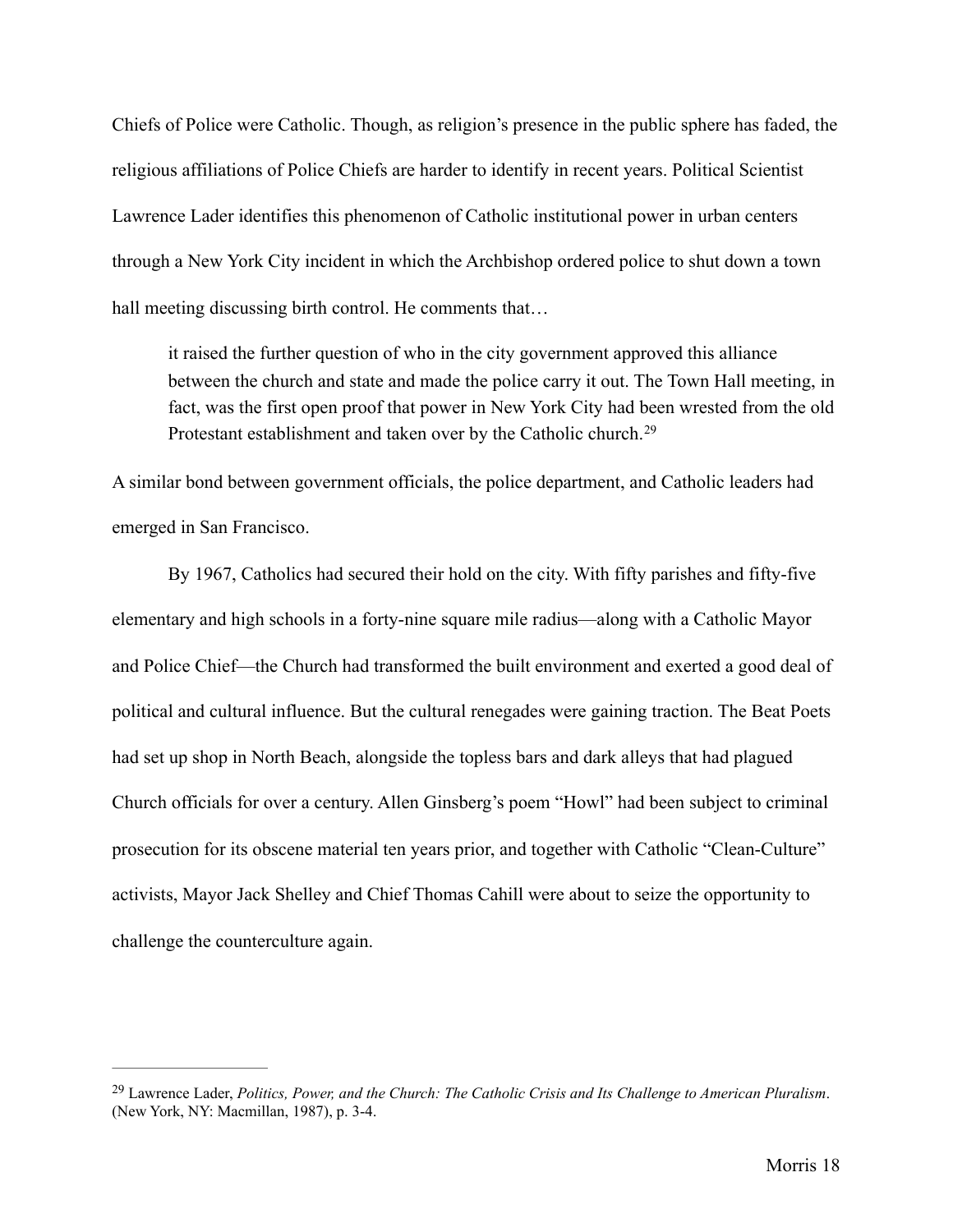### **City and Church Take on "The Love Book:" Institutions Join Forces**

 On a foggy November day in 1966, a small group of protesters, some barefoot, gathered outside of the Psychedelic Shop in the Haight Ashbury. They held signs reading "Fascist Police Not Wanted Here," "1st Amendment Guarantee," and "Cops Go Home." One man interviewed by the local news station recounted the events:

<span id="page-24-3"></span> About four policeman and a plainclothesman came in and said 'Everybody get out! Everybody get out! The store is closed.' They wouldn't give a reason...When we asked them they started physically pushing people out of the store. Later we found out they said the issue was pornography. But nobody gave us any definite statements.<sup>30</sup>

<span id="page-24-4"></span>The policemen were Officers Peter Maloney and Sol Weiner—the two sole members of SFPD's obscenity beat. Anti-obscenity and pornography had become major focus points for Mayor Shelley since taking office in 1964. A letter from Chief Thomas Cahill dated November 17, 1965, exactly one year before the Psychedelic Shop's raid, informed the Mayor that he too was "concernedabout this type of filth."<sup>31</sup> The collaboration extended beyond the perceived civic responsibilities of municipal government, as both Cahill and Shelley were devoted Catholics who maintained close relationships with the city's clergy—particularly when it came to morally tinged issues. Richard McBrien aptly characterizes this phenomenon as clergy's "personal association with political leaders, corporate executives, university presidents, newspaper editors, and the like, with the intention and hope of influencing their public behavior, directly or indirectly."<sup>[32](#page-24-2)</sup> Shelley's association with Catholic leaders was no secret among those who knew and advised the

<span id="page-24-5"></span><span id="page-24-0"></span><sup>&</sup>lt;sup>[30](#page-24-3)</sup> "The Psychedelic Shop Gets Raided," Young Broadcasting of San Francisco, Inc., Date aired: 11/15/1966 on KRON TV, <https://diva.sfsu.edu/collections/sfbatv/bundles/210733>, accessed December 8, 2015.

<span id="page-24-1"></span> $31$  Thomas Cahill, letter to Mayor Jack Shelley, November 17, 1965.

<span id="page-24-2"></span>Richard McBrien, "The Future Role of the Church in American Society," in *Religion and Politics in the American* [32](#page-24-5) *Milieu*, edited by Leslie Griffin. (Notre Dame, IN:Review of Politics, 1989), p. 97.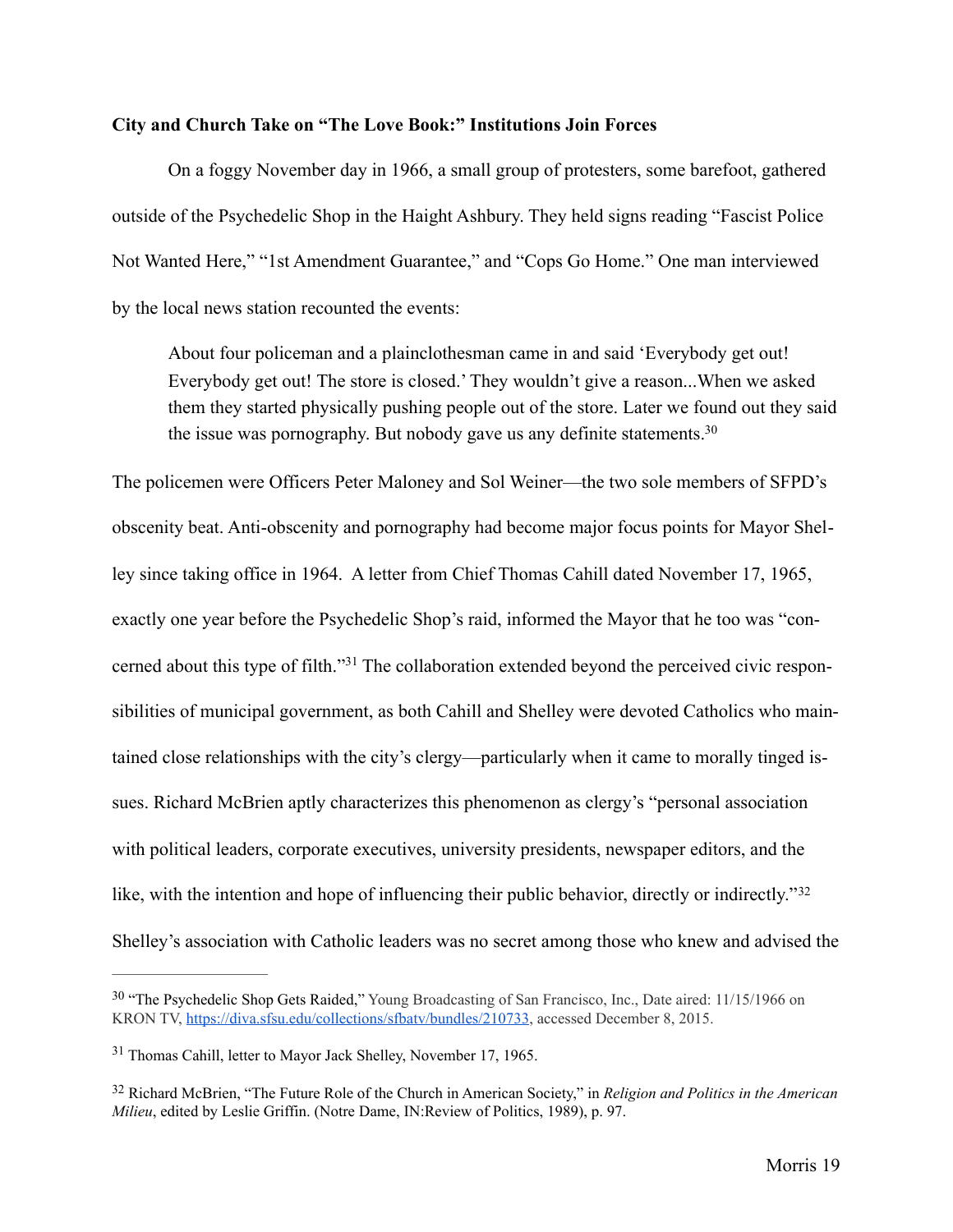mayor. Earl Raab, a prominent Jewish community leader and friend of Shelley, prefaced an advisory note with, "Dear John, In all this talk about police and citizens committees (and I know the [Catholic]clergy is coming in tomorrow) - there's one simple set of facts..."<sup>[33](#page-25-0)</sup> It was clear to all that Shelley's commitment to his Catholic faith was both personal and political.

<span id="page-25-4"></span><span id="page-25-3"></span>Journalist David Talbot remarks that "Jack Shelley was typical of the old San Francisco breed. When it came to labor and civil rights, he was a man of progress. When it came to family and moral issues, he was a son of the Church.["](#page-25-1)<sup>[34](#page-25-1)</sup> As the first of nine children, Shelley grew up in a Catholic household in the then-Irish heavy Mission District. He attended law school at the University of San Francisco, a Jesuit institution, before beginning a career with organized labor that led him to politics. During his tenure as Mayor he worked closely with the clergy on a number of issues ranging from civil rights to pornography. Additionally, he was an active parishioner at St. John the Evangelist Parish in the Outer Mission District/Bernal Heights neighborhood and supported *The Monitor*, San Francisco's Catholic weekly newspaper—regularly through advertising space that read "This Page Sponsored by Mayor and Mrs. John F. Shelley and Family, Members of St. John the Evangelist Parish.["35](#page-25-2)

<span id="page-25-5"></span>Once Allen Cohen, Jay Thelin, and Ron Muszalski—owners of The Psychedelic Shop and City Lights Bookstore—were arrested for distributing Lenore Kandel's purportedly obscene poetry entitled "The Love Book," it took five months for the trial to get underway. In the interim, Kandel defiantly read her poem to a crowd of more than 15,000 people at the Human Be-In in

<span id="page-25-0"></span><sup>&</sup>lt;sup>[33](#page-25-3)</sup> Earl Raab, letter to Mayor Jack Shelley, May 5, 1969.

<span id="page-25-1"></span> $34$  Talbot, 33.

<span id="page-25-2"></span><sup>&</sup>lt;sup>[35](#page-25-5)</sup> The Monitor, July 1966.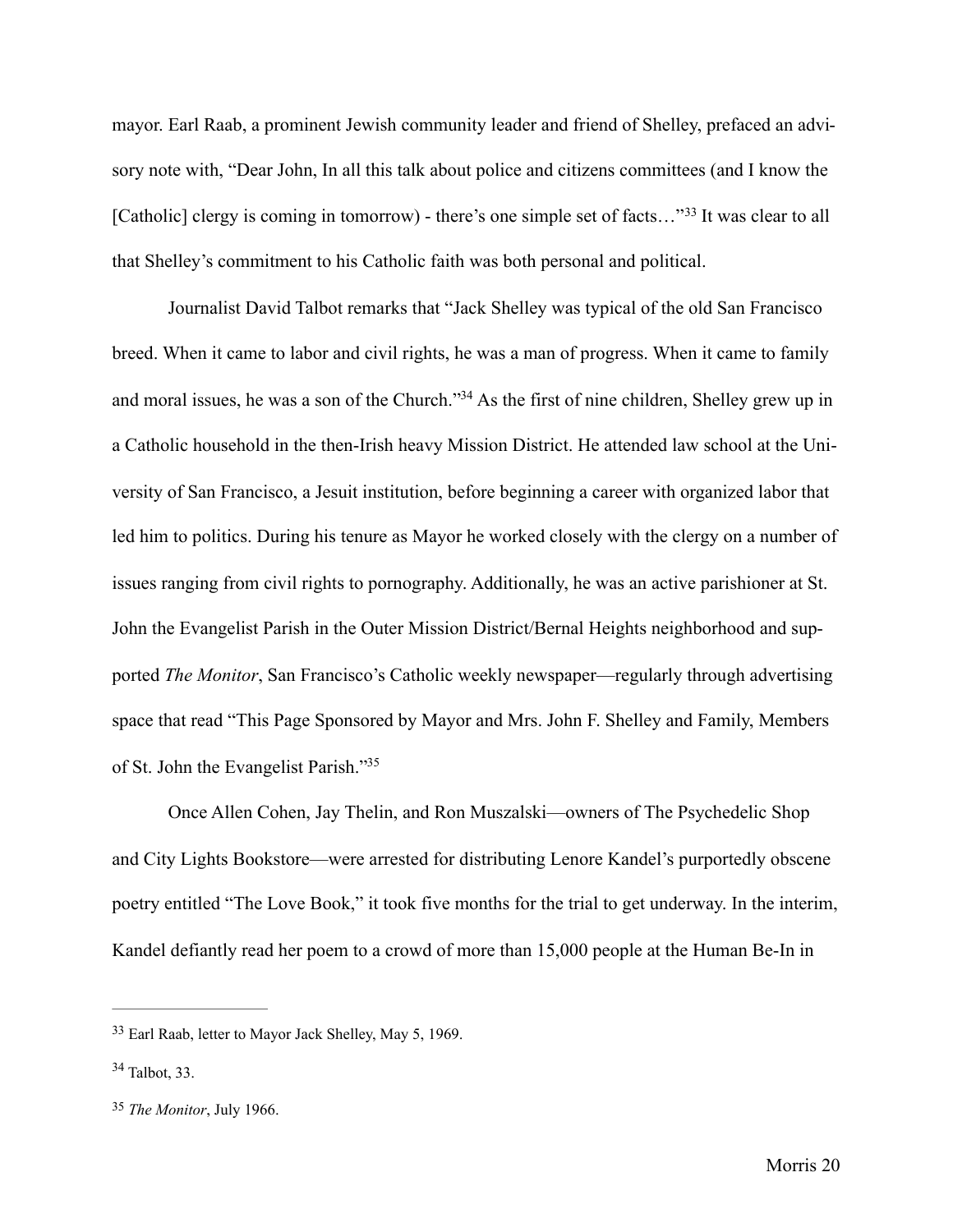<span id="page-26-5"></span><span id="page-26-4"></span>Golden Gate Park, while the city's administration and Catholic activists prepared for a public battle.<sup>36</sup>By selecting the work of Lenore Kandel, the city's traditional coalition not only took on pornography, but challenged a figure who bridged the earlier North Beach Beat Movement and the growing hippie culture across town in the Haight. The poem was filled with "unabashed lyrics and defiant, uninhibited vernacular diction accord with the hippie emergence," and celebrated "sexually liberated women and taboo words in the literature of the new counterculture.["37](#page-26-1) This public, female sexuality directly conflicted with official municipal and ecclesial ideas of morality, and city and archdiocesan officials felt it was their duty to put it to an end. Seven months before Kandel's poems were seized under Shelley's and Cahill's orders, Archbishop Joseph McGucken had made pornography a central issue of the annual Convention of the Arch-diocesanCouncil of Catholic Men.<sup>[38](#page-26-2)</sup> In his address to over 500 attendees, he told the crowd to "put every judge on notice that the people were against pornography.["39](#page-26-3)

<span id="page-26-7"></span><span id="page-26-6"></span>And so Judge Lawrence Mana was prepared when "The Love Book" trial was brought to him in April of 1967. Another devout Catholic who had been president of the Salesian Boys' Club for over five years, Mana would hear what would become San Francisco's longest running

<span id="page-26-0"></span> $36$  The Human Be-In was an historic gathering of the counterculture movement in which the politically-motivated, mostly-student activists from the East Bay in Berkeley joined hands with the psychedelically inclined "Love Generation" from San Francisco. The event featured dozens of prominent artists and figures of the Sixties including Timothy Leary, Allen Ginsberg, the Grateful Dead, Jefferson Airplane, Lawrence Ferlinghetti, and Janis Joplin. Lenore Kandel was the only woman poet to read her work onstage.

<span id="page-26-1"></span><sup>&</sup>lt;sup>[37](#page-26-5)</sup> Ronna C. Johnson, "Lenore Kandel's *The Love Book:* Psychedelic Poetics, Cosmic Erotica, and Sexual Politics in the Mid-Sixties Counterculture," in *Reconstructing the Beats*, ed. Jennie Skerl. (New York: Palgrave MacMillan, 2004), 90.

<span id="page-26-2"></span><sup>&</sup>lt;sup>[38](#page-26-6)</sup> Christopher Lowen-Engel Agee. "The Streets of San Francisco: Blacks, Beats, Homosexuals, and the San Francisco Police Department, 1950--1968." Order No. 3190796, University of California, Berkeley, 2005.

<span id="page-26-3"></span><sup>&</sup>lt;sup>[39](#page-26-7)</sup> San Francisco Chronicle, May 13, 1965. p 3.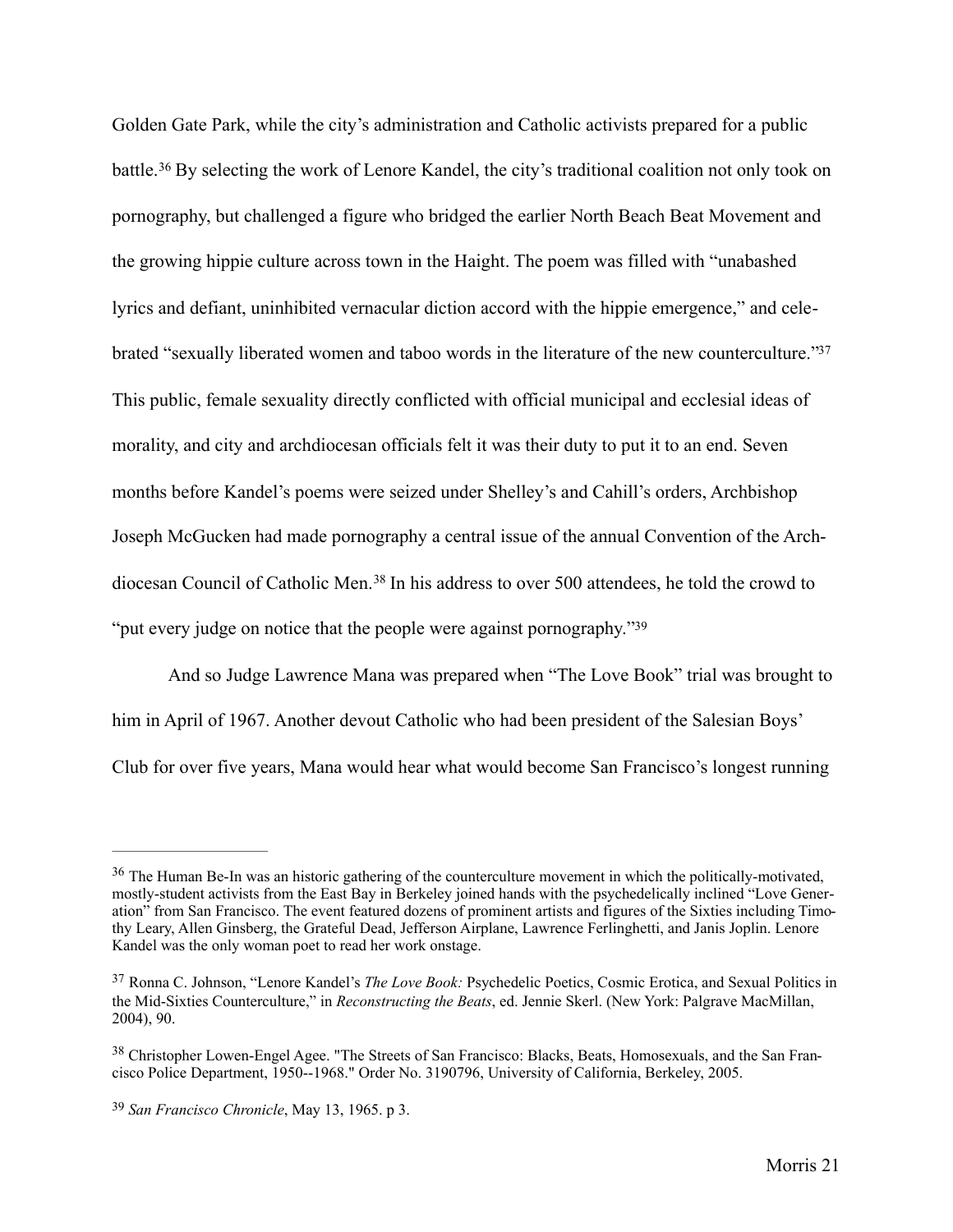<span id="page-27-6"></span><span id="page-27-5"></span>Municipal Court trial in its history[.](#page-27-0)<sup>[40](#page-27-0)</sup> Defending Cohen, Thelin, and Muszalski were American CivilLiberties Union (ACLU) lawyer Marshall Krause and his partner Vasilios Chouolos.<sup>[41](#page-27-1)</sup> As the Church and government had been fighting to quell the city's rambunctious ways for decades, so too had free speech activists been working to defend cultural dissent. Krause was a prominent ACLU trial lawyer who had previously defended a number of First Amendment cases, including one that involved an obscene sculpture that had been confiscated from a North Beach art gallery in 1964[.](#page-27-2)<sup>[42](#page-27-2)</sup> The prosecutor was Assistant District Attorney Frank Shaw, who also had experience with obscenity.<sup>43</sup> Shaw's concern with obscenity directly aligned with the now clearly-established pattern, as he too was a devout Catholic and graduate of St. Ignatius High School and the University of San Francisco[.](#page-27-4)<sup>[44](#page-27-4)</sup> With Shaw organizing the case against the dissenters, local Catholic leaders and lay activists felt sure that explicit appeals to morality and "clean culture" would win the day.

### <span id="page-27-9"></span><span id="page-27-8"></span><span id="page-27-7"></span>**The Trial: Defending Catholic Clean Culture**

As court proceedings got underway, it quickly became clear that Shaw's strategy diverged from that in previous cases. Instead of employing tactics that set aside religious motivations, or

<span id="page-27-0"></span> $40$  Agee, 166-167.

<span id="page-27-1"></span><sup>&</sup>lt;sup>41</sup> [Jeffrey M. Burns, "Lenore Kandel," The Argonaut, Vol. 5, No. 1, Spring 1994, http://foundsf.org/index.php?](http://foundsf.org/index.php?title=LENORE_KANDEL) title=LENORE\_KANDEL, accessed December 9, 2015.

<span id="page-27-2"></span>[<sup>42</sup> Ephraim Margolin, "The Obscene Sculpture Trial in San Francisco,"](http://www.nacdl.org/Champion.aspx?id=4922) *The Champion*, http://www.nacdl.org/Champion.aspx?id=4922, September 2008.

<span id="page-27-3"></span><sup>&</sup>lt;sup>[43](#page-27-8)</sup> Earlier that year, Frank Shaw had prosecuted a shop on Haight Street for selling posters depicting sexual acts. Many elements of the case were foreshadows of what was to come when "The Love Book" went to trial, including talented, progressive opposition and Catholic witnesses testifying for the defense—a sign that began to hint the Church organization was not as cohesive as it might have been in earlier periods.

<span id="page-27-4"></span>Agee, 164. [44](#page-27-9)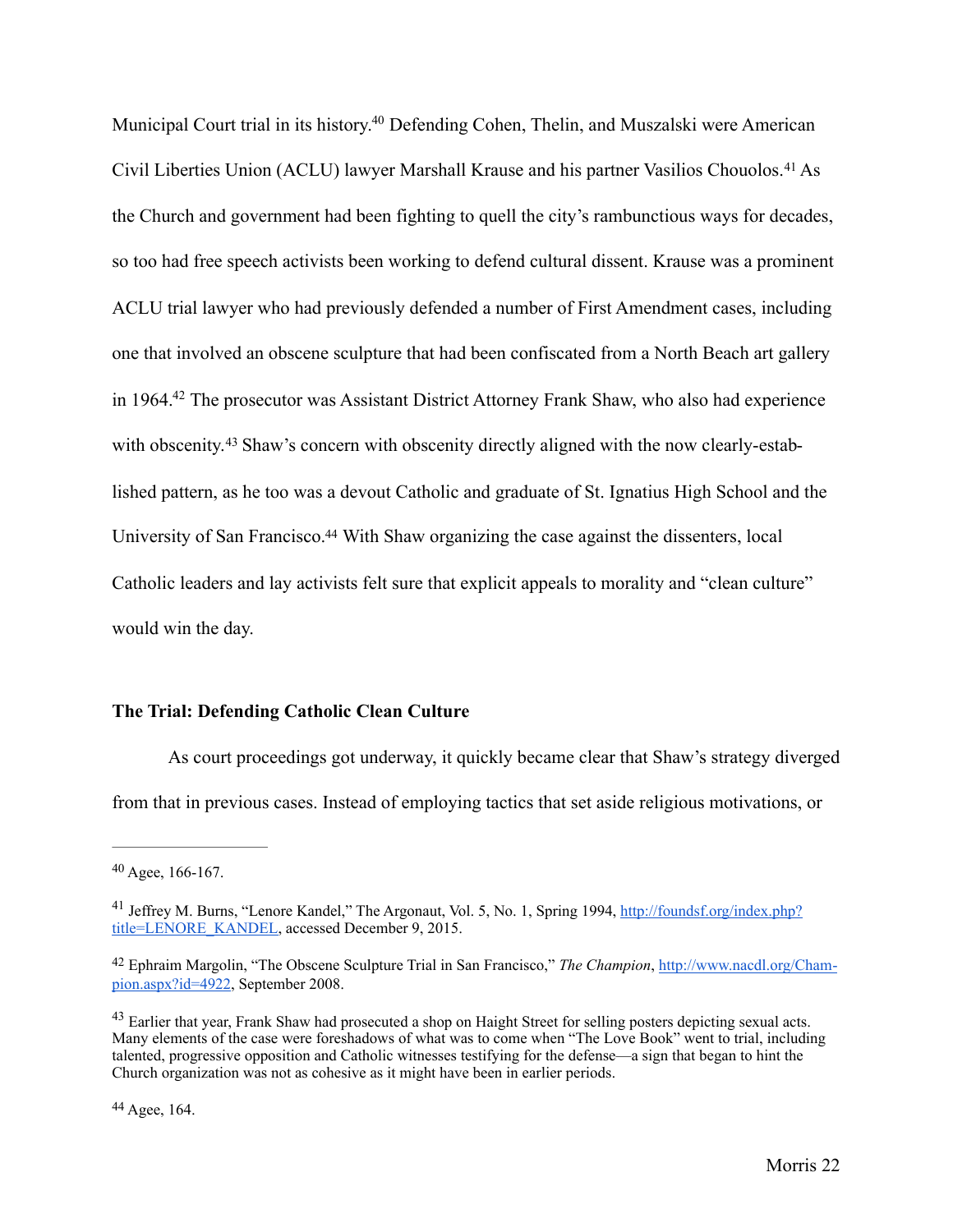at least muted them in the interest of appealing to broader audiences, Shaw made his case about protecting San Francisco's Catholic spirit. Although the prosecution's arguments centered around "the average person" and how Kandel's work might affect such an individual, the conceptual framework established was unapologetically Catholic. The state sought victory by convincing the jury that the entire culture was at stake if such graphic discussions of female sexuality made their way to San Francisco households. Each of Shaw's witnesses reinforced this notion of "San Francisco as a Catholic city" and argued that defending these spiritual mores was the best way to maintain the city's character.

Val King, the city's resident pop-culture Catholic, was the first witness called to the stand. He wrote a weekly column in *The Monitor*, hosted the Archdiocese's local television pro-gram, "Heritage Program," and had taught at St[.](#page-28-0) Ignatius High School.<sup>45</sup> This background, in addition to his position at the city Assessor's Office, was enough to convince Judge Mana of his status as an "expert on community standards." On the stand, King reiterated the prosecution's faith-based concerns, as scholar Christopher Agee noted in his account of the trial:

<span id="page-28-3"></span><span id="page-28-2"></span>Focusing in particular on a passage describing bisexual gods, the Catholic columnist testified that *The Love Book*'s blend of sex, homosexuality, and religion was not only sexually obscene but also sacrilegious.<sup>[46](#page-28-1)</sup>

The sacrilegious nature of Kandel's poem was a common theme. Boyd Pucinelli, described by *The Monitor* as a "grandmother of five and a PTA leader" also commented that "it's not the words I object to although they offend me. I do object to the way they are used. The use of the

<span id="page-28-0"></span>Anne Marie Ferraris, "Local Testimony on 'Love Book' Trial," *The Monitor*, April 1967. [45](#page-28-2)

<span id="page-28-1"></span>Agee, 167. [46](#page-28-3)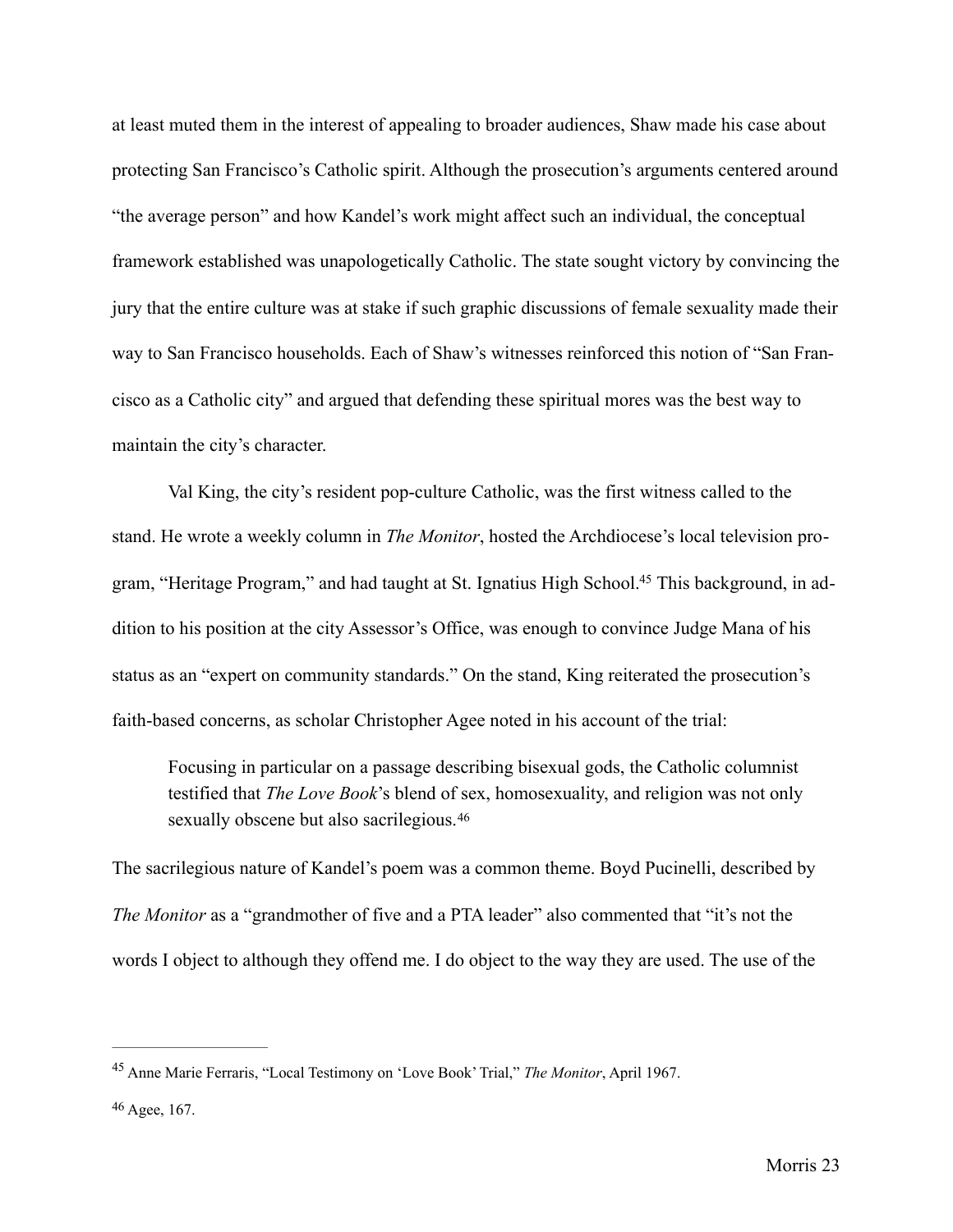<span id="page-29-5"></span>words here is sacrilegious."<sup>[47](#page-29-0)</sup> But the poem's sacrilegious nature did not fall under the purview of a public court, or so Krause tried to argue. Yet Judge Mana allowed both King's and Pucinelli's commentary, therefore sanctioning religion's central role in the case.

<span id="page-29-6"></span> Shaw's remaining witnesses echoed the sentiments of King and Pucinelli, raising concerns of heresy, blasphemy, and insults to Catholicism as their main objection to Kandel's words[.](#page-29-1)<sup>[48](#page-29-1)</sup> Of course, these concerns were closely tied to civil concerns over obscene phrases and offensive imagery; but the fact that they were not separated in the courtroom reveals the prosecution's, judge's, and jury's implicit beliefs and values. However, the connection between Catholic morality and civil legality did not go unnoticed by all. Krause repeatedly protested Mana's allowance of niche witnesses (like King) to represent all of the city's "community standards," and his frustration grew when his counterpart experts, like Arthur Hope, a secular "far more widely read columnist for the *San Francisco Chronicle*," were rejected[.49](#page-29-2) In an interview with *The Monitor*, Krause told reporter Anne Marie Ferraris, "I am distressed for the prosecution seems to have taken a religious emphasis with Catholics trying to apply their doctrine to the rest of the world.["](#page-29-3)<sup>50</sup> Scholar Richard Gelm affirms Krause's analysis in his study of post-Vatican II Catholicism when he notes that "a primary objective of the Second Vatican Council was for the Church tofind new ways to apply religion to culture."<sup>51</sup> The trial had become just that.

<span id="page-29-3"></span>[50](#page-29-8) Ferraris.

<span id="page-29-4"></span> $51$  Gelm, 46.

<span id="page-29-9"></span><span id="page-29-8"></span><span id="page-29-7"></span><span id="page-29-0"></span>[<sup>47</sup>](#page-29-5) Ferraris.

<span id="page-29-1"></span><sup>&</sup>lt;sup>[48](#page-29-6)</sup> In his witness testimony, Monsignor Peter Armstrong, another prominent Catholic leader who had been deemed an expert in social work, condemned the poem as "'blasphemous' because it debases other people's beliefs in God." Ferraris.

<span id="page-29-2"></span>Agee, 167. [49](#page-29-7)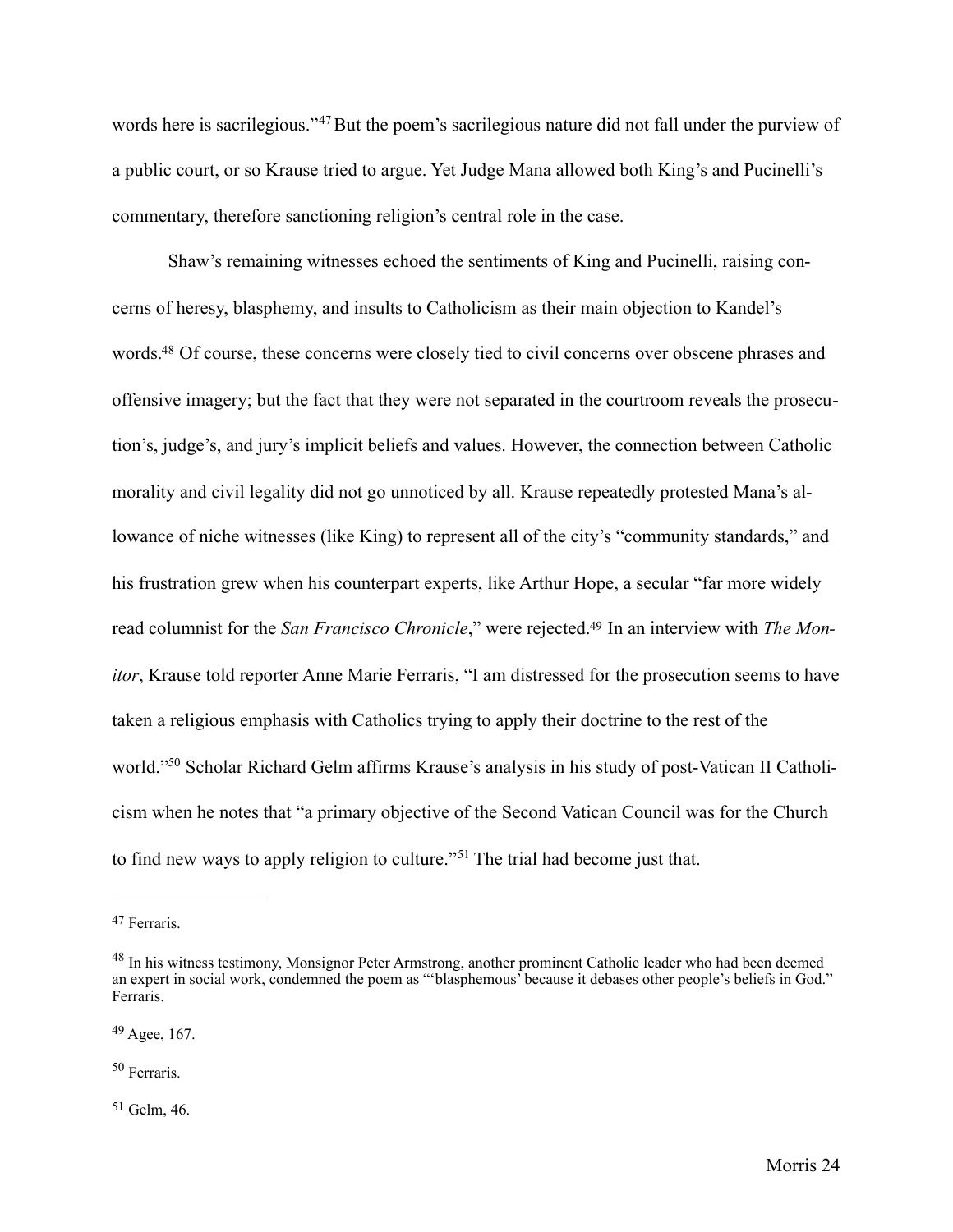When it became evident that the trial would proceed along religious lines, the defense sought to approach church and state from alternative positions. It did this in two primary ways: illuminating Lenore Kandel's vastly different perspective of her own work, and revealing discord within the Church itself. When Kandel took the stand, the jury heard something entirely different from the narrative Shaw had constructed. Beautiful, exotic, and boldly dressed in "a brilliant orange turtleneck sweater, burgundy jacket, and vivid orange stockings," she read aloud selections from her poem to the jury. A reporter from *The San Francisco Chronicle* described her tone as ["](#page-30-0)more reverent than passionate."<sup>[52](#page-30-0)</sup> The defense seized on this sense of reverence, and had Kandel elaborate on the spiritual inspirations of her poem. She testified:

<span id="page-30-4"></span><span id="page-30-3"></span>I believe man is a divine animal, not just an animal and not just a spirit. This is a feeling expressed in Eastern religions and in Christian mysticism. I believe when humans can be so close together to become one flesh, one spirit, they transcend the human into the divine.<sup>[53](#page-30-1)</sup>

Media outlets, including both *The Chronicle* and *The Monitor,* described her in very different terms than in Shaw's account, describing Kandel as a "poet-housewife" with a voice "appropriate for bedtime stories.["54](#page-30-2)

<span id="page-30-5"></span> This alternative point of view attempted to pivot perceptions of the poem from obscene and sinful to artistic and spiritual. The defense buttressed its case by inviting intellectuals and even health professionals to the stand in order to praise the poem's literary merits and celebrate its positive representation of female sexuality. But Krause's most important witness was Father Robert Brophy, a Jesuit priest and academic who interpreted the poem very differently from his

<span id="page-30-0"></span><sup>&</sup>lt;sup>[52](#page-30-3)</sup> Donovan Bess, "Lenore Defends the Love Book," San Francisco Chronicle, May 6, 1967.

<span id="page-30-1"></span> $53$  Ferraris.

<span id="page-30-2"></span>[<sup>54</sup>](#page-30-5) Ferraris, Bess.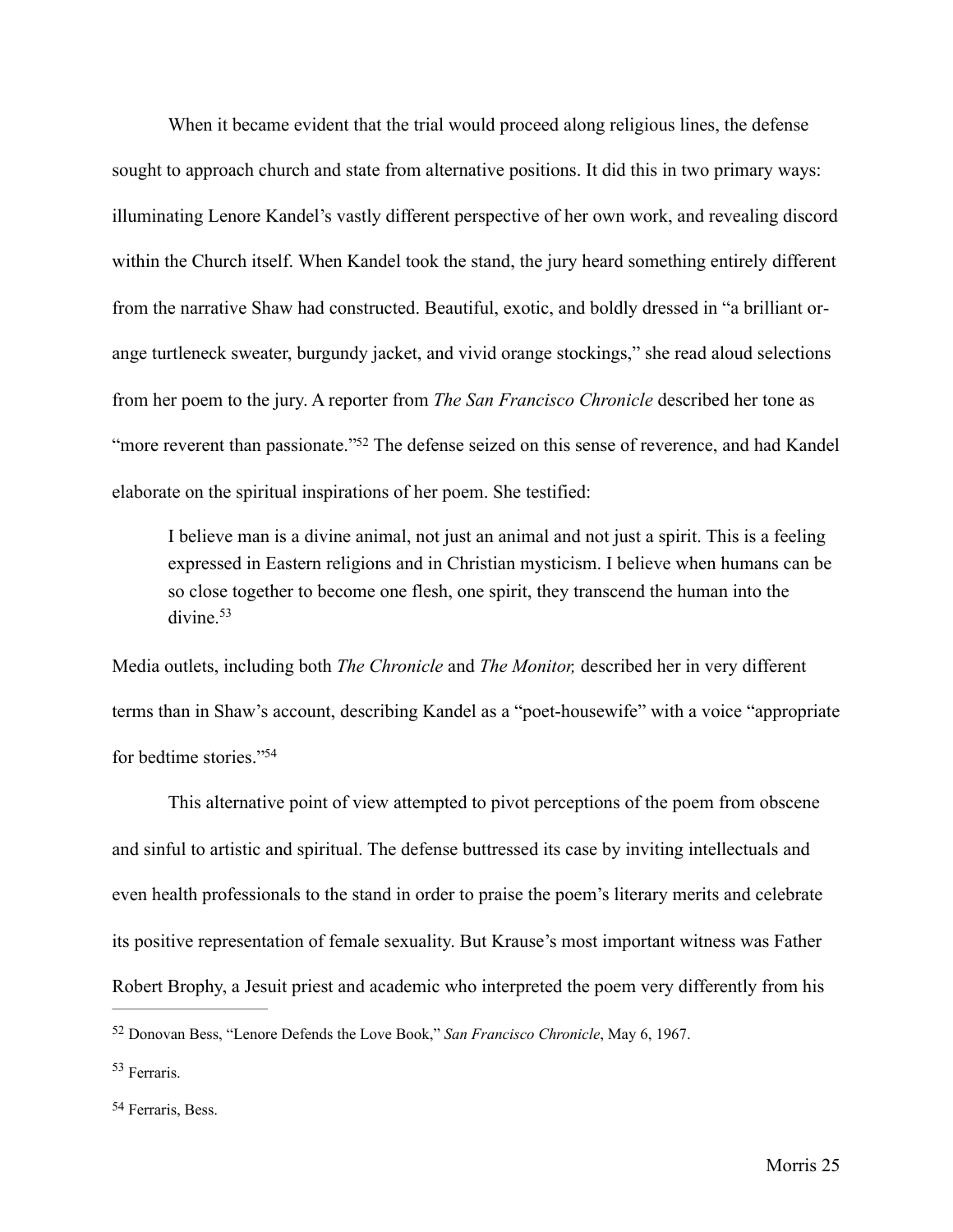religious peers. Although his superiors at the University of San Francisco (USF) and within the Archdiocese had instructed him not to testify, Brophy "felt morally obligated" to appear on the stand[.](#page-31-0)<sup>[55](#page-31-0)</sup> As a professor of English literature at USF, he framed his testimony from an academic standpointand deemed it "an ecstatic hymn to the goodness of love."<sup>[56](#page-31-1)</sup> Ferraris reported further on his positive opinion of the poem in *The Monitor*:

<span id="page-31-6"></span><span id="page-31-5"></span><span id="page-31-4"></span> He said the value of this book is its acknowledgement of the loving unity between man and woman and its exposition of the sacramentality of communicating with God through this experience.<sup>57</sup>

Fr. Brophy's interpretation, though controversial within Catholic circles, demonstrated dissent within the Church. This important display of defiance once again reinforces and connects to the broader national narrative: "The Church, which might have been a strong point of resistance to the sexual revolution in matters of law, was too internally divided by the mid-1960s to mount a concertedopposition."<sup>[58](#page-31-3)</sup> Not only was the Archdiocese battling outsiders, but struggling (and failing) to maintain a unified voice from within.

<span id="page-31-7"></span> While Fr. Brophy's comments caused a stir within the courtroom and the larger Catholic community, the prosecution found its answer to them in Father Herman Hauk. Fr. Hauk, another Jesuit academic, contested everything his fellow Jesuit had said. Hauk told the jury that he had a "nauseating experience" in reading "The Love Book," and warned that "the book is very harmful

<span id="page-31-2"></span><sup>[57](#page-31-6)</sup> Ferraris.

<span id="page-31-0"></span> $55$  Agee, 171.

<span id="page-31-1"></span><sup>&</sup>lt;sup>[56](#page-31-5)</sup> Anne Marie Ferraris, "Love Book Testimony," *The Monitor*, May 1967.

<span id="page-31-3"></span>Patrick Allitt, "Catholic Conservative Intellectuals and the Politics of Sexuality," in *Church Polity and American* [58](#page-31-7) *Politics: Issues in Contemporary American Catholicism*, edited by Mary Segers. (New York, NY: Garland, 1990), p. 209.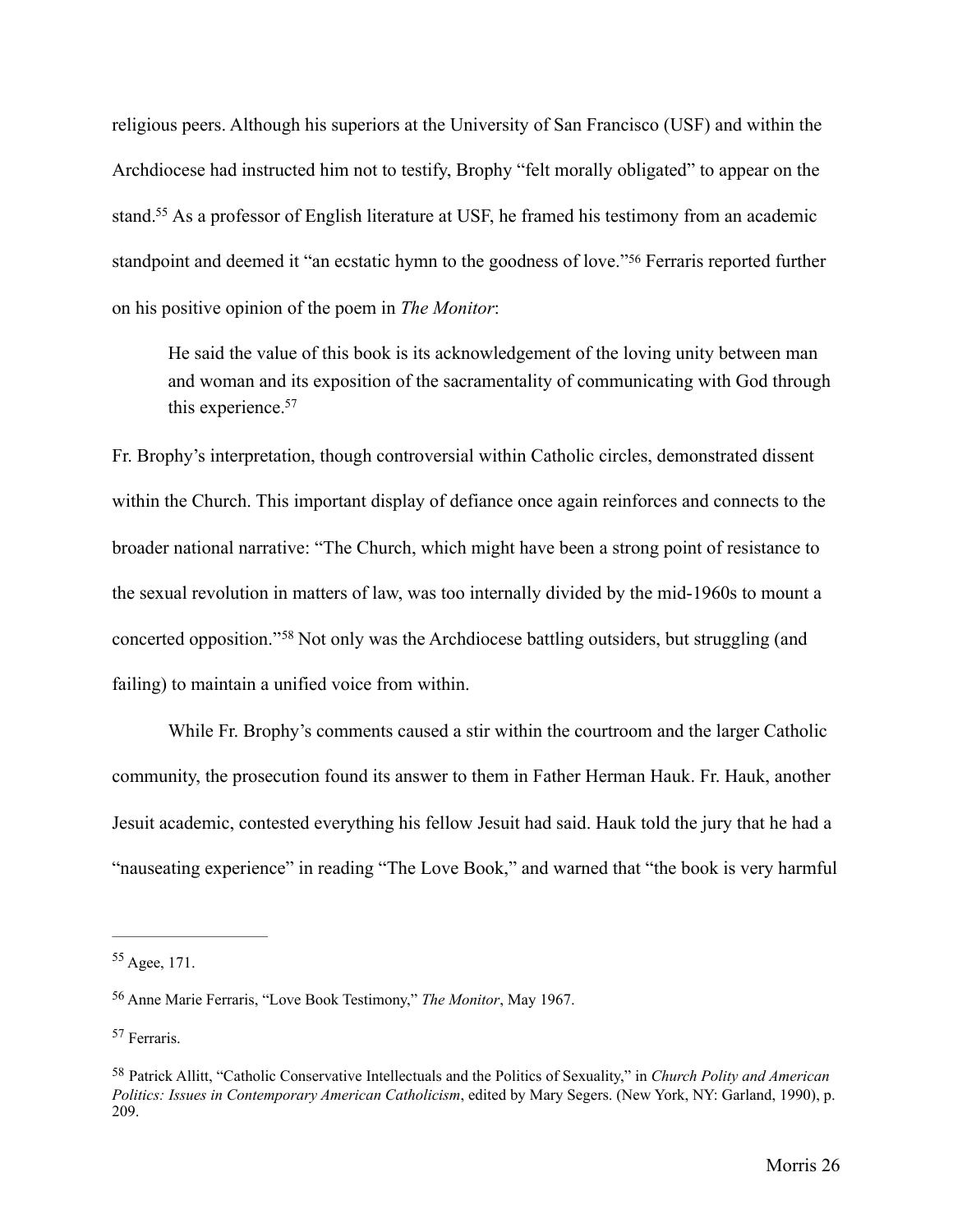<span id="page-32-3"></span>to the social, cultural, spiritual, and mental health of the people.["](#page-32-0)<sup>[59](#page-32-0)</sup> This testimony, in addition to the other Catholic community experts Shaw had called, was enough to convince the jury. After ten hours of deliberation, they deemed the defendants guilty of distributing obscene material with "no redeeming social value.["60](#page-32-1)

#### <span id="page-32-4"></span>**An Unnerving Future: Catholicism and the City after the Love Book Trial**

Although the guilty verdict of "The Love Book Trial" appeared to be a victory for the old Catholic San Francisco establishment, the celebration was short lived. The verdict was overturned four years later in 1971, as the Archdiocese continued to watch its influence slip away. Religious historian Jeffrey Burns interprets the trial "as an attempt to assert the basic values of mainstream San Francisco; values that were increasingly and vigorously being called into ques-tion."<sup>61</sup>The power struggle over—and ultimate acceptance of—Kandel's poetry showed that the growing counterculture had edged its way into common public discourse. No longer was the city's vice contained in a few seedy streets in North Beach. It had become *celebrated* by a cultural figure whom media had dubbed a "poet-housewife."

<span id="page-32-5"></span> Furthermore, Fr. Brophy's dissent—and the support he garnered—revealed cracks in what was supposed to be a united Catholic front. While he might have remained an outlier within the ranks of the clergy, progressive Catholics around the city rallied around him when the "Clean-Culture" activists demanded his excommunication. Those supporters included relatively prominent figures, "including State Senator George Moscone, USF Professors James Colwell

<span id="page-32-0"></span><sup>&</sup>lt;sup>[59](#page-32-3)</sup> "Love Book Criticized by Jesuit," *The Argus* (Fremont newspaper), May 23, 1967; Ferraris.

<span id="page-32-1"></span> $60$  Burns.

<span id="page-32-2"></span><sup>&</sup>lt;sup>[61](#page-32-5)</sup> Burns.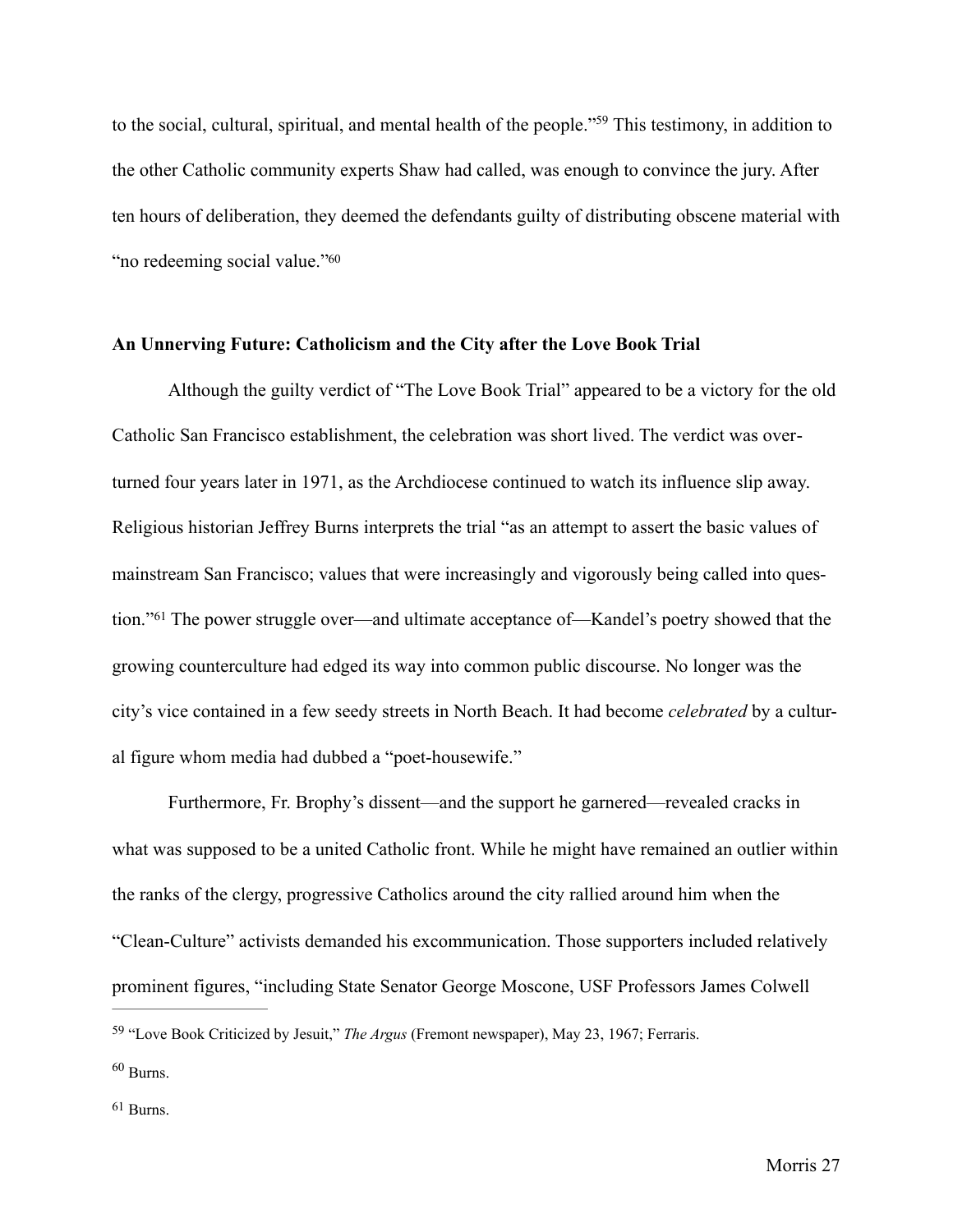<span id="page-33-4"></span>andWarren Coffey, and Clayton Barbeau, the managing editor of *Franciscan* magazine."<sup>62</sup> Although these men were not among the "ruling Catholic elite," which included Mayor Shelley, Chief Cahill and his police department, and Archdiocesan leadership, they were prominent enough to cause the upper ranks great concern.

<span id="page-33-5"></span> Following the jury's initial guilty verdict in 1967, sales of "The Love Book" exceeded 20,000copies. Before the trial, it had sold less than 100.<sup>[63](#page-33-1)</sup> Yet this tangible effect of the trial pales in comparison of what was to come. Over the course of seven weeks in the spring of 1967, it had become clear that the Catholic Church's position as *de facto* cultural arbiter was being challenged. The ultimately negative outcome of the Kandel trial was but one lost battle at the onset of decades-long, culturally rooted war. The widespread effects of the 1960s and Vatican II were emerging on a national level: "Many Catholics stopped attending Mass or left the Church altogether; others remained, but doubted or rejected the authority of the Church's teachings, es-peciallyin the area of sexuality."<sup>[64](#page-33-2)</sup> With the trial behind them—deemed one of "Catholic San Francisco's last stands against the onrushing cultural revolution"—the establishment looked anxiously to the future, wary of what was to come.<sup>65</sup>

<span id="page-33-1"></span> $63$  Burns.

<span id="page-33-3"></span> $65$  Talbot, 24.

<span id="page-33-7"></span><span id="page-33-6"></span><span id="page-33-0"></span> $62$  Agee, 175.

<span id="page-33-2"></span>Lawrence Kapp, *The Political Values and Voting Behavior of American Catholics*. (Washington DC: Catholic [64](#page-33-6) University of America, 1999), 88.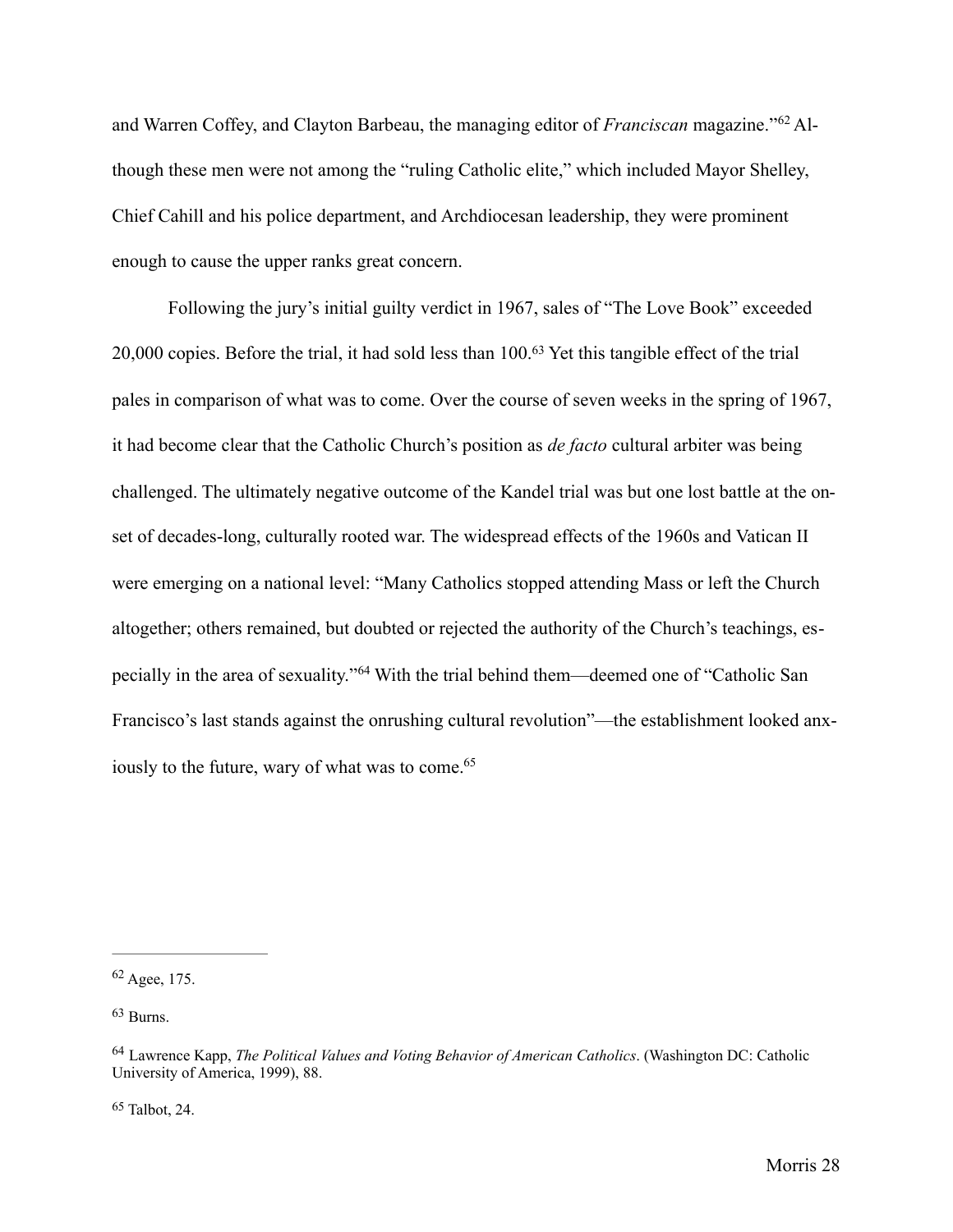# [ **2** ]

# **1987 | TENSION Pope John Paul II Visits San Francisco**



Figure 2.1. Protesters turned out in record-breaking numbers to demonstrate against Pope John Paul II and Vatican teachings [on gender and sexuality, September 1987. \(Photo: John O'Hara/Chronicle 1987, http://blog.sfgate.com/parenting/2011/06/09/when](http://blog.sfgate.com/parenting/2011/06/09/when-the-pope-visited-san-francisco-photos/)the-pope-visited-san-francisco-photos/)

### *"The danger and terrorism represented by the Vatican's new statement cannot be understated: it will unleash the flames of ignorance and violence more effectively than a bomb ever could." —* Editorial Opinion*, Bay Area Reporter*

 Twenty years after the symbolic but short-lived victory over Lenore Kandel's smut, San Francisco's Catholic Church found itself in a radically transformed city. Many changes were socioeconomic and demographic. As was occurring across the country, increasingly affluent Irish and Italian Catholic families left the city for nearby suburbs, and poorer Asian and Latino immigrants came to take their place. Many of these new immigrants were Catholics, and the Archdiocese welcomed them with open arms. Throughout the 1970s and 80s, parishes became central community spaces that helped immigrants adapt to their new environment; they also offered valuable opportunities to celebrate the cultural practices and faith traditions of their homelands. Beyond congregational hospitality, the Archdiocese was a major force in immigration advocacy,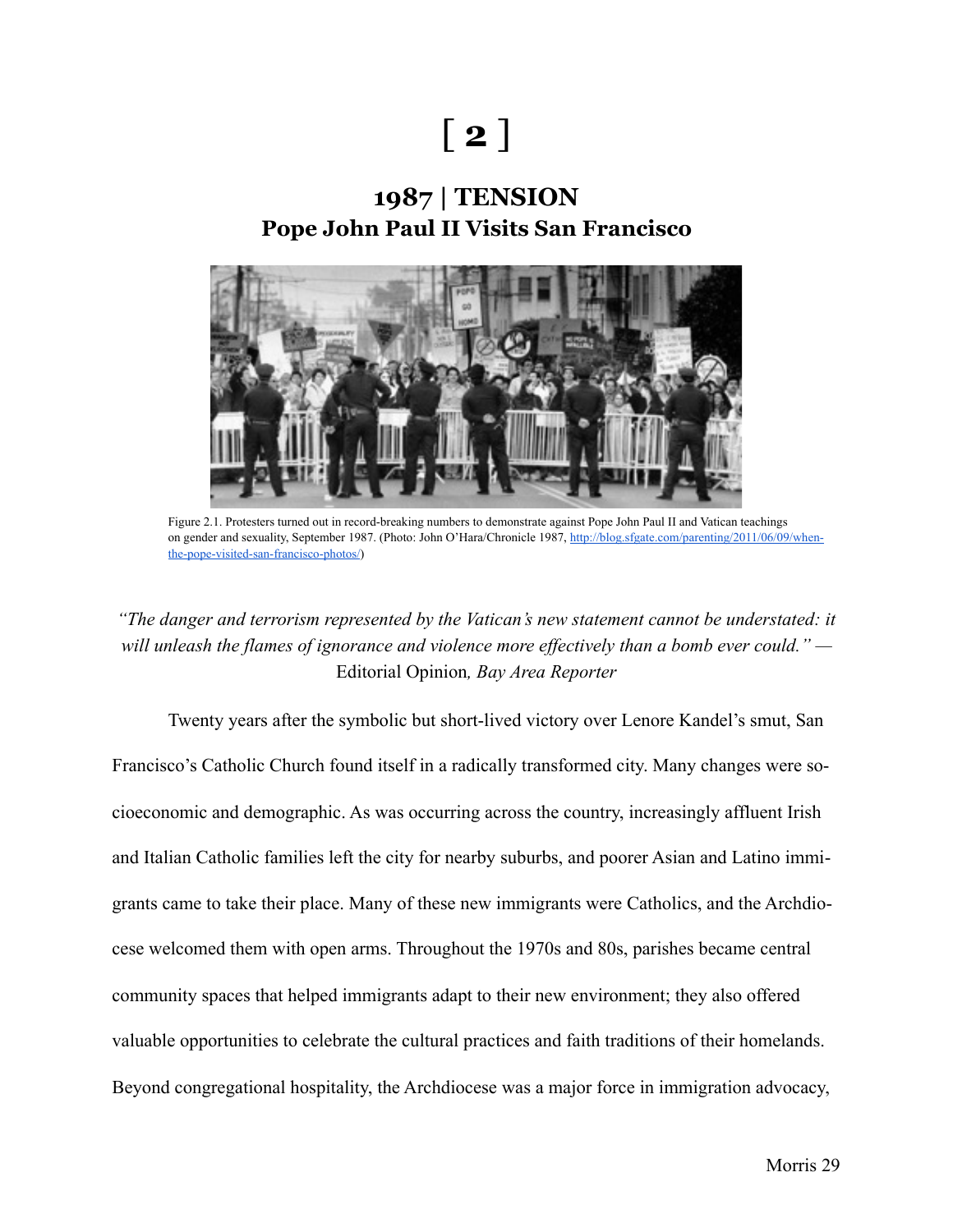and played a vital role in passing San Francisco's "Sanctuary City" legislation in 1985[.](#page-35-0)<sup>[66](#page-35-0)</sup> The pastor of St. Theresa's Catholic Church, Reverend Peter Sammon, was one of the most active organizers, and successfully brought together ecclesial and city leaders—a feat that had become increasingly rare over the years. In its coverage of the process, the *San Francisco Chronicle* remarked:

<span id="page-35-3"></span><span id="page-35-2"></span>It has been in church organizations such as Sammon's that the sanctuary movement has been gaining ground and generating headlines. Groups such as Catholic Social Services, have played principal roles in bringing the resolution to the city's supervisors, including drafting the wording, lining up sponsors and lobbying board members for support.<sup>[67](#page-35-1)</sup>

Yet new immigration patterns were just one change in a city and an Archdiocese that had experienced many demographic and cultural shifts. While the Church's doctrine on human and immigrant rights made it easy for officials to lead the charge for some social justice initiatives, its teachings left little room for harmony on other issues facing 1980s San Francisco.

### **Majority without Authority: The Church Adjusts to Its New Status**

By 1987, the Archdiocese had found itself in uncharted territory. Although its numbers had sharply declined in the twenty years since the Kandel trial, Catholicism remained the city's

<span id="page-35-0"></span><sup>&</sup>lt;sup>[66](#page-35-2)</sup> In December of 1985, Mayor Dianne Feinstein signed a resolution that made San Francisco a "Sanctuary City." The law declared that "City Departments shall not discriminate against Salvadorans and Guatemalan refugees because of their immigration status, and shall not jeopardize the safety and welfare of law-abiding refugees by acting in a way that may cause their deportation." Since then, with the addition of a solidifying amendment by Mayor Art Agnos in 1989, no city departments or officials have been permitted to question the status, or aid in the deportation of any undocumented citizens unless required by State or Federal regulation. "TIMELINE: How San Francisco Became A Sanctuary City For Undocumented Immigrants," *CBS Bay Area*, http://sanfrancisco.cbslocal.com/ [2015/07/08/timeline-how-san-francisco-became-a-sanctuary-city-for-undocumented-immigrants/, July 8, 2](http://sanfrancisco.cbslocal.com/2015/07/08/timeline-how-san-francisco-became-a-sanctuary-city-for-undocumented-immigrants/)015.

<span id="page-35-1"></span><sup>&</sup>lt;sup>[67](#page-35-3)</sup> Reginald Smith, "Move to Aid Central American Refugees Supervisors to Vote on S.F. as `Sanctuary," *San Francisco Chronicle*, December 7, 1985.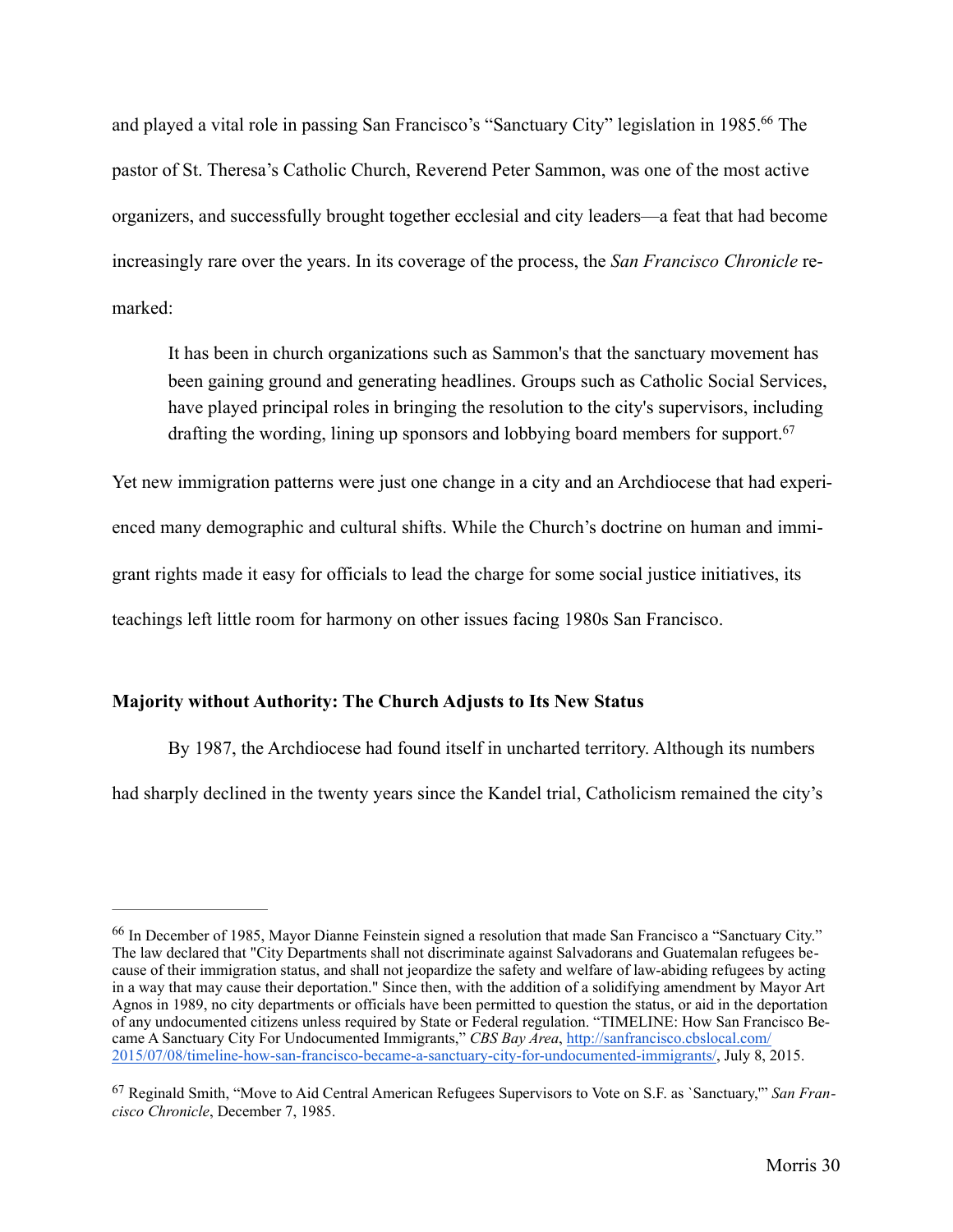<span id="page-36-5"></span><span id="page-36-4"></span>dominant religion by every measure[.](#page-36-0)<sup> $68$ </sup> According to a 1990 survey conducted by the Association of Statisticians of American Religious Bodies (ASARB), Catholics accounted for 62% of San Francisco's religiously affiliated population, and 27% of the city's entire body of 723,959.<sup>[69](#page-36-1)</sup> While the Church was not immune to the broader patterns of post-1960s religious decline, it continuedto hold overwhelming majorities among the religiously affiliated.<sup>70</sup> By 1990, San Francisco was 44% "unaffiliated" and 27% Catholic—both higher proportions than the national averages; the second largest faith was Judaism, claiming 6% of the population. With regard to the city's built environment, Catholics operated 58 parishes across the city, while Jews and Baptists tied for second with 22 congregations each.<sup>[71](#page-36-3)</sup>

<span id="page-36-7"></span><span id="page-36-6"></span>But these numbers offer an incomplete profile of the Church's standing. Not only had

sheer numbers changed, but many aspects of the urban landscape and civic culture had become

unrecognizable. San Francisco was not immune to the problems plaguing the national Church:

<span id="page-36-0"></span><sup>&</sup>lt;sup>[68](#page-36-4)</sup> "County Membership Report: San Francisco County, California - 1990 Report," Association of Religious Data Archives, [http://www.thearda.com/rcms2010/r/c/06/rcms2010\\_06075\\_county\\_cong\\_1990.asp,](http://www.thearda.com/rcms2010/r/c/06/rcms2010_06075_county_cong_1990.asp) accessed January 25, 2015.

<span id="page-36-1"></span> $<sup>69</sup>$  $<sup>69</sup>$  $<sup>69</sup>$  One of the best measures of membership decline between 1967 and 1987 is a comparison of baptisms and mar-</sup> riages within the Archdiocese of San Francisco. In 1967, 18,780 children were baptized in the Church; in 1987, the number had dropped to 7,426. Similarly, there were 3,417 marriages within the Church in 1967, and only 1,719 in 1987. It is also important to note that these numbers refer to the Archdiocese as a whole, including San Mateo and Marin counties. Therefore, the number of baptisms and marriages within San Francisco county were even lower than the available data show. See Appendix C for additional data on San Francisco's dwindling Catholic presence.

<span id="page-36-2"></span> $\frac{70}{10}$  $\frac{70}{10}$  $\frac{70}{10}$  Scholars Robert Putnam and David Campbell theorize on the national religious trends following the 1960s in their book, *American Grace: How Religion Divides and Unites Us* (New York: Simon and Schuster, 2012)*.* Following this decade of change (much of it centered in the Bay Area) Putnam and Campbell refer to "the shock of the '60s:" "If you go back to the 1950s, you find a high point of Americans' religiosity. In fact, some historians would argue that it was the most religious period of all of American history. And yet, in a very short period of time, by the time we hit the mid-'60s, America was in the throes of this huge societal transformation, what we refer to as the shock of the '60s. By 1966, TIME magazine is asking on its cover, famously, 'Is God Dead?'" Unsurprisingly, data from the Archdiocese of San Francisco between 1967-1987 confirms these trends on a local level.

<span id="page-36-3"></span><sup>&</sup>lt;sup>[71](#page-36-7)</sup> "County Membership Report: San Francisco County, California - 1990 Report," Association of Religious Data Archives, [http://www.thearda.com/rcms2010/r/c/06/rcms2010\\_06075\\_county\\_cong\\_1990.asp,](http://www.thearda.com/rcms2010/r/c/06/rcms2010_06075_county_cong_1990.asp) accessed January 25, 2016.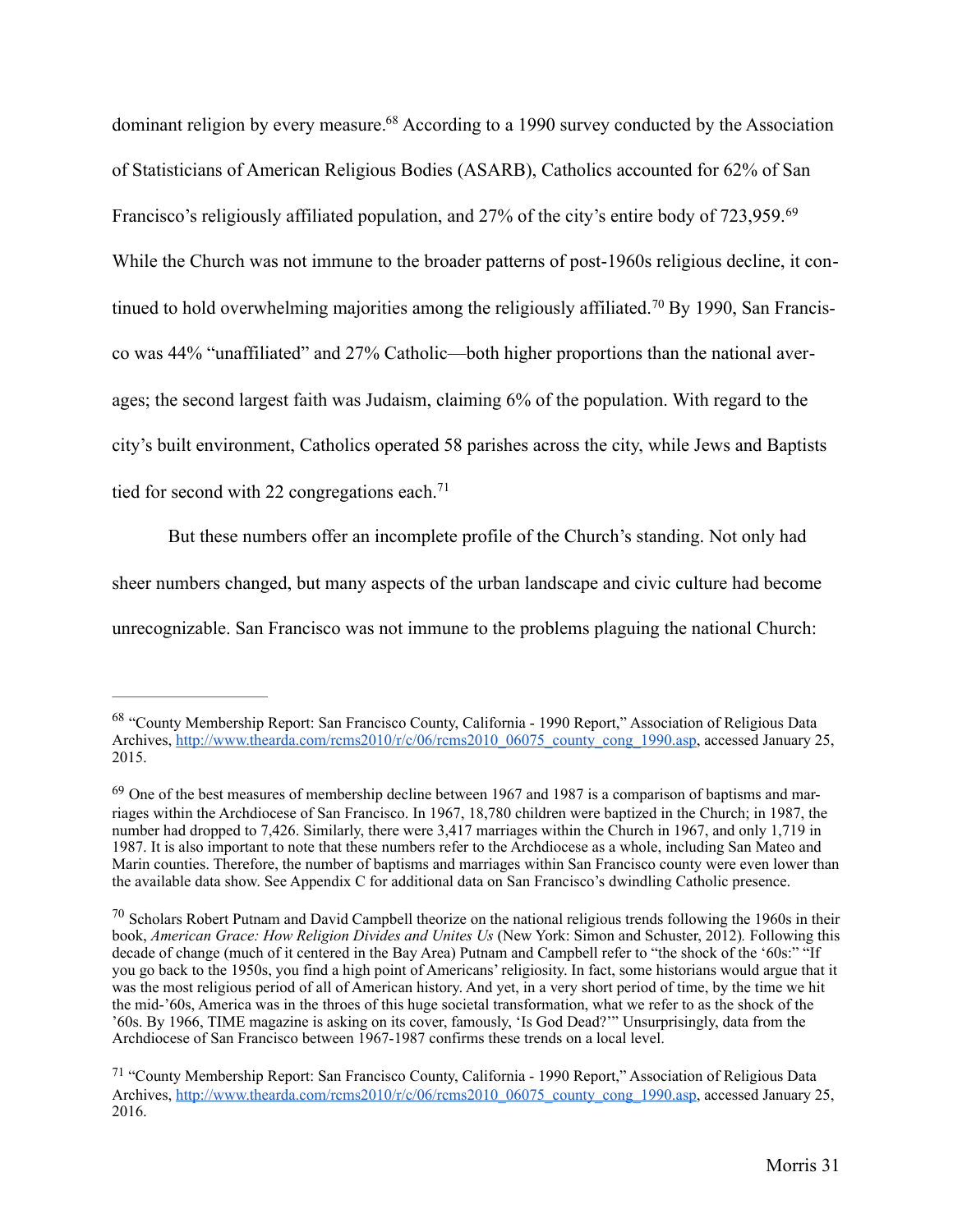declining weekly mass attendance, faltering numbers of priests and women religious, and a widespread rejection of the contraception-banning 1968 papal encyclical *Humanae Vitae*. In fact, the Archdiocese of San Francisco experienced these crises at more dramatic rates than the coun-tryas a whole.<sup>[72](#page-37-0)</sup> Yet in addition to these general issues, San Francisco's Church faced a host of far more localized and complicated challenges.

<span id="page-37-4"></span>The most tangible—and threatening—change between 1967 and 1987 was the transformation of the Castro district. This central neighborhood was known as Eureka Valley in its earliest days. Populated first by Lutheran Finnish immigrants, it soon became an ethnically diverse, mostlyCatholic hub of working-class Irish, German, and Scandinavian families.<sup>[73](#page-37-1)</sup> Josh Sides describes the environment as

<span id="page-37-6"></span><span id="page-37-5"></span> ...almost indistinguishable from its neighborhood church, Most Holy Redeemer, dedicated in 1902. Heavily Catholic, Eureka Valley was a neighborhood of second- and third-generation immigrants.[74](#page-37-2)

By the time the Sixties were underway, with the hippies just a few miles west of the Castro, the neighborhood began to change. As the Catholic families began vacating their Victorians and heading for the suburbs, displaced World War II veterans found a place to call home. These soldiers, who had been dishonorably discharged for their sexuality, succeeded in building what would become the largest, most culturally vibrant gay community in the United States.<sup>75</sup>

<span id="page-37-7"></span>As historian Jeffrey Burns notes:

<span id="page-37-0"></span> $72$  Refer to Appendix C.

<span id="page-37-1"></span><sup>&</sup>lt;sup>[73](#page-37-5)</sup> "The History of the Castro," *PBS KQED*, <http://www.kqed.org/w/hood/castro/castroHistory.html>, 2009.

<span id="page-37-2"></span> $74$  Sides, 108.

<span id="page-37-3"></span>[<sup>75</sup>](#page-37-7) "The History of the Castro."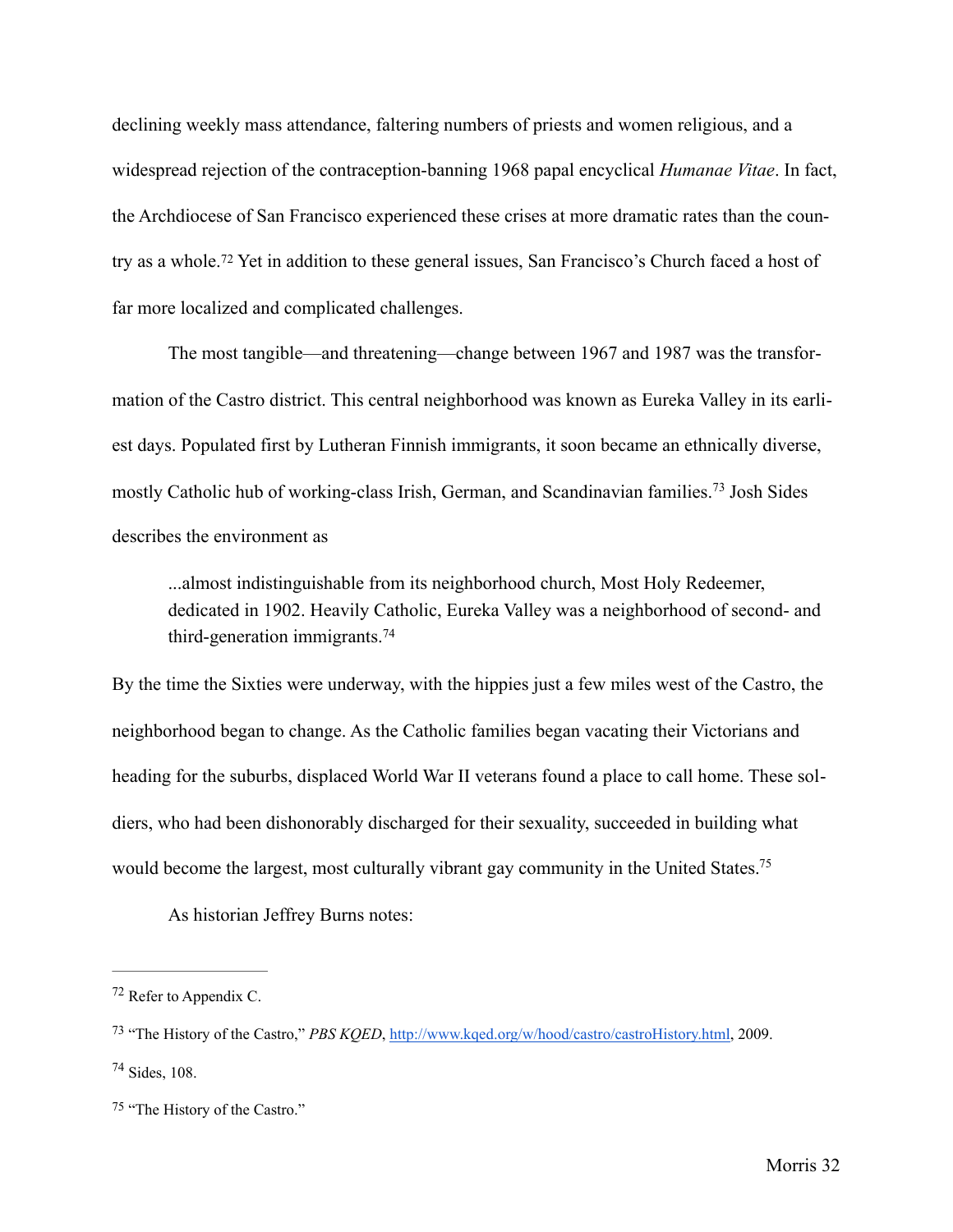<span id="page-38-2"></span>The growth of the gay community presented enormous pastoral problems for the Church in San Francisco. The gays could not be treated as any other minority...Whereas cultural pluralism could be used to greet the new immigrants, a 'moral pluralism' could not be adopted to accommodate the gay community.[76](#page-38-0)

<span id="page-38-3"></span>The Archdiocese's mobilization for new immigrants was mirrored by its paralysis when it came to gays. By 1980, nearly one-fifth of San Francisco's population identified as gay or lesbian, and friction had become inevitable[.](#page-38-1)<sup>[77](#page-38-1)</sup> This new cohort, rich with political power and social capital, threatened whatever remained of the Church's cultural clout. San Francisco was no longer governed by pre-Sixties era coalitions of Catholic mayors, priests, judges, and cops—who all lived in the same neighborhoods, studied at the same schools, and prayed in the same pews. Rather, the city had become a patchwork quilt of newcomers and old-time San Franciscans, and the government reflected it. The Board of Supervisors included five women, two Black Supervisors, two Latinos, one Asian-American, and an openly gay man. The Mayor was a Jewish woman. Only the Police Chief, Frank Jordan, fit the white, Catholic, San Francisco-born, USF- educated mold of decades past.

By September of 1987, on the dawn of Pope John Paul II's visit, the church-city relationship had grown strained. While his two-day visit included much of the predictable fare—landmark blessings, Pope-mobile processions, and a mass celebrated by over 70,000 attendees—it also provided a public stage for simmering tensions. The city, which was led by a lukewarm Mayor and a hostile Board of Supervisors, ceremonially welcomed the Pontiff as the echoes of dissenters rang loudly nearby. Thousands of citizens concerned with the Church's stance on sex-

<span id="page-38-0"></span> $^{76}$  $^{76}$  $^{76}$  Jeffrey M. Burns, "Beyond the Immigrant Church: Gays and Lesbians and the Catholic Church in San Francisco, 1977-1987," *U.S. Catholic Historian* Vol. 19, No. 1, Winter 2001.

<span id="page-38-1"></span>Burns. [77](#page-38-3)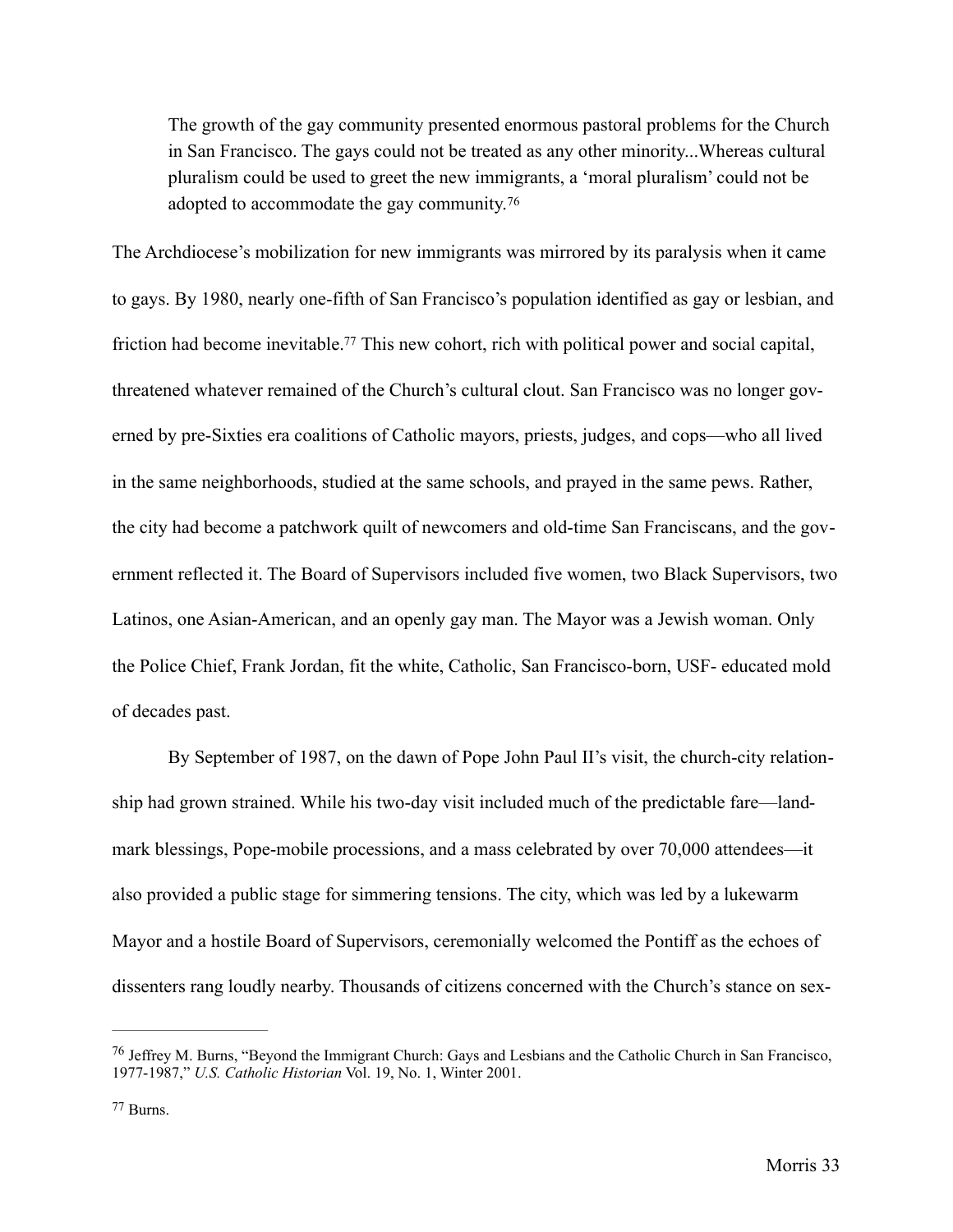uality and women's issues took to the streets to form the largest protests during the Pope's U.S. visit. The old-boy Catholic city of 1967 was no more.

## **Church & City Navigate New Waters: Episodic Discomfort**

 As the gay community's local influence grew in San Francisco, the Church proceeded with caution. One of the first public interactions occurred in 1973, when Dignity, a group of gay and lesbian Catholics, were discovered to be celebrating weekly mass at St. Peter's Parish. In response to protests from conservative congregants, *The Monitor* published an editorial that out-lined"what would become the basic archdiocesan policy over the next fifteen years."<sup>78</sup> The message was careful and nuanced, firmly stating the Church's opposition to homosexual behavior while simultaneously reminding Catholics that "charity and love must be in our motives in our dialogue with homosexual Christians."[79](#page-39-1)

<span id="page-39-4"></span><span id="page-39-3"></span>It was not until later in the decade that conflict between Catholics and gays grabbed national headlines with the assassinations of Supervisor Harvey Milk and Mayor George Moscone. Harvey Milk, the city's first openly gay politician, was shot five times in November of 1978 by Dan White, a former police officer and supervisor who had represented one of the city's last remaining Irish-Catholic strongholds. Milk and White had clashed often during their time on the Board,often over gay-rights issues.<sup>80</sup> In his biography of Milk, *The Mayor of Castro Street: The Life and Times of Harvey Milk*, historian Randy Shilts quotes Dan White's campaign materials:

<span id="page-39-5"></span><span id="page-39-0"></span>Burns. [78](#page-39-3)

<span id="page-39-1"></span><sup>&</sup>lt;sup>[79](#page-39-4)</sup> "Editorial: Homosexuality," *The Monitor*, January 25, 1973.

<span id="page-39-2"></span> <sup>&</sup>quot;Harvey Milk, Hero and Martyr," *PBS KQED*, [http://www.kqed.org/w/hood/castro/harveymilk.html,](http://www.kqed.org/w/hood/castro/harveymilk.html) accessed [80](#page-39-5) January 25, 2016.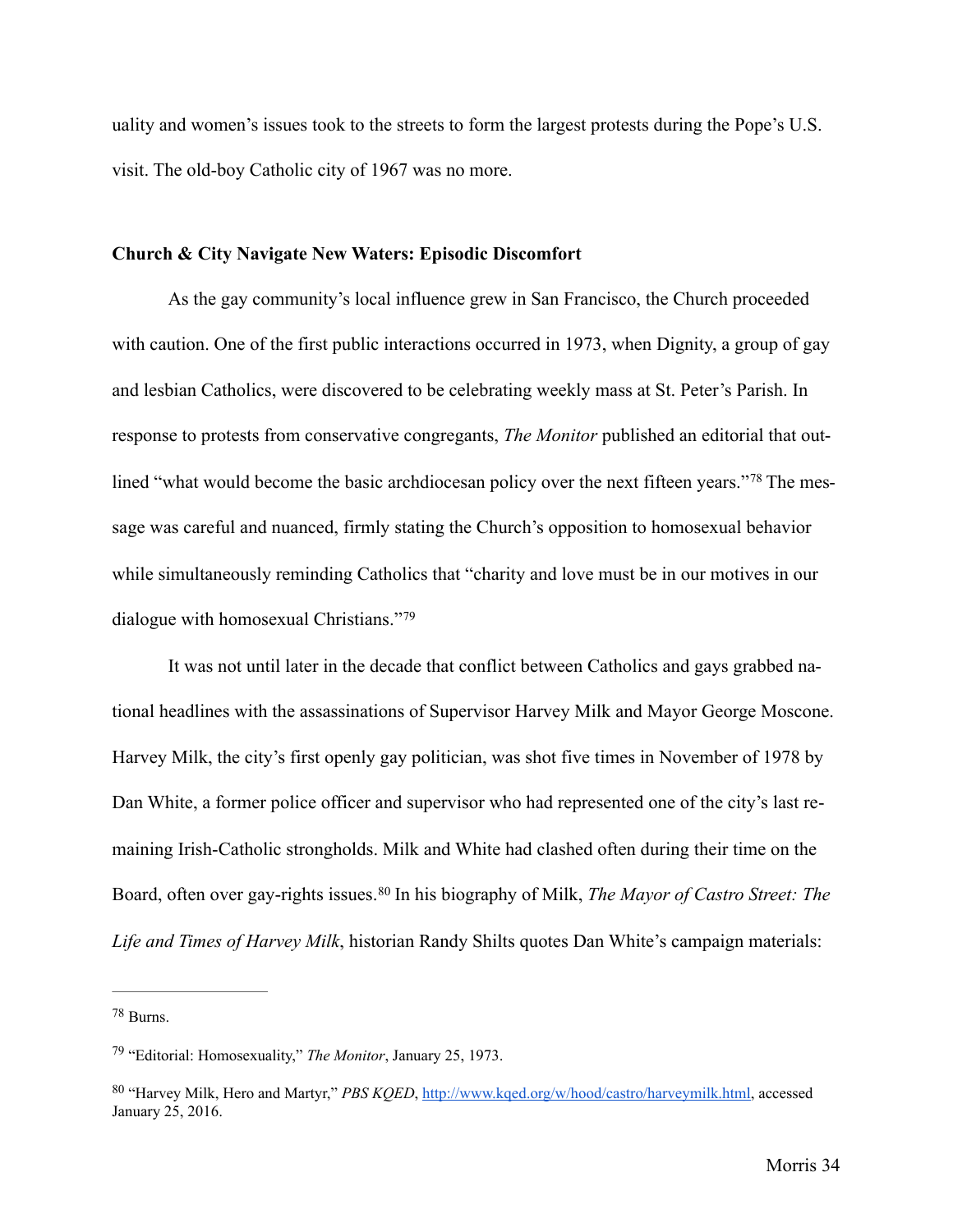<span id="page-40-3"></span>"I am not going to be forced out of San Francisco by splinter groups of radicals, social deviates and incorrigibles.["](#page-40-0)<sup>[81](#page-40-0)</sup> This sentiment, though embraced by only a small minority of the city, aligns with Robert Putnam and David Campbell's theory of "shocks and aftershocks" within twentiethcentury American religion. Following the cultural tumult of the Sixties, many Americans were uncomfortable with the direction the country had taken, and returned to a more conservative and religiousmindset.<sup>[82](#page-40-1)</sup> 1980s San Francisco remained far more liberal and far less evangelical than the rest of the nation during this "first aftershock," but the parallel in those who longed for "the old days of San Francisco" is notable.

<span id="page-40-4"></span>The tragic killings brought the simmering discomfort to a boil. Setting the stage for an even more tumultuous decade to come, the Sisters of Perpetual Indulgence founded their organization on Easter Sunday, 1979. Dressed in flamboyant nun costumes and colorful makeup, three of the founding "sisters:" Sister Vicious Power Hungry Bitch, Sister Missionary Position, and Baruch Golden marched through the streets to protest "Christian bigotry" until they reached the city's signature nude beach[.](#page-40-2)<sup>[83](#page-40-2)</sup> This parade was first of many theatrical public stunts mocking the Catholic Church. The group's first mission statement: "to promulgate universal joy and expiate stigmatic guilt," eventually led to a more detailed vision:

<span id="page-40-5"></span>The Sisters have devoted ourselves to community service, ministry and outreach to those on the edges, and to promoting human rights, respect for diversity and spiritual enlightenment. We believe all people have a right to express their unique joy and beauty and we use humor and irreverent wit to expose the forces of bigotry, complacency and

<span id="page-40-0"></span>Randy Shilts, *The Mayor of Castro Street: The Life and Times of Harvey Milk*, (New York: St. Martin's Press, [81](#page-40-3) 1982), p. 162.

<span id="page-40-1"></span>[<sup>82</sup>](#page-40-4) Putnam and Campbell, 245.

<span id="page-40-2"></span> <sup>&</sup>quot;A Sistory: A Blow by Blow," *The Sisters of Perpetual Indulgence*[, http://thesisters.org/sistory/64-a-sistory-blow-](http://thesisters.org/sistory/64-a-sistory-blow-by-blow) [83](#page-40-5) by-blow, accessed January 25, 2016.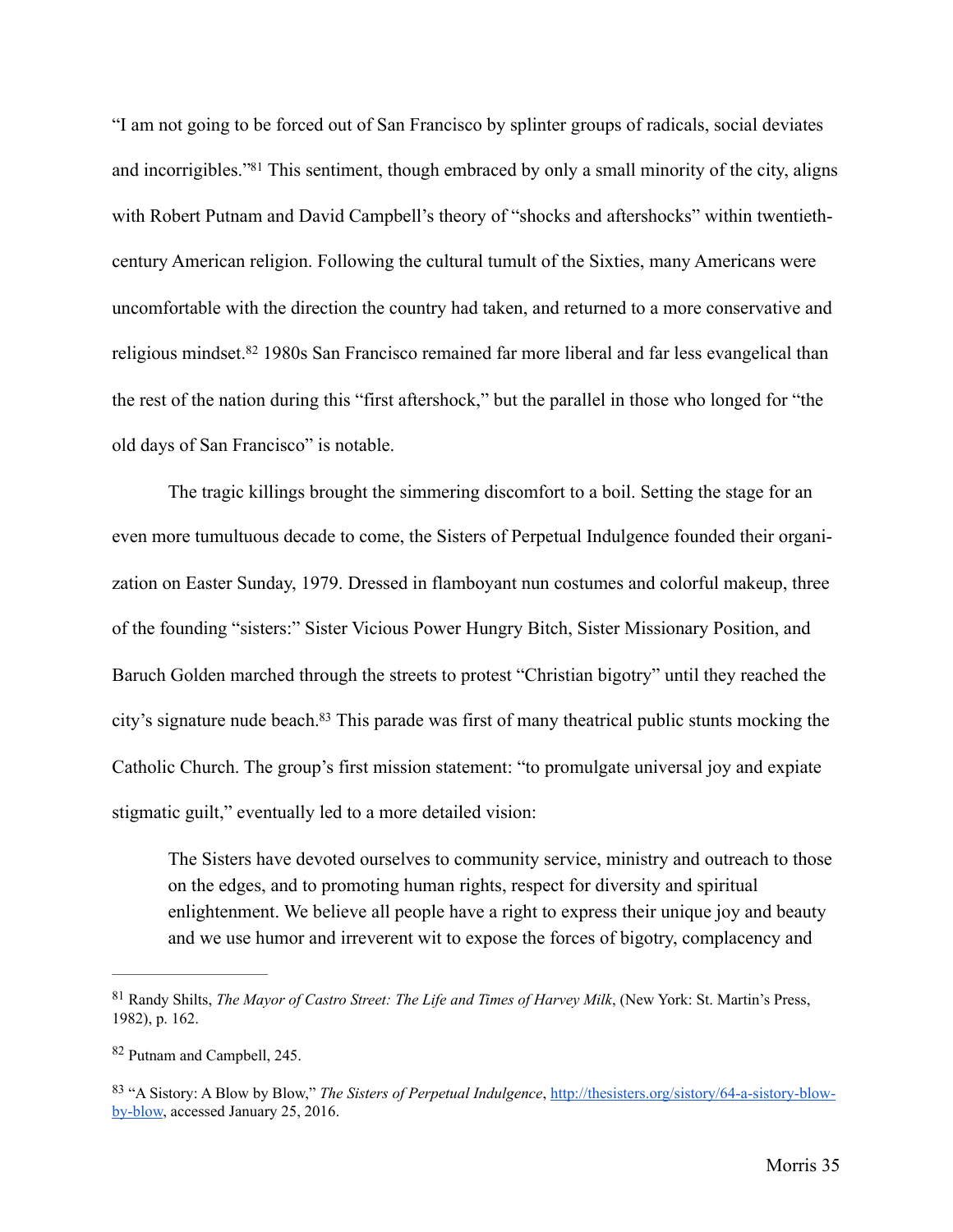<span id="page-41-5"></span><span id="page-41-4"></span>guilt that chain the human spirit.<sup>[84](#page-41-0)</sup>

Although positive in tone, the group's public performances quickly gained a reputation for being irreverently anti-Catholic. Their theatrics spanned from "condom masses" to boisterously staged "HunkyJesus contests" to receiving communion (in full drag) at actual Catholic services. <sup>85</sup> Although the extreme antics were not necessarily representative of the broader gay community, the Sisters and their stunts highlighted many of the divisions between the Church and San Francisco's growing gay population.

<span id="page-41-6"></span> A year after the Sisters' debut, Archbishop John Quinn addressed the issue, which could no longer be ignored. Archbishop Quinn had served as bishop of Oklahoma City for the previous five years and "little had prepared him for the collision between the Catholic Church and the gay communityhe encountered in San Francisco."<sup>[86](#page-41-2)</sup> Yet over time he would become a pivotal figure in the Church's delicate, sometimes awkward effort to navigate modern San Francisco. In 1980, three years into his tenure, Archbishop Quinn released the "Pastoral Letter on Homosexuality" to the city's Catholics. In it, he reiterated many of the points made by *The Monitor* seven years earlier. While he did not shy away from the Church's official stance against homosexual activity, he also stressed the dignity of "homosexual persons worthy of respect and having human rights.["87](#page-41-3) The letter emphasized what would essentially become the Archdiocese's standard response:

<span id="page-41-7"></span><span id="page-41-0"></span> <sup>&</sup>quot;Mission Statement," *The Sisters of Perpetual Indulgence*, [http://thesisters.org/sistory/64-a-sistory-blow-by-blow,](http://thesisters.org/sistory/64-a-sistory-blow-by-blow) [84](#page-41-4) accessed January 25, 2016.

<span id="page-41-1"></span>Don Lattin, "Archbishop Not Amused By `Sisters', But Levada seeks talks to end rift with church," *San Francisco* [85](#page-41-5) *Chronicle*, April 2, 1999.

<span id="page-41-2"></span><sup>&</sup>lt;sup>[86](#page-41-6)</sup> Burns.

<span id="page-41-3"></span>[<sup>87</sup>](#page-41-7) Archbishop John Quinn, "Pastoral Letter on Homosexuality," May 5, 1980.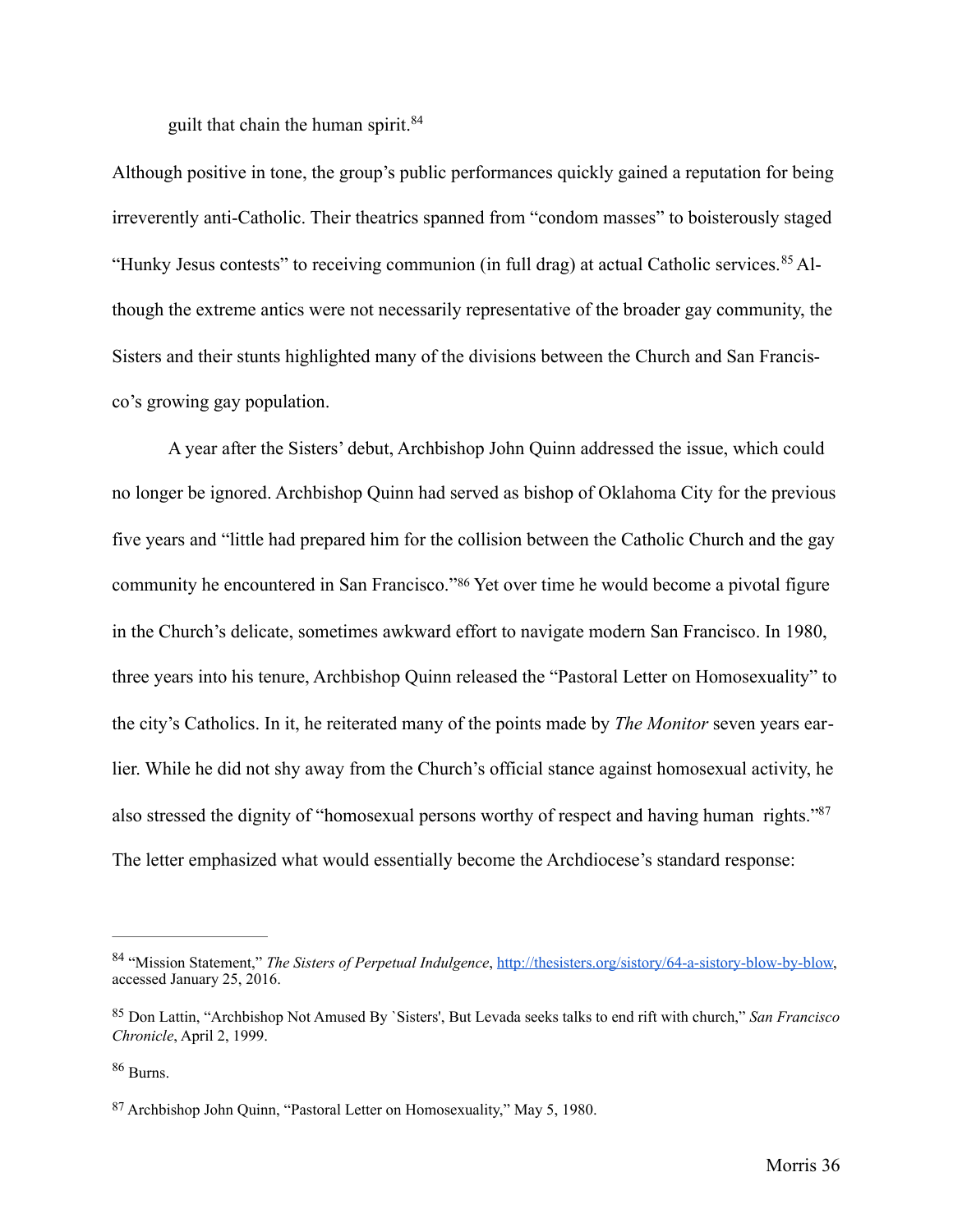while homosexual acts were not acceptable under Church teaching, gays and lesbians deserved the same rights, treatment, and love as any other human beings.

<span id="page-42-2"></span> Responses to Quinn's letter varied. Though many were pleased by its gentle tone and focus on fair treatment, it also angered some on both sides. Conservatives disliked what they saw as "soft pedaling" the Church's opposition to homosexuality, while the city's gay newspaper pub-lished their interpretation in a headline that read ["](#page-42-0)SF Catholics Condemn Homo-Sex."<sup>[88](#page-42-0)</sup> This too would become a pattern that Quinn and Archdiocese officials would encounter throughout the Eighties. With the exception of a few hard-liners, most Catholics accepted the Church's handling of homosexuality, while the gay community and its allies said the complicated position fell short.<sup>[89](#page-42-1)</sup> While not ideal, this divided reaction was unsurprising and manageable enough. However, declining Church membership and attendance, a growing sense of disillusion among Catholics, and an increasingly secular civic culture suggested that the balancing act might soon come to an end.

## <span id="page-42-3"></span>**Task Force on Gay/Lesbian Issues & AIDS: Sustained Conflict**

 In the years leading up to the Pope's visit, the episodic displays of discomfort of the late Seventies and early Eighties gave way to sustained public conflict. Internal and external discord erupted, as the city watched closely. The first prolonged feud occurred among Catholics themselves, and it remains one of the highest profile intra-ecclesiastical discussions over homosexuality in history. Archbishop Quinn formed a "Task Force on Gay/Lesbian Issues" in 1981 to re-

<span id="page-42-0"></span>[<sup>88</sup>](#page-42-2) Burns.

<span id="page-42-1"></span> $89$  Many critics of the Church's position took issue with its particular condemnation of actions themselves. This sentiment was characterized in a June 1983 *Bay Area Reporter* headline that read: "Catholics Recognize Gay Love, However… No Sex!"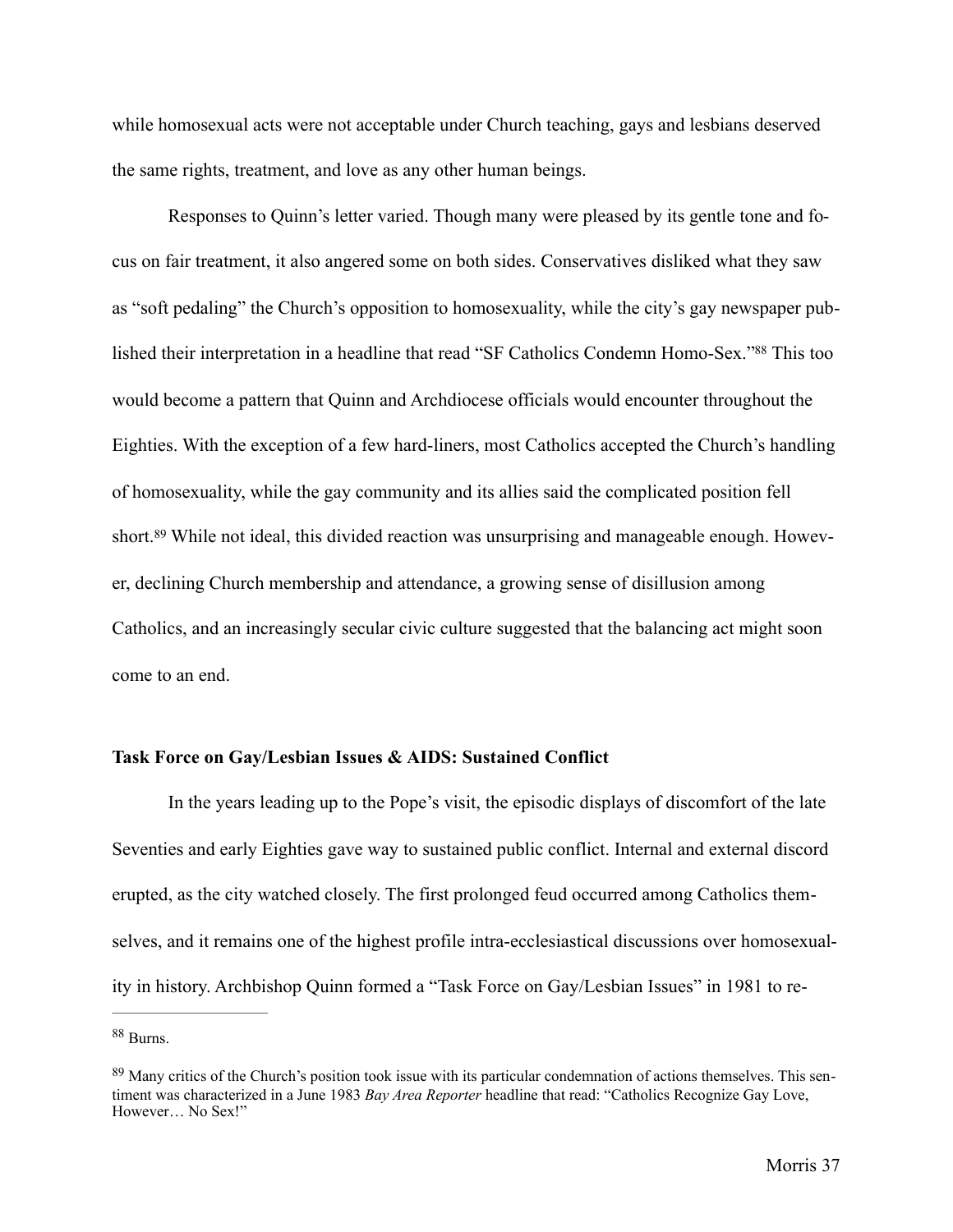spond to rising violent crime toward gay citizens. Comprised of fourteen members, the committee included a diverse combination of religious and laity, men and women, and gay and straight Catholics.

The Task Force worked independently for over a year and a half. With autonomy from Archdiocesan control, the committee seized the opportunity to go much further than Archbishop Quinn had intended. In July 1982, they released their final report, *Homosexuality and Social Justice*, a 150 page document containing the most radically sympathetic reflections on homosexuality a Church sponsored group had ever produced. Although the authors emphasized that the report was "not an official document of the Archdiocese itself," the fact that it had been initiated within the Church was noteworthy. In just twenty years, San Francisco's Catholic Church had gone from censoring erotic poetry to sponsoring a group calling for "a new, positive sexual ethic" to "celebrate the gift of gay sexuality.["90](#page-43-0)

<span id="page-43-3"></span><span id="page-43-2"></span> Blindsided by the intensity of the committee's publication, Archbishop Quinn declined to respond with a statement and instead allowed discussion. This course of action reflected the post-Vatican II period of the Seventies, in which dialogue and progressivism had replaced harsh hierarchies and authoritarianism.[91](#page-43-1) While gay leaders, media outlets, and progressive Catholics lauded *Homosexuality and Social Justice* (the *Bay Area Reporter* called it "revolutionary" and "remarkable"), the Archdiocese finally challenged the document after months of awkward silence. Back and forth between ecclesial leaders and Task Force members continued well into May

<span id="page-43-0"></span><sup>&</sup>lt;sup>[90](#page-43-2)</sup> Homosexuality and Social Justice: Report of the Task Force on Gay/Lesbian Issues (San Francisco: Commission on Social Justice, 1982).

<span id="page-43-1"></span> $91$  Although Archbishop Quinn's openness to discussion reflected the sentiments of Vatican II, scholars including Richard Gelm and Christine Gudorf rightly point out that Pope John Paul II would eventually curtail this attitude throughout the Church—especially when it came to controversial subjects.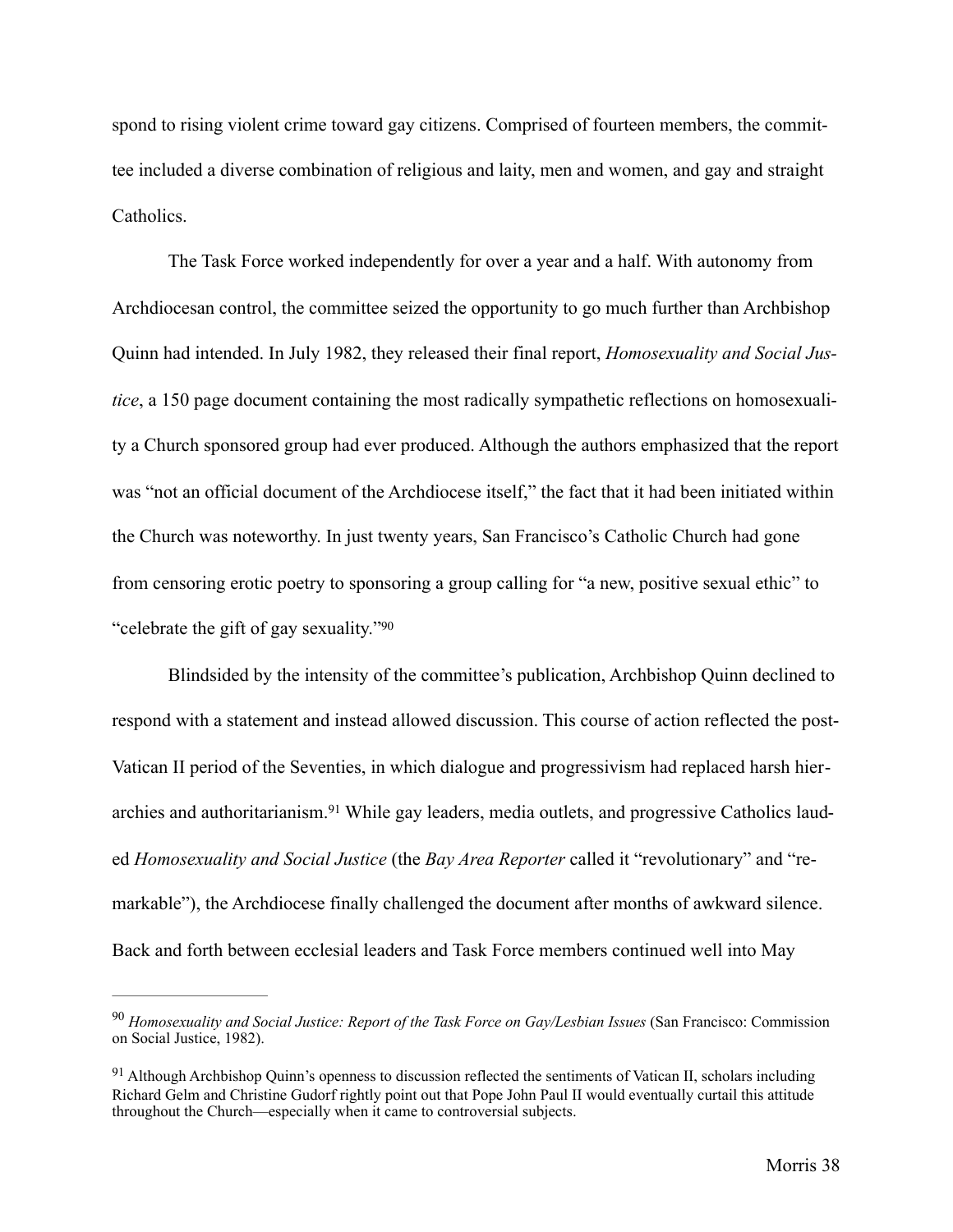1983, when the Archdiocese issued its own official report entitled "Ministry and Sexuality in the Archdiocese of San Francisco." Though not nearly as accepting as the radical Task Force Report, the document was by far the most progressive statement on homosexuality ever produced by an official Church body.[92](#page-44-0)

<span id="page-44-2"></span>Internal strife subsided as Archbishop Quinn distanced himself from the 1982 Task Force Report, and was all but forgotten when a much greater epidemiological and social disaster hit San Francisco. As Acquired Immune Deficiency Syndrome (AIDS) ravaged the city, disproportionately affecting gay men, the Church saw an opportunity to improve a turbulent relationship. Unlike some religious commentators, the Archdiocese vehemently opposed the notion that the disease was divine retribution and instead emphasized compassion and service. Archbishop Quinn established a full-time AIDS minister and converted an abandoned convent in the Castro district into one of the city's first AIDS clinics. In conjunction with Most Holy Redeemer Parish, Catholic Charities grew to be the earliest and largest resource for AIDS sufferers—providing housing, medical care, and support without question or condemnation. Quinn issued "The AIDS Crisis: A Pastoral Response" in 1986, which garnered broad support, even from some of his harshest critics within the gay community[.](#page-44-1)<sup>[93](#page-44-1)</sup> However, others continued to criticize the Church's willingness to "accept" gays only when they were sick and dying. Burns describes a cartoon in which "a young gay man is shown going to confession. The confessor says, 'I'm sorry I can't

<span id="page-44-3"></span><span id="page-44-0"></span> $92$  Individual theologians, clergy members, and Church-related organizations (like the Task Force) had been discussing and challenging Church teachings on homosexuality well before 1983. Fr. Robert Carter, SJ, Rev. John Mc-Neill, Fr. Robert Nugent, Sister Jeannine Grammick, and Charles Curran, among others, extensively organized, advocated, and wrote on alternative approaches to human sexuality within the Catholic Church. As a result, many were removed from teaching positions, rebuked, and banned from pastoral ministry for their work. However, no official Catholic organization had ever spoken on the topic as the Archdiocese of San Francisco did in its 1983 report.

<span id="page-44-1"></span><sup>&</sup>lt;sup>[93](#page-44-3)</sup> Adelaide Mena, "The 'great secret' of San Francisco's AIDS response," *Catholic News Agency*, http://www.[catholicnewsagency.com/news/the-great-secret-of-san-franciscos-aids-response-25623/, December 3, 2015.](http://www.catholicnewsagency.com/news/the-great-secret-of-san-franciscos-aids-response-25623/)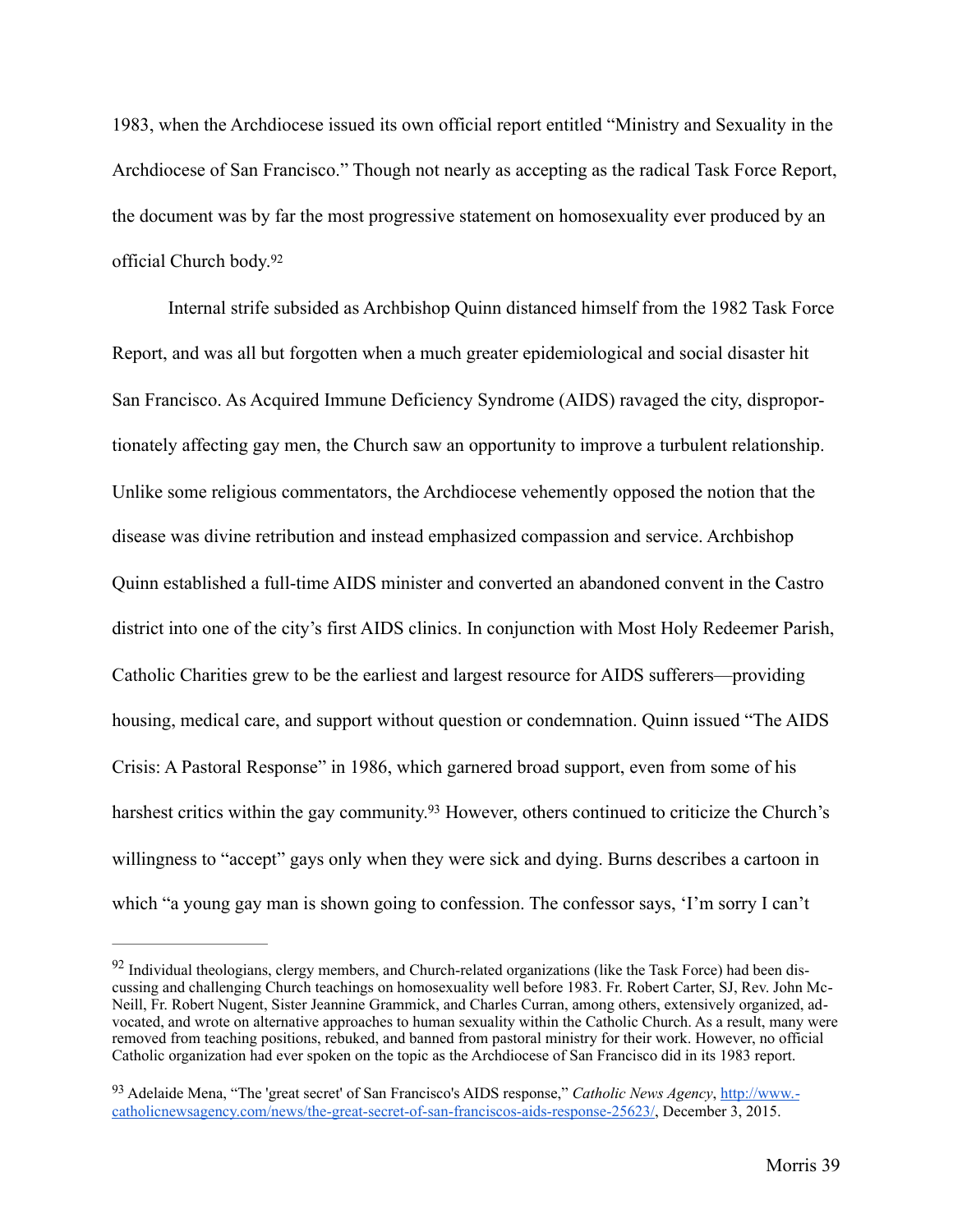<span id="page-45-2"></span>help you. Come back when you are sick.["](#page-45-0)<sup>[94](#page-45-0)</sup> Though these harsher critiques were less common, the firestorm was reignited with a letter. This single document would destroy much of the progress gained from the humanitarian response to the tragedy of the AIDS crisis.

In 1986, the Catholic bishops of the world received a letter entitled "On the Pastoral Care of Homosexual Persons." It had been written by the prefect of the Congregation for the Doctrine of Faith—Cardinal Joseph Ratzinger (later Pope Benedict XVI)—and it dramatically changed the discourse. Startlingly more stringent than any of Archbishop Quinn's nuanced writings, which still had angered many, Ratzinger's words were unwavering. In it, he declared that "[the homosexual condition] is a more or less strong tendency ordered toward an intrinsic moral evil, and thus the inclination itself must be seen as an objective disorder." He scorned "the pro-homosexual movement" and its "deceitful propaganda," and emphasized that "the proper reaction to crimes committed against homosexual persons should not be to claim that the homosexual condi-tionis not disordered."<sup>[95](#page-45-1)</sup> As expected, the letter enraged the gay community, as well as many other San Francisco residents—including some Catholics. The sharp pivot from the Archdiocese's gentle rhetoric shocked the grieving city, already suffering in the throes of AIDS, and prompted a follow-up from Quinn. Entitled "Toward an Understanding of the Letter on the Pastoral Care of Homosexual Persons," it qualified and softened parts of the Ratzinger letter. Yet serious, perhaps irrevocable, damage had been done. In the fall of 1986, hostilities were at an all time high when the Church announced an important visitor was coming to town.

<span id="page-45-3"></span><span id="page-45-0"></span>[<sup>94</sup>](#page-45-2) Burns.

<span id="page-45-1"></span>[<sup>95</sup>](#page-45-3) Cardinal Joseph Ratzinger, "Letter to the Bishops of the Catholic Church on the Pastoral Care of Homosexual [Persons," http://www.vatican.va/roman\\_curia/congregations/cfaith/documents/rc\\_con\\_cfaith\\_doc\\_19861001\\_homo](http://www.vatican.va/roman_curia/congregations/cfaith/documents/rc_con_cfaith_doc_19861001_homosexual-persons_en.html)sexual-persons\_en.html, October 1, 1986.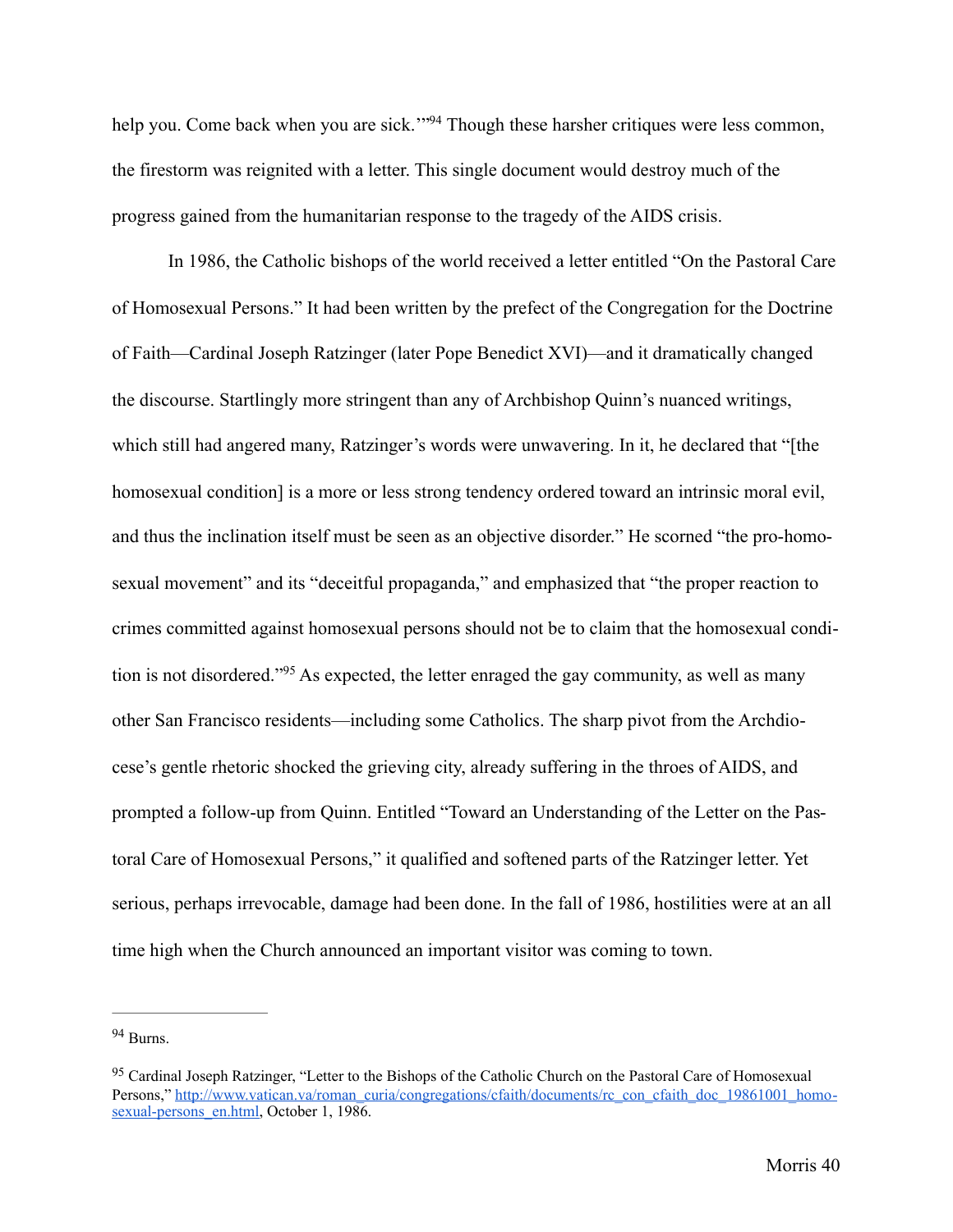## **Preparing for the Pope: Diplomacy Amidst Anger**

In the wake of the Ratzinger Letter, preparations for Pope John Paul II's visit were diplomatic, but ultimately failed to quell the protest. Led by the Archbishop, Catholic leaders met with both city officials and representatives of the gay community in attempts to avoid excessive protests, or worse, violence. Dignity played a large role in such discussions, as it served as a connection between secular gay organizations and the Church. The meetings provided the groups opportunities to express their frustration and concerns; in one statement, a group of Most Holy Redeemer parishioners remarked that they would like the Pope to visit with representatives the gaycommunity during his trip.<sup>[96](#page-46-0)</sup> This idea prompted discussion of the possibility of the Pope visiting a Catholic Charities AIDS hospice in San Francisco. When that could not be worked into his itinerary, the visit organizers decided that he would meet and pray with AIDS patients at the Mission Dolores Basilica on his first day in the city.

<span id="page-46-3"></span><span id="page-46-2"></span> The meetings between Catholic and gay leaders soothed some of the tensions. By September, nine days before the Pope arrived, Dignity and other gay organizations announced at a joint-press conference that there would be no violent protests; at the same press conference, the Archdiocese voiced its recognition and support of First Amendment rights[.](#page-46-1)<sup>[97](#page-46-1)</sup> But such meetings could only do so much. Throughout the summer that preceded the Pope's September visit, the city buzzed with antagonistic anticipation. *The San Francisco Chronicle* ran a series of articles preparing for the visit. It included stories on gay priests with AIDS, excerpts of messages to the Pope from San Francisco Catholics, critiques on women's limited roles in the Church, and an

<span id="page-46-0"></span>Donal Godrey, *Gays and Grays: The Story of the Inclusion of the Gay Community at Most Holy Redeemer* [96](#page-46-2) *Catholic Parish*. (New York: Lexington Publishers, 2008).

<span id="page-46-1"></span>[<sup>97</sup>](#page-46-3) Burns.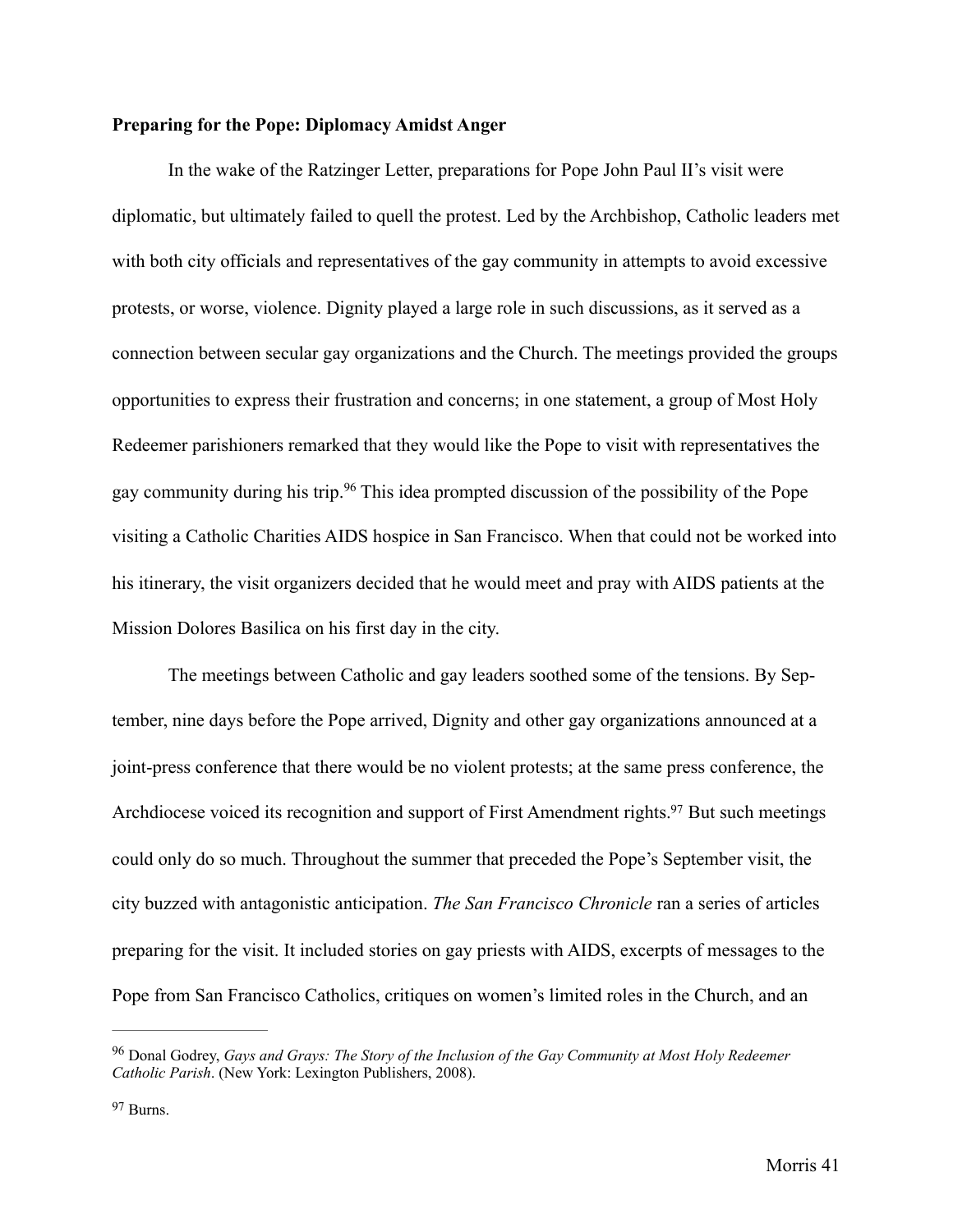<span id="page-47-4"></span>overview of papal history entitled "Papacy's 2,000 Years of Righteous and Ribald History."[98](#page-47-0) Less conciliatory gay activist groups announced plans for large protests, and sponsored a petition that only read, "Pope, Go Home!" The Council on Religion and the Homosexual Inc. sued the city for allowing the Church to use Candlestick Park for the papal mass, claiming that the Church thereby violated nondiscrimination laws. In another dramatic shift from 1967, Judge Daniel Hanlon—a graduate of USF undergraduate and law school—ruled in favor of the gays, and ordered the city to add a nondiscrimination clause in its Candlestick contract with the Church.

Strains in the formerly fraternal relationship between the Church and city manifested in other ways during preparations as well. Supervisor Harry Britt publicly lambasted the Pope's visit on numerous occasions, saying that:

<span id="page-47-6"></span><span id="page-47-5"></span>To be told in the name of God that we should be ashamed of what we are is an abomination. The Pope has as lot to learn in San Francisco about humanness and trust and responding to people. We are not on trial. It is the church that must learn if they are going to be relevant in the century ahead.[99](#page-47-1)

Although Mayor Dianne Feinstein was receptive to the papal visit, and even held a supporting fundraiser at her own home, she too criticized the Vatican[.](#page-47-2)<sup>[100](#page-47-2)</sup> Together with two other mayors and eight members of Congress, Feinstein protested his controversial meeting with Austrian PresidentKurt Waldheim and petitioned the Vatican to recognize Israel.<sup>[101](#page-47-3)</sup> Many within San Francisco's Jewish population planned to organize their own protests, along with the gay and

<span id="page-47-7"></span><span id="page-47-0"></span><sup>&</sup>lt;sup>[98](#page-47-4)</sup> San Francisco Chronicle archives.

<span id="page-47-1"></span><sup>&</sup>lt;sup>[99](#page-47-5)</sup> Robert Reinhold, "The Papal Visit; Protest in San Francisco Is Largest of Pope's Trip," *New York Times*, September 18, 1987.

<span id="page-47-2"></span> $^{100}$  $^{100}$  $^{100}$  Pope John Paul II's meeting with President Waldheim caused controversy among some circles due to Waldheim's suspected "complicity in Nazi war crimes while he was a German army officer."

<span id="page-47-3"></span><sup>&</sup>lt;sup>[101](#page-47-7)</sup> "Mayor Feinstein Keeps a Promise," *Jewish Post Indianapolis*, July 22, 1987.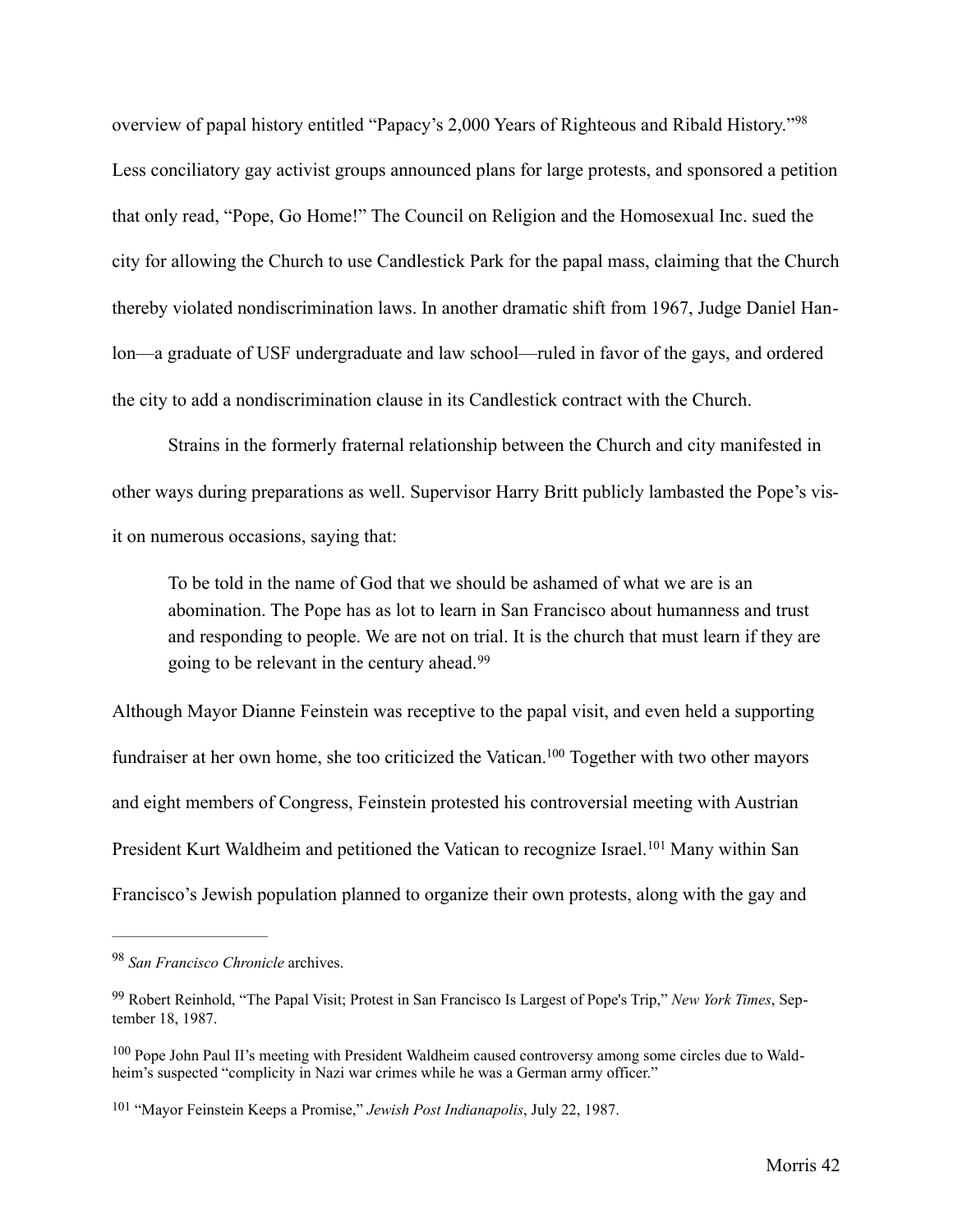feminist groups, because of the papal attitude toward Jews. However, *the Chronicle* reported that "most Bay Area residents believed there was nothing wrong with Pope John Paul II's meeting with President Waldheim."<sup>102</sup>

<span id="page-48-6"></span><span id="page-48-5"></span><span id="page-48-4"></span> Perhaps the most biting exchange was the correspondence between Archbishop Quinn and *Chronicle* editor Richard Thieriot. In the month before the Pope's arrival, Quinn penned a strongly worded letter regarding a cartoon the paper had published that "clearly ridiculed the pope," according to the Archbishop[.](#page-48-1)<sup>103</sup> He then criticized Mr. Thieriot and his newspaper for participating in "the mounting ridicule and contempt to which the Church has been subjected over the past several years in plays and movies, in newspaper articles, and in other public media." Quinn voiced his frustration at how Catholics continuously experienced "public contempt and ridicule,"especially during the city's papal visit preparations.<sup>[104](#page-48-2)</sup> Thieriot promptly responded with "regret that you [Archbishop Quinn] feel *The Chronicle* would be party to any campaign of insult and ridicule of the Pope or of the Catholic Church." He clarified the intentions of the cartoon (a commentary on the "tacky paraphernalia" being sold "in order to exploit the Pope's visit," rather than the Pope himself) and provided a list of eight editorials in which *Chronicle*  coveragehad been supportive of the Pope and the Church.<sup>[105](#page-48-3)</sup> Quinn, while grateful for Thieriot's response, reiterated his concerns over the public representation of Catholics in his response: "a proliferation of plays, movies, television and radio programs as well as newspaper articles and

<span id="page-48-7"></span><span id="page-48-0"></span><sup>&</sup>lt;sup>[102](#page-48-4)</sup> Ramon G. McLeod, "Bay Area Survey Backs Pope on Issue of Waldheim Meeting," San Francisco Chronicle, September 11, 1987.

<span id="page-48-1"></span><sup>&</sup>lt;sup>[103](#page-48-5)</sup> Archbishop John Quinn, letter to Mr. Richard Thieriot, August 11, 1987.

<span id="page-48-2"></span> $104$  Archbishop John Quinn, letter to Mr. Richard Thieriot, August 11, 1987.

<span id="page-48-3"></span><sup>&</sup>lt;sup>[105](#page-48-7)</sup> Mr. Richard Thieriot, letter to Archbishop John Quinn, August 11, 1987.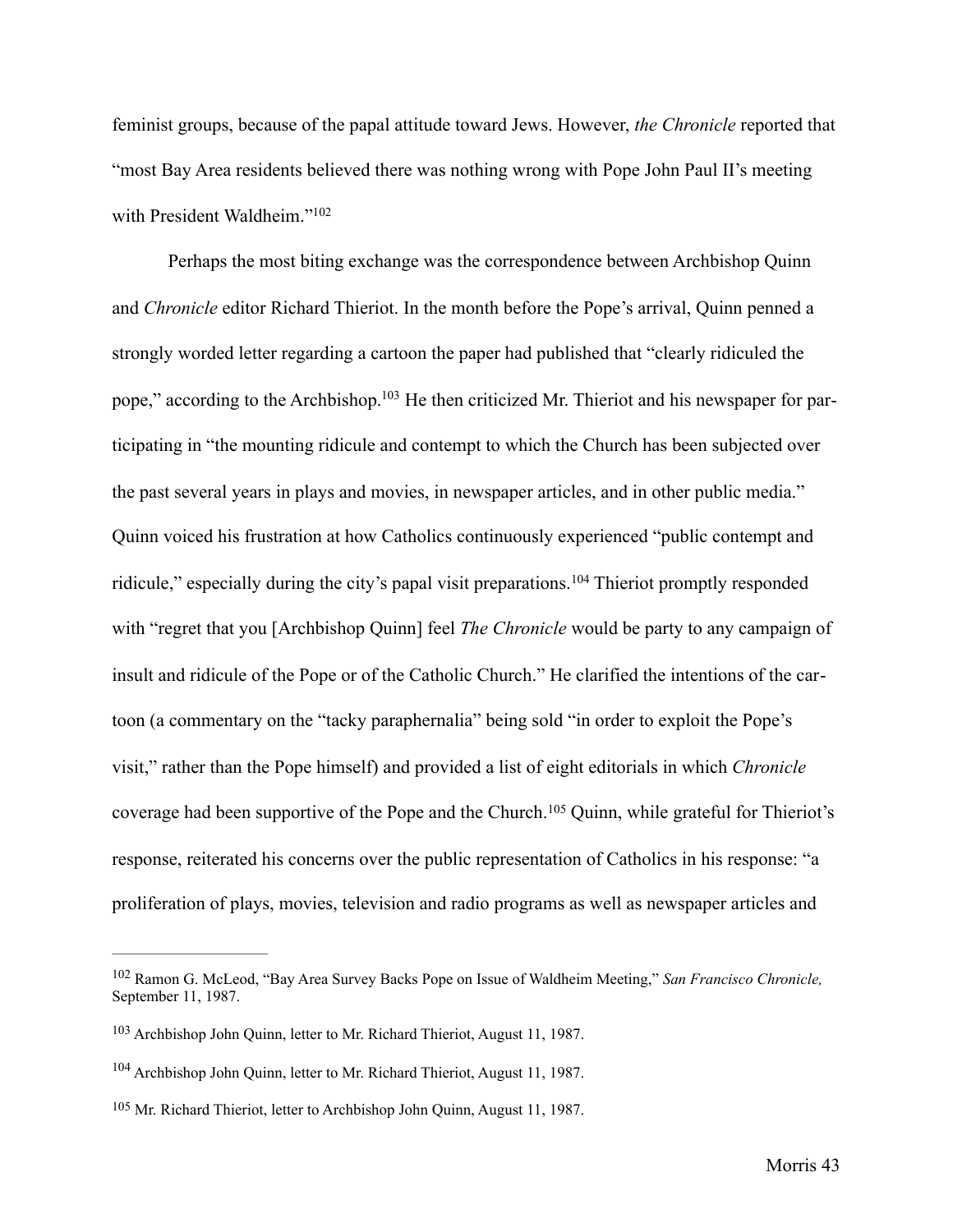<span id="page-49-4"></span>cartoons which do indeed ridicule priests, nuns, bishops, the Pope, Catholic beliefs and practices."<sup>106</sup>The initially private exchange garnered a public article in *The Chronicle* in which the artist, a Catholic, discussed the cartoon's intended meaning.[107](#page-49-1)

# <span id="page-49-5"></span>**A City Holds Its Breath: Pope John Paul II Visits San Francisco**

<span id="page-49-6"></span>After months of preparation, and nearly a decade of building tension, the Archdiocese welcomed its global leader to the city. On the day of his arrival, *The Chronicle*'s headline read ["](#page-49-2)We Are Ready': S.F. Pope Planners Say a Little Prayer."<sup>[108](#page-49-2)</sup> Volunteers and event organizers braced for a whirlwind 20-hours, while the city commissioned all 1,270 uniformed police officers, as well as 200 sheriff's deputies, 250 California Highway Patrol officers, and 200 Secret Serviceagents.  $109$  On the foggy September afternoon, Mayor Feinstein, Lieutenant Governor Leo McCarthy, Board of Supervisors President Nancy Walker, Representative Nancy Pelosi, and Assembly Speaker (and future mayor of San Francisco) Willie Brown joined the city's Catholic leaders in greeting the Pope at Crissy Field—overlooking the Golden Gate Bridge that peeked through the grey sky.

<span id="page-49-7"></span> The distinct and somewhat controversial items on the Pope's San Francisco itinerary made this stop one of the most discussed of his entire U.S. trip, within Catholic circles and

<span id="page-49-0"></span><sup>&</sup>lt;sup>[106](#page-49-4)</sup> Archbishop John Quinn, letter to Mr. Richard Thieriot, August 13, 1987.

<span id="page-49-1"></span><sup>&</sup>lt;sup>[107](#page-49-5)</sup> "Chronicle Replies: Cartoon Criticized by S.F. Archbishop," *San Francisco Chronicle*, August 12, 1987.

<span id="page-49-2"></span><sup>&</sup>lt;sup>[108](#page-49-6)</sup> Michael McCabe, "'We Are Ready': S.F. Pope Planners Say a Little Prayer," *San Francisco Chronicle*, September 17, 1987.

<span id="page-49-3"></span><sup>&</sup>lt;sup>[109](#page-49-7)</sup> Robert Reinhold, "The Papal Visit; Protest in San Francisco is Largest of Pope's Trip," *New York Times*, September 18, 1987.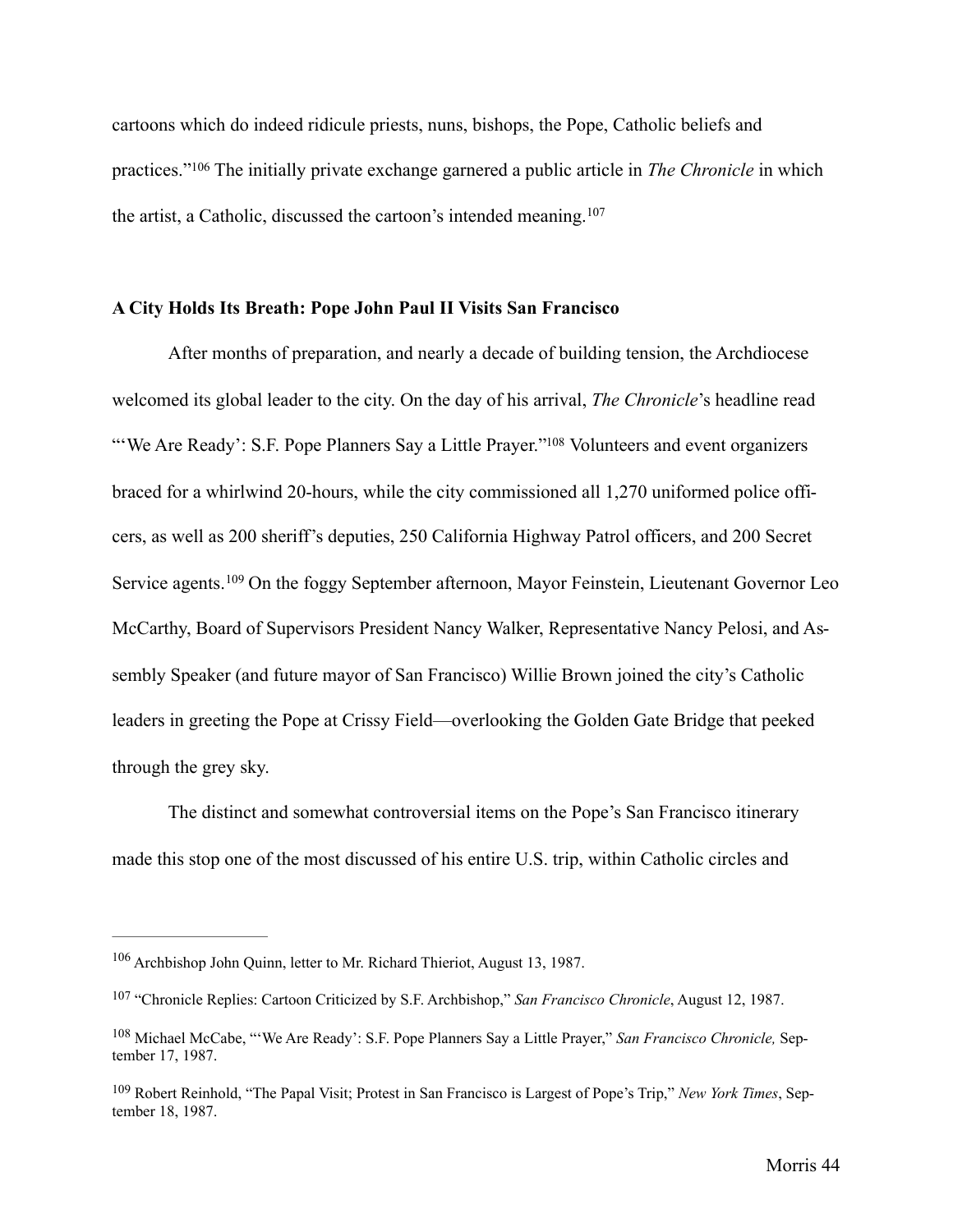<span id="page-50-3"></span>aroundthe nation.<sup>[110](#page-50-0)</sup> While his schedule did not permit a visit to an AIDS hospice, as some had hoped, the Vatican invited one hundred AIDS patients to the opening prayer service at Mission Dolores Basilica, adjacent to San Francisco's oldest colonial Spanish building. These honored guests, along with their family and caregivers, included gay men, two priests, intravenous drug users, and most famously, four-year old Brendan O'Rourke, who had contracted the disease from a blood transfusion. During the service, the child reached out for the Pope and greeted him, "Hi, Viva Papa!" *The Chronicle* recounted that "the pontiff held and kissed the child, and blessed and talked to many others who suffer from the fatal disease."<sup>[111](#page-50-1)</sup> It was a highly emotional moment that reverberated far beyond the church's packed hall. In his sermon, the Pope declared that "God loves you all, without distinction, without limit… He loves those of you who are sick, those who are suffering from AIDS... He loves all with an unconditional and everlasting love.["](#page-50-2) $112$  Many of the city's Catholics celebrated his historic comments, but for some progressive Catholics and many other San Franciscans, they were not enough.

<span id="page-50-5"></span><span id="page-50-4"></span> Just outside the Basilica, chanting loudly enough to be heard within, roughly 2,000 protesters stood. Those gay activists, feminists (including former nuns), and a smattering of Jews

<span id="page-50-0"></span><sup>&</sup>lt;sup>110</sup>Newspapers around the nation specifically commented on the Pope's visit to San Francisco, largely because of its centrality to the AIDS crisis and large number of protesters. *The New York Times* noted how his "visit to San Francisco was the most problematic so far of his American tour," (Robert Reinhold, "The Papal Visit; Protest in San Francisco Is Largest of Pope's Trip," *New York Times,* http://www.nytimes.com/1987/09/18/us/the-papal-visit[protest-in-san-francisco-is-largest-of-pope-s-trip.html, September 18, 1987\);](http://www.nytimes.com/1987/09/18/us/the-papal-visit-protest-in-san-francisco-is-largest-of-pope-s-trip.html) *The Chicago Tribune* discussed "the largest and most vigorous demonstrations against his policies" of his 10-day tour (Bruce Bursuma, "Pope Embraces Aids Victims, Faces Homosexual Protesters," *Chicago Tribune*, http://articles.chicagotribune.com/1987-09-18/news/ [8703100915\\_1\\_aids-patients-mission-dolores-basilica-everlasting-love, September 18, 1987\); and the](http://articles.chicagotribune.com/1987-09-18/news/8703100915_1_aids-patients-mission-dolores-basilica-everlasting-love) *Philadelphia Daily News* highlighted how "the only large demonstration took place in San Francisco, where several thousand gays condemned his opposition to homosexuality," (Scott Flander, "Pope Was A Hit But Not A Star," *Philadelphia Daily News*[, http://articles.philly.com/1987-09-21/news/26208847\\_1\\_pope-john-paul-ii-pope-t-shirts-ethnic-diversi](http://articles.philly.com/1987-09-21/news/26208847_1_pope-john-paul-ii-pope-t-shirts-ethnic-diversity)ty, September 21, 1987).

<span id="page-50-2"></span><span id="page-50-1"></span><sup>&</sup>lt;sup>[111](#page-50-4)</sup> Carl Nolte. "He Visits Bridge, Embraces AIDS Patients: Pope Tells AIDS Sufferers They Have God's Love," San *Francisco Chronicle*, September 18, 1987.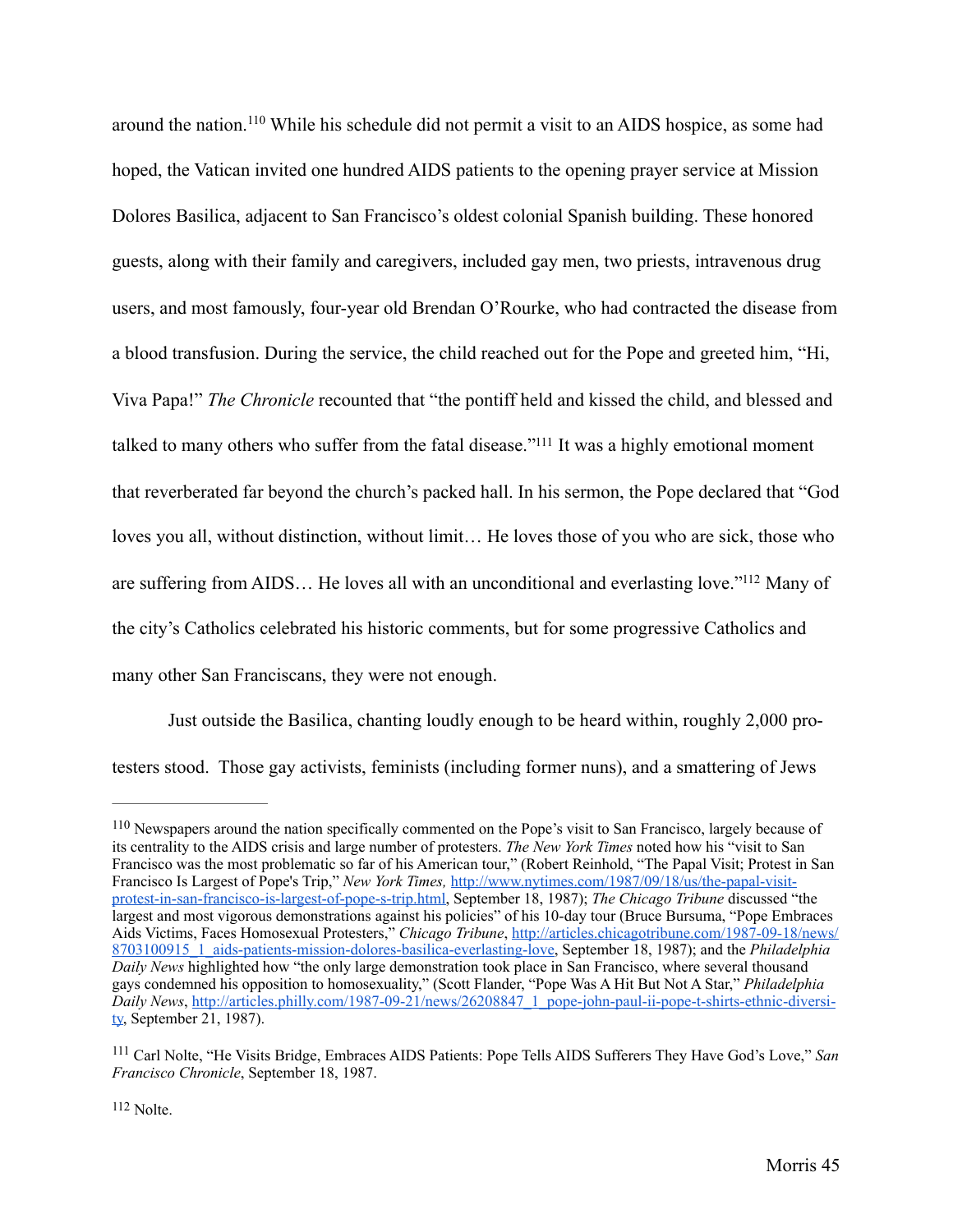<span id="page-51-3"></span>held signs that read "Nazi Pope," "Pope Go home," "Catholic homophobia is bigotry," "Popo go homo,["](#page-51-0) and "Curb your dogma."<sup>[113](#page-51-0)</sup> Although it was by far the largest protest of the Pope's tour, the crowd abstained from violence. The Sisters of Perpetual Indulgence led another performative protest downtown at Union Square, where hundreds of other papal opponents gathered to witness an "excommunication" of the Pope because of the Church's opposition to contraception, which protesters saw as a crucial weapon in the fight against AIDS.

<span id="page-51-4"></span> Although not as seismic as the Mission Dolores prayer service, the rest of the Pope's San Francisco visit continued his engagement with the complexities of modern American Catholicism. His next stop was a meeting with 3,000 representatives from United States men's and women's religious communities—an opportunity for them to share their thoughts and concerns with the Holy Father. The next morning, he met with 3,000 representatives from the Catholic laity: six people from every San Francisco parish, and two from every other diocese in the Unit-edStates.<sup>[114](#page-51-1)</sup> During both gatherings, the groups expressed concerns about the state of the Church in San Francisco, and the United States. The nuns, brothers, and priests spoke about declining vocations, AIDS ministry, and caring for the poor. The laity brought a similar, if more challenging, message, and discussed sexism toward women in ministry, and hostility regarding homosex-uals, women, divorced Catholics, and people of color.<sup>[115](#page-51-2)</sup> Following this "strong but respectful challenge from lay Catholics," as *The Chronicle* deemed it, the Pope concluded his visit with a mass at Candlestick Park. Amidst a celebratory air, and greeted by music, dancing, and "JOHN

<span id="page-51-5"></span><span id="page-51-0"></span><sup>&</sup>lt;sup>[113](#page-51-3)</sup> Reinhold.

<span id="page-51-1"></span><sup>&</sup>lt;sup>[114](#page-51-4)</sup> "Itinerary of Pope John Paul II: September 17-18 1987," Archives of the Archdiocese of San Francisco.

<span id="page-51-2"></span><sup>&</sup>lt;sup>[115](#page-51-5)</sup> Papal Visit file, Archives of the Archdiocese of San Francisco.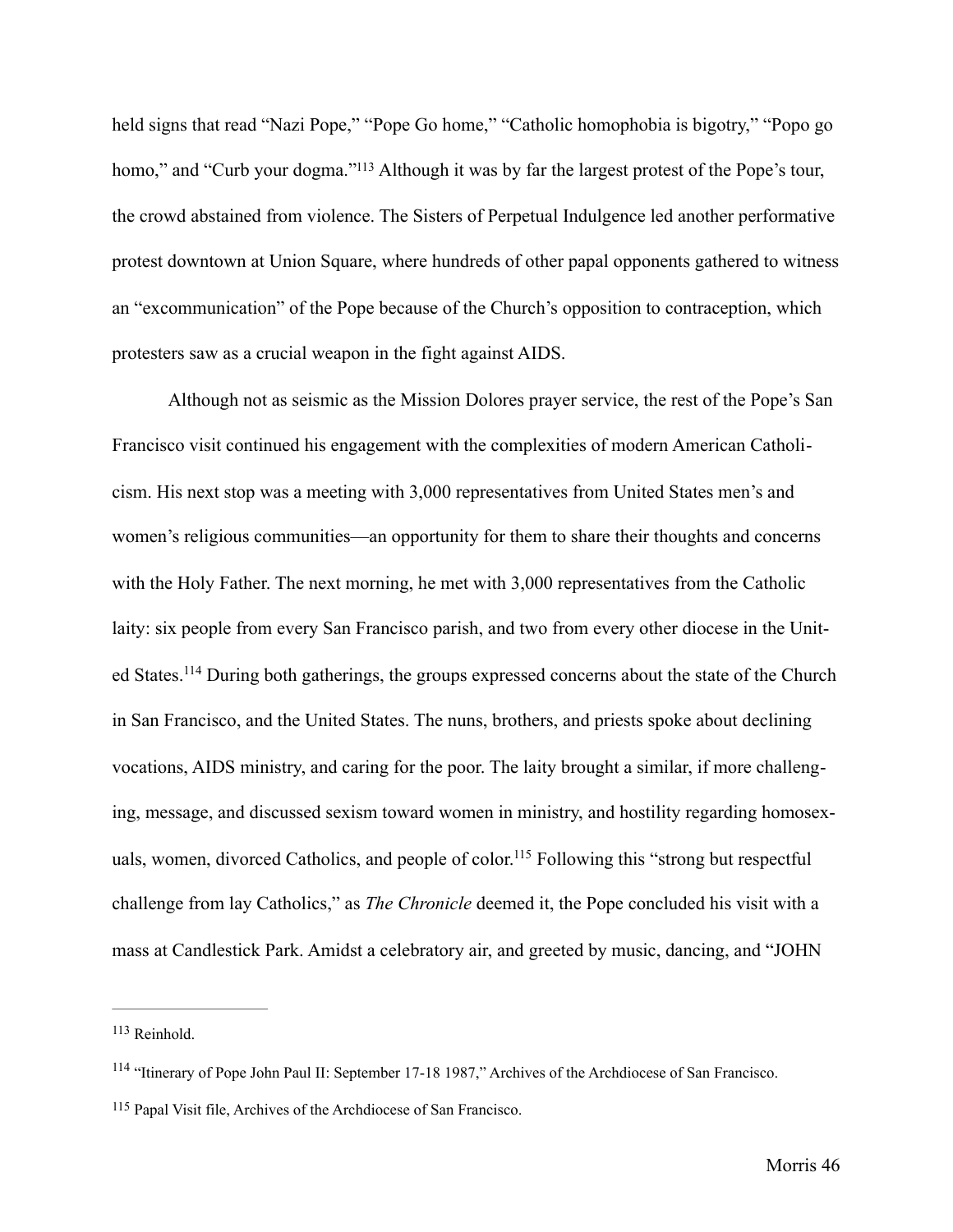PAUL II" displayed across the scoreboard, he preached to a crowd of 70,000. With the angry chants of protesters and somber messages of the religious and laity behind him—at least for the moment—Pope John Paul II departed from the park, returning the loving waves and smiles, and was gone from the city as quickly as he had arrived.

## **A Mixed Bag: San Francisco Catholics Reflect on a Symbolic Visit**

In some ways, the Pope's visit to San Francisco had been a success. There were no eruptions of violence or overwhelmingly embarrassing moments, and the protests that had occurred were kept to a manageable annoyance. The annual Gay Pride Parade had not been moved to coordinate with the Pope's visit, as had been suggested by some, and a billboard at the airport reading "Pope Go Home" was never built. After a year and a half, the Archdiocese could finally breathe a sigh of relief. However, as leaders began to reflect further, deeper concerns emerged. In addition to the \$1 million debt the Archdiocese had incurred (\$400,000 more than any other diocese of the Pope's nine-city tour), shockingly low turnout numbers stunned everyone. Despite good weather, Thursday evening's Papal Parade down Geary Boulevard drew only 50,000, when organizers expected a crowd of one million.[116](#page-52-0) *The Chronicle* explored this issue of low attendance, causing additional embarrassment to the Archdiocese, with an article entitled "Experts Guess At Why Pope Drew So Few.["](#page-52-1)<sup>117</sup> Some guessed supporters stayed home to watch it on television; others speculated that it was the burden of security. However, most assumed it was the ideological divisions. *The Chronicle* featured Catholic political consultant Clint Reilly's analysis:

<span id="page-52-3"></span><span id="page-52-2"></span><span id="page-52-0"></span> $116$  Reinhold.

<span id="page-52-1"></span><sup>&</sup>lt;sup>[117](#page-52-3)</sup> Michael McCabe, "Experts Guess At Why Pope Drew So Few," *San Francisco Chronicle*, September 19, 1987.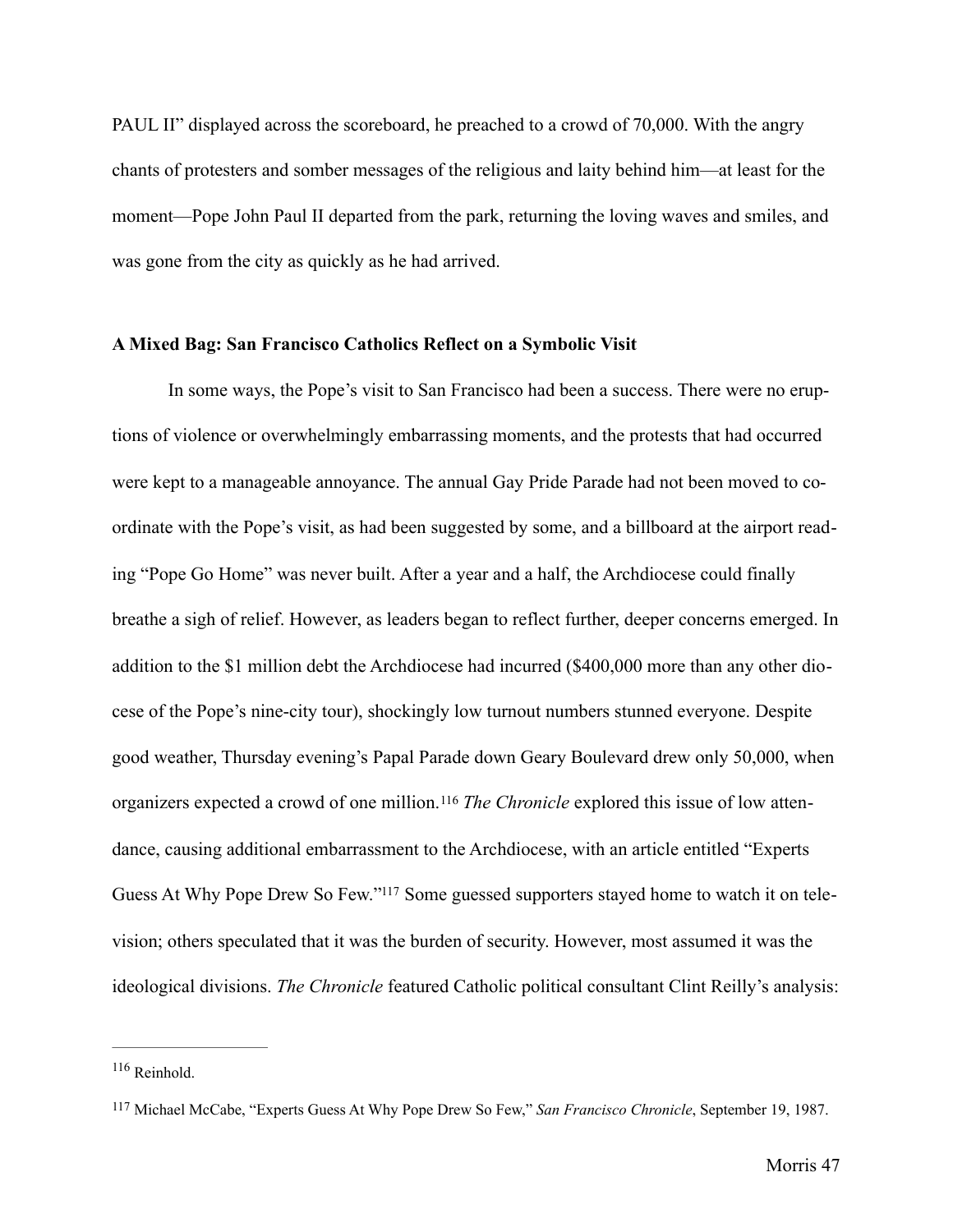<span id="page-53-5"></span>There are millions of Catholics who on one hand like the pope and are proud of the attention he garners and on the other hand recoil from the primitive nature of his teachings...While the church has been in the forefront advocating social justice, it has lagged far behind in sexual ethics.<sup>[118](#page-53-0)</sup>

<span id="page-53-6"></span>Sheriff's deputy Bill Stevens called it "kind of embarrassing. We stood here watching the people come up the street one at a time."<sup>[119](#page-53-1)</sup> Such lackluster attendance demonstrated an apathy that the Archdiocese attempted to brush off. A spokesperson claimed there was no issue and that "the Popeis not running for office."<sup>[120](#page-53-2)</sup> However, the dismal numbers, combined with the largest protests of the Pope's U.S. visit, suggested that the problems ran much deeper than anyone wished to admit.

<span id="page-53-9"></span><span id="page-53-8"></span><span id="page-53-7"></span> Three days before the Pope's arrival, *The Chronicle* published a survey detailing how "Bay Area Roman Catholics are deeply at odds with some of the major teachings of the Church."<sup>121</sup>It showed that only 35% of the city's Catholics agreed with the Church's teaching on abortion, and just 28% agreed on its birth control stance. 63% approved of female priests, and 57%had no problem with in-vitro fertilization.<sup>[122](#page-53-4)</sup> In additional coverage, as part of a preparatory series on the Papal Visit, *The Chronicle* had explored the role of women within the Church. Interviews with former and current nuns, women leaders, and secular organizations showed that

<span id="page-53-4"></span> $122$  McLeod.

<span id="page-53-0"></span> $118$  McCabe.

<span id="page-53-1"></span><sup>&</sup>lt;sup>[119](#page-53-6)</sup> Ramon G. McLeod, "Popemobile Was a Blur on Geary," *San Francisco Chronicle*, September 18, 1987.  $120$  McCabe.

<span id="page-53-3"></span><span id="page-53-2"></span><sup>&</sup>lt;sup>[121](#page-53-8)</sup> Ramon G. McLeod, "Few Toe the Vatican Line: Bay Catholics Go Their Own Way," *San Francisco Chronicle*, September 14, 1987.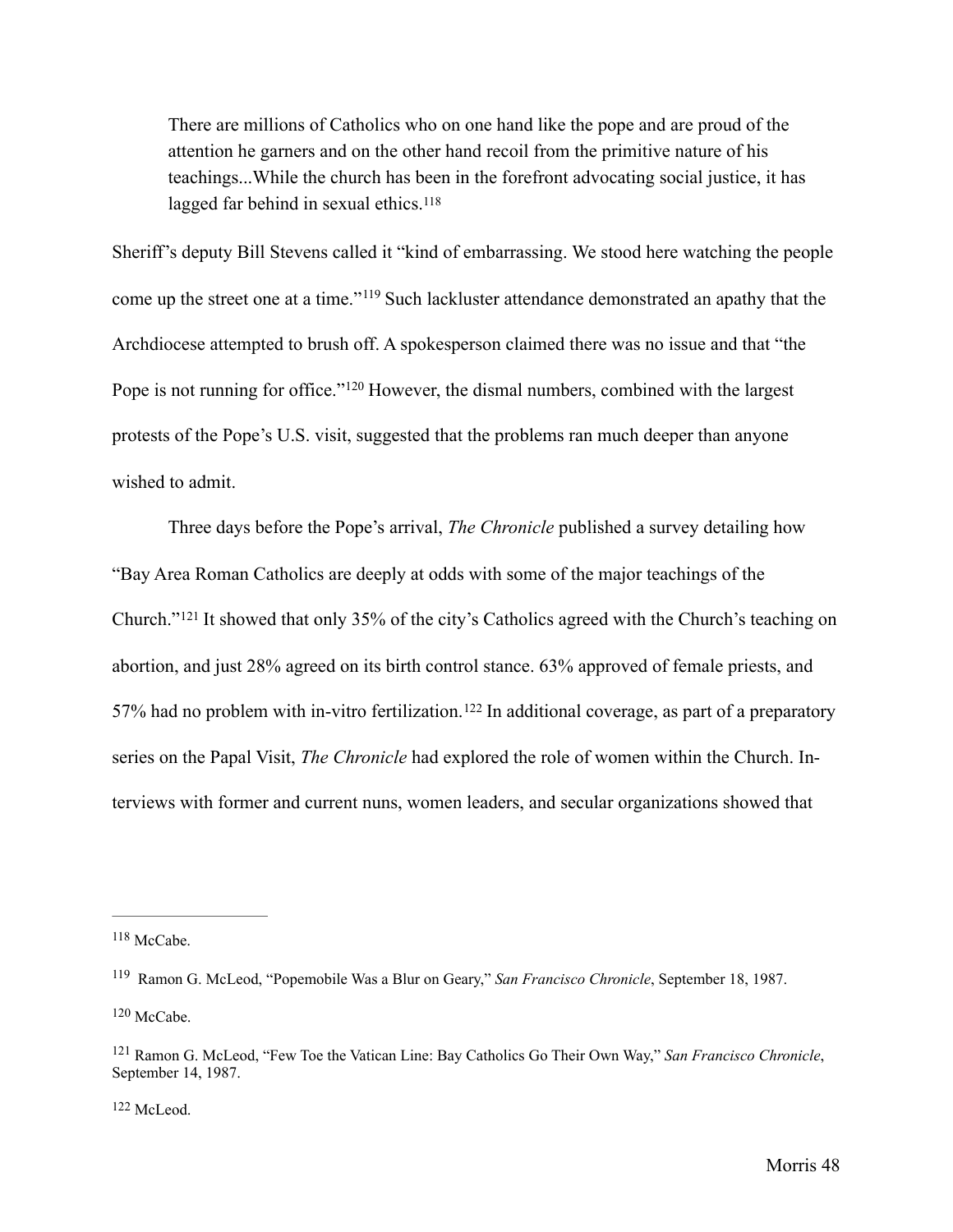many of the Church's stances on issues of abortion, birth control, and women's ordination simply did not align with the city's ethos. Sister Sharon McMillan encapsulated the views of many:

<span id="page-54-3"></span><span id="page-54-2"></span> In the next generation, with consciousness being raised throughout the world, people will say to one another, and to church authority, 'We need women to serve us in this way.' In the meantime, we have to wait, as painful, oppressive, and unjust as that is.[123](#page-54-0)

On September 18, 1987, San Francisco waved goodbye to a charismatic but controversial Pope who refused to budge on issues that mattered to many in the community. Local Church leaders no longer sought the cultural or political domination they once took for granted; instead, they sought mutual ground and clung to vestiges of tradition. Local city leaders no longer sought ecclesiastical guidance and approval as they once felt compelled to do; instead, they worked with the Church only when necessary and compromised as long as the outcomes were in their favor.[124](#page-54-1) And local Catholics no longer followed their Church leaders on all matters, and certainly not with the assent that had once come so naturally; instead, the self-identified Catholics who remained simply fashioned their own moralities, as the pews grew emptier each week.

<span id="page-54-0"></span><sup>&</sup>lt;sup>[123](#page-54-2)</sup> Katy Butler, "Women Want Larger Role in Catholic Church," *San Francisco Chronicle*, August 28, 1987.

<span id="page-54-1"></span> $124$  An excellent example of the new era of Church-city politics can be found in the 1982 legislation over domestic partner benefits. Supervisor Harry Britt, a gay activist who replaced Harvey Milk on the board, introduced a bill to guarantee city benefits for domestic partners, as well as heterosexual married couples. However, "the religious community was outraged over the proposal, and that outrage culminated with Roman Catholic Archbishop John Quinn personally pleading with Mayor Dianne Feinstein to veto the measure." Feinstein initially granted Quinn's wishes and vetoed the bill, but a nearly identical bill was passed by the Board of Supervisors and by a city-wide ballot initiative less than a year later—demonstrating that the Church's influence was all but a formality at that point. (Rebecca J. Kipper, "Just a Matter of Fairness: What the Federal Recognition of California Registered Domestic Partners Means in the Fight for Tax Equity," *Chapman Law Review*. https://www.chapman.edu/law/\_files/publica[tions/CLR-15-rebecca-kipper.pdf, February 2012.\)](https://www.chapman.edu/law/_files/publications/CLR-15-rebecca-kipper.pdf)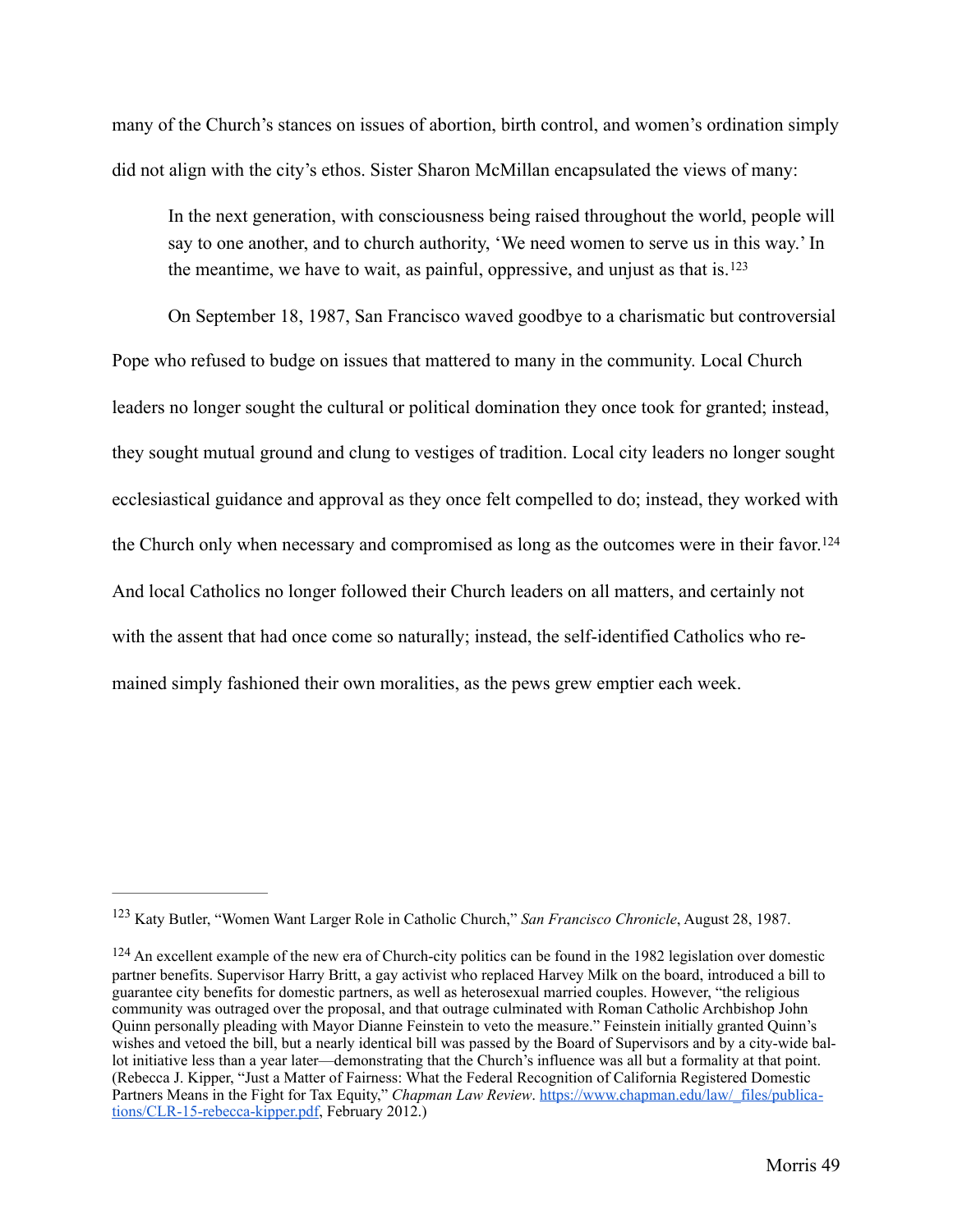# [ **3** ]

# **2008 | DIVISION Proposition 8 Tears Church and City Apart**



Figure 3.1. "Prop H8 Niederauer Ratzinger Where is the Love?" — graffiti on Most Holy Redeemer church, January 2009. (Photo: Eric Smith, <http://ebar.com/news/article.php?sec=news&article=3624>)

*"By bringing together Mormons and Catholics, Archbishop Niederauer would align the two most powerful religious institutions in the Prop. 8 battle. Ironically, it made San Francisco, center of the nation's gay community, a nexus in the fight against the recently gained gay right to marry." —* Matthai Kuruvila*, San Francisco Chronicle*

On November 25, 2008, Mayor Gavin Newsom delivered the keynote address at the eleventh Annual Interfaith Thanksgiving Prayer Breakfast. Although the breakfast's theme was "Feeding the Hungry: Honoring Congregations and the San Francisco Food Bank," Mayor Newsom diverged from the topic in order to express his anger toward religious organizations' role in the recent passage of Proposition 8, explicitly mentioning the Catholic Church. Following his remarks, he returned to his seat next to Archbishop George Niederauer, who turned his back on the Mayor for the duration of the breakfast. When it ended, the Archbishop remained sitting while the crowd stood to applaud the Mayor. Although the Interfaith Council issued a subsequent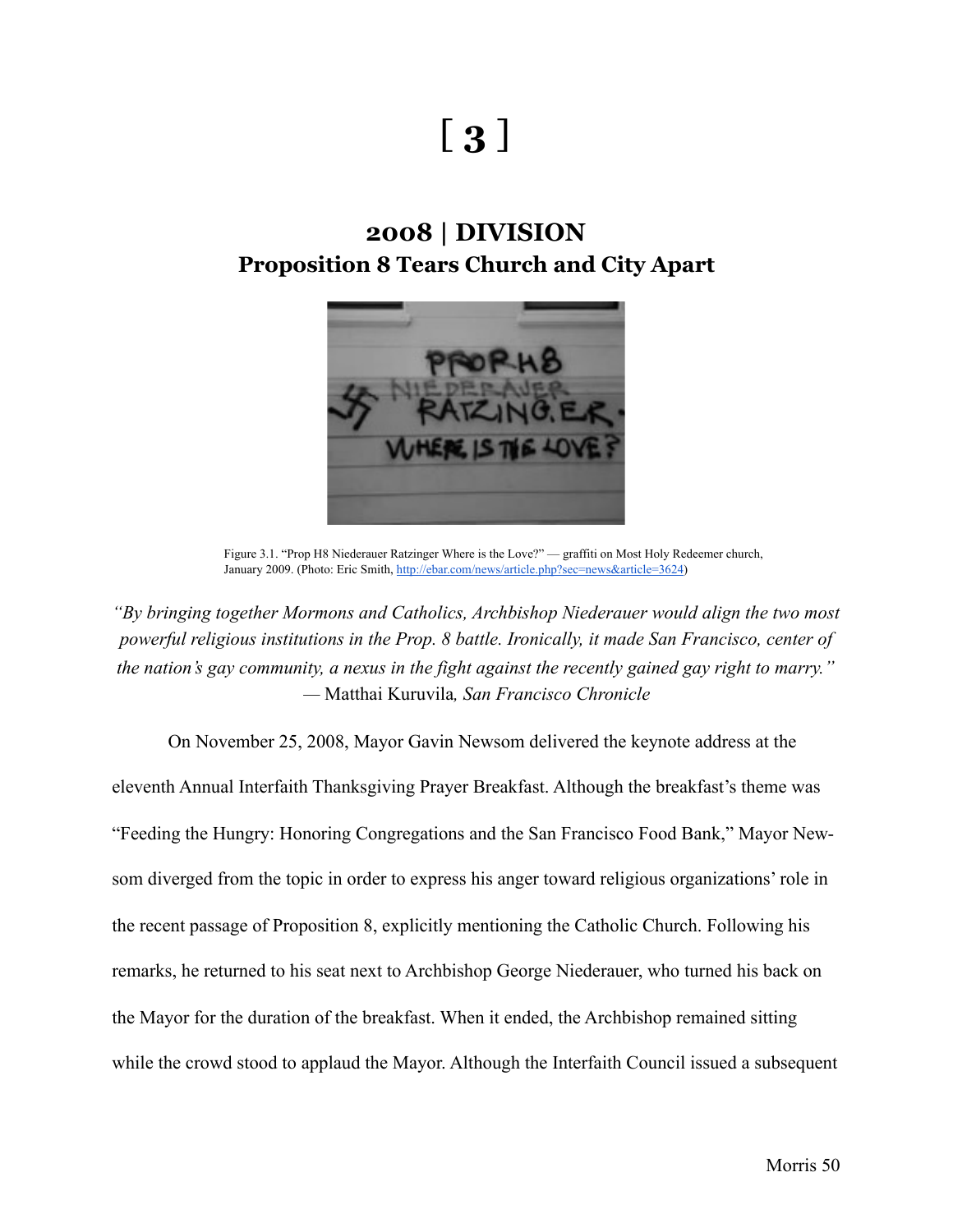apology for the mayor's bitter condemnation, Newsom never wavered from his public criticism toward the Church and the Archbishop.

This impromptu display of derision encapsulated what the relationship between the Catholic Church and the civic culture had become by 2008. Proposition 8, a successful statewide ballot initiative that sought to make same-sex marriage illegal in California, marked the end of a decades-long decline in political cooperation between the Catholic Church and San Francisco's government. Once the city's most influential institution—dominating the city's population, educational landscape, built environment, local government, and cultural standards—the Church watched its grasp slip away as the city transformed. Newsom's remarks confirmed what some observers had begun to sense after the Pope's 1987 visit—that the entwining of religious institution and civic culture had come apart.

## **An Uncomfortable Balance: Declining Numbers and Parish Closures**

 Following the mounting tumult of the Eighties, culminated by Pope John Paul II's 1987 visit, the Church and city settled into a new groove. Archdiocesan leaders realized they no longer ran the show; they rather played bit parts in a play staged by others. Archbishop John Quinn continued to lead San Francisco's church, and in 1993 commissioned "A Journey of Hope Toward the Third Millennium: A Pastoral Plan for the Archdiocese of San Francisco." Intended to assess the state of the Archdiocese and map its future, the plan was a result of parish self-studies, town hall meetings, and a survey of all parishioners. The Pastoral Planning Commission—which included men and women, religious and lay—presented their findings to the Archbishop on November 19, 1993. The report identified five primary challenges facing the Archdiocese: demo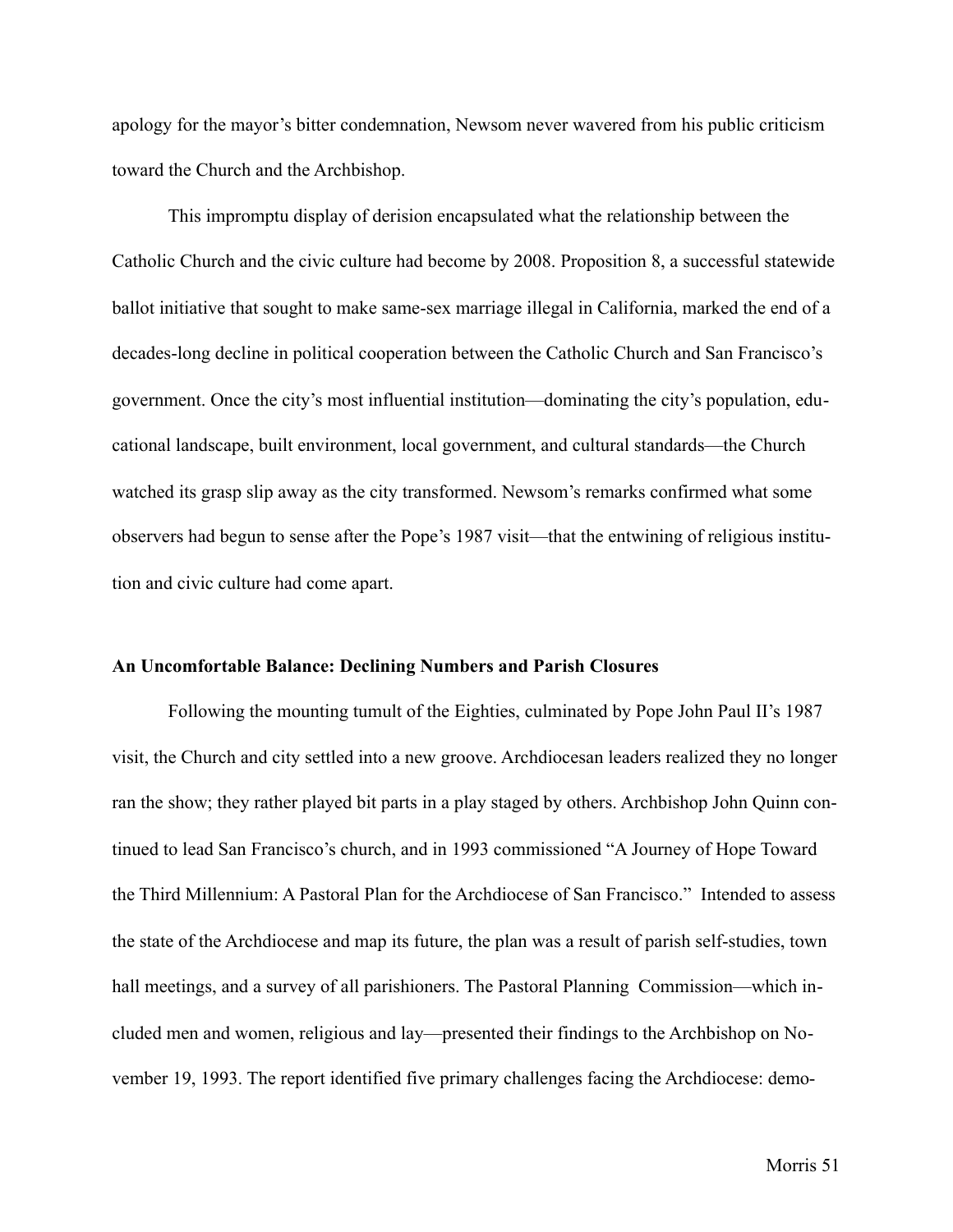graphic change, increasing financial demands, diminishing participation in Church life, decreasing vocations to the priesthood and religious life, and challenges posed by the Second Vatican Council.<sup>125</sup>Although the Church's declining cultural status had been recognized before, this was the first formal admission of an institutional crisis.[126](#page-57-1)

<span id="page-57-6"></span><span id="page-57-5"></span><span id="page-57-4"></span> Despite its candid assessment, the plan was ambitious and optimistic. It did not shy away from the startling facts: "The number of people attending Mass on a given Sunday in San Francisco was 123,000 in 1961; it is 47,000 today;" and "The growing number of alienated Catholics, including large numbers of the gay community and the young adult community, calls for new initiativesto heal the rifts which separate many of our people from the Church." $127$  But the report sought to address such problems. "Through warm and inviting liturgies, double Mass attendance by the year 2005," it planned to "heighten sensitivity within the Archdiocese to diverse worshipping communities, e.g. young adults, the gay and lesbian communities, the homeless, youth, and thenew immigrant communities."<sup>[128](#page-57-3)</sup> Unfortunately for the Archdiocese, those goals would prove difficult—and ultimately impossible—to accomplish.

<span id="page-57-7"></span><span id="page-57-0"></span><sup>&</sup>lt;sup>[125](#page-57-4)</sup> "A Journey of Hope Toward the Third Millennium: A Pastoral Plan for the Archdiocese of San Francisco," November 19, 1993. It is also important to connect these five challenges to the experience of the national Catholic Church at the time. Catholic historians (Fisher, Dolan, etc.) have documented how these exact same issues were challenging the national Church during this same period; however, as Appendix C shows, the declining numbers in San Francisco were markedly more dramatic than the already troubling numbers across the country.

<span id="page-57-1"></span><sup>&</sup>lt;sup>[126](#page-57-5)</sup> Archbishop Quinn's letters to Richard Thierot, editor of the *Chronicle*, serve as relevant examples in the Archdiocese's own recognition of a troubled relationship with the city and its broader culture: "Recent years have witnessed a proliferation of plays, movies, television and radio programs as well as newspaper articles and cartoons which do indeed ridicule priests, nuns, bishops, the Pope, Catholic beliefs and practices."

<span id="page-57-2"></span><sup>&</sup>lt;sup>[127](#page-57-6)</sup> "A Journey of Hope Toward the Third Millennium: A Pastoral Plan for the Archdiocese of San Francisco," November 19, 1993. p. 6-7.

<span id="page-57-3"></span> $128$  "A Journey of Hope Toward the Third Millennium: A Pastoral Plan for the Archdiocese of San Francisco," November 19, 1993. p. 6-7.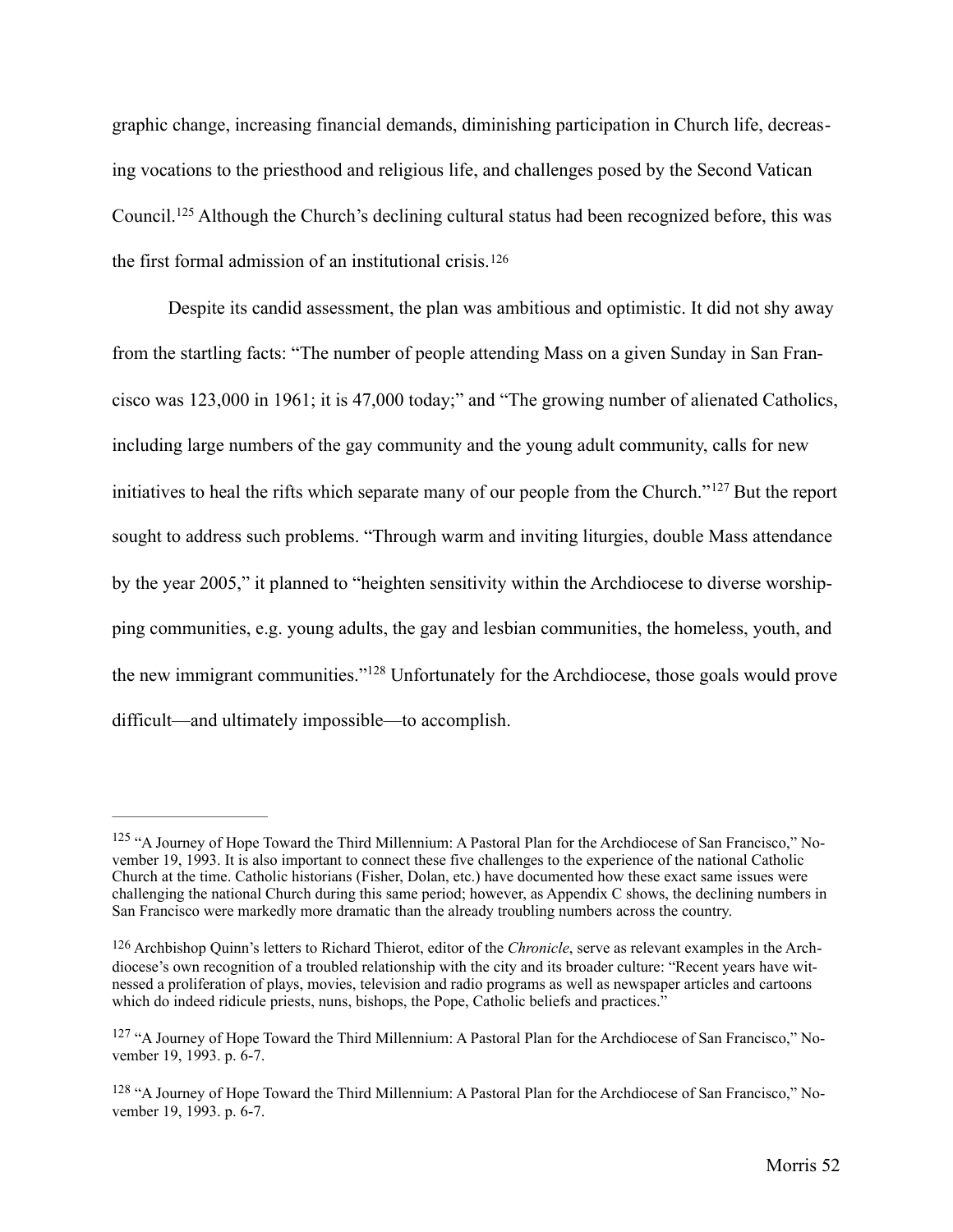The most controversial aspect of the Pastoral Plan was its recommendation of parish closures. Once again, the commission recognized how dramatically the city had changed, and sought to adjust:

<span id="page-58-3"></span> The City of San Francisco is much changed from the days in which most of our parishes were built, and our plans for the future must reflect that fact. When Saint James and Star of the Sea were established, most Catholics walked to church, and the City was filled with large families. Now the church without adequate parking is hard-pressed to maintain attendance, and San Francisco constitutes the major American city with the lowest percentage of residents under the age of eighteen.[129](#page-58-0)

<span id="page-58-4"></span>Because of these reasons, as well as safety concerns about old buildings that were not earthquake ready, the Plan suggested closing thirteen parishes. This drastic measure, affecting one out four San Francisco parishes, caused an uproar. *The Chronicle* reported that "extra church deacons were brought in to handle more than 100 calls received by midafternoon at the Church Street headquarters of the San Francisco Archdiocese.["](#page-58-1)<sup>[130](#page-58-1)</sup> In an article entitled "Old-Timers Lament Future of S.F. Church," the paper explored how the closures affected older San Francisco Catholics, many of whom had emigrated as young people and found homes in the city's ethnic parishes[.](#page-58-2)<sup>131</sup> While the Archdiocese had been clear in its reasoning, providing "Criterion of Viability" that assessed financial status, attendance, and leadership, many associated with the doomed parishes were not satisfied. Members held fundraisers, circulated petitions, and orga-

<span id="page-58-5"></span><span id="page-58-0"></span><sup>&</sup>lt;sup>[129](#page-58-3)</sup> "A Journey of Hope Toward the Third Millennium: A Pastoral Plan for the Archdiocese of San Francisco," November 19, 1993. p. 6-7.

<span id="page-58-1"></span><sup>&</sup>lt;sup>[130](#page-58-4)</sup> Don Lattin, "Angry Calls Over Plans to Close 13 S.F. Churches," *San Francisco Chronicle*, November 16, 1993.

<span id="page-58-2"></span><sup>&</sup>lt;sup>[131](#page-58-5)</sup> Don Lattin, "Old-Timers Lament Future of S.F. Church," San Francisco Chronicle, November 18, 1993.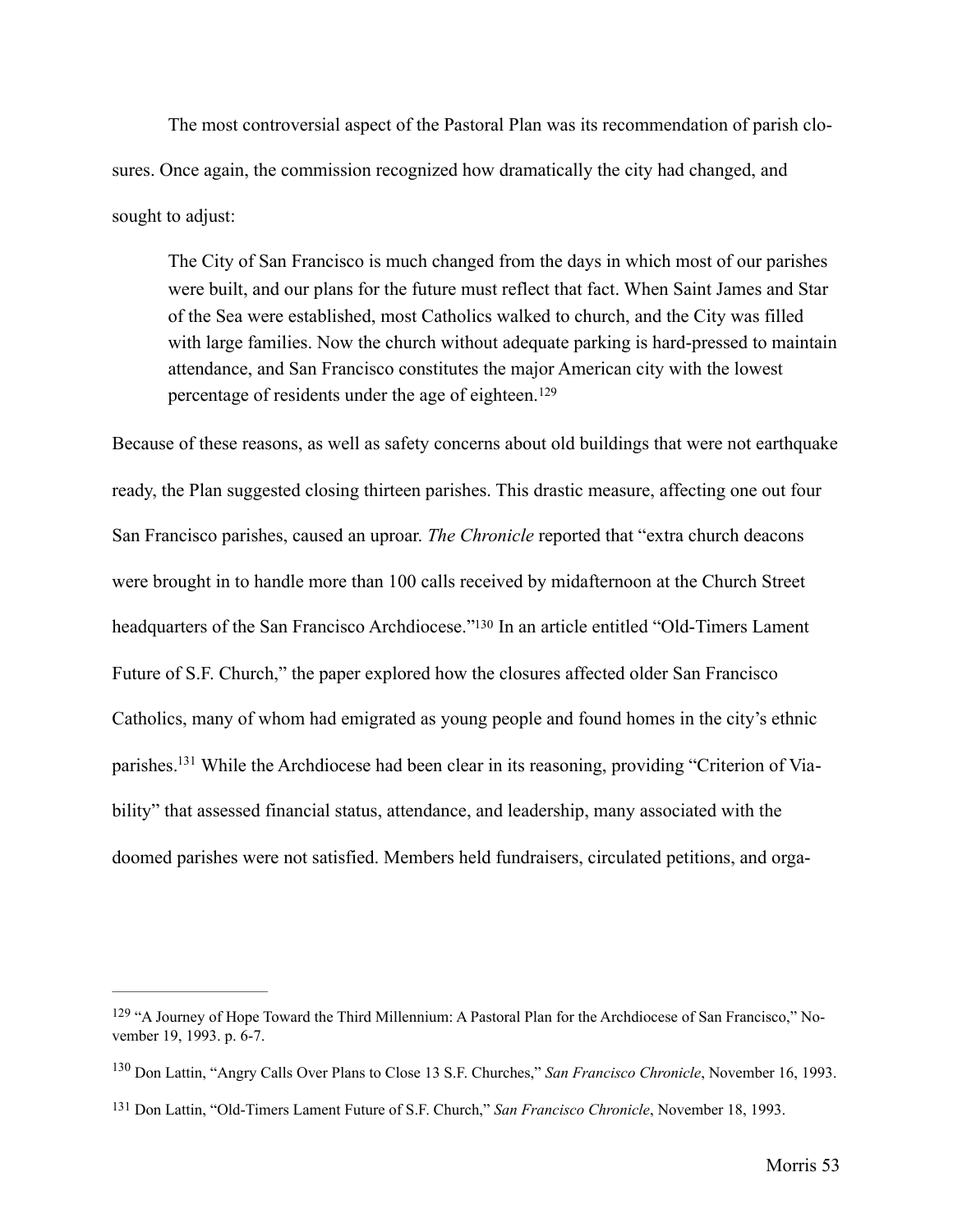nized a march to Quinn's door—armed with signs reading "Quinn sold out for 30 pieces of sil-ver."<sup>132</sup>Disquieted local Catholics even went as far as appealing to the Vatican, but to no avail.

<span id="page-59-3"></span> Although he was supported by the Holy See and a great number of local Catholics, Quinn's parish closures tarnished his reputation among some. Less than two years following the Pastoral Plan's publication, he resigned his post as Archbishop of San Francisco. In a December 1995 article, *the Chronicle* reported:

<span id="page-59-4"></span> San Francisco Archbishop John Quinn's tumultuous 18-year reign officially ended yesterday when Pope John Paul II accepted his resignation, turning control of the city's archdiocese over to Quinn's successor, William Levada. Quinn's departure marks the end of an era in the Bay Area's religious community, and Levada's ascension signals the rising conservative force in the U.S. Catholic hierarchy[.133](#page-59-1)

As Pope John Paul II had made clear during his 1987 visit to the United States, dissent was not

an option for theologians or ecclesial leaders. Placing Levada, who had come from the Vatican's

Congregation for the Doctrine of the Faith, in San Francisco was a clear reminder of these senti-

<span id="page-59-5"></span>ments.<sup>134</sup>In his assessment of Pope John Paul II's politicking, Richard Gelm cites fellow scholar

Richard McBrien who "suggests that the current pope [John Paul II] is attempting to curtail the

liberal wing of the American hierarchy and slow down the reforms of Vatican II. Through the

appointment of conservative bishops, John Paul II is attempting to reign in the American hierar-

<span id="page-59-0"></span><sup>&</sup>lt;sup>[132](#page-59-3)</sup> Ken Hoover, "Demonstrators March to Home of Archbishop: They want plan to close 11 S.F. Churches repealed," *San Francisco Chronicle*, January 29, 1994.

<span id="page-59-1"></span><sup>&</sup>lt;sup>[133](#page-59-4)</sup> Kenneth J. Garcia, "Quinn Officially Ends 18 Years as Archbishop of S.F. Pope accepts prelate's resignation," *San Francisco Chronicle*, December 28, 1995.

<span id="page-59-2"></span><sup>&</sup>lt;sup>[134](#page-59-5)</sup> The day before coming to San Francisco in 1987, Pope John Paul II privately addressed 320 American Catholic bishops in Los Angeles. Four bishops, including Archbishop Quinn, read statements to the Pope in which they expressed concerns over conflicts between modernity and official doctrine, including women's roles in the Church, birth control, and homosexuality. In response, the Pope condemned any dissent from official Church teaching as "a grave error," and remarked that "dissent from church doctrine remains what it is: dissent; as such it may not be proposed or received on an equal footing with the church's authentic teaching." Kevin Leary, "Pontiff Arrives in S.F. Today: No Dissent, Pope Tells U.S. Catholics, He Makes it Clear to Bishops," *San Francisco Chronicle*, September 17, 1987.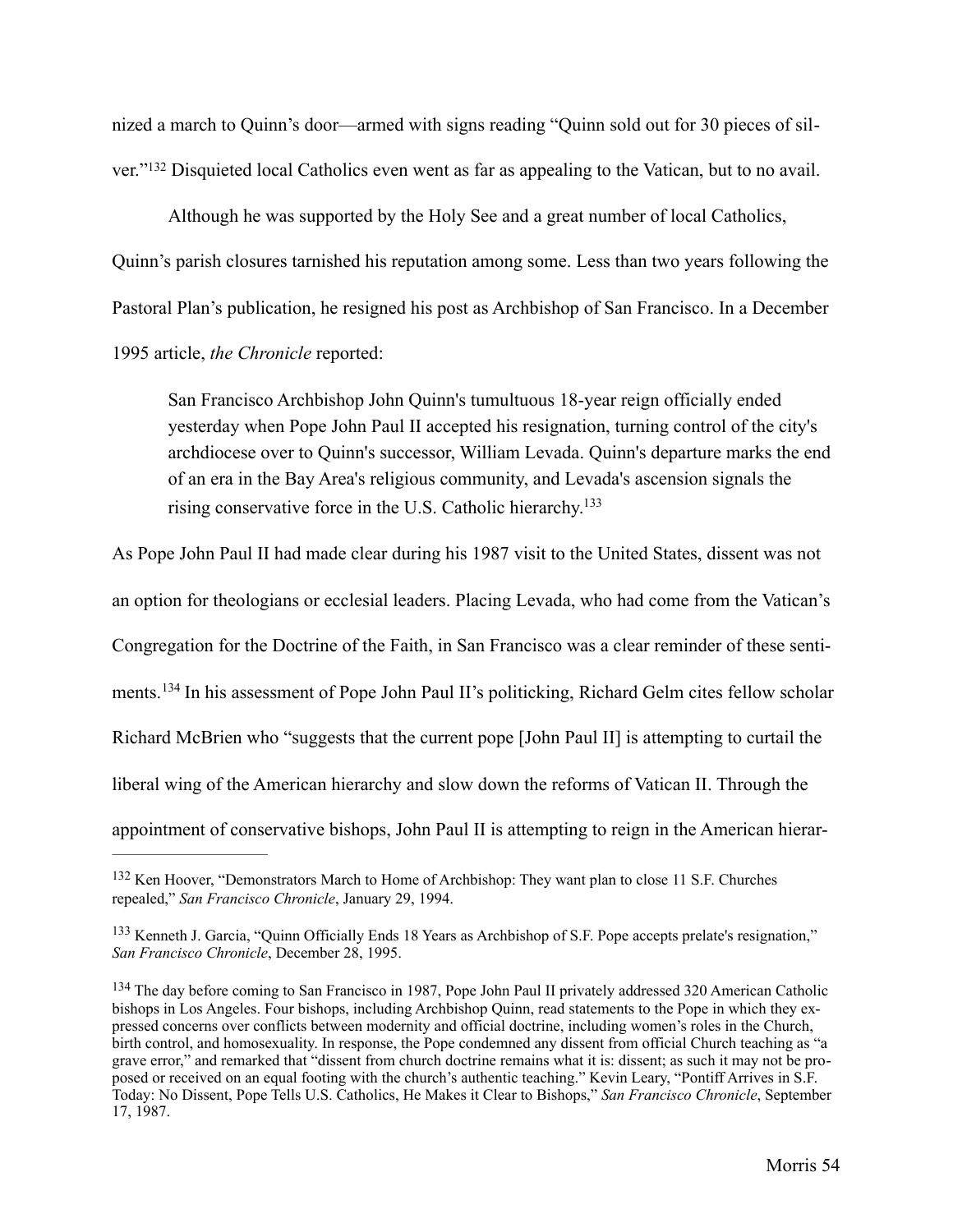<span id="page-60-3"></span>chy."<sup>135</sup>Archbishop Levada was distinctly more conservative than Quinn, but he was also more gregarious. During his first six months, the new Archbishop visited schools, parishes, and city events, making himself a well-known figure within the community. He quickly distinguished himself from his predecessor, first in style, then in ideology. Rev. John Hurley, pastor of Old St. Mary's Church in Chinatown, remarked that "Archbishop Quinn was an introvert who hated crowds. Archbishop Levada is very personal and outgoing." Another source commented that "what's happening in the chancery is Levada had made it clear he is not going to delegate like Quinn. He's a micromanager. Quinn was a theologian, not a manager… Everyone is waiting for theother shoe to drop.  $"136$  A short five months later, it did.

# <span id="page-60-4"></span>**Preludes to Prop 8: "The San Francisco Solution," Scandal, and Adoption Policy**

 In November of 1996, less than a year into Archbishop Levada's tenure, the San Francisco Board of Supervisors passed an historic law that would require the 8,000 companies who had city contracts to provide health benefits to domestic partners, just as they would with heterosexual spouses. The Archdiocese stridently opposed the bill and requested that Catholic Charities— which had roughly \$5[.](#page-60-2)6 million in contracts with the city—be exempt from the law.<sup>[137](#page-60-2)</sup> Mayor

<span id="page-60-5"></span><span id="page-60-0"></span><sup>&</sup>lt;sup>[135](#page-60-3)</sup> Gelm, 101.

<span id="page-60-1"></span><sup>&</sup>lt;sup>[136](#page-60-4)</sup> Don Lattin, "The Archbishop's Honeymoon: The marriage between San Francisco's liberal Catholic community and its conservative head, William Levada, is off to a promising start. But will it prove a match made in heaven," *San Francisco Chronicle*, May 19, 1996.

<span id="page-60-2"></span> $137$  This type of opposition was not uncommon during this time, as the collective Church grew less interested in influencing individual elected officials (as it once did with figures like Mayor Jack Shelley), and transitioned toward "lobbying for or against specific legislation, local ordinances, and constitutional amendments." Richard McBrien, "The Future Role of the Church in American Society," in *Religion and Politics in the American Milieu*, edited by Leslie Griffin. (Notre Dame: Notre Dame Review of Politics, 1989), 96. William Prendergast supports this analysis: "Although Church leaders have been loath to intervene in political campaigns to support or oppose specific candidates, they have been active participants in campaigns to promote or defeat public policy measures affecting their moral principles or interests." *The Catholic Voter in American Politics: The Passing of the Democratic Monolith*, (Washington D.C.: Georgetown University Press, 1999), 27.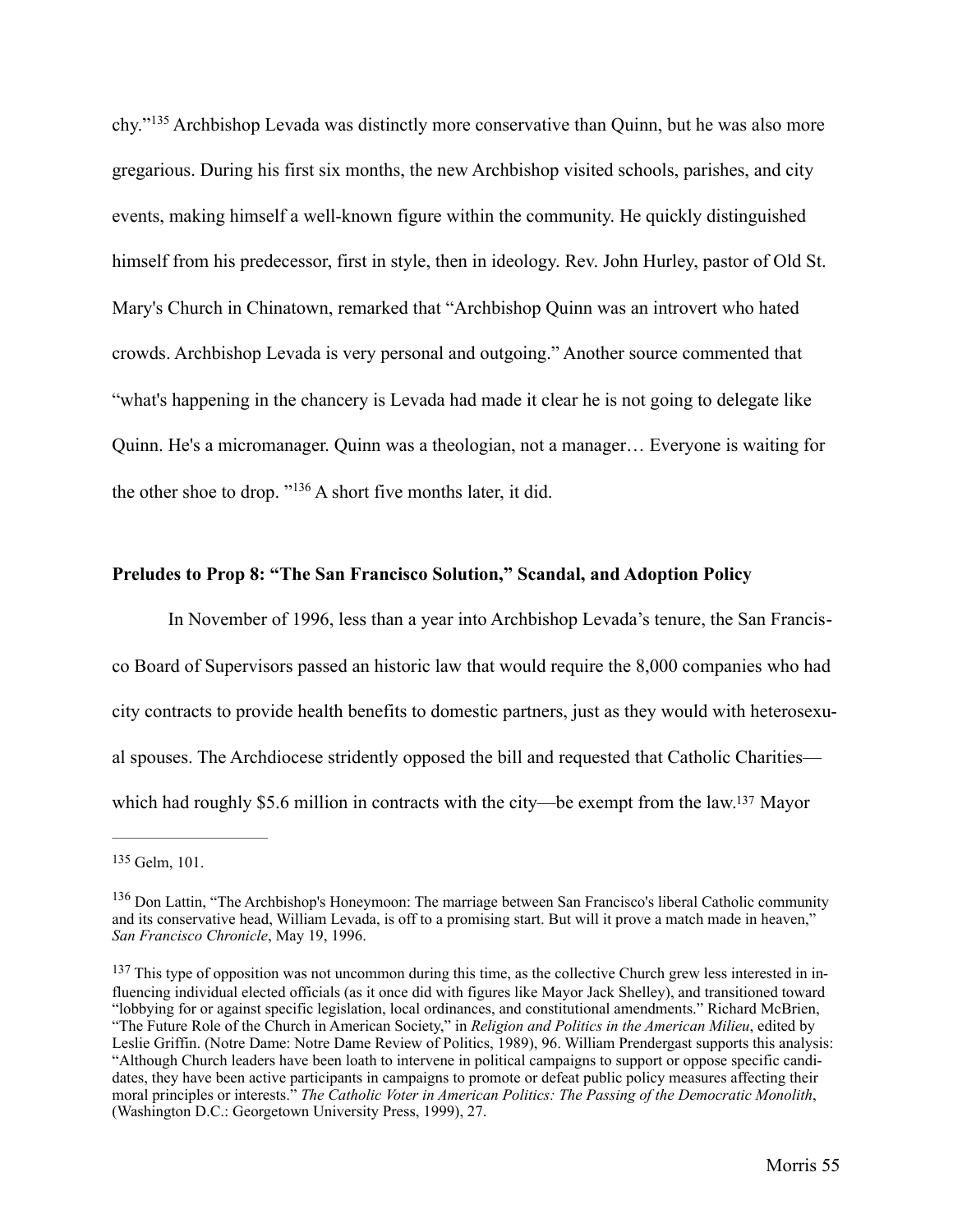<span id="page-61-3"></span>Willie Brown, an African American Protestant, denied the request, while many Church opponents questioned why the Archdiocese could not solve its problem by simply not using city funds. Archbishop Levada responded at a press conference: "Excluding Catholic Charities from city contracts could directly affect its programs to house and feed the homeless, poor families, and people with AIDS and HIV.["](#page-61-0)<sup>[138](#page-61-0)</sup> A few days later, following clandestine meetings between the Archbishop and city officials, *the Chronicle* reported that the two parties had found a compromise. Levada, Mayor Brown, and four members of the Board of Supervisors agreed to new language, which specifically excluded the term "domestic partners," while the law achieved virtually the same measure. Instead of specifying "domestic partners" as health benefit recipients, the law would now read: "An employee may designate a *legally domiciled member of the employee's household* as being eligible for spousal equivalent benefits.["](#page-61-1)<sup>[139](#page-61-1)</sup> Therefore, while the law would continue to include domestic partners, it could now also theoretically extend to a designated sibling, in-law, or roommate. This broadening of scope appeased both the Archdiocese and the Board of Supervisors. Supervisor Leslie Katz, co-author of the original legislation, remarked that the negotiating process was "an example of what happens when people sit down and try to work towardresolution."<sup>140</sup> Yet the victory was not as mutual or enduring as it initially appeared.

<span id="page-61-5"></span><span id="page-61-4"></span> Although the explicit phrase "domestic partner" had been removed, the bill's original intention of extending health benefits to same-sex partners would still be accomplished. The Archdiocese, admittedly, would not be forced to formally equate domestic partners to heterosexual

<span id="page-61-0"></span>[<sup>138</sup>](#page-61-3) Don Lattin, "S.F. Archbishop Insists He's 'Not Anti-Gay' He seeks compromise on Catholic Charities' contract," *San Francisco Chronicle*, February 4, 1997.

<span id="page-61-2"></span><span id="page-61-1"></span>Torri Minton, "S.F. Archbishop Agrees to Discuss Partners Policy," *San Francisco Chronicle*, February 7, 1997. [139](#page-61-4) [140](#page-61-5) Minton.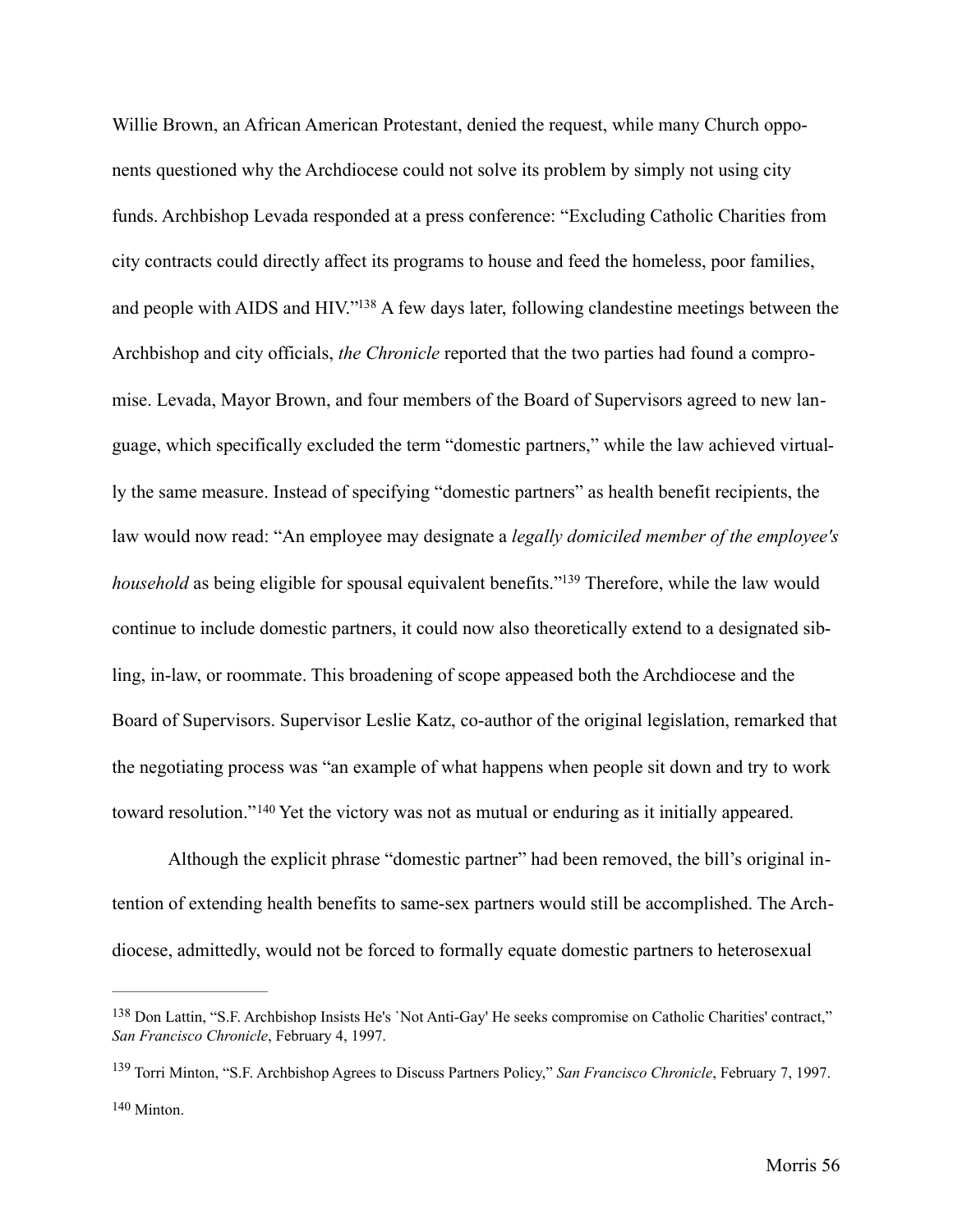<span id="page-62-4"></span>spouses—but would have to comply with the law, if only more tacitly than before. This did not escape anyone who was paying attention. While the Archdiocese was relieved and satisfied with the amended language, its critics—on both sides of the issue—were not. In the April 1997 edition of *Christianity Today*, Patricia Roberts questioned if the Archdiocese was "relinquishing too much."<sup>141</sup>Her article included critiques from James Hitchcock, a professor at Saint Louis University, who warned that "This agreement can set a very dangerous precedent." California State Senator Tim Leslie also added, "It makes you wonder, if the church isn't willing to stand up to this, who will?["](#page-62-1)<sup>[142](#page-62-1)</sup> On the other side, a local gay activist derided the Archdiocese's agreement, claiming that it allowed

<span id="page-62-6"></span><span id="page-62-5"></span>...opponents of domestic partnerships to avoid recognizing such unions altogether, leaving same-sex couples back where they started—in a society that does not give their relationship the same standing that married heterosexuals have.<sup>[143](#page-62-2)</sup>

By 1997, the Archdiocese was no stranger to this difficult middle position. It seemed as if no matter which action it chose, some segment of the local population would be upset. While the majority of the city approved of the measure, the city's residual cluster of conservative Catholics feltbetrayed by their Church.<sup>144</sup> One local Catholic condemned Levada's solution for "compromising Catholic moral principles by 'blurring the definition of spousal benefits, [recognizing] a

<span id="page-62-7"></span><span id="page-62-0"></span>Patricia C. Roberts, "Critics Wary of Archdiocese Compromise in San Francisco," *Christianity Today*, April 28, [141](#page-62-4) 1997.

<span id="page-62-1"></span>[<sup>142</sup>](#page-62-5) Roberts.

<span id="page-62-2"></span><sup>&</sup>lt;sup>[143](#page-62-6)</sup> William J. Levada, "The San Francisco Solution," *First Things*, August 1997.

<span id="page-62-3"></span><sup>&</sup>lt;sup>[144](#page-62-7)</sup> A 1997 Field Poll of 1,045 California adults found that "59% would grant financial dependence status to domestic partners, whereby partners would receive benefits such as pensions, health and dental care coverage, family leave and death benefits." Mark DiCamillo and Mervin Field, "Public Favors Gay/Lesbian Domestic Partnership Rights. Oppose Same-Sex Marriages," *The Field Poll*, <http://www.field.com/fieldpollonline/subscribers/Release1832.pdf>, March 3, 1997. Though this poll encompassed the entire state of California, it is reasonable to assume that public opinion within the city of San Francisco would be equivalent (or more likely more favorable) to such results.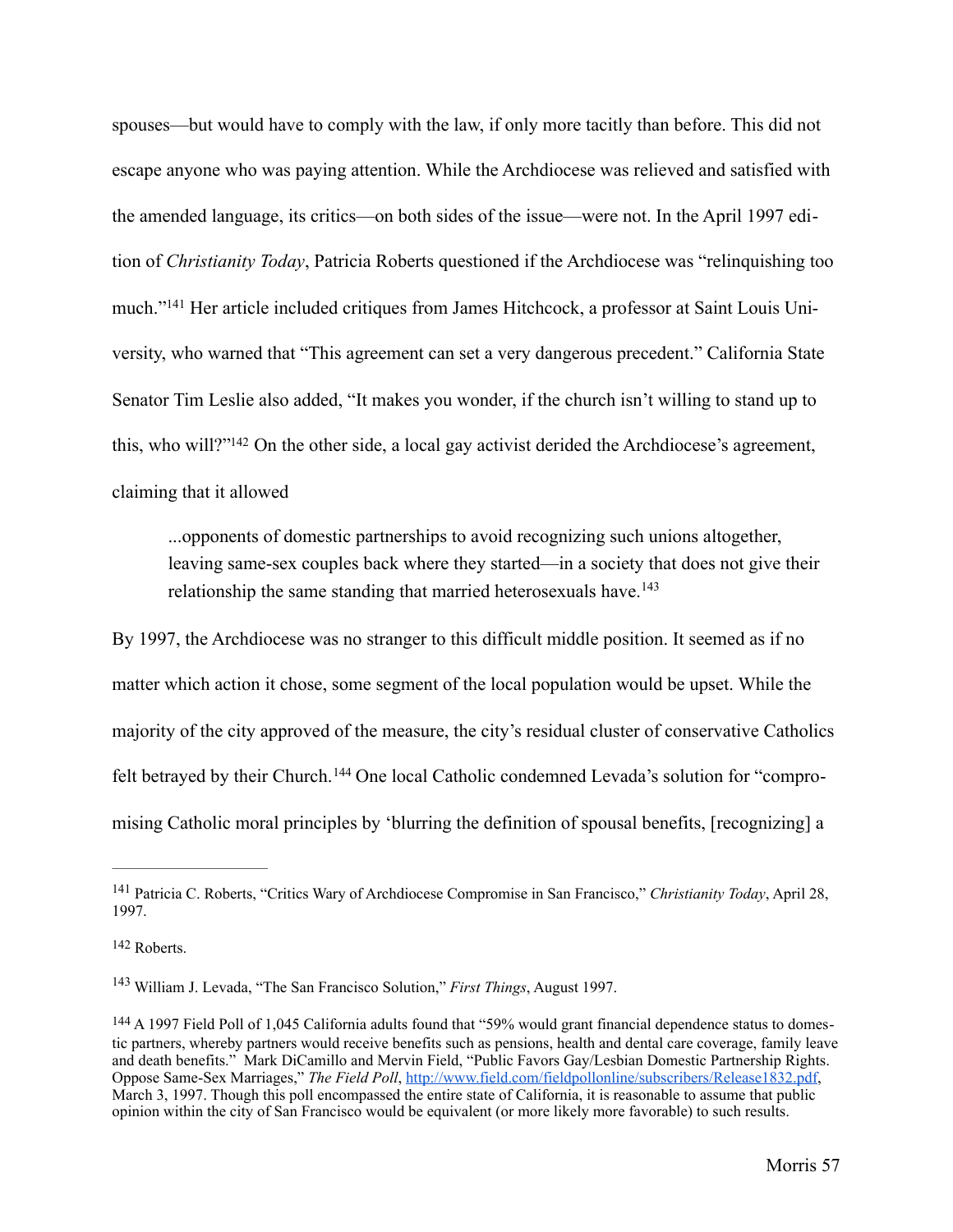morallydeviant relationship, and legitimizing domestic partnership by silently funding it.<sup>'"[145](#page-63-0)</sup> To address such concerns from the left and the right, Levada published an essay entitled "The San Francisco Solution," in which he defended the compromise. He explained the course of actions, including his deliberations with city officials, and qualified their final agreement:

<span id="page-63-3"></span> To those like my local Catholic critics who say that we implicitly give recognition to domestic partnerships by not excluding them from benefits, I must demur. Under our plan, an employee may indeed elect to designate another member of the household to receive benefits. We would know no more or no less about the employee's relationship with that person than we typically know about a designated life insurance beneficiary. What we have done is to prohibit local government from forcing our Catholic agencies to create internal policies that recognize domestic partnerships as a category equivalent to marriage.[146](#page-63-1)

<span id="page-63-4"></span>With all parties (relatively) satisfied, the city moved forward and passed the legislation. Though the charged political environment and local power dynamics would have been unrecognizable in the San Francisco of 1967, the compromising Church celebrated its small victory. Less than a decade later, however, the tone turned contentious.

 San Francisco's Catholic Church was not immune to the dramatic developments of the early twenty-first century. Soon after the clerical abuse scandal first broke in 2002, allegations of sexual abuse toward minors swept the Archdiocese, and names of beloved Catholic leaders splayed across headlines. Among the most notorious was Monsignor Patrick O'Shea, who had served as an archdiocesan priest for thirty-six years and was indicted on numerous charges of molestationand embezzlement.<sup>[147](#page-63-2)</sup> In January 2004, the U.S. Conference of Catholic Bishops

<span id="page-63-5"></span><span id="page-63-0"></span><sup>&</sup>lt;sup>[145](#page-63-3)</sup> William J. Levada, "The San Francisco Solution," *First Things*, August 1997.

<span id="page-63-1"></span><sup>&</sup>lt;sup>[146](#page-63-4)</sup> Levada.

<span id="page-63-2"></span> $147$  Steve Rubenstein, "S.F. archdiocese slapped with sex suit: Ex-parishioner says that former priest abused him as boy," *San Francisco Chronicle*, February 12, 2003.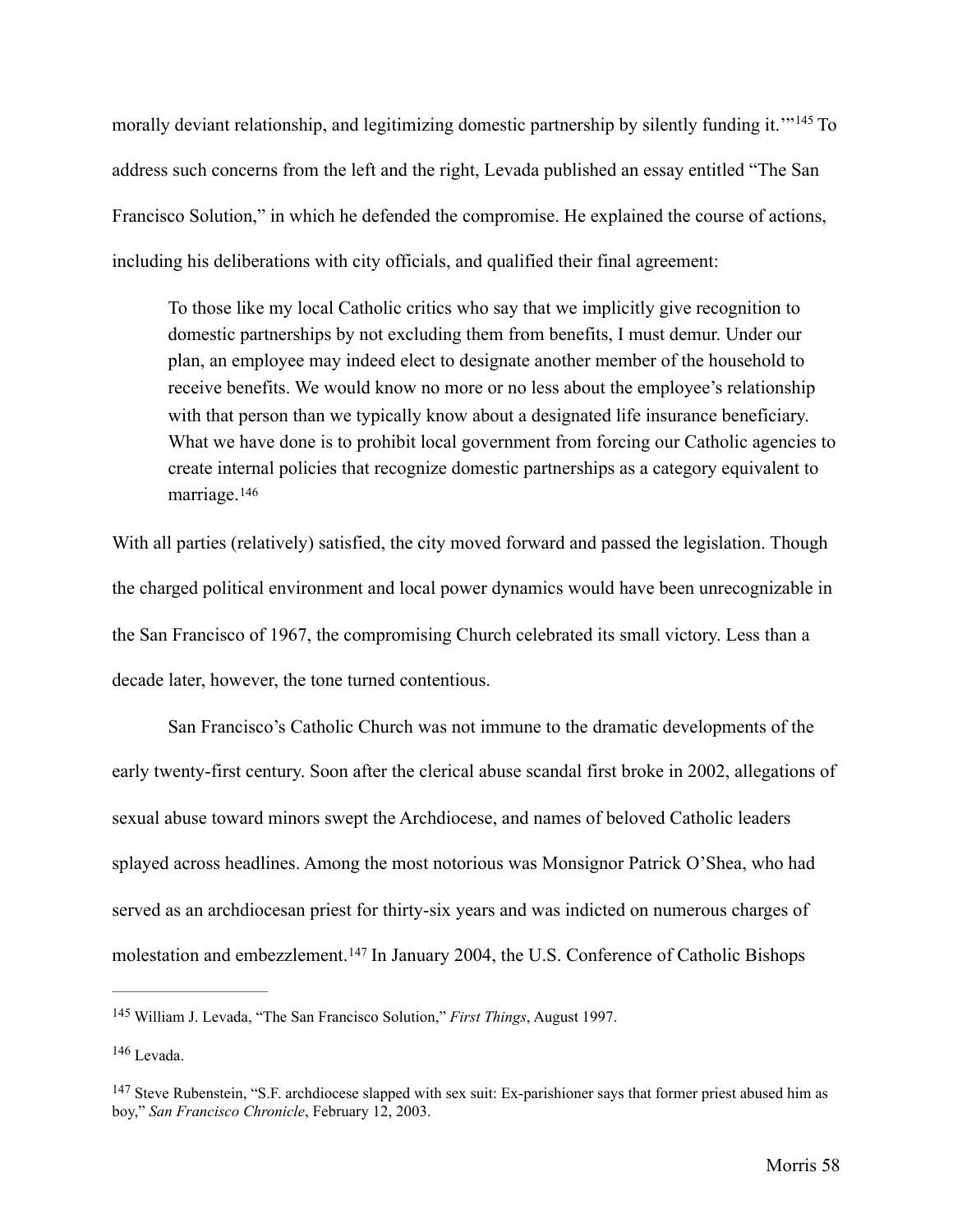<span id="page-64-4"></span>commissioned an internal study of archdioceses across the country. It found that "the Archdiocese of San Francisco recorded 148 child-molestation cases involving more than 50 priests over a five-decadeperiod," with only five lacking sufficient evidence to support their claims.  $^{148}$  $^{148}$  $^{148}$  Even Archbishop Levada was questioned about his time in Portland and the role he may have played incovering up abuse.<sup>[149](#page-64-1)</sup> The Archdiocese would ultimately spend over \$63 million to settle over 84 lawsuits[.](#page-64-2)<sup>[150](#page-64-2)</sup> The Church's financial burden, however, would pale in comparison to the hit its already-shaky reputation would suffer in the community and beyond.

<span id="page-64-6"></span><span id="page-64-5"></span> Discord continued throughout the decade, with a brief respite in late 2005. Archbishop Levada had resigned his post to become the Prefect of the Congregation for the Doctrine of Faith in Rome and, in turn, the highest ranking American to ever serve in the Vatican's history. Per Levada's own recommendation, Pope Benedict XVI chose the Most Reverend George Niederauer to fill his vacancy. Though Niederauer would be coming from Salt Lake City, one of the country's most conservative cultural enclaves, San Francisco looked forward to its new leader. Niederauer had gained a positive reputation leading the diocese of Salt Lake City, and was praised for his interfaith collaboration, advocacy for immigrants, and community-oriented lead-ership[.](#page-64-3)<sup>[151](#page-64-3)</sup> Although there was no evidence of truly radical breaks with the Vatican, many liberal San Franciscans were encouraged by his opposition to a proposed same-sex marriage ban in

<span id="page-64-7"></span><span id="page-64-0"></span><sup>&</sup>lt;sup>148</sup> ["Archdiocese of San Francisco," http://www.bishop-accountability.org/usccb/natureandscope/dioceses/sanfran](http://www.bishop-accountability.org/usccb/natureandscope/dioceses/sanfranciscoca.htm)ciscoca.htm, January 30, 2004.

<span id="page-64-1"></span><sup>&</sup>lt;sup>[149](#page-64-5)</sup> Don Lattin, "Levada's Oregon history surfaces: Lawyers question S.F. archbishop's role in molest cases," *San Francisco Chronicle*, July 10, 2004.

<span id="page-64-2"></span><sup>&</sup>lt;sup>[150](#page-64-6)</sup> Kevin Davis, "Utah bishop selected to lead SF Catholics," *Bay Area Reporter*, December 22, 2005.

<span id="page-64-3"></span><sup>&</sup>lt;sup>[151](#page-64-7)</sup> Jim Herron Zamora, "A New Archbishop For S.F. Background: Bishop draws widespread praise in Utah, 'Missionary' role in state dominated by Mormons," *San Francisco Chronicle*, December 16, 2005.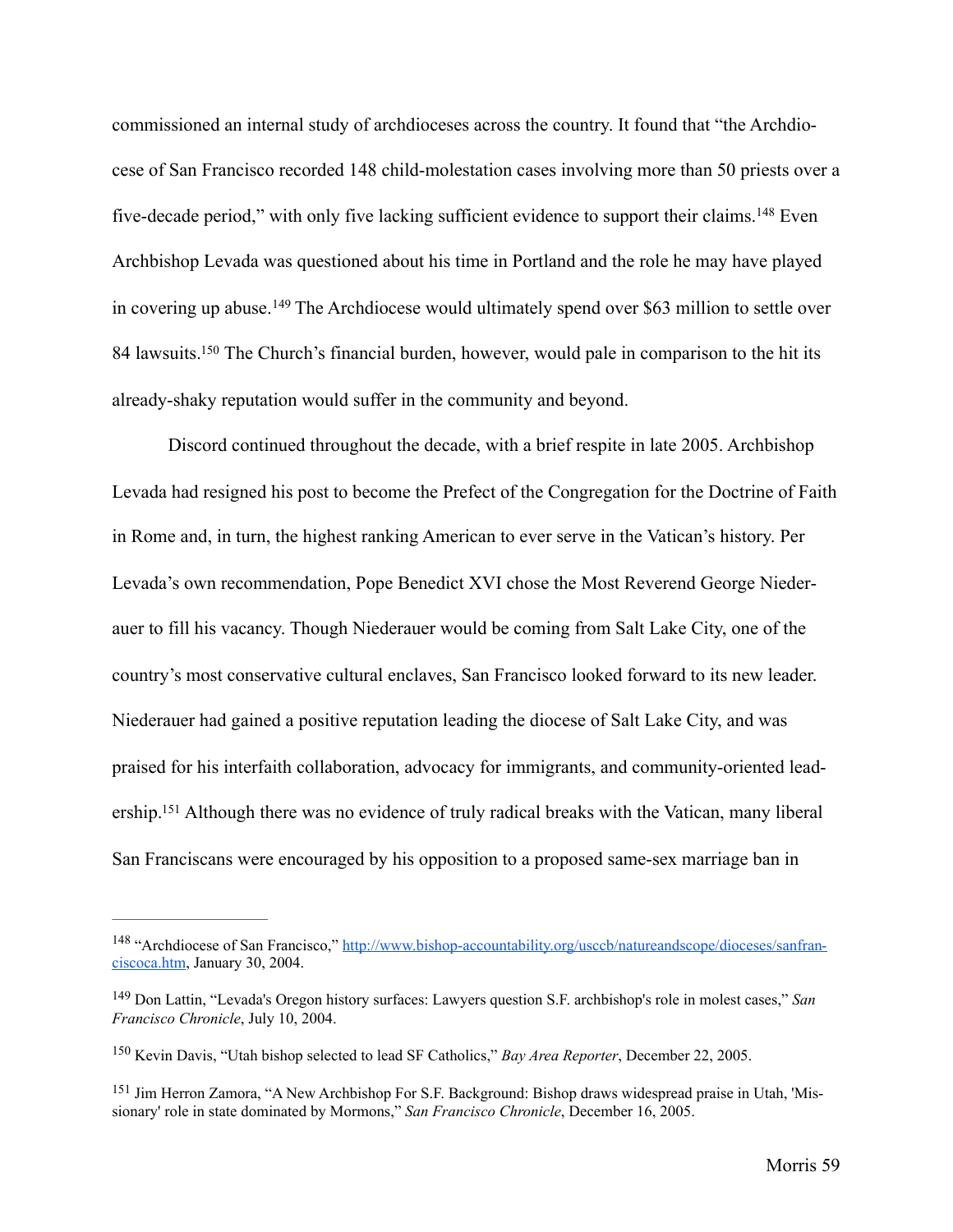<span id="page-65-5"></span><span id="page-65-4"></span>Utah,as well as his comments regarding homosexuals and the priesthood.<sup>152</sup> Commentators noted that "he is Central Casting's ideal type to be the Archbishop of San Francisco," and that he wouldbe "the perfect person to get Catholics a seat at the table in San Francisco."<sup>153</sup> His relatively moderate views on the city's touchiest topics combined with his progressive stances on the Iraq War, gun control, and immigration caused even the *Bay Area Reporter* to note that "cautious optimism"rippled through the Archdiocese.<sup>[154](#page-65-2)</sup> Soon enough, however, the bond between the new Archbishop and the city would be tested.

<span id="page-65-6"></span> Though he had relocated to Rome, now-Cardinal Levada did not forget about San Francisco. Just one month into Archbishop Niederauer's tenure, Levada issued a directive that demanded Catholic Charities halt its adoptions to same-sex couples. In the statement, Levada remarked that "Allowing children to be adopted by persons living in such unions would actually meandoing violence to these children."<sup>[155](#page-65-3)</sup> Many, including the director of Catholic Charities, were surprised and disturbed by the message, and immediately began searching for yet another

<span id="page-65-7"></span><span id="page-65-0"></span><sup>&</sup>lt;sup>[152](#page-65-4)</sup> Although he opposed Utah's proposed constitutional ban on same-sex marriage. Niederauer made it abundantly clear that he was not in favor of same-sex marriage. Rather, he was against the initiative because "there was already in place a Utah law strictly banning same-sex marriage, which I fully supported… and because it was a poorly drafted amendment." Most Rev. George Niederauer, "Marriage and Homosexuality," *First Things*, May 2006. Regarding homosexuals and the priesthood, Niederauer did adopt a markedly different tone than the Vatican. A 2005 document issued by the Congregation for Catholic Education, and approved by Pope Benedict XVI, declared that "the Church, while profoundly respecting the persons in question, cannot admit to the seminary or to holy orders those who practise homosexuality, present deep-seated homosexual tendencies or support the so-called "gay culture." "Instruction Concerning the Criteria for the Discernment of Vocations with regard to Persons with Homosexual Tendencies in view of their Admission to the Seminary and to Holy Orders," *Congregation For Catholic Education*, http://www. [vatican.va/roman\\_curia/congregations/ccatheduc/documents/rc\\_con\\_ccatheduc\\_doc\\_20051104\\_istruzione\\_en.html,](http://www.vatican.va/roman_curia/congregations/ccatheduc/documents/rc_con_ccatheduc_doc_20051104_istruzione_en.html) November 2005. In an interview, Niederauer responded to the document by saying that it was maturity and commitment to ministry and celibacy that should determine a man's worthiness for the priesthood, not necessarily his sexuality. Richard John Neuhaus, "The Truce of 2005?" *First Things*, February 2006.

<span id="page-65-1"></span><sup>&</sup>lt;sup>[153](#page-65-5)</sup> Joe Garofoli, Wyatt Buchanan and Jim Herron Zamora, "New archbishop called a good fit Described as a moderate, prelate from Utah will take over in S.F." *San Francisco Chronicle*, December 16, 2005.

<span id="page-65-2"></span><sup>&</sup>lt;sup>[154](#page-65-6)</sup> Kevin Davis, "Utah bishop selected to lead SF Catholics," *Bay Area Reporter*, December 22, 2005.

<span id="page-65-3"></span><sup>&</sup>lt;sup>[155](#page-65-7)</sup> Matthew S. Bajko, "Catholic Charities reviews its gay adoption policy," *Bay Area Reporter*, March 23, 2006.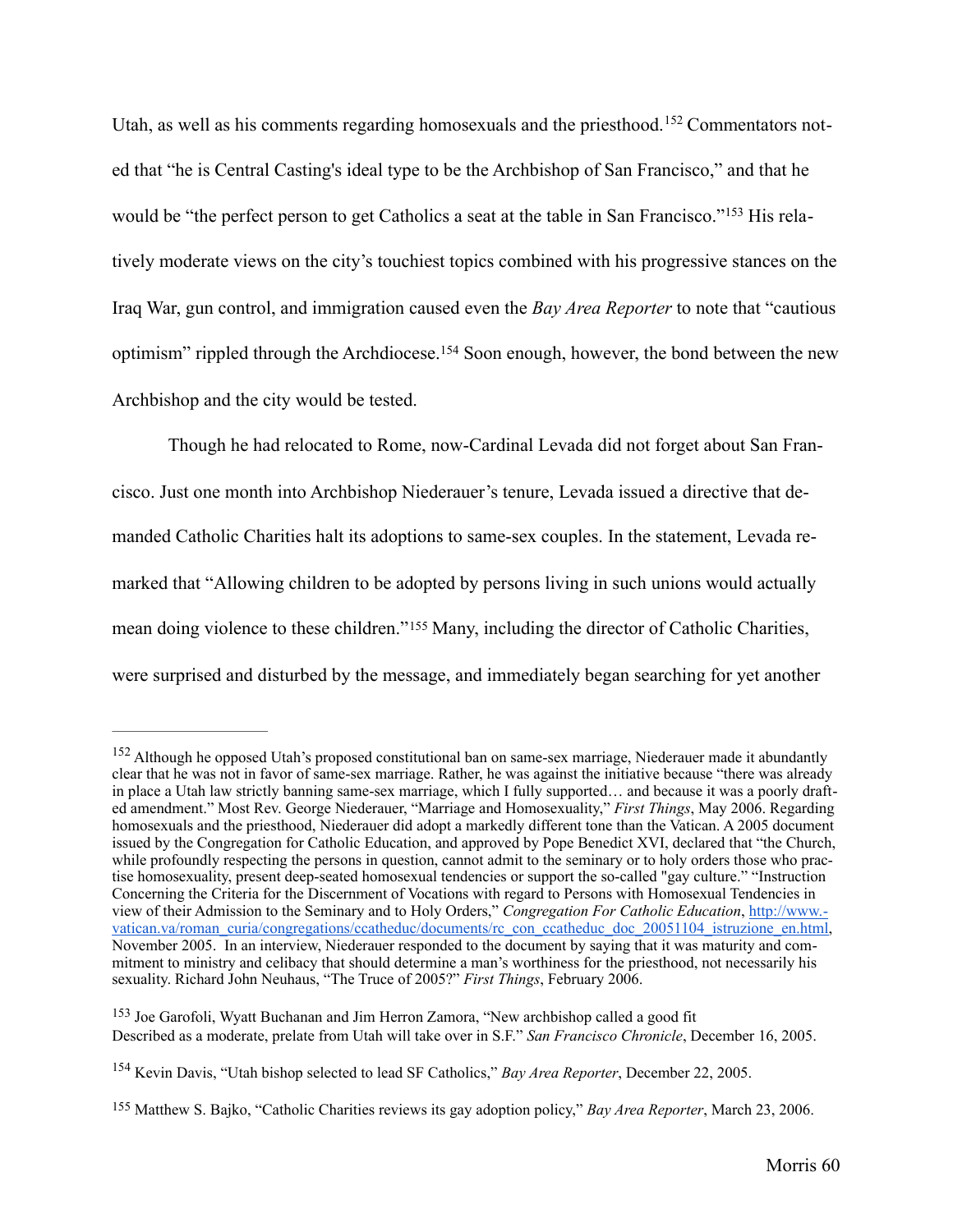<span id="page-66-3"></span>compromise. As the city's more liberal Catholics scrambled to find a way to "resolve the issue withoutshutting down its adoption program," other community leaders seethed. <sup>[156](#page-66-0)</sup> The Board of Supervisors swiftly issued a resolution "urging Cardinal Levada to withdraw his directive to Catholic Charities forbidding the placement of children in need of adoption with same-sex couples." The document, unanimously signed by all eleven supervisors and Mayor Gavin Newsom, called Levada's comments "an insult to all San Franciscans" and "unacceptable to the citizenry of San Francisco." It stated that "Cardinal Levada is a decidedly unqualified representative of his former home city, and of the people of San Francisco and the values they hold dear," and finally urged that "Archbishop Niederauer and the Catholic Charities of the Archdiocese defy all discriminatorydirectives of Cardinal Levada." 157 This harshly worded, officially-issued act of defiance was especially significant, since five of the eleven Supervisors and the Mayor came from Catholic backgrounds. Unlike leaders of decades past, however, none balked at disobeying even chastising—the Catholic Church for failure to accommodate San Francisco's cultural values. Mayor Newsom bluntly remarked, "I am shocked as a San Franciscan. I am shocked as a Catholic. I have talked to Catholics, people in the church hierarchy, who are stunned by what was said.["158](#page-66-2)

<span id="page-66-5"></span><span id="page-66-4"></span> Once again, church leaders strove to find a way to reconcile the ways of the Bay Area with the laws of the Church. Under the leadership of Brian Cahill, and with the support of Archbishop Niederauer, Catholic Charities devised a solution to extinguish the incendiary problem.

<span id="page-66-0"></span> $156$  Bajko.

<span id="page-66-1"></span><sup>&</sup>lt;sup>[157](#page-66-4)</sup> San Francisco Board of Supervisors, Resolution No. 168-06, March 14, 2006.

<span id="page-66-2"></span>[<sup>158</sup>](#page-66-5) Bajko.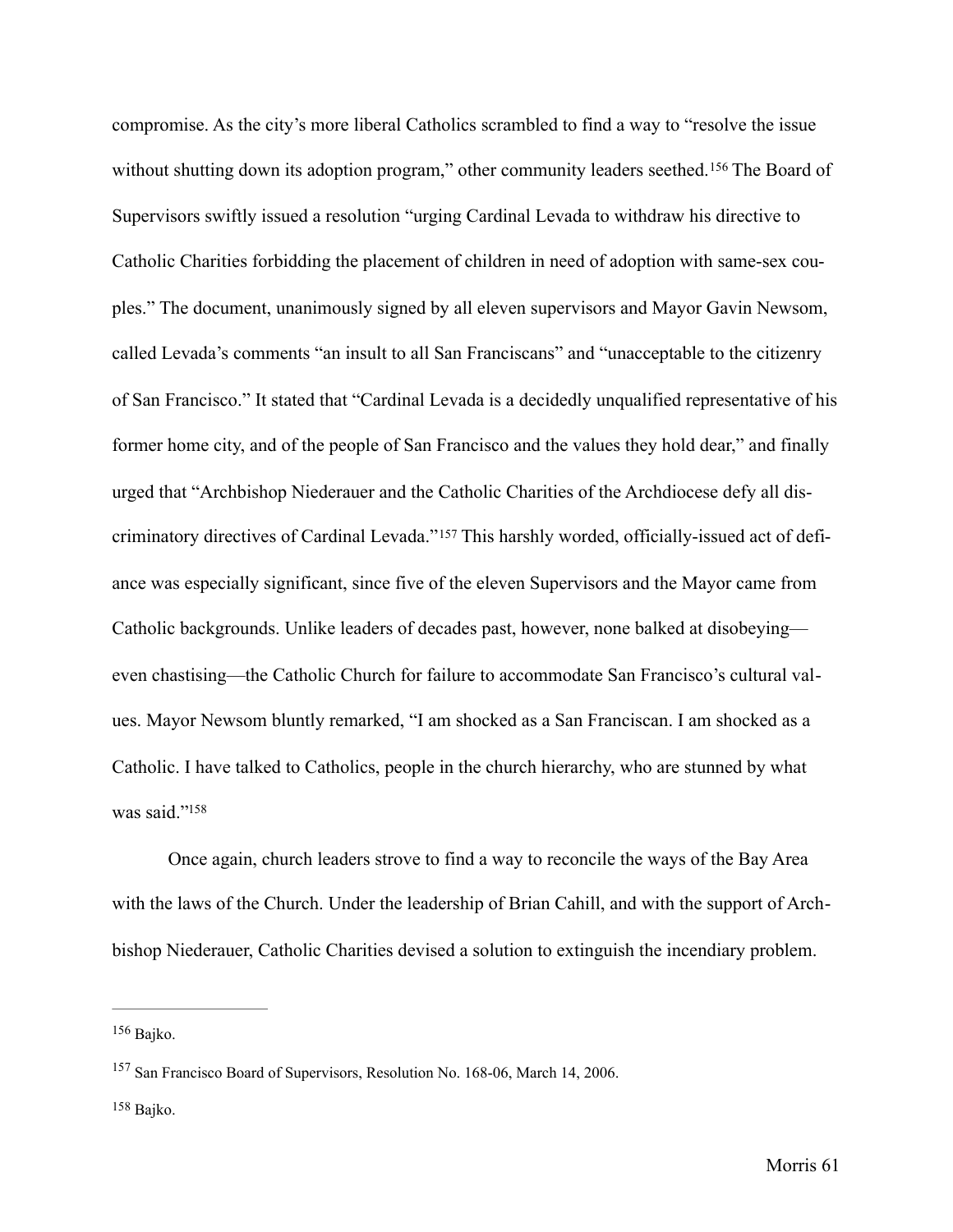<span id="page-67-2"></span>As with the domestic partner benefits debacle, Cahill and his team capitalized on grey area. Catholic Charities would halt its own adoption program, but partner with Family Builders by Adoption, an LGBTQ-friendly organization characterized as "about the gayest adoption agency inthe country," by its director Jill Jacobs. <sup>[159](#page-67-0)</sup> Through this new partnership, Catholic Charities would be able to continue funding and assisting children in need of adoption without explicitly acting against official ecclesiastical doctrine. Unfortunately, the 2006 adoption agreement would mark the end of Catholic San Francisco's relatively successful era of compromise.

# **An Irreconcilable Initiative: Proposition 8 Introduced**

 In 2008, it had been over forty years since Lenore Kandel's poem had been ripped from the shelves. It had been twenty years since Pope John Paul II had encountered shockingly small crowds and historically large protests. It had been fourteen years since Archbishop Quinn had closed a quarter of the Archdiocese's parishes. Following decades of tension with city officials and local residents, San Francisco's Catholic Church faced dismal numbers: there were half as many Catholic priests, elementary schools, and high schools as there had been four decades earlier, and the Archdiocese's finances were still recovering from the millions of dollars spent on scandal settlements and legal fees. Worst of all, the future looked bleak: in 1967, 18,780 children were baptized; in 2008, the number had fallen to 302.[160](#page-67-1)

<span id="page-67-3"></span> Despite these dramatic losses in both urban presence and ecclesiastical membership, the Church was far from obsolete. Catholicism still predominated among San Francisco's shrinking

<span id="page-67-0"></span><sup>&</sup>lt;sup>[159](#page-67-2)</sup> Zak Szymanski, "Catholic Charities revamps adoptions," *Bay Area Reporter*, August 10, 2006.

<span id="page-67-1"></span>*The Official Catholic Directory: Anno Domini 1967, 1987, 2008.* Published annually by P.J. Kennedy & Sons.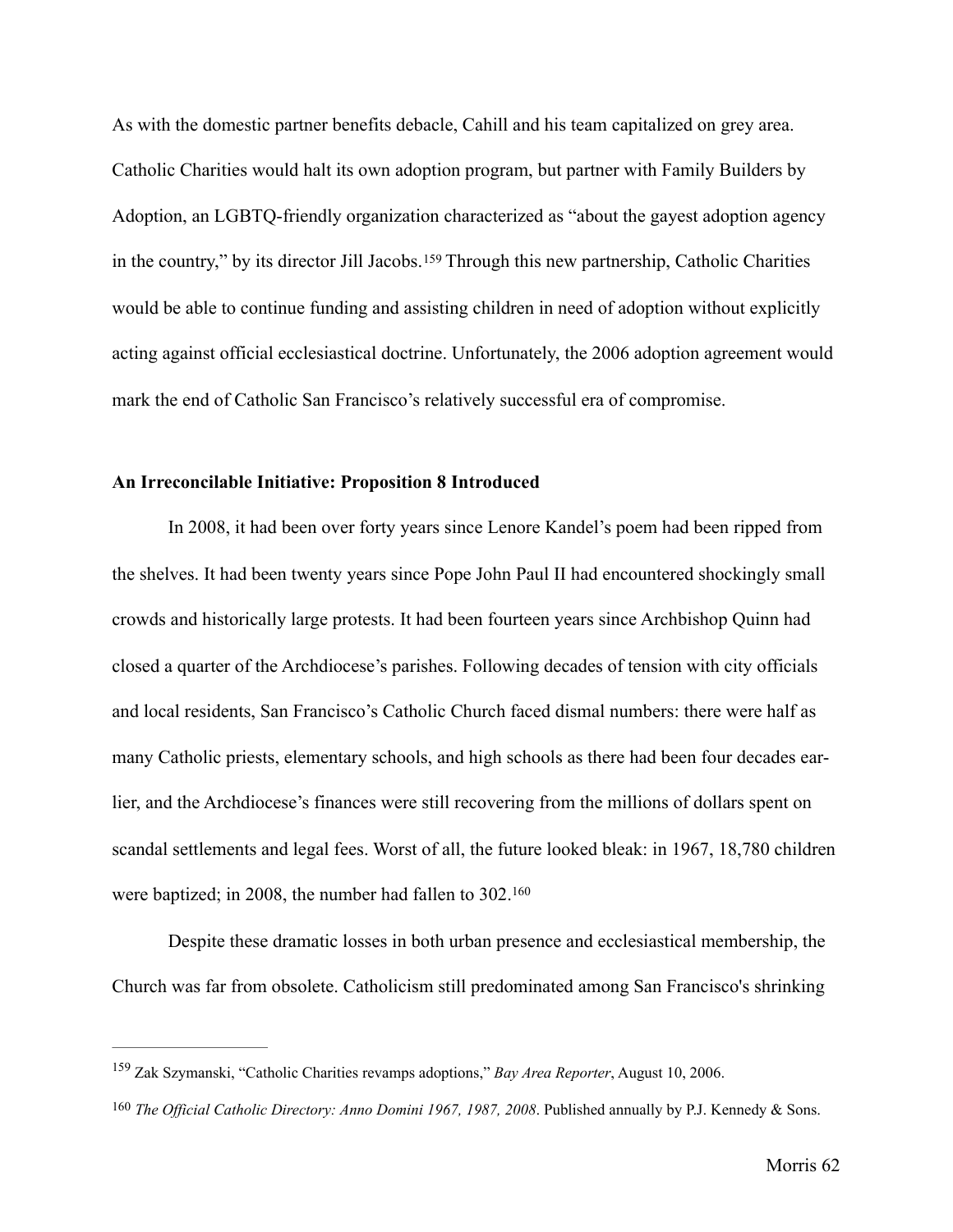<span id="page-68-2"></span>religiouspopulace, and vestiges of influence remained.<sup>[161](#page-68-0)</sup> For over a decade, the Archdiocese's fraying relationship with the city had been held together through compromises on domestic partner benefits and same-sex adoptions. Ecclesial leaders had seemed to accept that their influence had declined, but their willingness to work with the city had paid off in both social policy and local reputation. But with a 2008 ballot initiative, it all unraveled.

 In May 2008, California's Supreme Court voted to mandate same-sex marriage throughout the state. Immediately following the decision, opponents drafted Proposition 8: a constitutional ban on same-sex marriage that would reverse the court's ruling and make same-sex marriage illegal in California. As the news circulated around the state, San Francisco Catholics braced themselves. Unlike domestic partner benefits, or even same-sex adoption policy, observers suspected there was simply no grey area when it came to marriage.

 By August, Proposition 8 had engulfed the state. Although the most historic presidential election of the modern era was preoccupying most Americans' attention, Prop 8 had gained California voters' attention. Though San Francisco lacked a strong presence of many of the groups who strongly favored the initiative—including evangelical Christians and Mormons—its Catholic population (especially Catholic ethnic minorities) faced conflict. The Catholic Bishops of California had released a statement in favor of Proposition 8, which critiqued its attempt to "radicallychange California's public policy regarding marriage."<sup>[162](#page-68-1)</sup> In keeping with Catholic doctrine, the document outlined the Church's teaching on marriage, which defined the sacrament

<span id="page-68-3"></span><span id="page-68-0"></span><sup>&</sup>lt;sup>[161](#page-68-2)</sup> "County Membership Report: San Francisco County 2010 Report," *Association of Religion Data Archvies*, [http://www.thearda.com/rcms2010/r/c/06/rcms2010\\_06075\\_county\\_name\\_2010.asp,](http://www.thearda.com/rcms2010/r/c/06/rcms2010_06075_county_name_2010.asp) accessed February 11, 2016.

<span id="page-68-1"></span><sup>&</sup>lt;sup>[162](#page-68-3)</sup> Catholic Bishops of California, "A Statement of the Catholic Bishops of California in Support of Proposition 8," [http://www.cacatholic.org/news/california-bishops-statements/statement-catholic-bishops-california-support-propo](http://www.cacatholic.org/news/california-bishops-statements/statement-catholic-bishops-california-support-proposition-8)sition-8, August 1, 2008.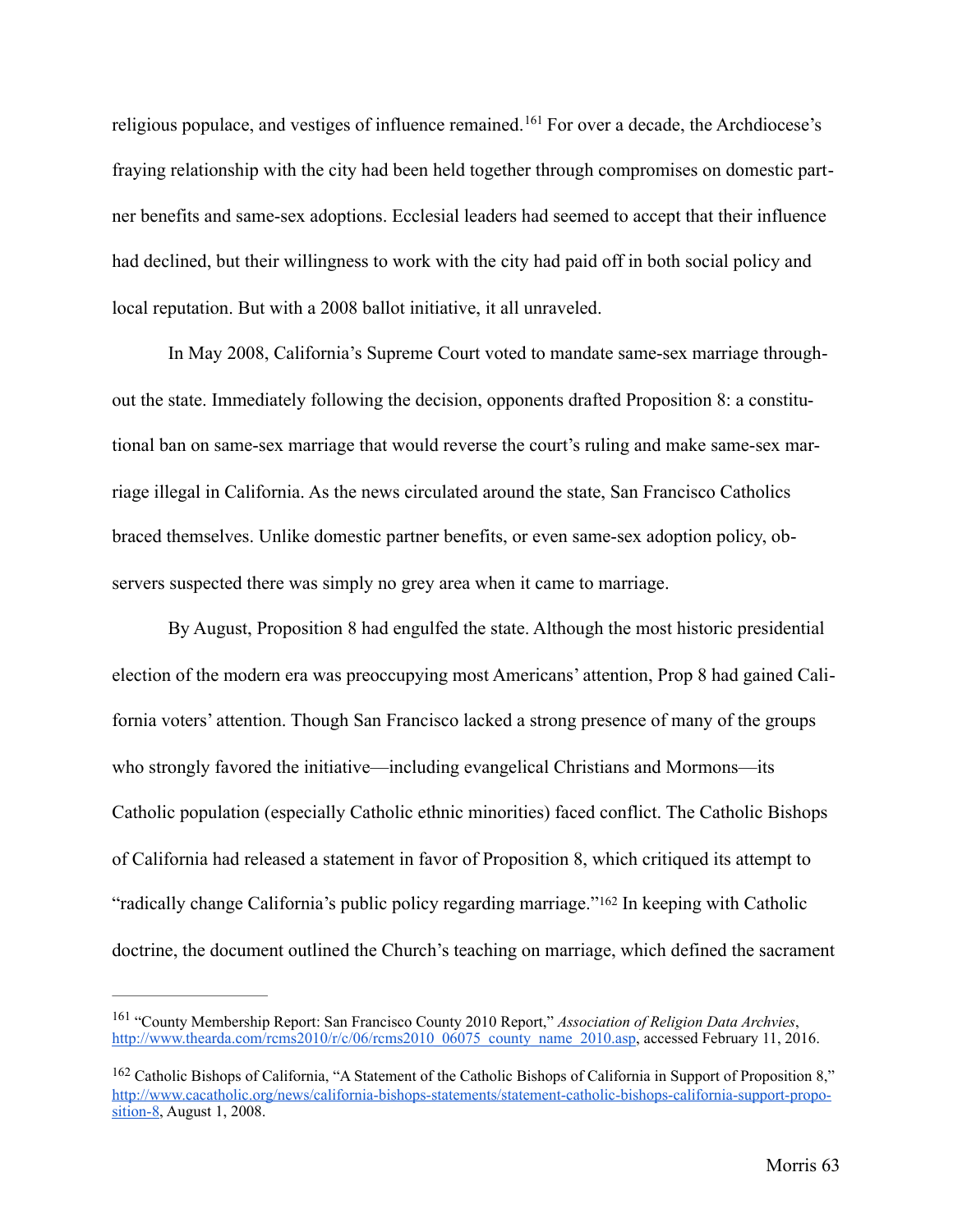<span id="page-69-3"></span>as exclusively between one man and one woman. The statement concluded by urging Catholics "to provide both the financial support and the volunteer efforts needed for the passage of Propo-sition8. And—please exercise your citizenship and vote in November."<sup>[163](#page-69-0)</sup> This official Catholic position surprised no one, including Catholic San Franciscans. One expert remarks how "the most obvious area of conflict between Americanism and Catholicism is sexuality issues which have moved from the private domestic realm to the public policy forum. Contraception, abortion, andhomosexuality lead the roster."<sup>[164](#page-69-1)</sup> Over the past four decades, and documented through a 1987 survey of Catholics in San Francisco, residents had grown more comfortable departing from Church teaching when their personal convictions directed them to quietly ignore or openly oppose ecclesiastical prescriptions[.](#page-69-2)<sup>[165](#page-69-2)</sup> It was not until Archbishop Niederauer became involved that the Church and the city of San Francisco bitterly clashed once more, yet with no compromise in sight.

<span id="page-69-5"></span><span id="page-69-4"></span> Little did anyone know how relevant Niederauer's eleven years in Salt Lake City would become two years into his tenure in San Francisco. When news of Proposition 8 reached the California Catholic Conference of Bishops, Archbishop Niederauer's personal connection to the Church of Jesus Christ of Latter-Day Saints became of utmost importance. In June 2008, he wrote a letter to Mormon leaders asking for their institutional participation and financial support in passing Proposition 8. Mormons within and beyond California's borders accepted Nieder-

<span id="page-69-0"></span><sup>&</sup>lt;sup>[163](#page-69-3)</sup> Catholic Bishops of California, "A Statement of the Catholic Bishops of California in Support of Proposition 8," [http://www.cacatholic.org/news/california-bishops-statements/statement-catholic-bishops-california-support-propo](http://www.cacatholic.org/news/california-bishops-statements/statement-catholic-bishops-california-support-proposition-8)sition-8, August 1, 2008..

<span id="page-69-1"></span><sup>&</sup>lt;sup>[164](#page-69-4)</sup> Christine Gudorf, "The Situation of American Lay Catholics," in *Religion and Politics in the American Milieu*, edited by Leslie Griffin, (Notre Dame, IN: Notre Dame Review of Politics, 1989), 109.

<span id="page-69-2"></span><sup>&</sup>lt;sup>[165](#page-69-5)</sup> See the previous chapter for more a more in-depth discussion of this phenomenon throughout the '70s and '80s among San Francisco Catholics.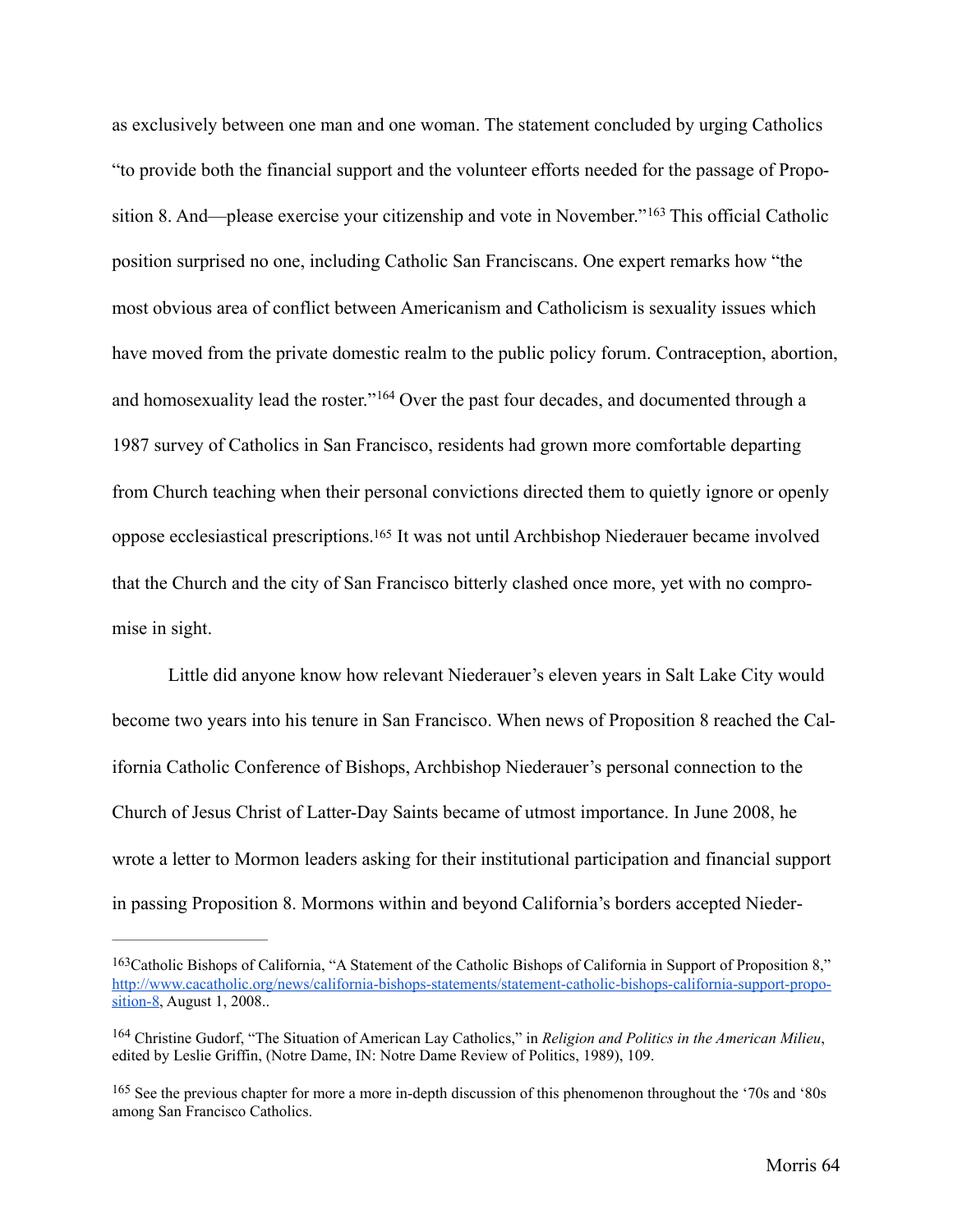auer's charge and raised roughly \$20 million—more than half of the campaign's total—for Yes on 8.<sup>[166](#page-70-0)</sup> The Chronicle reported that the letter

<span id="page-70-6"></span><span id="page-70-5"></span> ...proved to be a critical move in building a multi-religious coalition - the backbone of the fundraising, organizing, and voting support for the successful ballot measure. By bringing together Mormons and Catholics, Niederauer would align the two most powerful religious institutions in the Prop 8 battle.[167](#page-70-1)

<span id="page-70-8"></span><span id="page-70-7"></span>This action surprised many San Francisco Catholics, who had previously applauded Niederauer for his pastoral sensitivity in engaging the city's cultural complexities. Many publicly rebuked the Archdiocese and its leader: "I don't think anyone was prepared for that. That was a total shock,"reported the co-chair of Dignity, Paul Riofski.<sup>[168](#page-70-2)</sup> According to Matt Dorsey, a parishioner at the Castro's Most Holy Redeemer parish, "It was really out of right field. I would expect this fromKarl Rove, but not from the spiritual leader of several hundred thousand Catholics."<sup>169</sup> Finally, in an email to *the Chronicle*, Patrick Mulcahey stated, "When I saw the archbishop had a flyer on Proposition 8, I wasn't outraged or even surprised. Until I read that bit about how Prop. 8 secures parental rights to teach children about marriage. That was disappointing. No, sadden-ing.No, a shock."<sup>170</sup> In taking an active role, Archbishop Niederauer severely damaged the relationships he had built with gay members of the Catholic community and their straight allies.

<span id="page-70-9"></span><span id="page-70-0"></span><sup>&</sup>lt;sup>[166](#page-70-5)</sup> Matthai Kuruvila, "S.F. archbishop defends role in Prop. 8 passage," *San Francisco Chronicle*, December 4, 2008.

<span id="page-70-1"></span><sup>&</sup>lt;sup>[167](#page-70-6)</sup> Matthai Kuruvila, "To pass measure, Catholics and Mormons allied," San Francisco Chronicle, November 10, 2008.

<span id="page-70-2"></span><sup>&</sup>lt;sup>[168](#page-70-7)</sup> Matthai Kuruvila, "Clergy's role a wedge for many Catholics," San Francisco Chronicle, November 22, 2008.

<span id="page-70-3"></span><sup>&</sup>lt;sup>[169](#page-70-8)</sup> C.W. Nevius, "Castro Catholic church walks fine line on Prop. 8", *San Francisco Chronicle*, October 18, 2008.

<span id="page-70-4"></span> $170$  Nevius.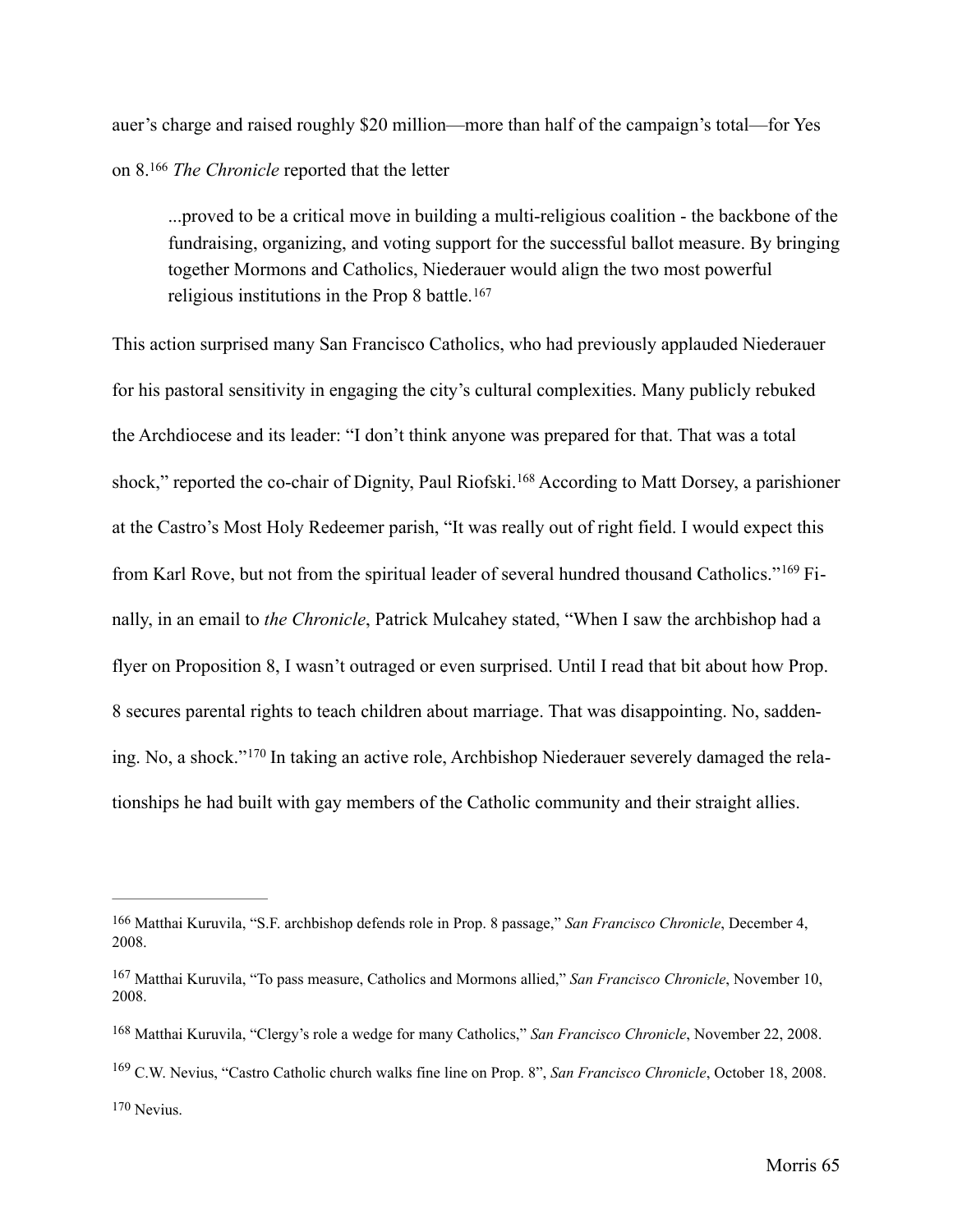## **Church versus City: Enmity Established**

<span id="page-71-3"></span>Archbishop Niederauer's public advocacy caused rifts within some local Catholic circles and strained the Church's relationship with the city of San Francisco. The most prominent manifestation of the deteriorating ecclesial-municipal relationship was Mayor Gavin Newsom's staunch opposition to the initiative and active role in the campaign against it. Though he came from a Catholic background, Newsom had long been a proponent of LGBT rights, and often clashed with Church leaders because of it. In 2004, he began granting marriage licenses to samesex couples throughout San Francisco and cancelled a trip to Rome for Cardinal Levada's instal-lation following the 2006 adoption incident[.](#page-71-0)<sup>[171](#page-71-0)</sup> Against warnings from many advisers, Newsom became heavily involved in the "No on 8" campaign—despite worries it could hurt his political future, making him seem even more liberal and condemnable to more conservative voters outside ofSan Francisco.<sup>[172](#page-71-1)</sup> On election day, 75% of San Franciscans voted against the measure—the highestpercentage of "no" votes in the state.  $173$  The 25% of residents who did vote for Proposition 8 was largely comprised of ethnic and elderly minorities, who were more fervently religious and socially conservative than the city's general population. Neighborhoods with large Asian and African-American populations, including Chinatown, Bayview-Hunters Point, and the Tenderloin supported the initiative; according to *the Chronicle*, "many residents said they voted that

<span id="page-71-5"></span><span id="page-71-4"></span><span id="page-71-0"></span><sup>&</sup>lt;sup>[171](#page-71-3)</sup> "Mayor of San Francisco Gavin Newsom to campaign against Prop. 8," *Catholic News Agency*, September 6, 2008.

<span id="page-71-1"></span><sup>&</sup>lt;sup>[172](#page-71-4)</sup> Erin Allday, "Like it or not, Newsom has become the face of Prop. 8," *San Francisco Chronicle*, October 14, 2008.

<span id="page-71-2"></span><sup>&</sup>lt;sup>[173](#page-71-5)</sup> "California results, Proposition 8 by County," *Los Angeles Times*, http://www.latimes.com/local/la-2008election[california-results-htmlstory.html, accessed February 12, 2016.](http://www.latimes.com/local/la-2008election-california-results-htmlstory.html)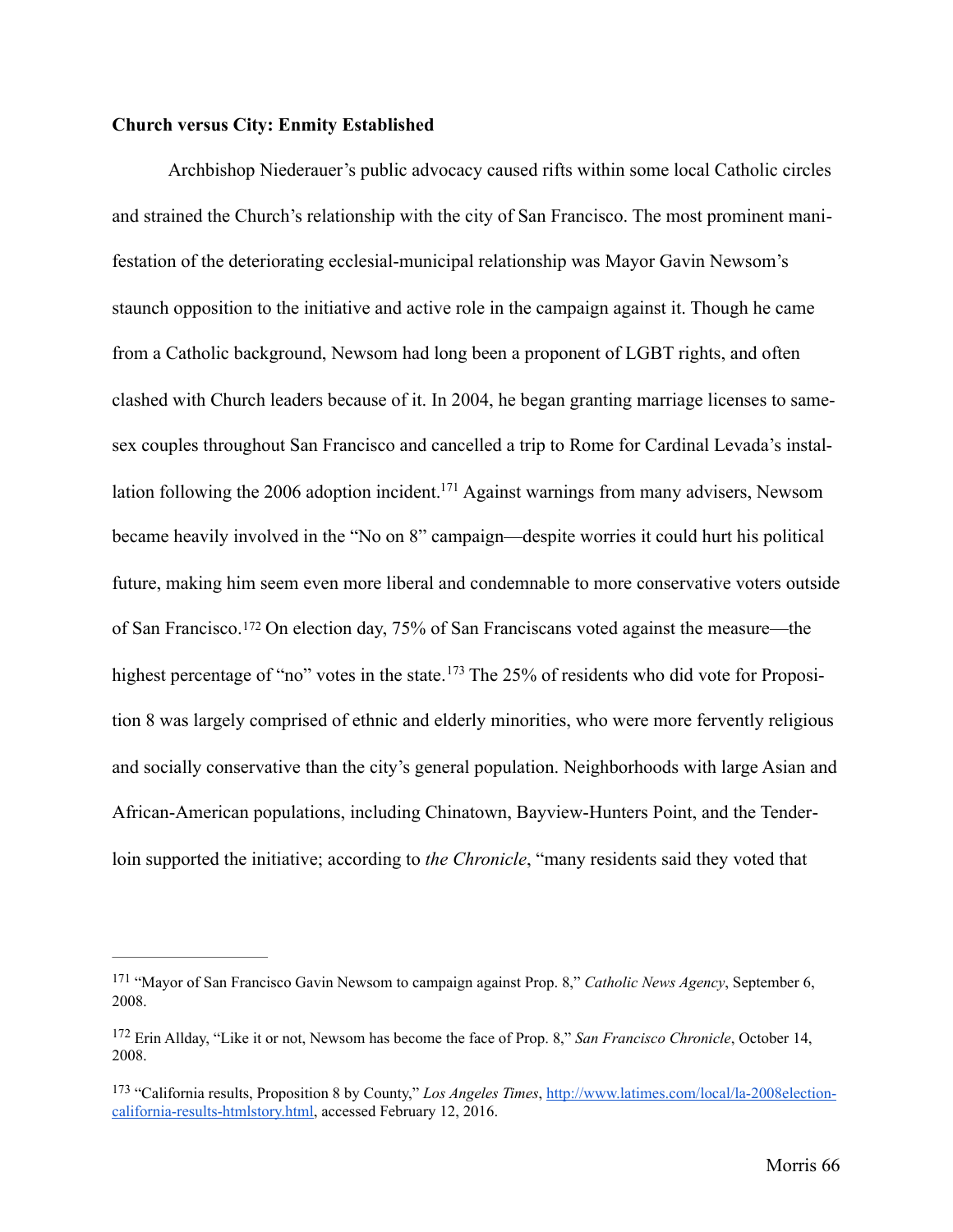way for one of two reasons: their religious beliefs or fear that children would learn about gay marriage in school."[174](#page-72-0)

<span id="page-72-6"></span><span id="page-72-5"></span>Following the measure's success, some Prop. 8 opponents focused their anger and disappointment toward the Church, despite the more complex voting patterns displayed throughout the city. The *Bay Area Reporter* quoted queer activist Tommi Avicolli Mecca, "To blame African Americans now is really problematic. Clearly, it was the Mormons and Catholics who did it."<sup>175</sup> At the Thanksgiving interfaith prayer breakfast, Mayor Newsom's confrontational comments regarding the Catholic Church and its role in passing Proposition 8 prompted Archbishop Niederauerto remain sitting while Newsom received a standing ovation for his words.<sup>176</sup> The Archdiocese would later call Newsom's "unprepared remarks an intemperate attack on those religions and people of faith who supported Proposition 8."[177](#page-72-3)

<span id="page-72-9"></span><span id="page-72-8"></span><span id="page-72-7"></span>To quell the backlash surrounding Proposition 8, Archbishop Niederauer issued a statement to "clarify what was done and why it was done, and offer some thoughts about the way forward amid so many misunderstandings and hard feelings.["](#page-72-4)<sup>[178](#page-72-4)</sup> He noted that Catholics and Mormons were among multiple religious organizations who had supported the measure in San Francisco, and refuted the accusation from "some voices in the wider community" who "declared that there could be only one motive [in the Church's support]: hatred, prejudice and bigotry

<span id="page-72-0"></span><sup>&</sup>lt;sup>[174](#page-72-5)</sup> Heather Knight, "Prop. 8 Support in S.F.," *San Francisco Chronicle*, November 14, 2008.

<span id="page-72-1"></span><sup>&</sup>lt;sup>[175](#page-72-6)</sup> Seth Hemmelgarn, "Some SF neighborhoods showed strong support for Prop 8," *Bay Area Reporter*, November 20, 2008.

<span id="page-72-2"></span><sup>&</sup>lt;sup>[176](#page-72-7)</sup> Dan Aiello, "Newsom's comments keep Catholics in their seats," *Bay Area Reporter*, December 11, 2008.

<span id="page-72-3"></span><sup>&</sup>lt;sup>[177](#page-72-8)</sup> Aiello.

<span id="page-72-4"></span><sup>178</sup> Archbishop George Niederauer, [http://www.sanfranciscosentinel.com/?p=17788,](http://www.sanfranciscosentinel.com/?p=17788) December 1, 2008.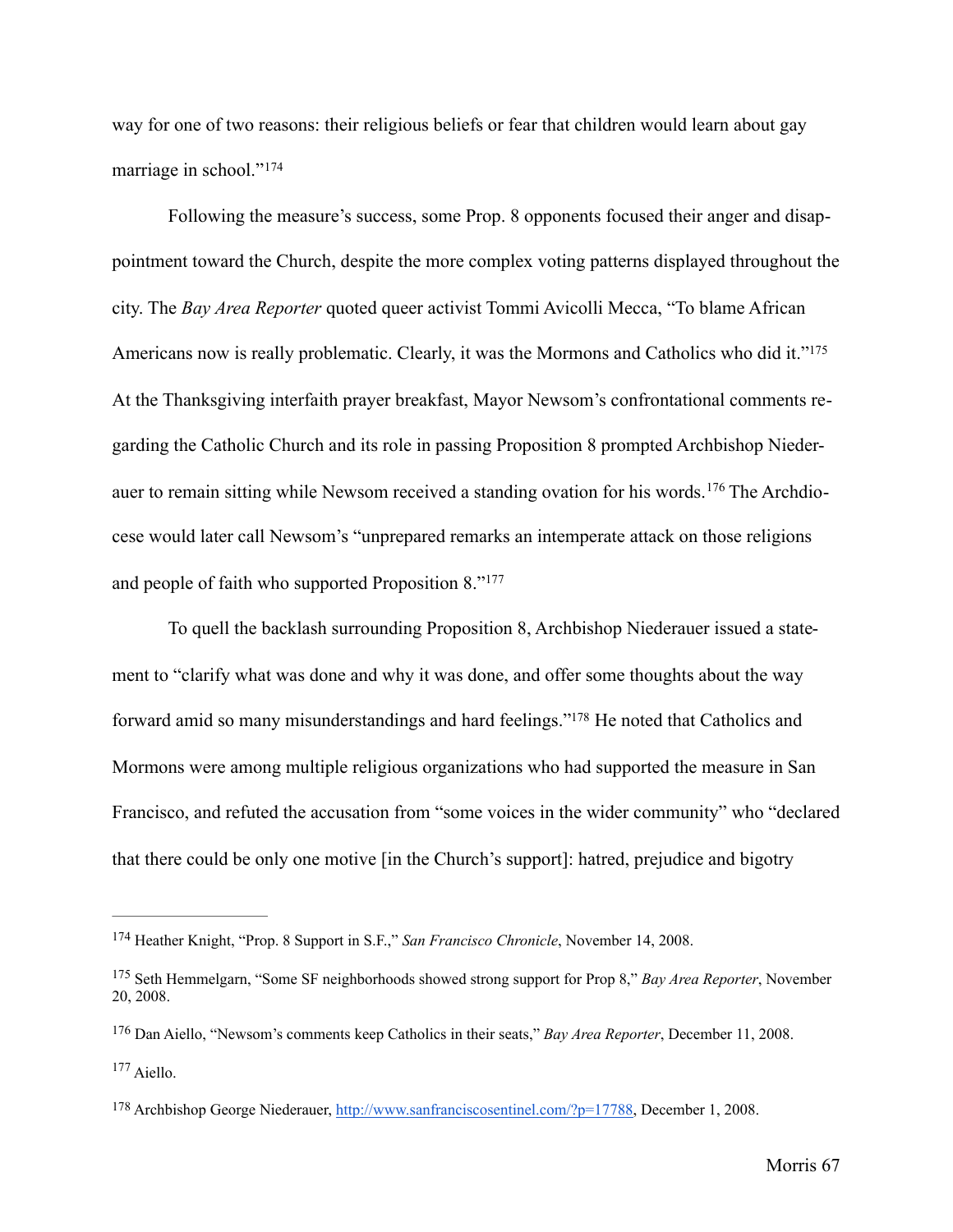<span id="page-73-4"></span>against gays, along with a determination to discriminate against them and deny them their civil rights."<sup>179</sup>Rather, he emphasized the distinction between traditional marriage and a same-sex partnership that Catholic doctrine demands be recognized. Most poignantly, Niederauer sought to mend what had been broken:

Even though we supporters of Proposition 8 did not intend to hurt or offend our opponents, still many of them, especially in the gay community, feel hurt and offended. What is to be done? Tolerance, respect, and trust are always two-way streets, and tolerance, respect and trust often do not include agreement, or even approval. We need to be able to disagree without being disagreeable. We need to stop hurling names like "bigot" and "pervert" at each other. And we need to stop it now.<sup>180</sup>

Though the letter gained praise from some Catholics—especially those who had supported

Proposition 8—many were not swayed:

<span id="page-73-6"></span><span id="page-73-5"></span>Kevin Sullivan, a gay parishioner at St. Dominic's in the Fillmore district, found Niederauer's letter to be 'very condescending' and said the archdiocese deserves the moniker of being bigoted. 'The actions of our archdiocese and this archbishop in no way spoke of tolerance, respect and trust toward gay Catholics. It will take the gay community a very long time to forgive our archdiocese for this.['181](#page-73-2)

As for the city's non-Catholics, there is little evidence that anyone else paid much attention to Niederauer's attempt at reconcilation. Two months following the passage of Prop. 8, Most Holy Redeemer Church in the Castro district was vandalized with graffiti that read: "Prop H8 Nieder-auer Ratzinger Where is the Love?" accompanied by a black swastika (Figure 3[.](#page-73-3)1).<sup>182</sup> Additional-

<span id="page-73-7"></span><span id="page-73-0"></span>[<sup>179</sup>](#page-73-4) Niederauer.

<span id="page-73-1"></span>[<sup>180</sup>](#page-73-5) Niederauer.

<span id="page-73-2"></span><sup>&</sup>lt;sup>[181](#page-73-6)</sup> Matthai Kuruvila, "S.F. archbishop defends role in Prop. 8 passage," *San Francisco Chronicle*, December 4, 2008.

<span id="page-73-3"></span><sup>&</sup>lt;sup>[182](#page-73-7)</sup> "San Francisco Catholic Church Attacked by Pro-Homosexual Marriage Vandals," *Catholic News Service*, January 12, 2009.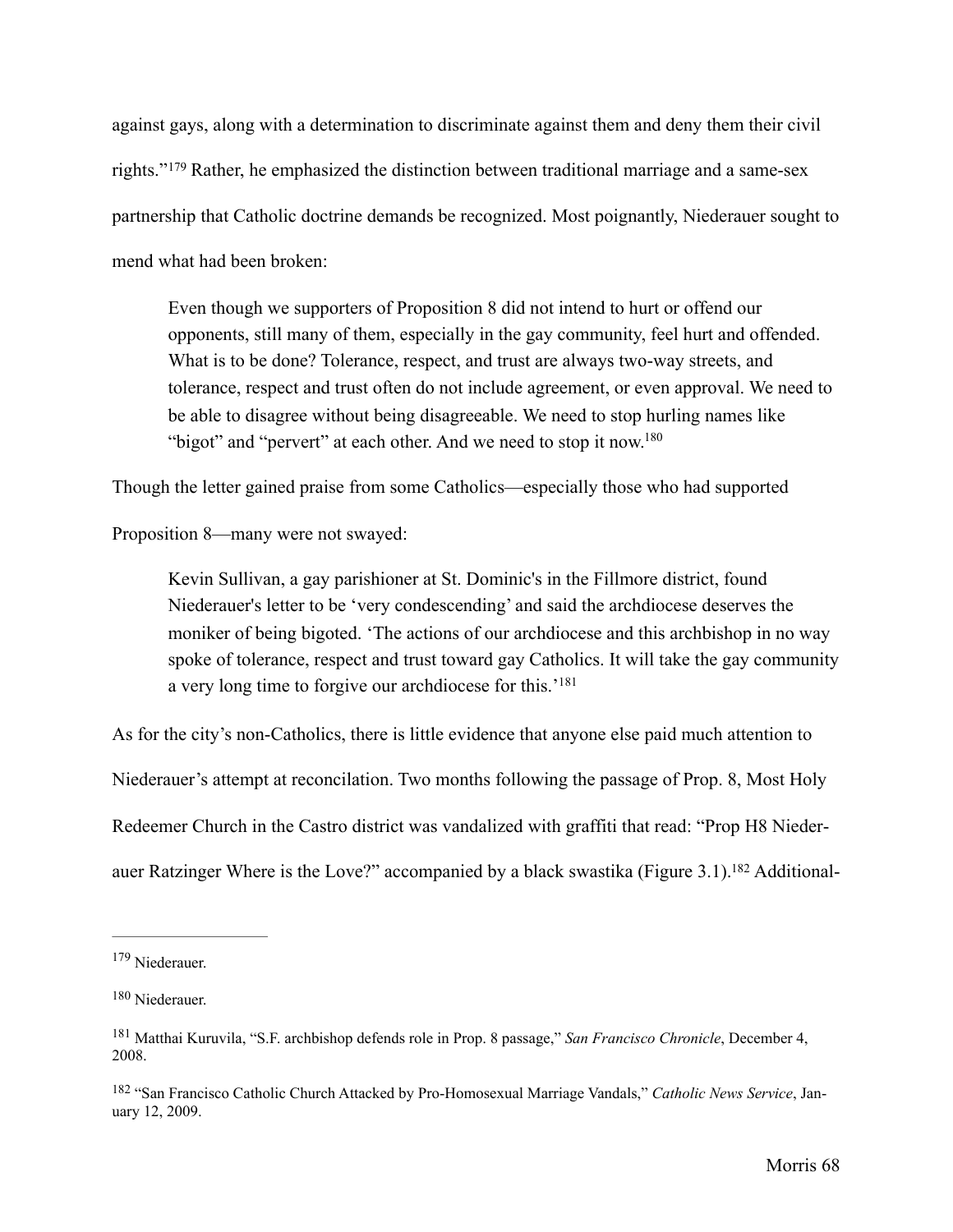<span id="page-74-6"></span><span id="page-74-5"></span>ly, "the Archdiocese of San Francisco's Pastoral Center was also vandalized. Stenciled on the walls and windows was the phrase, 'The Catholic Church is in no position to legislate my sexual-ity."<sup>[183](#page-74-0)</sup> The Chronicle, in an opinion entitled "The Ugly Backlash over Proposition 8," decried that "protesters have shouted insults at people headed to worship; temples and churches have been defaced.["](#page-74-1)<sup>[184](#page-74-1)</sup> In June of the following year, Archbishop Niederauer was awarded with the Pink Brick by the San Francisco LGBT Pride Celebration Committee. The annual award is given before the San Francisco Pride Parade "to a person or institution that has caused significant harm to the LGBT community.["](#page-74-2)<sup>[185](#page-74-2)</sup> 2009's Pink Brick was originally intended for Miss California USA Carrie Prejean for her opposition to same-sex marriage, but the Committee instead granted it to Niederauer after significant feedback from the community[.186](#page-74-3)

#### <span id="page-74-8"></span><span id="page-74-7"></span>**Conclusion**

<span id="page-74-9"></span>Through the 1960s, "the Catholic Church in San Francisco exerted enormous influence in definingthe contours of San Francisco culture and society."<sup>[187](#page-74-4)</sup> There were reasons to suggest that the City of Saint Francis truly was a Catholic city. Although it had always included rich diversity, San Francisco's leaders, elites, and population throughout the nineteenth and twentieth centuries

<span id="page-74-0"></span>[<sup>183</sup>](#page-74-5)"San Francisco Catholic Church Attacked by Pro-Homosexual Marriage Vandals," Catholic News Service, January 12, 2009.

<span id="page-74-1"></span><sup>&</sup>lt;sup>[184](#page-74-6)</sup> John Diaz, "The ugly backlash over Proposition 8," *San Francisco Chronicle*, November 23, 2008.

<span id="page-74-2"></span><sup>&</sup>lt;sup>[185](#page-74-7)</sup> Seth Hemmelgarn, "Niederauer named Pink Brick runner-up," *Bay Area Reporter*, June 18, 2009.

<span id="page-74-3"></span> $186$  Hemmelgarn.

<span id="page-74-4"></span><sup>&</sup>lt;sup>[187](#page-74-9)</sup> Jeffrey Burns, "Lenore Kandel," The Argonaut, Vol. 5, No. 1, Spring 1994.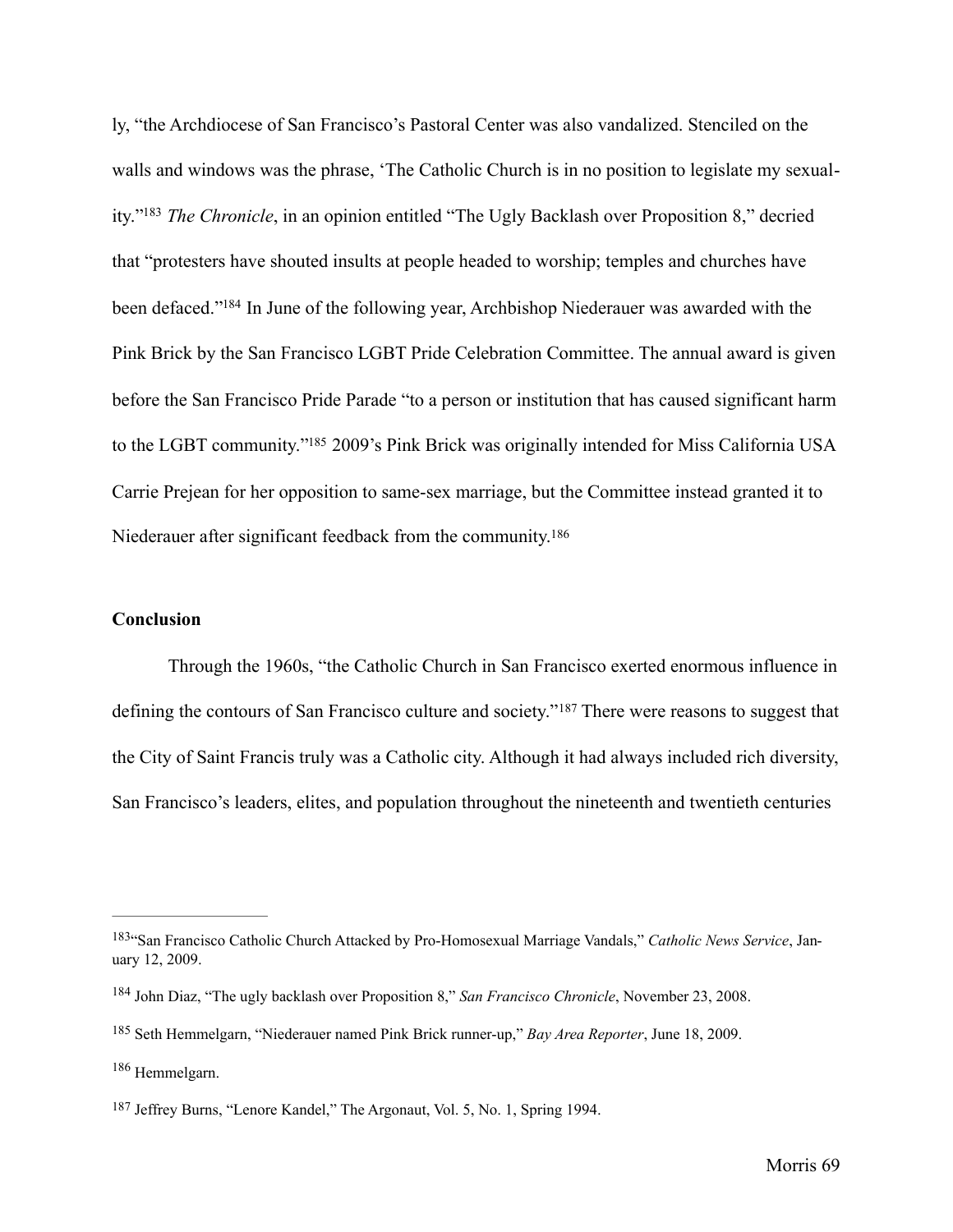<span id="page-75-1"></span>were among the most Catholic in the country[.](#page-75-0)<sup>188</sup> Its neighborhoods were defined not only by ethnic enclaves, but also by parish boundaries. Its mayors, lawyers, and judges were educated by nuns, brothers, and priests. Its laws were influenced by Catholic clergy and enforced by Catholic cops.

 But the city's newcomers began to change the governing elite and shared culture. After World War II, migrants came across state lines rather than oceans. From Kansas and Virginia rather than Ireland and Italy, in search of new lifestyles and fresh ideas, rather than economic opportunity and cultural continuity. San Francisco had always been at the forefront of the labor movement and Roosevelt-era progressivism—often with Catholic doctrine informing that ethos. But then the Beats, the hippies, the gays, and the feminists chipped away at the city's established social structures. San Francisco became a haven and playground for those seeking alternatives to American heteronormativity, and the Church's cultural dominance declined. It persisted through the '60s and '70s as a waning authority, bartered through the '80s and '90s as a demoted participant, and has battled since the 2000s as a cultural outsider and political minority.

In 1967, Assistant District Attorney Frank Shaw built his case around halting the immorality that was seeping into the city. In 1987, Archbishop Quinn grappled with a city that was leaving its traditional roots behind. By 2008, hostilities between America's most progressive city

<span id="page-75-0"></span><sup>&</sup>lt;sup>[188](#page-75-1)</sup> In conjunction with the documented institutional power of Catholics in San Francisco (see Appendices A and B), historian Douglas Firth Anderson discusses the unique relationship and power dynamics between Catholics and Protestants established from the city's earliest beginnings: "Irish emigrants in particular, as R. A. Burchell has shown, were in a position to exert significant social and cultural power from the 1860's on. This ethnic-group power included religion. In 1869, *the Monitor*, the paper of the Roman Catholic Archdiocese of San Francisco, claimed that "Catholicity has struck as firm a root in California as in any part of the United States." The Anglo-Protestant community, therefore, had to contend with a regional culture and society forged in a process of urbanization that was distinctive for its rapidity and its cosmopolitan character." Unlike the densely Catholic cities of Boston and New York in the east, power had been shared more equitably (if not in favor of Catholics) much earlier in San Francisco. Douglas Firth Anderson, "A True Revival of Religion": Protestants and the San Francisco Graft Prosecutions, 1906- 1909," *Religion and American Culture* Volume 4, Issue 1. <http://home.nwciowa.edu/firth/sfgraft.htm>, Winter 1994.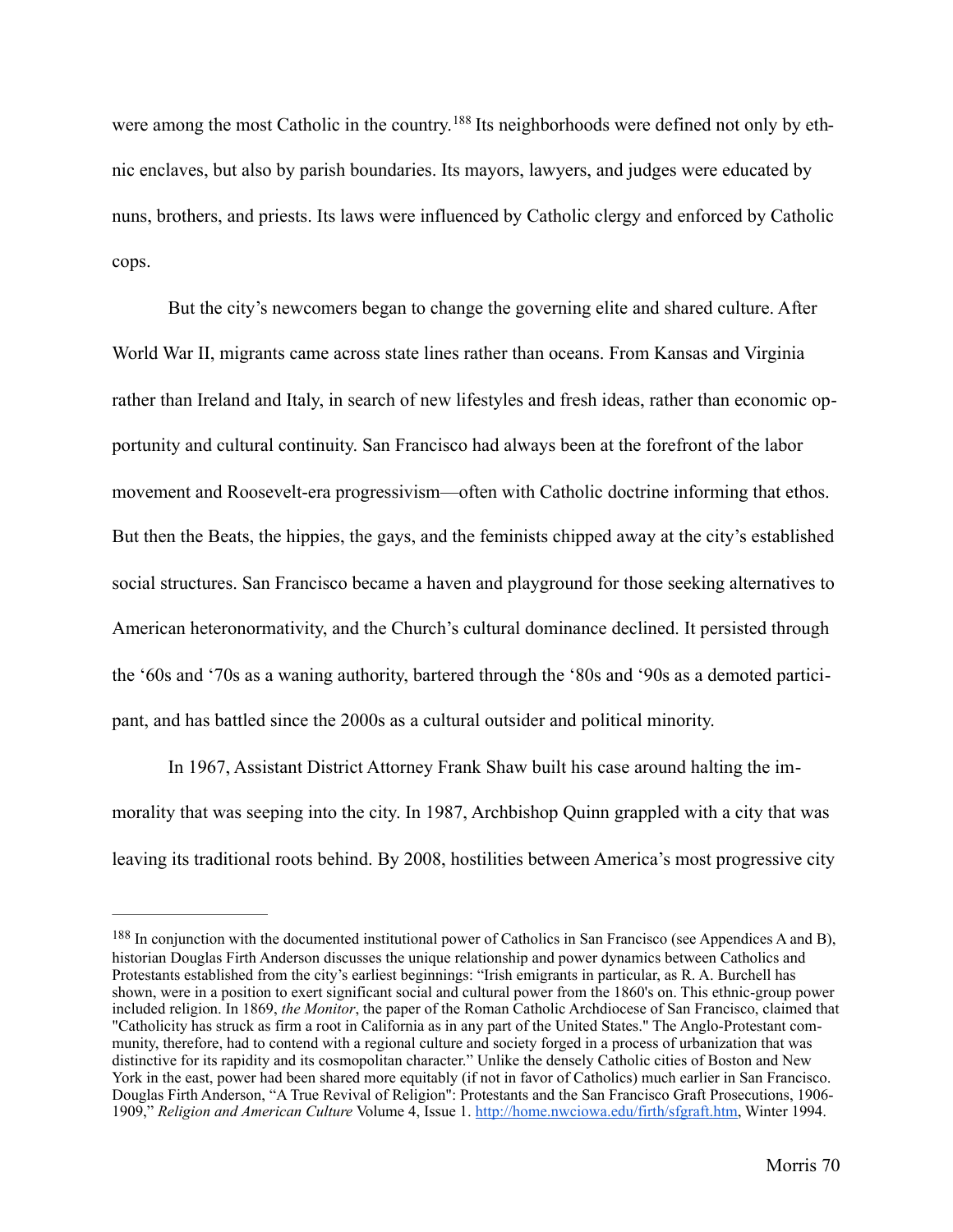and a Church struggling to maintain centuries-old tradition could be contained no longer. An organization that had once dominated San Francisco's political life and popular culture had become one of the city's biggest adversaries. Sensing its declining influence, Archbishop Niederauer pleaded for tolerance in a city that defined itself by its open-mindedness, though it seemed civic goodwill no longer extend to the Church and its teachings.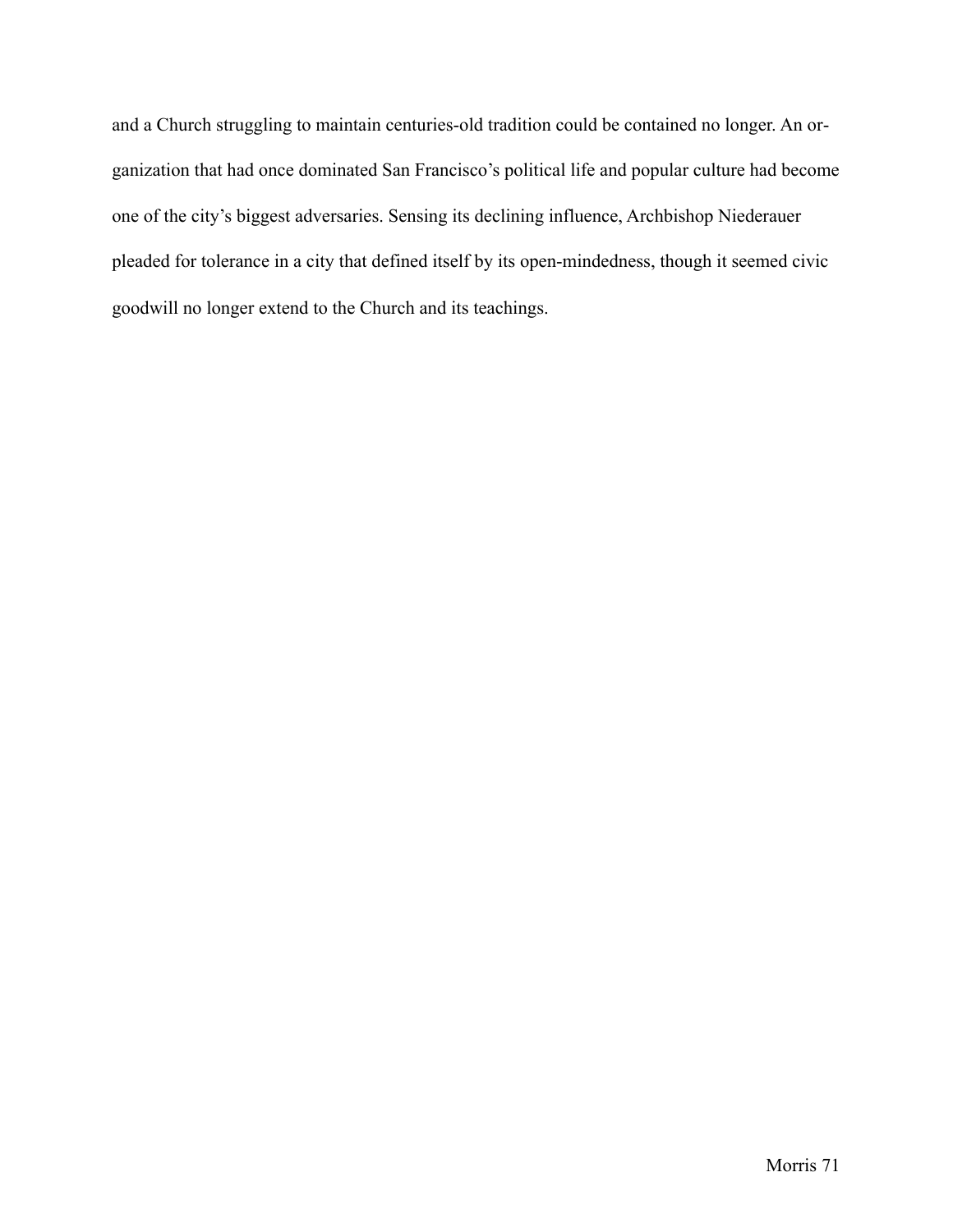#### **POSTSCRIPT**

The declining relationship between the Catholic Church and the city of San Francisco as told through the three events of this thesis—connects to the broader studies of both Catholicism in America and religion and American politics. In some ways, this complicated narrative of decline relates only to San Francisco, and seeks to better understand Catholicism's important role in the city's history, which has been too often forgotten. But, I hope, this case study may contribute to other scholarly conversations as well.

#### **Catholic Studies**

In some ways, the events between 1967 and 2008 are entirely representative of the larger American Catholic story told by Carey, Dolan, McGreevy, and others. Post-Vatican II changes transformed the Archdiocese, bringing not only adapted liturgies but a newfound sense of democracy and discourse. This new freedom to question what had previously been an unwavering hierarchy was at the heart of much of the Church's internal conflict surrounding Lenore Kandel's obscenity trial.

San Francisco was a major center of the post-1965 Asian-Latino immigration wave that swept the Church. As they did throughout the country, these newcomers replaced the previous cohort of Irish-Italian immigrants that preceded them the century before. In accordance with national trends, though on an even more dramatic level, San Francisco's first-generation Catholics have been the saving grace of a Church whose native-born members have defected at rates much faster than the rest of the country. Though demographic data on the Archdiocese of San Francisco is unavailable, this conclusion can be reached when we consider the high immigration rates of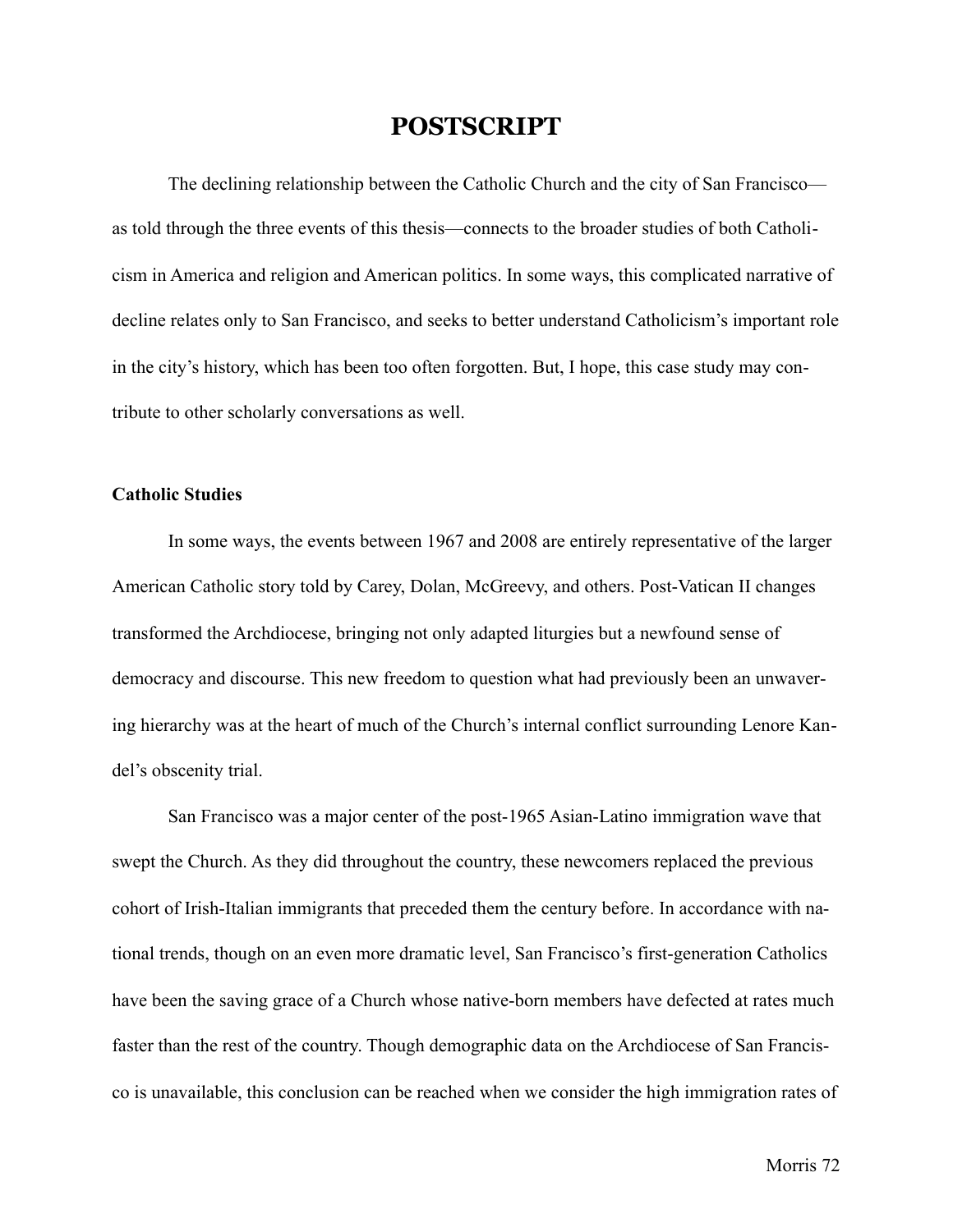Latinos, Filipinos, and Koreans within San Francisco, the strong multicultural environment of the Archdiocese, and the comparison of trends between national and local data.

<span id="page-78-2"></span>In other ways, however, the story of Catholicism in San Francisco veers from the general historical narrative. Patrick Carey notes that "four issues were particularly divisive" following Vatican II: "the nature and proper exercise of ecclesiastical authority, social justice, sexual morality and abortion, and the role of religion in politics."[189](#page-78-0) As this thesis has shown, San Francisco's Catholic Church was involved in all four of these elements, but in ways unlike any other city in the country—particularly when it came to sexual morality. Scholars widely recognize the impact the Sixties had on gender and sexuality within the Church, but few have examined just how deeply they affected Catholicism in San Francisco. The United States' "changing cultural values," as Dolan puts it, was barely the tip of the iceberg in San Francisco. As the national Church dealt with America's growing acceptance of "taboo" practices like birth control and premarital sex, the Archdiocese of San Francisco was at ground zero of the Sexual Revolution, grappling with burgeoning communities of free love, open homosexuality, and "radically experimental sex radicals" who "foisted their vision of a sexually liberated, creatively driven, and highlytolerant society onto San Francisco."<sup>190</sup> This intense transformation of a formerly traditional, overwhelmingly Catholic city would define much of the conflict between San Francisco's municipal bodies, the Catholic Church, and the city's ever evolving public culture. Debates about erotic art, AIDS, women's liberation, and same-sex marriage would affect the Catholic Church in San Francisco far more than they would the broader, national body.

<span id="page-78-3"></span><span id="page-78-0"></span><sup>&</sup>lt;sup>[189](#page-78-2)</sup> Patrick Carey, *Catholics in America*. (Westport, CT: Praeger Publishers, 2004).

<span id="page-78-1"></span><sup>&</sup>lt;sup>[190](#page-78-3)</sup> Robert D. Putnam and David E. Campbell, *American Grace*. (New York, NY: Simon & Schuster, 2010). Josh Sides, *Erotic City*. (Oxford: Oxford University Press, 2011).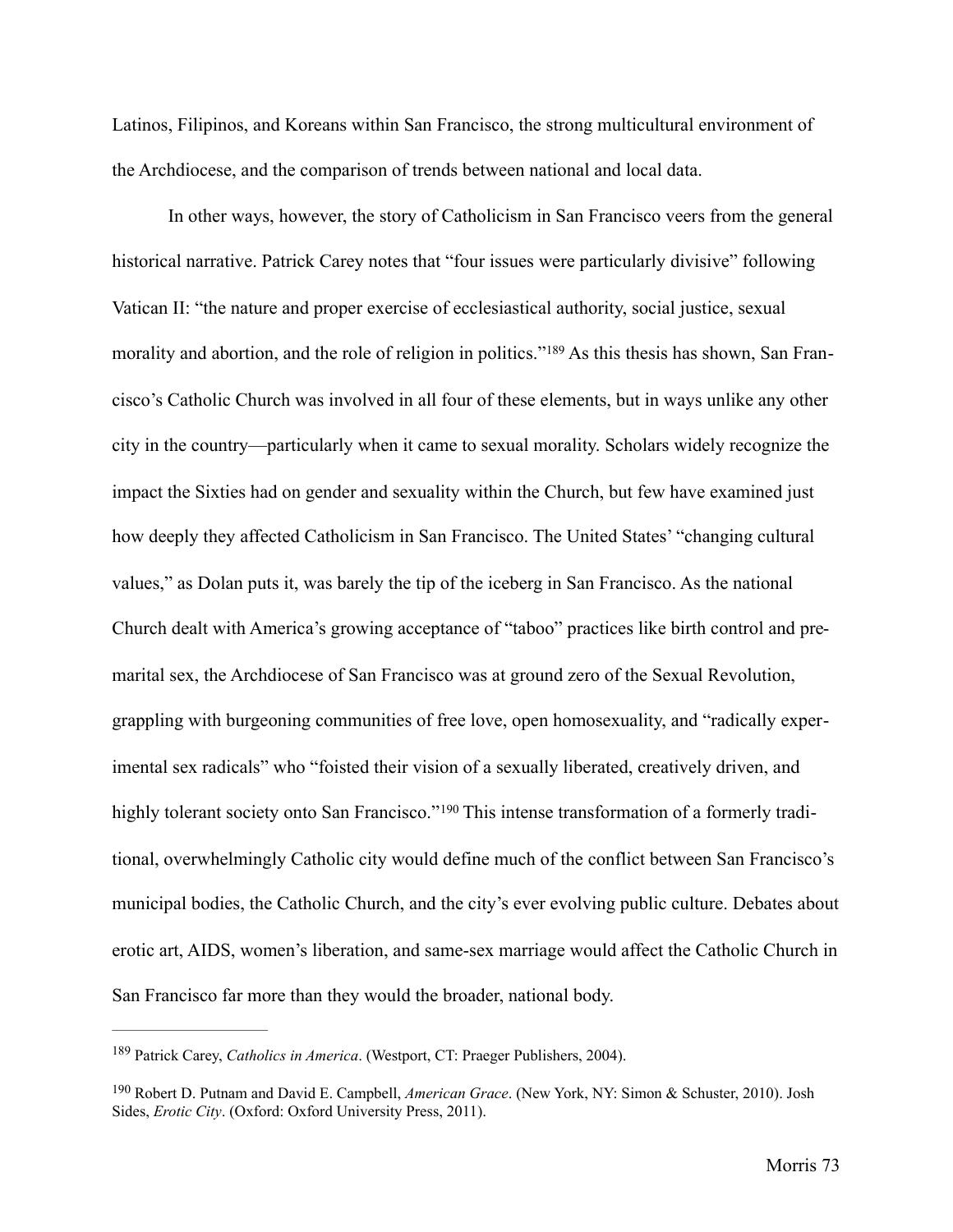John McGreevy, among others, presents the Church's modern dilemma:

<span id="page-79-2"></span>On the one hand, an institution enrolling more active members than any other in American society, including prominent leaders in government, the professions, the universities, the trade unions, and all branches of American industry. On the other hand, a wounded, fractious church, ripped apart by disputes over sex, gender, and ministry, and incapable of sustaining the loyalty of many of its communicants.<sup>[191](#page-79-0)</sup>

While this conclusion perhaps characterizes the Church's national status, only its latter part applies to San Francisco. As we have seen through the increasingly factious and tense events throughout the past five decades, the Catholic Church and the city of San Francisco have not been able to reconcile their differences.

<span id="page-79-3"></span>Although San Francisco has been out of the mainstream since the Sixties, and will probably remain far more politically liberal and culturally distinct, national trends continue to move in its direction. Over the past decade, Americans have become dramatically more accepting of same-sex marriage, while becoming increasingly disinterested in organized religion[.](#page-79-1)<sup>[192](#page-79-1)</sup> The numbers become even more dramatic among young people. At the conclusion of 2000's *Catholics in* America, Jay Dolan pondered the question: "How will the local bishop preside over these many parish communities that seem to take on a life quite removed from what goes on in the bureaucratic church?" San Francisco's story provides only one example of an answer, and a largely disheartening one at that. But as the country's views continue to inch closer to those that have long reigned supreme in San Francisco, it is an answer worth noting.

<span id="page-79-0"></span><sup>&</sup>lt;sup>[191](#page-79-2)</sup> John McGreevy, *Catholicism and American Freedom*. (New York, NY: W.W. Norton & Company, Inc., 2004).

<span id="page-79-1"></span><sup>&</sup>lt;sup>[192](#page-79-3)</sup> Michael Lipka, "Religious 'nones' are not only growing, they're becoming more secular," *Pew Research*, http:// [www.pewresearch.org/fact-tank/2015/11/11/religious-nones-are-not-only-growing-theyre-becoming-more-secular/,](http://www.pewresearch.org/fact-tank/2015/11/11/religious-nones-are-not-only-growing-theyre-becoming-more-secular/)  November 11, 2015. "Changing Attitudes on Gay Marriage," *Pew Research*, http://www.pewforum.org/2015/07/29/ [graphics-slideshow-changing-attitudes-on-gay-marriage/, July 29, 2015.](http://www.pewforum.org/2015/07/29/graphics-slideshow-changing-attitudes-on-gay-marriage/)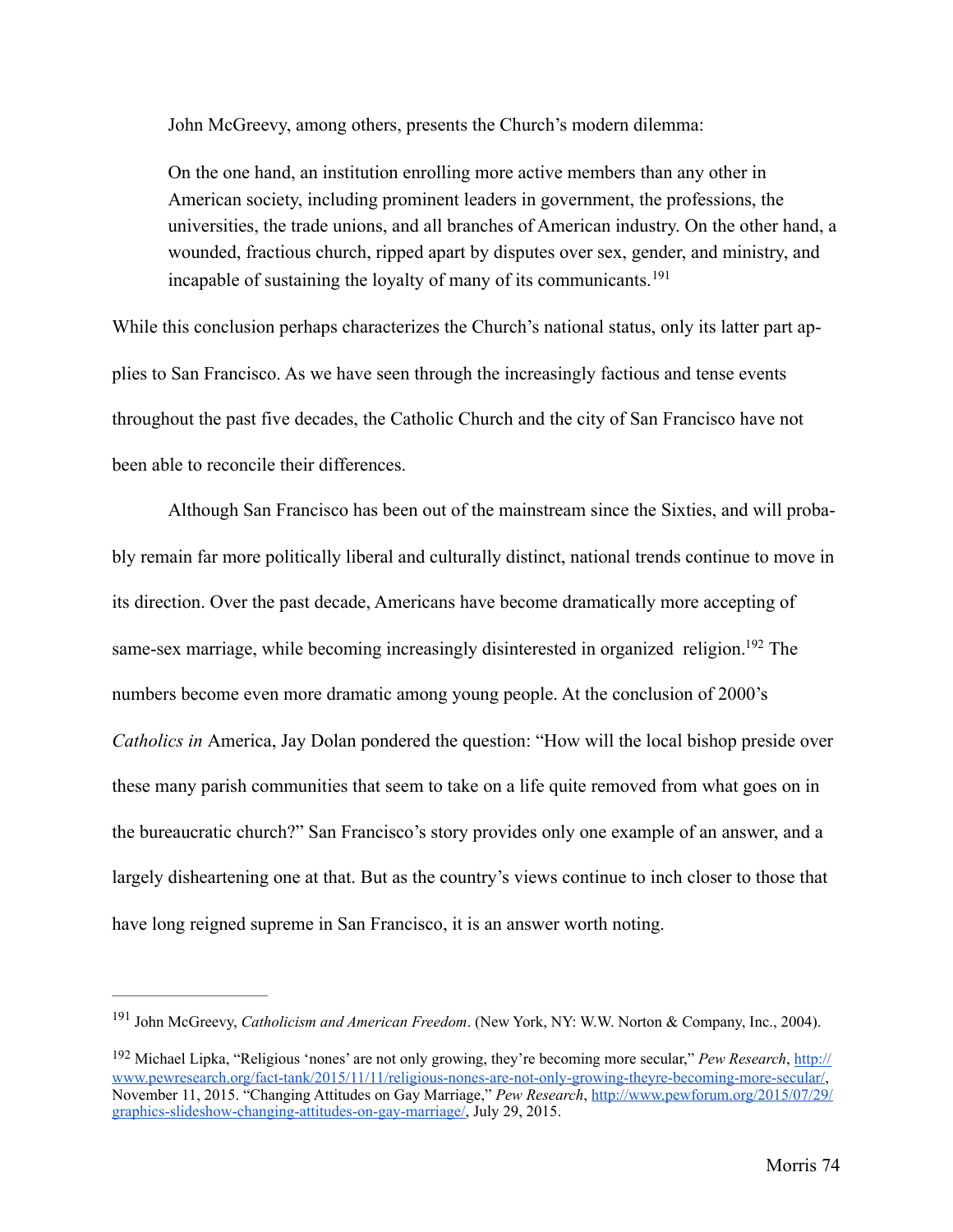#### **Religion, Politics, and Culture**

<span id="page-80-1"></span>"Unaffiliated" is San Francisco's largest "religion." With 37% of residents claiming no religioustradition, it is the second least religious city in the United States.  $193$  As those who do not affiliate with any organized religion—or "nones," as they have been dubbed—continue to rise rapidly throughout the country, San Francisco once again proves valuable as an example of foreshadowing trends. However, it is also once again imperative to note San Francisco's past, present, and what are sure to be future differences from "mainstream American culture," when using it as a barometer of what may come. San Francisco is more liberal, racially and ethnically diverse, affluent, and urban than most of the United States. It has the highest LGBTQ population in the country, and has stood apart from the norm since the tumultuous Sixties. With this distinction in mind, there is still much to learn from the sharp decline in Church-city relations over the course of forty years, especially as religious and some political trends begin to mirror the historical context of the city.

Political scientists Robert Putnam and David Campbell discuss their theory of a "shock and two aftershocks," in their 2010 book *American Grace*. Religion in the United States, they posit, sharply declined during the countercultural revolution of the Sixties. They illuminate a number of factors that severely disrupted both political and religious institutions across the country, including...

the bulge in the youngest age cohorts as the boomers moved through adolescence and into college, the combination of unprecedented affluence and the rapid expansion of higher education, "the Pill," the abating of Cold War anxieties, Vatican II, the assassinations, the Vietnam War, Watergate, pot and LSD, the civil rights movement and

<span id="page-80-0"></span><sup>193 &</sup>quot;The American Values Atlas," [http://ava.publicreligion.org/home#religious/2015/MetroAreas/religion,](http://ava.publicreligion.org/home%252523religious/2015/MetroAreas/religion) accessed February 22, 2016.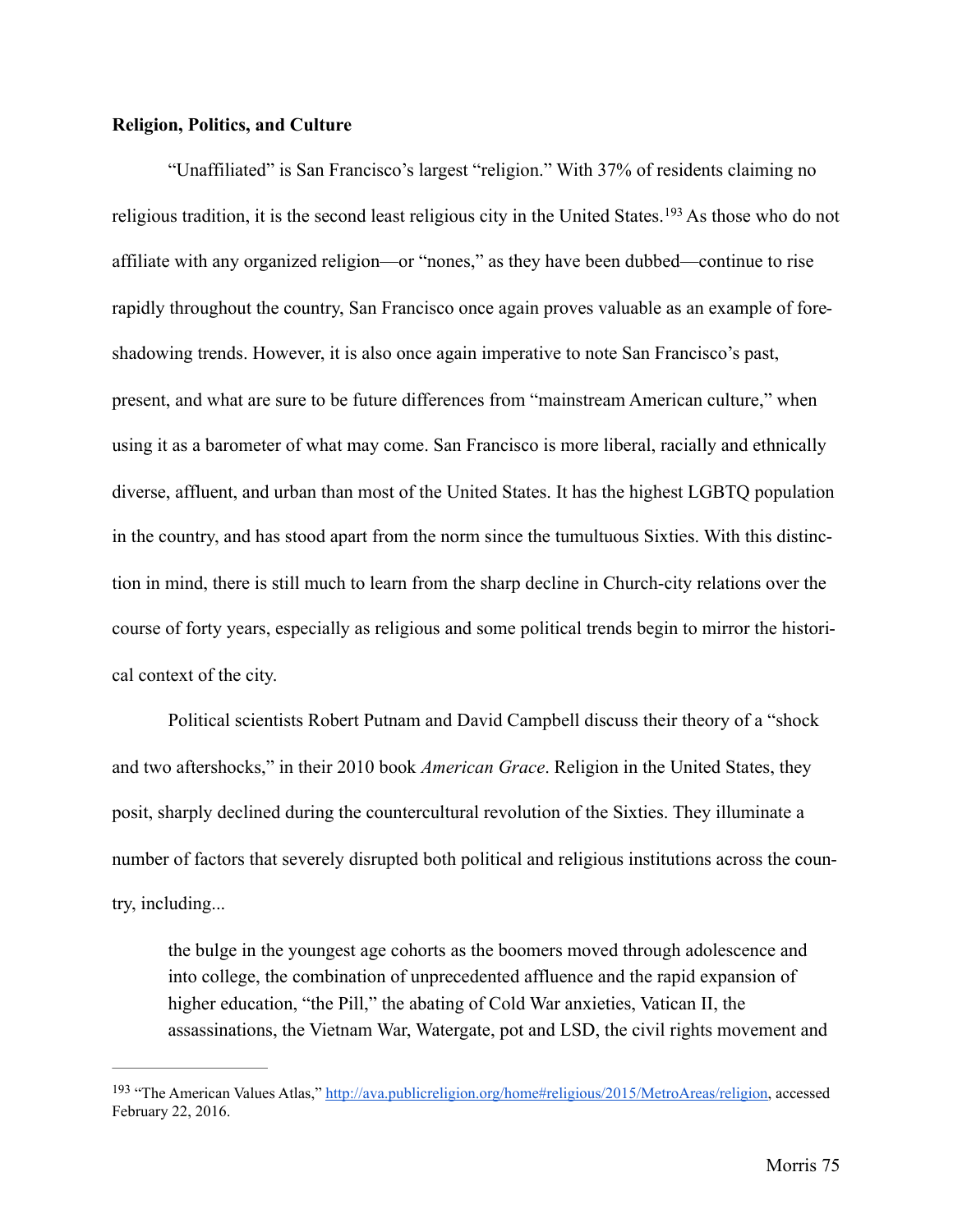<span id="page-81-3"></span><span id="page-81-2"></span>the other movements that followed in its wake—the antiwar movement, the women's liberation movement, and later the environmental and gay rights movements.<sup>[194](#page-81-0)</sup>

This list is especially important to the Church's experience in San Francisco, since the city was at the heart of so many of its items. The San Francisco Bay Area was, in many ways, the center of the Sixties, and carries its legacies through today. The implications for the Catholic Church were significant and lasting, as this thesis has explored. Putnam and Campbell, among others, attribute much of the religious decline to the Sixties' general rejection of institutions. But they also dis-coveran important link between changing sexual norms and the abandonment of religion.<sup>[195](#page-81-1)</sup> Yet again, when the specifics of San Francisco are considered, this theory becomes intensified, as the city's sexual dynamics and attitudes far surpassed what was occurring throughout the country. If Putnam and Campbell are correct in their assessment, it would only make sense that the backlash and tension experienced in San Francisco was as grating as it was—especially when the issues surrounded gender and sexuality, as they so often did.

The Catholic Church in San Francisco did not experience the "first aftershock" outlined in Putnam and Campbell's theory nearly to the extent that others did in the United States. This is in line with the applied "shift to the left" surrounding the events of the Sixties. The first aftershock, which occurred throughout the Seventies and Eighties, encapsulated the national discomfort toward what happened in the Sixties and the resulting uptick in religiosity: "It was a seismic

<span id="page-81-0"></span><sup>&</sup>lt;sup>[194](#page-81-2)</sup> Robert D. Putnam and David E. Campbell, *American Grace*. (New York, NY: Simon & Schuster, 2010). Josh Sides, *Erotic City*. (Oxford: Oxford University Press, 2011).

<span id="page-81-1"></span> $195$  Specifically, the authors focus on the rapidly changed views on premarital sex and the acceptability of birth control. These dramatic national trends, compounded by Vatican II and *Humanae Vitae*, made the Sixties even more dramatic for Catholics than it did for Protestants or Jews. While "the number of self-identified Catholics did not decline much, the attendance at Mass among American Catholics (especially young Catholics) fell so dramatically that Catholics alone accounted for much of the aggregate decline in religious attendance during the long Sixties." Putnam and Campbell.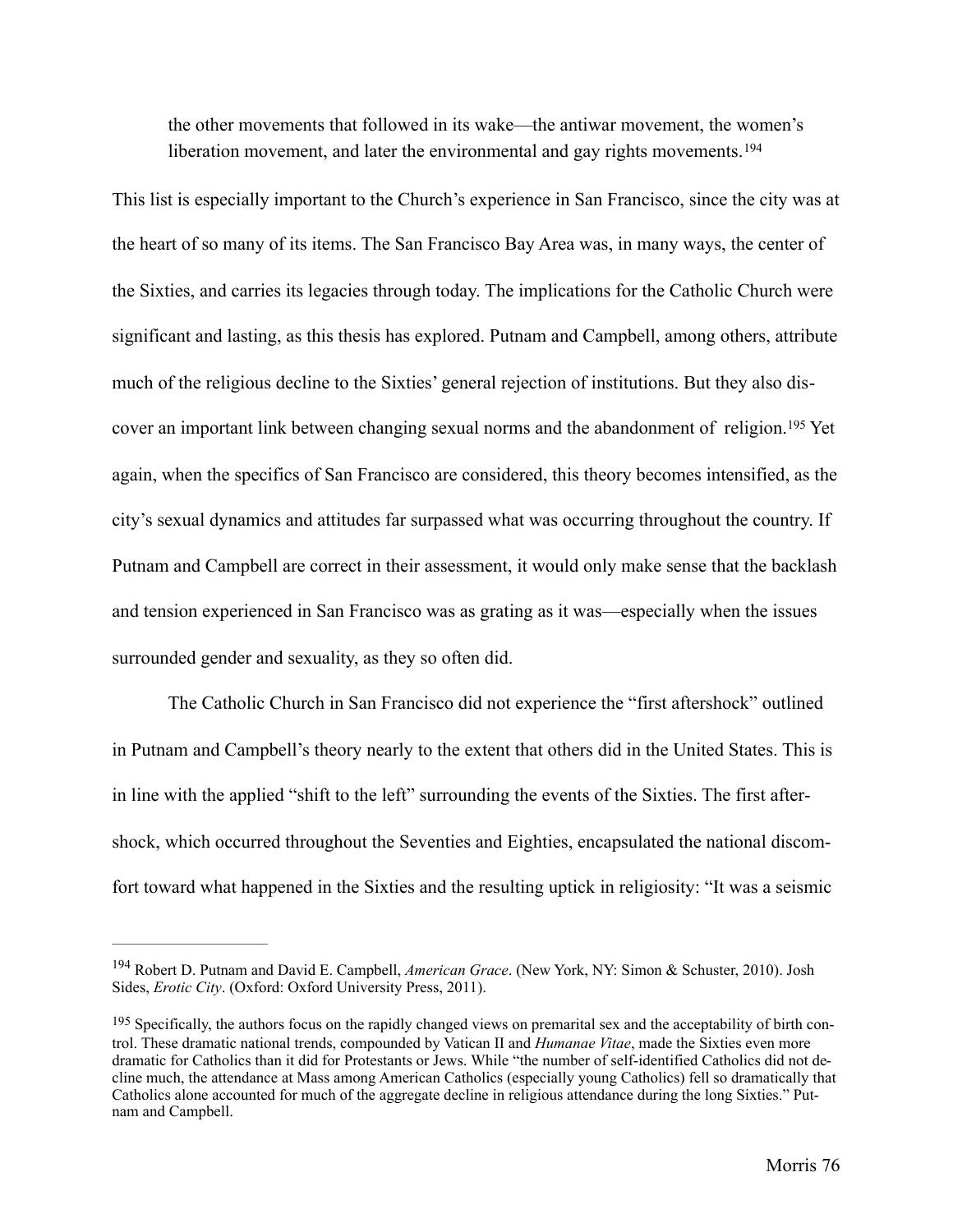<span id="page-82-2"></span>warning sign that America's religious landscape was beginning to shift again, this time in a more religious(and conservative) direction."<sup>[196](#page-82-0)</sup> As large swaths of the country fell in love with Billy Graham, and began to flock to evangelical megachurches, San Francisco's "aftershock" was far more muted. While the city lacked any sizable evangelical population, conservative Catholics continued their efforts in reclaiming their once-traditional, Catholic city. This cohort had been resisting San Francisco's colorful newcomers long before this first aftershock, as was evident in the "Clean-Culture" movement discussed in Chapter 1. However, Supervisor Dan White and his platform best embodied the San Francisco-version of this aftershock phenomenon. As is discussed in Chapter 2, the sentiments of the first aftershock were largely overshadowed by the gay rights movement, and the Church (along with whatever conservative Catholics remained in the city) ultimately gained very little from it.

Finally, San Francisco's religious and political dynamic aligns with—but once more to the left of—Putnam and Campbell's "second aftershock." Following the surge in religiosity throughout the Seventies and Eighties, the Nineties and Two-Thousands echoed the decline of the Sixties. Nowhere was this more evident than in San Francisco. As this thesis has explored, San Franciscans began abandoning religion (namely Catholicism) many years before the Nineties. The conclusion that "Americans came to view religion, according to one survey, as judgmental, homophobic, hypocritical, and too political" was evident in Marshall Krause's defense of Lenore Kandel in 1967, papal protestors' signs in 1987, and in the rhetoric of the No on 8 campaign in 2008.[197](#page-82-1)

<span id="page-82-3"></span><span id="page-82-0"></span><sup>&</sup>lt;sup>[196](#page-82-2)</sup> Putnam and Campbell.

<span id="page-82-1"></span><sup>&</sup>lt;sup>[197](#page-82-3)</sup> Putnam and Campbell.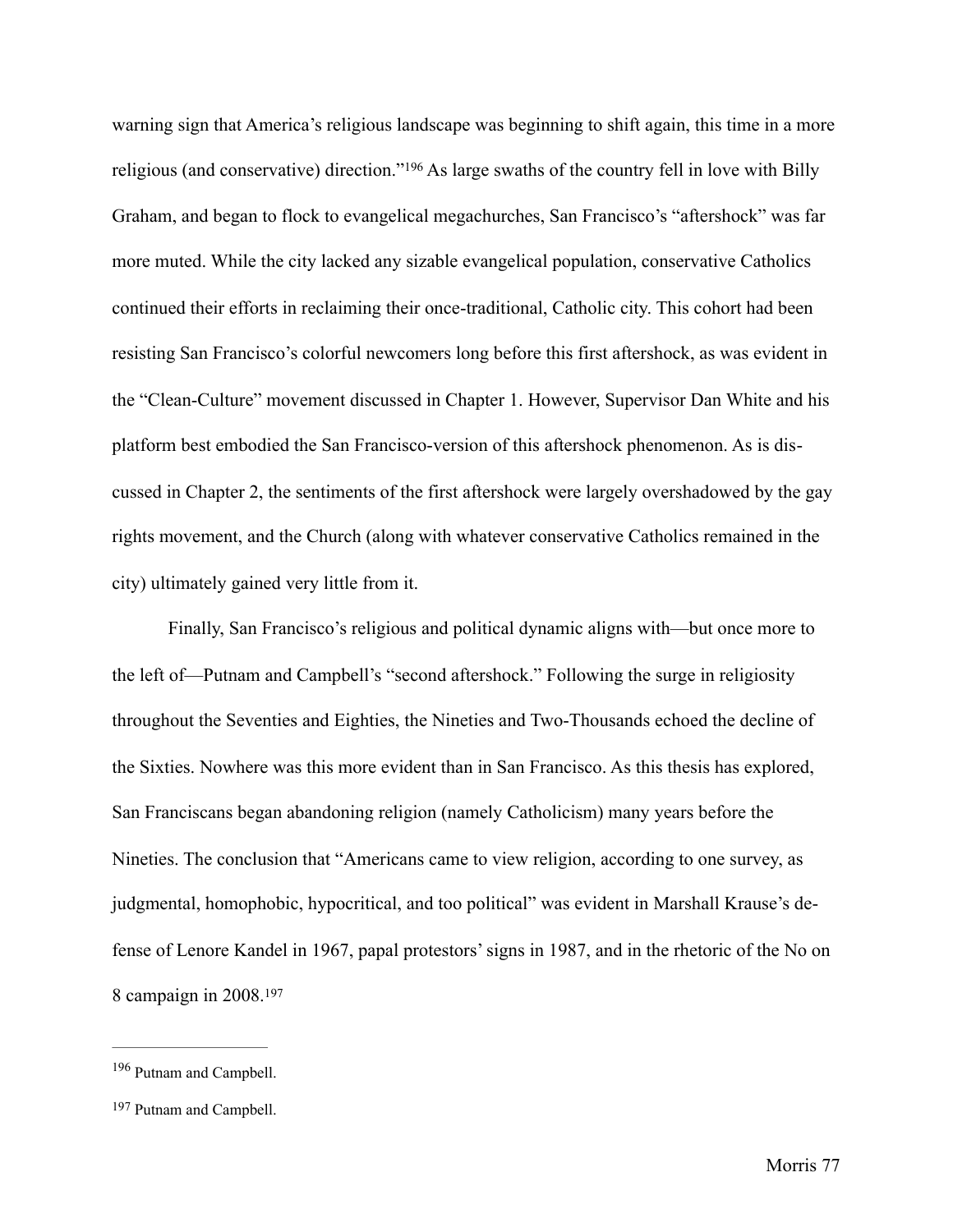<span id="page-83-3"></span>The trends of this second aftershock appear to be continuing—at an increasing pace. In only six years since the publication of *American Grace*, "nones" have increased from roughly 17%of the general population to  $23\%$ . <sup>[198](#page-83-0)</sup> Daniel Cox explores this growing phenomenon in his dissertation "And Then There Were Nones: An Examination of the Rising Rate of Religious Non-affiliation among Millennials." He examines young Americans' historic and unprecedented rates of ambivalence toward religion, and offers a number of compelling explanations. Most relevant is his analysis of Millennials' attitudes toward homosexuality and religion. He first reveals that "no religious tradition is viewed as more hostile to gay and lesbian people than the Catholic Church. Two-thirds (67%) of Millennials say the Catholic Church is unfriendly to gay and lesbian people, while about six and ten say Mormon Church (60%) and evangelical Protestant Churches(57%) are also hostile."<sup>199</sup> Cox then remarks that:

<span id="page-83-5"></span><span id="page-83-4"></span>Roughly two-thirds (69%) of Millennials believe that religious groups are alienating young people by being too judgmental on the issue of homosexuality (Jones, Cox, Navarro-Rivera 2014). Jones et al. (2014) also found that about one-third (34%) of Millennials who left their childhood religion said that negative treatment of gay and les-bian people was an important factor in their decision.<sup>[200](#page-83-2)</sup>

The story of the Catholic Church in San Francisco provides historic evidence that supports this data. While San Francisco's patterns emerged decades earlier, their connection to contemporary attitudes on religion and culture are valuable in extending the conversation beyond simple survey data. To better understand contemporary trends, the experiences of the Church,

<span id="page-83-0"></span><sup>&</sup>lt;sup>[198](#page-83-3)</sup> Michael Lipka, "Religious 'nones' are not only growing, they're becoming more secular," *Pew Research*, http:// [www.pewresearch.org/fact-tank/2015/11/11/religious-nones-are-not-only-growing-theyre-becoming-more-secular/,](http://www.pewresearch.org/fact-tank/2015/11/11/religious-nones-are-not-only-growing-theyre-becoming-more-secular/)  November 11, 2015.

<span id="page-83-2"></span><span id="page-83-1"></span><sup>&</sup>lt;sup>[199](#page-83-4)</sup> Daniel Cox, *And then there were Nones: An examination of the rising rate of religious non--affiliation among Millennials*. Georgetown University, ProQuest Dissertations Publishing, 2015.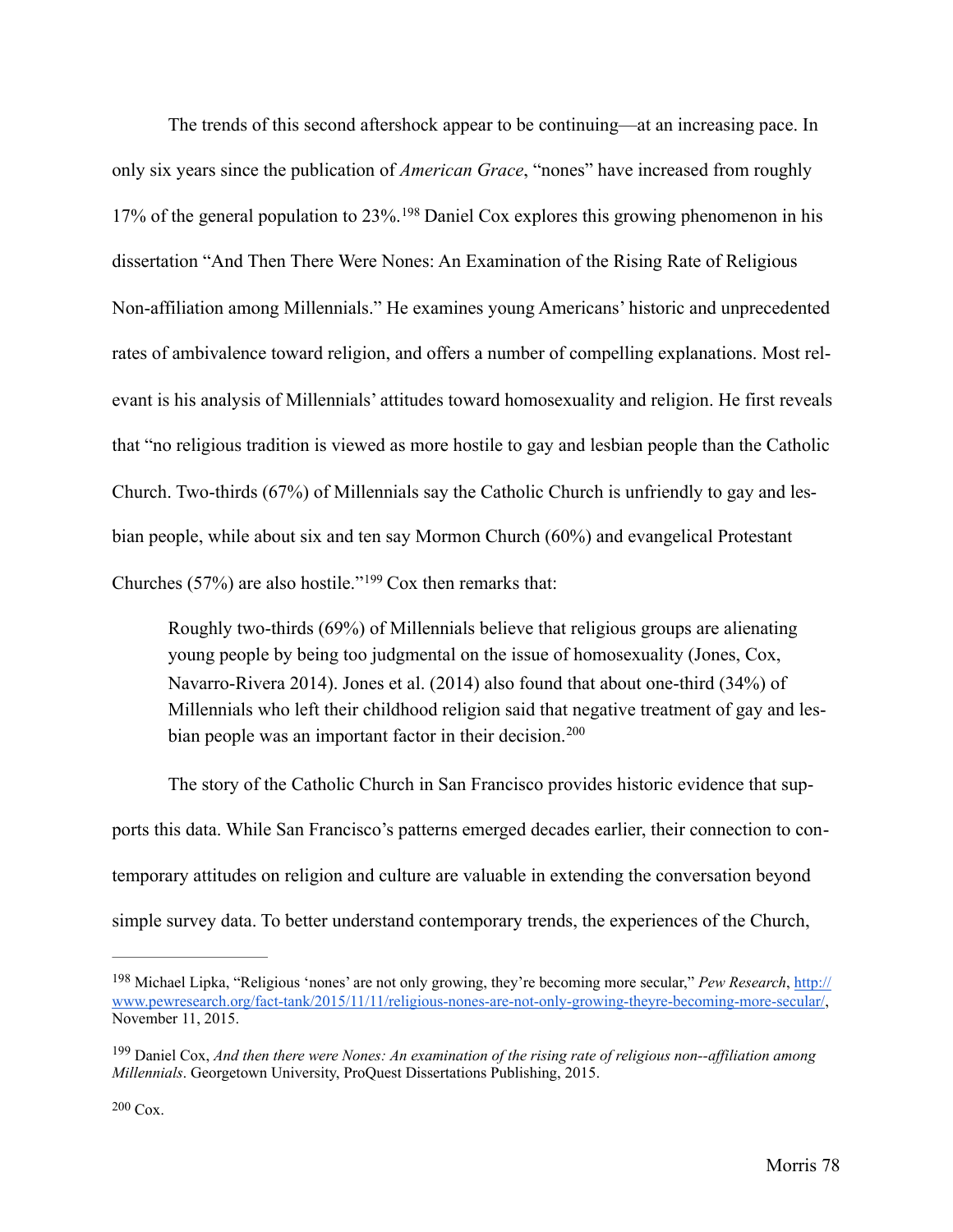San Francisco's city government, and its broader culture illuminate how religion and politics interplay on a local level.

<span id="page-84-1"></span>Since the painful experience of Proposition 8, Church-city relations have only become more wrought with conflict. In 2010, Archbishop Niederauer was replaced by Archbishop Salvatore Cordileone, one of Proposition 8's core organizers. Described as "a hard-liner," the current Archbishop has butted heads with the city on matters of gay marriage, morality clauses for teachers in Catholic schools, and appointments of ultra-conservative clergy throughout the Arch-diocese.<sup>201</sup>Yet the story is far from over. Despite the conflict explored in this study, and despite the institutional disintegration, Pope Francis continues to shift the tone and focus of the Church —infusing a burst of energy into Catholics and observers alike. Catholicism's return to power is unlikely in San Francisco, especially as its population grows younger and more secular. But reconciliation, coexistence, and collaboration between the city's Catholics and non-Catholics are worthy of pursuit by all.

<span id="page-84-0"></span><sup>&</sup>lt;sup>[201](#page-84-1)</sup> Phil Matier and Andy Ross, "Prominent Catholics call on pope to oust S.F. archbishop," *San Francisco Chronicle*, [http://www.sfgate.com/bayarea/matier-ross/article/Prominent-Catholics-call-on-pope-to-oust-S-F-6202539.php,](http://www.sfgate.com/bayarea/matier-ross/article/Prominent-Catholics-call-on-pope-to-oust-S-F-6202539.php) April 20, 2015.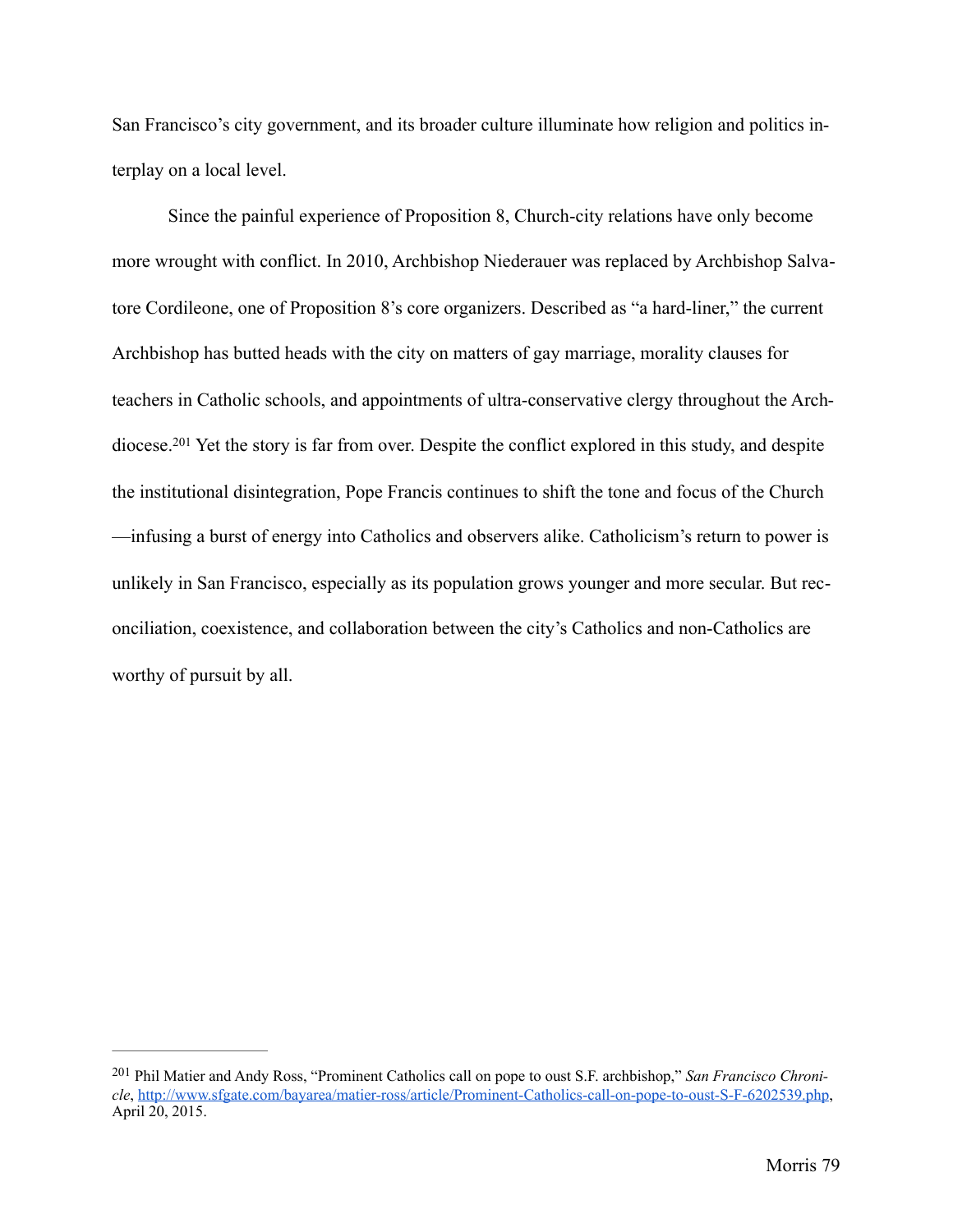## **APPENDIX A**

# Religious faith of San Francisco Mayors, 1850-present

| <b>Name</b>                       | <b>Religion</b> | <b>Name</b>                    | <b>Religion</b> |
|-----------------------------------|-----------------|--------------------------------|-----------------|
| John W. Geary (1850-1851)         | Protestant      | James D. Phelan (1897-1902)    | Catholic        |
| Charles J. Brenham (1851-1853)    | Catholic        | Eugene Schmitz (1902-1907)     | Catholic        |
| Stephen P. Webb (1854-1855)       | Protestant      | Charles Boxton (1907-1907)     | Unknown         |
| James Van Ness (1855-1856)        | Protestant      | P.H. McCarthy (1910-1912)      | Catholic        |
| Ephraim Willard Burr (1856-1859)  | Protestant      | James Rolph (1912-1931)        | Protestant      |
| Henry Perrin Coon (1863-1867)     | Protestant      | Angelo Rossi (1931-1944)       | Catholic        |
| Frank McCoppin (1867-1869)        | Catholic        | Roger Lapham (1944-1948)       | Protestant      |
| Thomas Henry Selby (1869-1871)    | Protestant      | Elmer Robinson (1948-1956)     | Protestant      |
| William Alvord (1871-1873)        | Protestant      | George Christopher (1956-1964) | Greek Orthodox  |
| James Otis (1873-1875)            | Protestant      | John Shelley (1964-1968)       | Catholic        |
| Andrew Jackson Bryant (1875-1879) | Protestant      | Joseph Alioto (1968-1976)      | Catholic        |
| Isaac Smith Kalloch (1879-1881)   | Protestant      | George Moscone (1976-1978)     | Catholic        |
| Maurice Carey Blake (1881-1883)   | Protestant      | Dianne Feinstein (1978-1988)   | Jewish          |
| Washington Bartlett (1883-1887)   | Jewish          | Art Agnos (1988-1992)          | Unknown         |
| Edward B. Pond (1887-1891)        | Protestant      | Frank Jordan (1992-1996)       | Catholic        |
| George H. Sanderson (1891-1893)   | Protestant      | Willie Brown (1996-2004)       | Protestant      |
| Levi Richard Ellert (1893-1895)   | Protestant      | Gavin Newsom (2004-2011)       | Catholic        |
| Adolph Sutro (1895-1897)          | Jewish          | Edwin Lee (2011-present)       | Unknown         |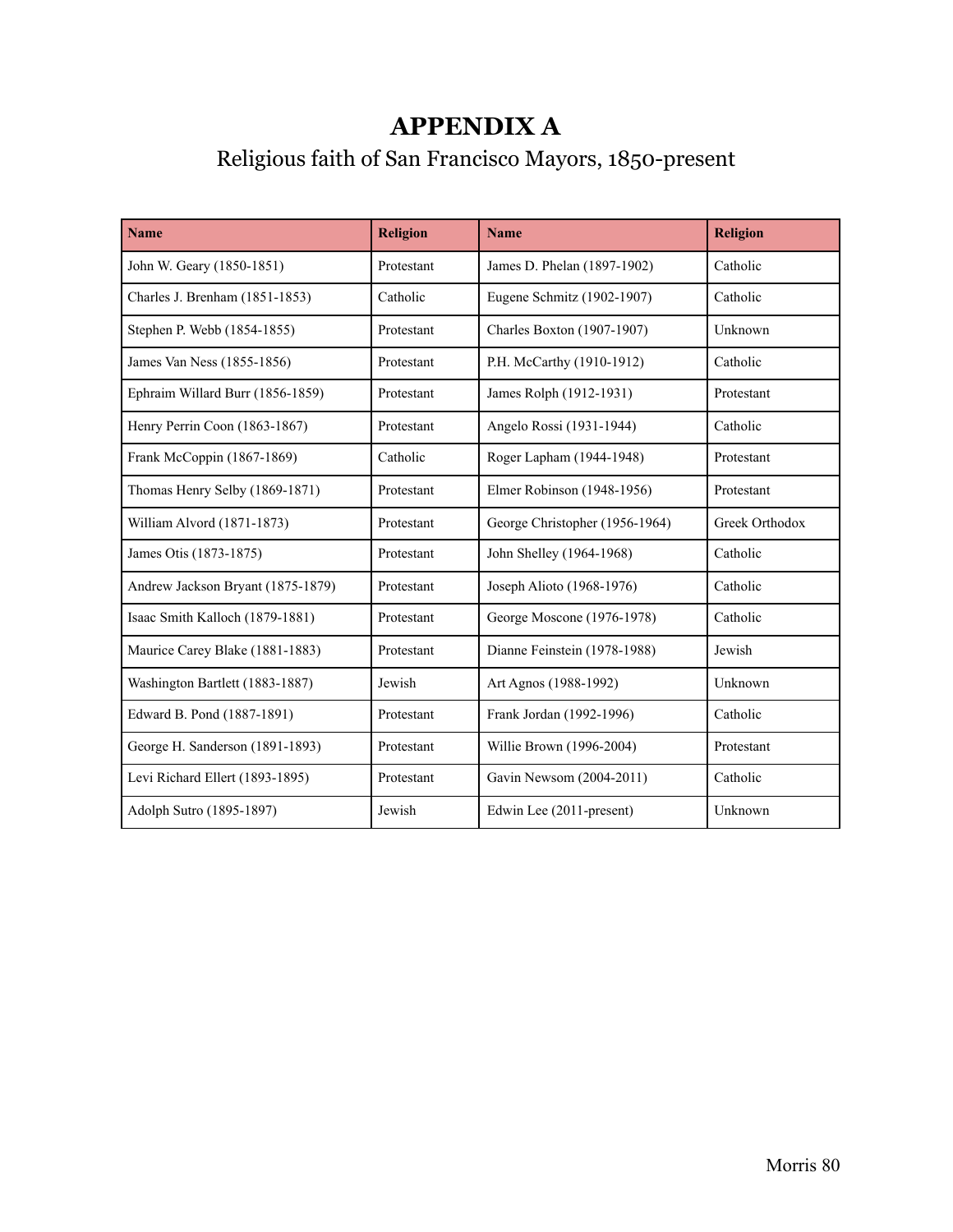### **APPENDIX B**

# Religious faith of San Francisco Police Chiefs, 1920-present

| <b>Name</b>                   | <b>Religion</b> | <b>Name</b>                   | <b>Religion</b> |
|-------------------------------|-----------------|-------------------------------|-----------------|
| Daniel J. O'Brien (1920-1928) | Catholic        | Corneilius Murphy (1980-1986) | Catholic        |
| William J. Quinn (1929-1940)  | Catholic        | Frank Jordan (1986-1990)      | Catholic        |
| Charles Dullea (1940-1947)    | Catholic        | Willis Casey (1990-1992)      | Catholic        |
| Michael Riordan (1947)        | Catholic        | Richard Hongisto (1992)       | Catholic        |
| Michael Mitchell (1947-1950)  | Catholic        | Anthony Ribera (1992-1996)    | Catholic        |
| Michael Gaffey (1951-1955)    | Catholic        | Fred H. Lau (1996-2002)       | Unknown         |
| George Healy (1955-1956)      | Catholic        | Prentice Sanders (2002-2003)  | Unknown         |
| Francis Ahern (1956-1958)     | Catholic        | Alex Fagan (2003-2004)        | Unknown         |
| Thomas Cahill (1958-1970)     | Catholic        | Heather Fong (2004-2009)      | Unknown         |
| Alfred J. Nelder (1970-1971)  | Catholic        | George Gascon (2009-2011)     | Catholic        |
| Donald M. Scott (1971-1975)   | Catholic        | Greg Suhr (2011-present)      | Unknown         |
| Charles Gain (1975-1980)      | Unknown         |                               |                 |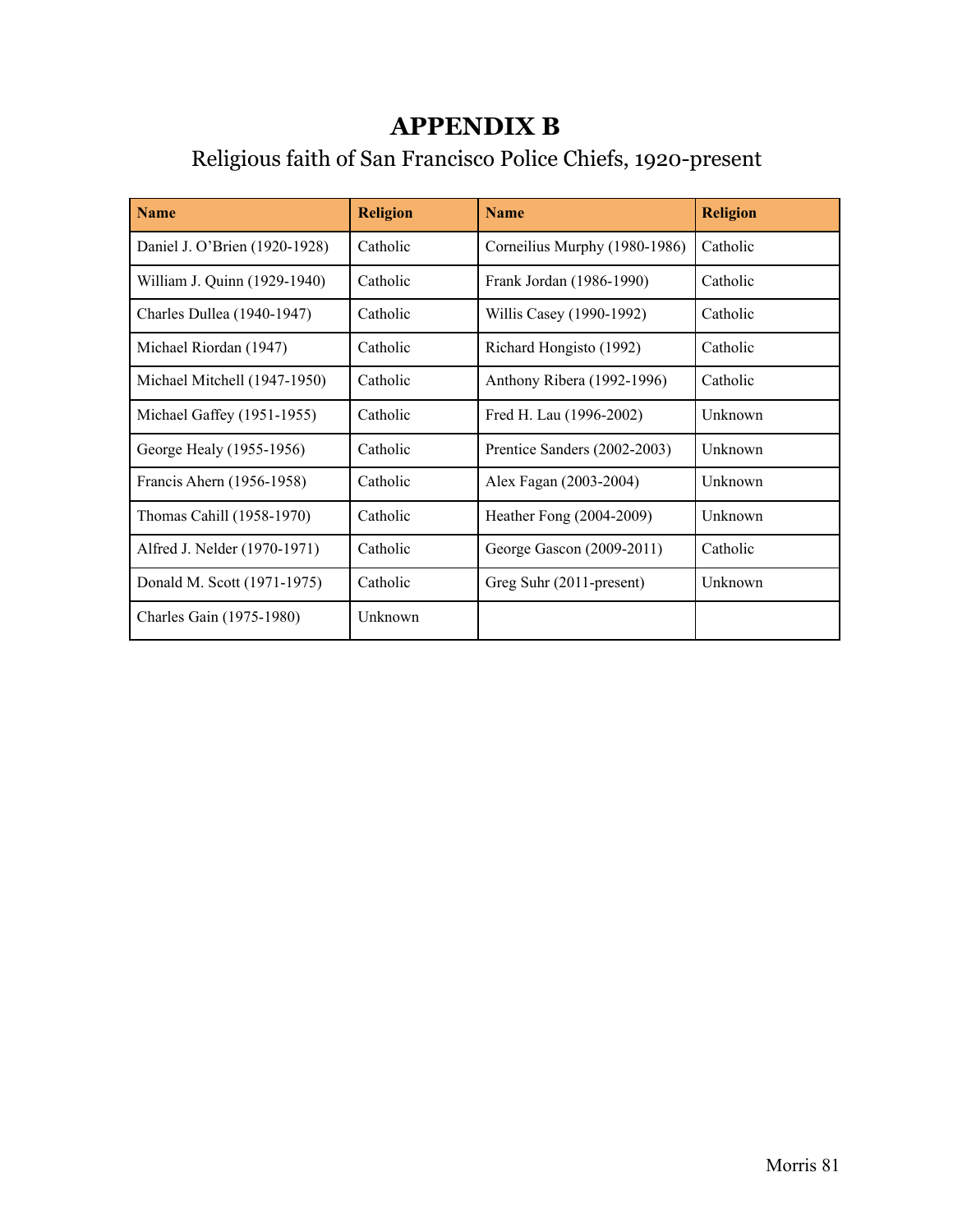### **APPENDIX C**

### Catholicism by the Numbers: Comparing National Patterns and San Francisco Trends

| <b>U.S. Versus S.F. Trends</b>   |           |                    |                |  |  |
|----------------------------------|-----------|--------------------|----------------|--|--|
|                                  | 1965      | 1985               | 2010           |  |  |
| Clergy (U.S.)                    | 58,632    | $57,317$ (-2%)     | 39,993 (-30%)  |  |  |
| Clergy $(S.F.)$                  | 801       | 487 (-39%)         | 400 $(-18%)$   |  |  |
| Parishes (U.S.)                  | 17,637    | 19,244 (9%)        | $17,958(-7%)$  |  |  |
| Parishes (S.F.)                  | 50        | 58 (16%)           | 46 $(-21\%)$   |  |  |
| <b>Elementary Schools (U.S.)</b> | 10,667    | $7,764(-27%)$      | 5,889 (-24%)   |  |  |
| <b>Elementary Schools (S.F.)</b> | 41        | $37(-10\%)$        | $26(-30\%)$    |  |  |
| High Schools (U.S.)              | 1,527     | $1,425$ ( $-7\%$ ) | $1,205(-15%)$  |  |  |
| <b>High Schools (S.F.)</b>       | 14        | $10(-29%)$         | $7(-30\%)$     |  |  |
| Baptisms (U.S.)                  | 1,310,000 | 953,323 (-27%)     | 806,138 (-15%) |  |  |
| <b>Baptisms (S.F.)</b>           | 18,780    | $7,426(-60\%)$     | 302 $(-96%)$   |  |  |
| Marriages (U.S.)                 | 352,458   | 348,300 $(-1\%)$   | 168,400 (-52%) |  |  |
| Marriages (S.F.)                 | 3,417     | $1,719(-50\%)$     | 959 (-52%)     |  |  |

National numbers compared to San Francisco numbers, accompanied by decrease in percentage between data points.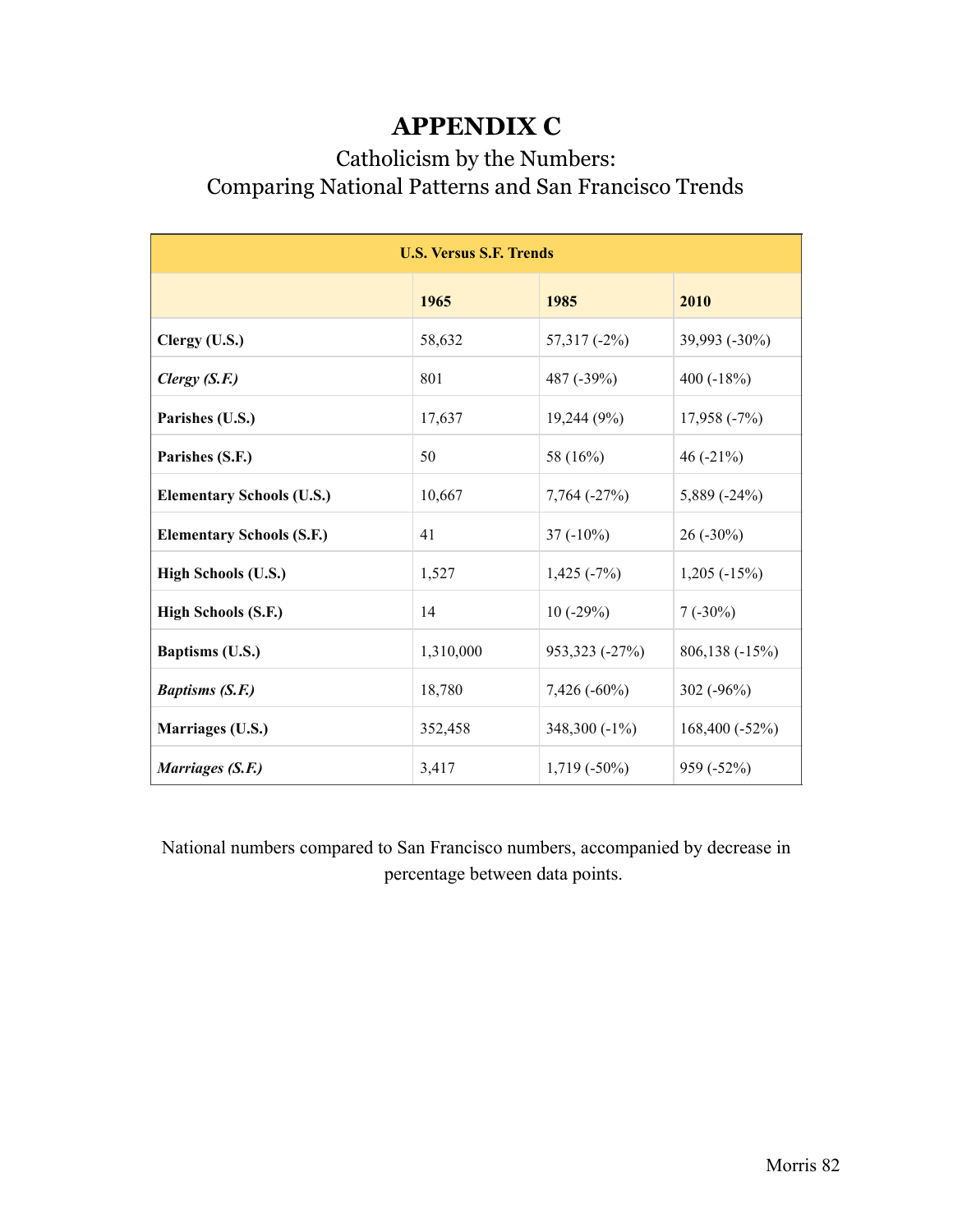

Percentage Changes between 1965-1985 and 1985-2010 in the United States

Percentage Changes between 1965-1985 and 1985-2010 in San Francisco

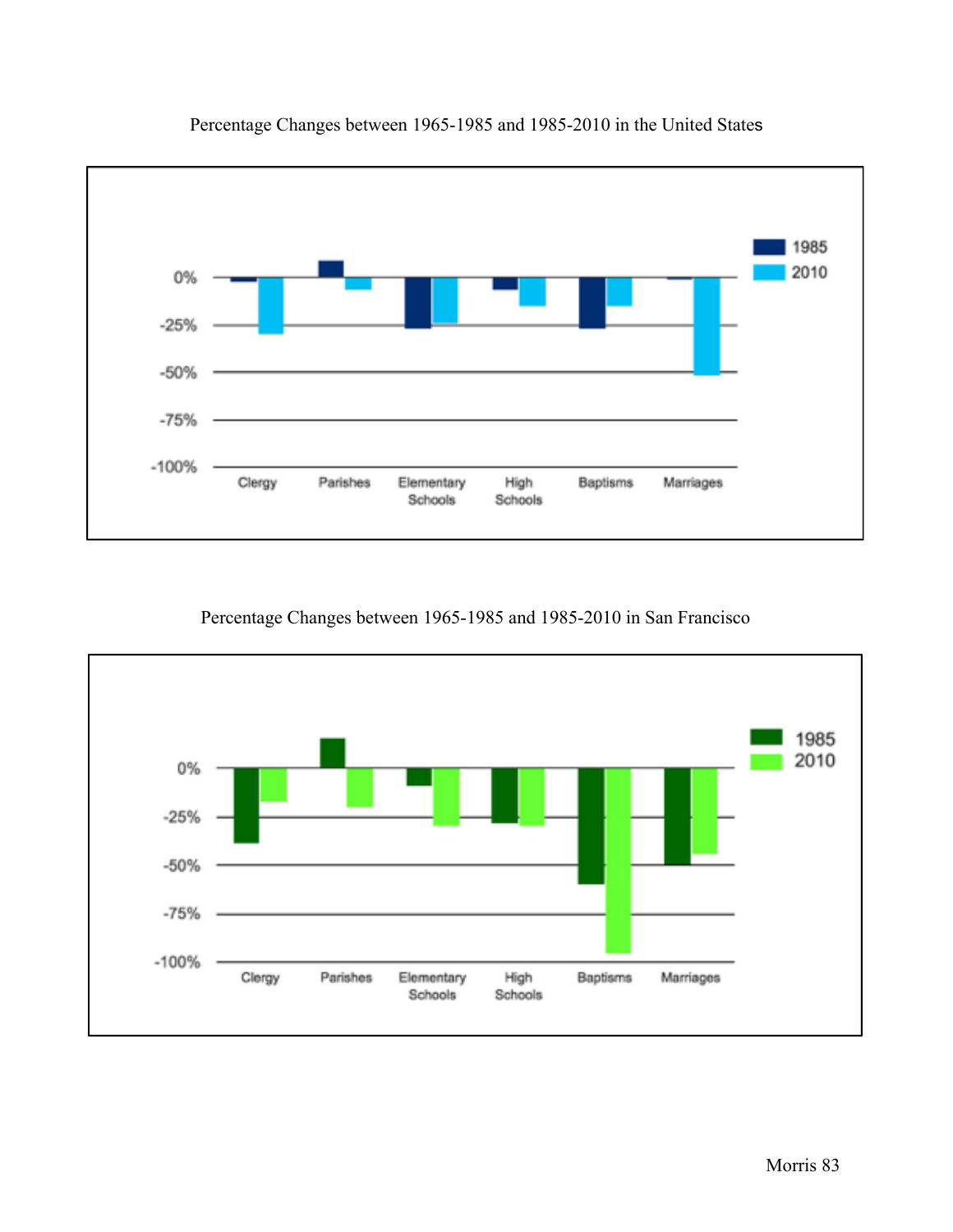#### **WORKS CITED**

- Agee, Christopher Lowen. *The Streets of San Francisco: Blacks, Beats, Homosexuals, and the San Francisco Police Department, 1950--1968*. PhD diss., University of California Berkeley, 2005.
- Agee, Christopher Lowen. *The Streets of San Francisco: Policing and the Creation of a Cos mopolitan Liberal Politics, 1950-1972*.
- Aiello, Dan. "Newsom's Comments Keep Catholics in Their Seats." *Bay Area Reporter* (San Francisco), December 11, 2008.
- "All Mayors of San Francisco." Ranker. Accessed March 01, 2016. <http://www.ranker.com/list/> all-mayors-of-san-francisco/mass-perry.
- Allday, Erin. "Like It or Not, Newsom Has Become the Face of Prop. 8." *San Francisco Chroni cle*, October 14, 2008.
- Appleby, R. Scott, and Kathleen Sprows. Cummings. *Catholics in the American Century: Re casting Narratives of U.S. History*. Ithaca: Cornell University Press, 2012.
- Anderson, Douglas Firth. "A True Revival of Religion": Protestants and the San Francisco Graft Prosecutions, 1906-1909."*Religion and American Culture* Volume 4 Issue 1. Winter 1994. Accessed March 02, 2016. [http://home.nwciowa.edu/firth/sfgraft.htm.](http://home.nwciowa.edu/firth/sfgraft.htm)
- Bajko, Matthew S. "Catholic Charities Reviews Its Gay Adoption Policy,." *Bay Area Reporter* (San Francisco), March 23, 2006.
- Barth, Gunther Paul. *Instant Cities: Urbanization and the Rise of San Francisco and Denver*. New York: Oxford University Press, 1975.
- Becker, Howard Saul. *Culture and Civility in San Francisco*. Chicago: Distributed by Aldine Pub., 1971.
- Bess, Donovan. "Lenore Defends the Love Book." *San Francisco Chronicle*, May 6, 1967.
- "Bishop Accountability." Bishop Accountability. Accessed March 01, 2016. [http://www.bishop](http://www.bishop-) accountability.org/usccb/natureandscope/dioceses/sanfranciscoca.htm.
- Burns, Jeffrey. "Lenore Kandel." *The Argonaut* 5, no. 1 (Spring 1994).
- Burns, Jeffrey M. "Beyond the Immigrant Church: Gays and Lesbians and the Catholic Church in San Francisco, 1977-1987." *U.S. Catholic Historian* 19, no. 1 (Winter 2001).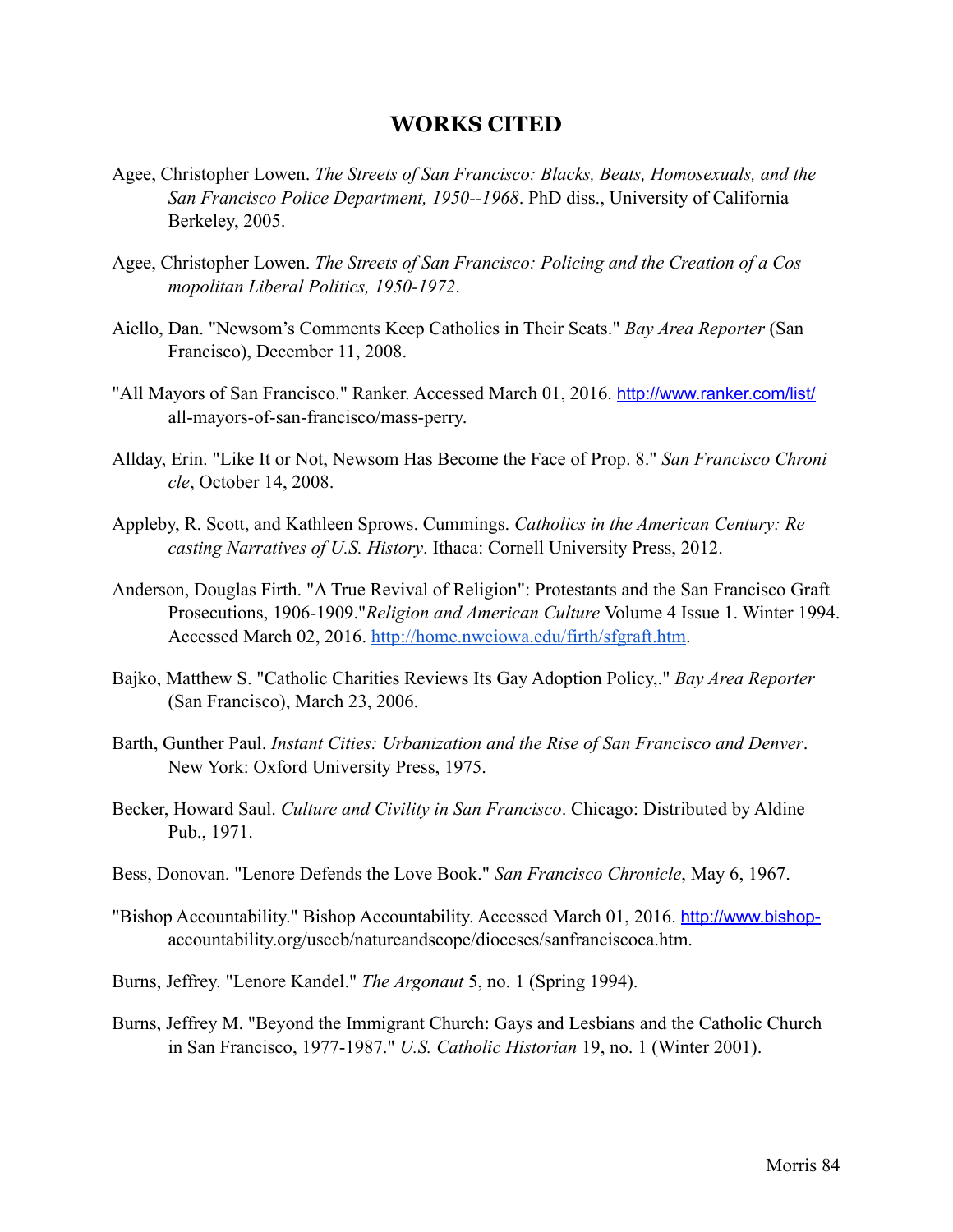- Bursuma, Bruce. "Pope Embraces Aids Victims, Faces Homosexual Protesters." Chicago Tri bune. September 18, 1987. Accessed March 01, 2016. <http://articles.chicagotribune.com/> 1987-09-18/news/8703100915\_1\_aids-patients-mission-dolores-basilica-everlasting-love.
- Butler, Katy. "Women Want Larger Role in Catholic Church." *San Francisco Chronicle*, August 28, 1987.
- Byrnes, Timothy A. *Catholic Bishops in American Politics*. Princeton, NJ: Princeton University Press, 1991.
- "California Results, Proposition 8 by County." Los Angeles Times. Accessed March 01, 2016. http://www.latimes.com/local/la-2008election-california-results-htmlstory.html.
- Carey, Patrick W. *Catholics in America: A History*. Westport, CT: Praeger Publishers, 2004.
- "The Castro | Castro History." The Castro | Castro History. Accessed March 01, 2016. http:// www.kqed.org/w/hood/castro/castroHistory.html.
- "The Castro | Harvey Milk, Hero and Martyr." The Castro | Harvey Milk, Hero and Martyr. Ac cessed March 01, 2016. http://www.kqed.org/w/hood/castro/harveymilk.html.
- "Chronicle Replies: Cartoon Criticized by S.F. Archbishop." *San Francisco Chronicle*, August 12, 1987.
- Cohen, Lizabeth. "Re-viewing the Twentieth Century through an American Catholic Lens." Edit ed by Kathleen Sprows Cummings. In *Catholics in the American Century*, edited by R. Scott Appleby. Ithaca, NY: Cornell University Press, 2012.
- "Criteria for the Discernment of Vocation for Persons with Homosexual Tendencies." Criteria for the Discernment of Vocation for Persons with Homosexual Tendencies. Accessed March 01, 2016. http://www.vatican.va/roman\_curia/congregations/ccatheduc/documents/rc\_ con ccatheduc doc 20051104 istruzione en.html.
- Davis, Kevin. "Utah Bishop Selected to Lead SF Catholics." *Bay Area Reporter* (San Francisco), December 22, 2005.
- Davis, Kevin. "Utah Bishop Selected to Lead SF Catholics." *Bay Area Reporter* (San Francisco), December 22, 2005.
- Diaz, John. "The Ugly Backlash over Proposition 8." *San Francisco Chronicle*, November 23, 2008.
- DiCamillo, Mark, and Mervin Field. "Public Favors Gay/Lesbian Domestic Partnership Rights. Oppose Same-Sex Marriages." *The Field Poll*, March 3, 1997. <http://www.field.com/> fieldpollonline/subscribers/Release1832.pdf.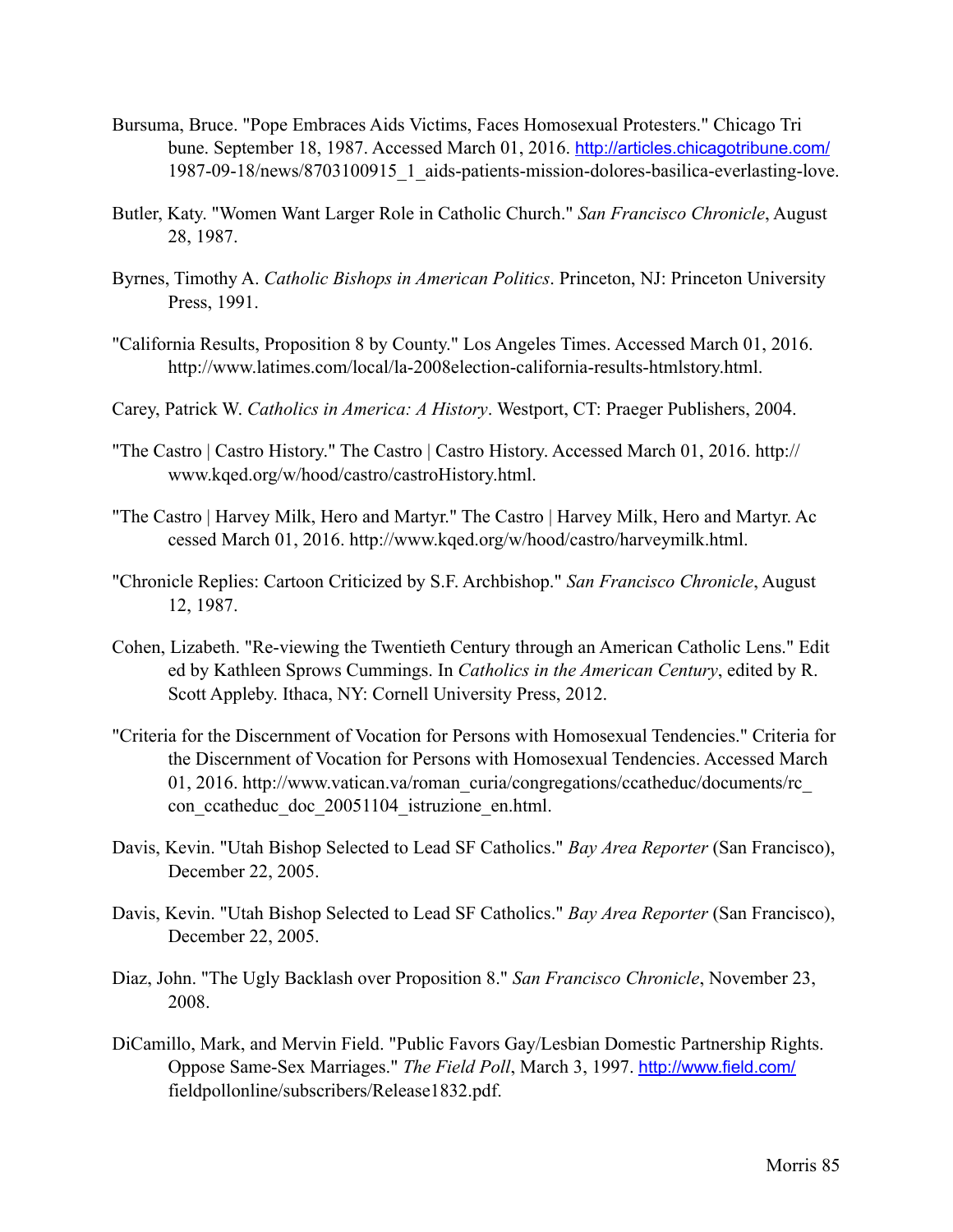- Dolan, Jay P. *The American Catholic Experience: A History from Colonial times to the Present*. Garden City, NY: Doubleday, 1985.
- Dolan, Jay P. *In Search of an American Catholicism: A History of Religion and Culture in Ten sion*. Oxford: Oxford University Press, 2002.
- Earl Raab to Mayor Jack Shelley. May 5, 1969. San Francisco, California.
- "Editorial: Homosexuality." *The Monitor* (San Francisco), January 25, 1973.
- "Father Caraher's War Against Vice: How the Militant Priest Waged His Battles in Historic Parish." *San Francisco Call*, March 8, 1909.
- Ferraris, Anne Marie. "Local Testimony on 'Love Book' Trial." *The Monitor* (San Francisco), April 1967.
- Ferraris, Anne Marie. "Love Book Testimony." *The Monitor* (San Francisco), May 1967.
- "Finding Aid to the John F. "Jack" Shelley Papers, 1953-1967 (bulk 1964-1967)." Finding Aid to the John F. "Jack" Shelley Papers, 1953-1967 (bulk 1964-1967). Accessed March 01, 2016. http://www.oac.cdlib.org/findaid/ark:/13030/kt3n39s0nv/admin.
- Finke, Roger, and Rodney Stark. *The Churching of America: 1776 1990 ; Winners and Losers in Our Religious Economy*. New Brunswick, NJ: Rutgers Univ. Press, 1997.
- Fisher, James Terence., and Margaret M. McGuinness. *The Catholic Studies Reader*. New York: Fordham University Press, 2011.
- Flander, Scott. "Pope Was A Hit But Not A Star." Philadelphia Daily News. September 21, 1987. Accessed March 01, 2016. [http://articles.philly.com/1987-09-21/news/26208847\\_1\\_pope](http://articles.philly.com/1987-09-21/news/26208847_1_pope-) john-paul-ii-pope-t-shirts-ethnic-diversity.
- Garcia, Kenneth J. "Quinn Officially Ends 18 Years as Archbishop of S.F. Pope Accepts Prelate's Resignation." *San Francisco Chronicle*, December 28, 1995.
- Garofoli, Joe, Wyatt Buchanan, and Jim Herron Zamora. "New Archbishop Called a Good Fit Described as a Moderate, Prelate from Utah Will Take over in S.F." *San Francisco Chronicle*, December 16, 2005.
- Gelm, Richard J. *Politics and Religious Authority: American Catholics since the Second Vatican Council*. Westport, CT: Greenwood Press, 1994.
- Godfrey, Donal. *Gays and Grays: The Story of the Inclusion of the Gay Community at Most Holy Redeemer Catholic Parish in San Francisco*. Lanham: Lexington Books, 2007.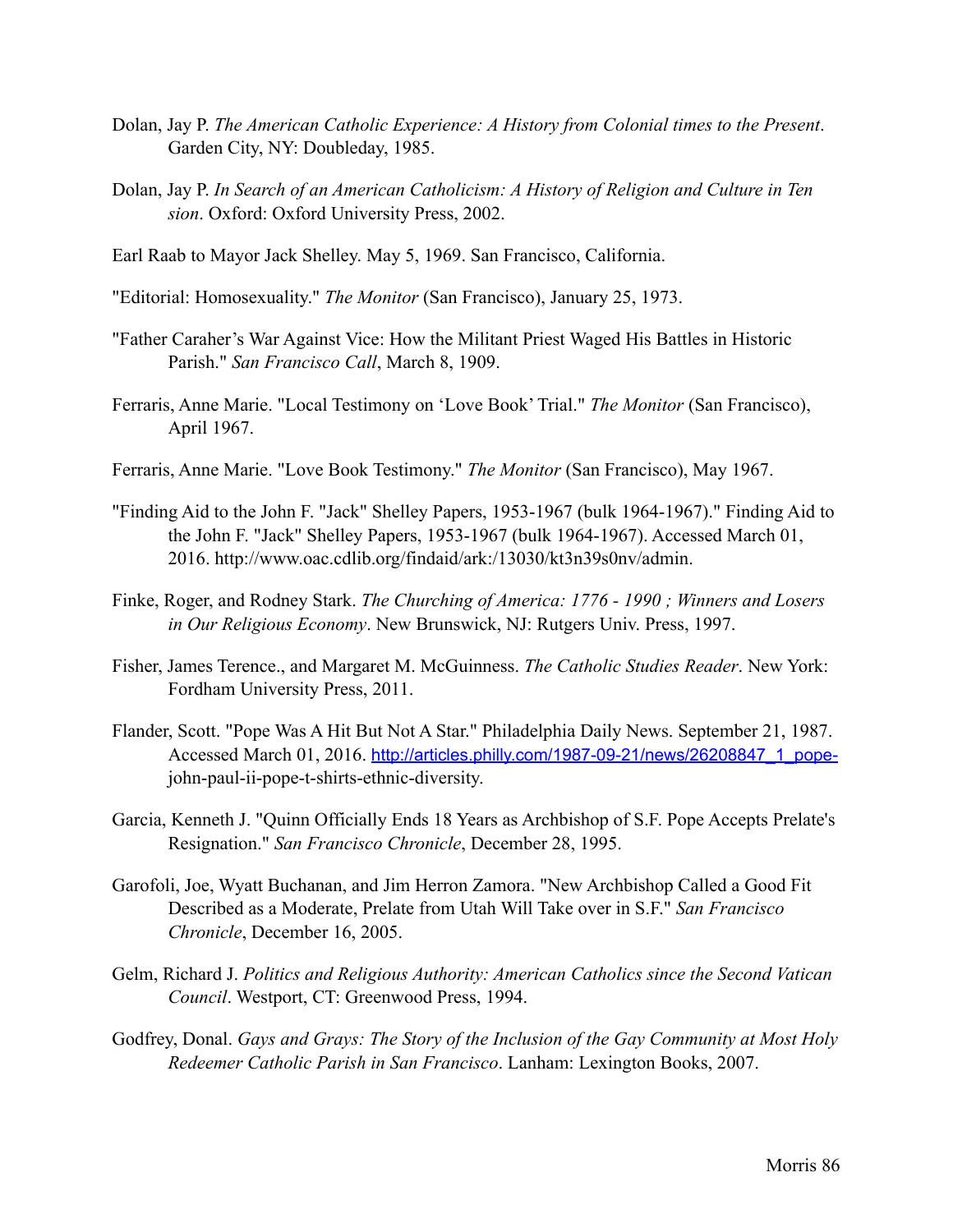- Hemmelgarn, Seth. "Niederauer Named Pink Brick Runner-up." *Bay Area Reporter* (San Fran cisco), June 18, 2009.
- Hemmelgarn, Seth. "Some SF Neighborhoods Showed Strong Support for Prop 8." *Bay Area Re porter* (San Francisco), November 20, 2008.

"Historical Data." SFPL. Accessed March 01, 2016. http://sfpl.org/index.php?pg=2000027601.

- *Homosexuality and Social Justice: Report of the Task Force on Gay/Lesbian Issues*. 1982. Commission on Social Justice
- Hoover, Ken. "Demonstrators March to Home of Archbishop: They Want Plan to Close 11 S.F. Churches Repealed." *San Francisco Chronicle*, January 29, 1994.
- Issel, William. *Church and State in the City: Catholics and Politics in Twentieth-century San Francisco*. Philadelphia: Temple University Press, 2013.
- *Itinerary of Pope John Paul II: September 17-18 1987*. Archives of the Archdiocese of San Fran cisco, Menlo Park.
- John R. Quinn to Richard Thierot. August 13, 1987. San Francisco, California.

John R. Quinn to Richard Thierot. August 11, 1987. San Francisco, California.

- *A Journey of Hope Toward the Third Millennium: A Pastoral Plan for the Archdiocese of San Francisco*. November 19, 1993. San Francisco.
- Kapp, Lawrence J. *The Political Values and Voting Behavior of American Catholics: Changes and Continuities from 1984 to 1989*. 1999.
- Kapp, Lawrence J. *The Political Values and Voting Behavior of American Catholics: Changes and Continuities from 1984 to 1989*. Washington DC: Catholic University of America, 1999.
- Kipper, Rebecca J. "Just a Matter of Fairness: What the Federal Recognition of California Regis tered Domestic Partners Means in the Fight for Tax Equity." *Chapman Law Review*, Feb ruary 2012. [https://www.chapman.edu/law/\\_files/publications/CLR-15-rebecca-kip](https://www.chapman.edu/law/_files/publications/CLR-15-rebecca-kip) per.pdf.

Knight, Heather. "Prop. 8 Support in S.F." *San Francisco Chronicle*, November 14, 2008.

- Kuruvila, Matthai. "Clergy's Role a Wedge for Many Catholics." *San Francisco Chronicle*, No vember 22, 2008.
- Kuruvila, Matthai. "S.F. Archbishop Defends Role in Prop. 8 Passage." *San Francisco Chronicle*, December 4, 2008.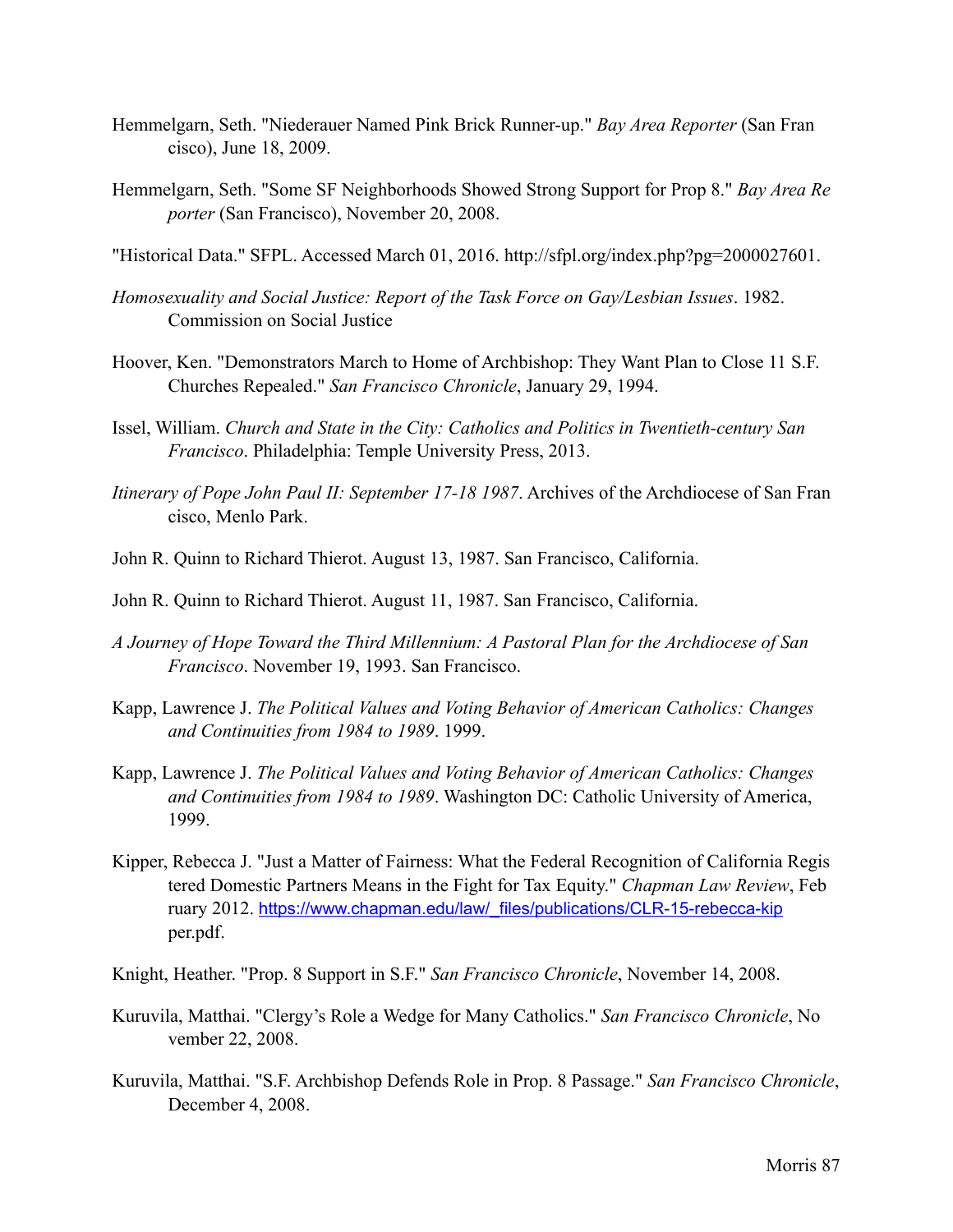- Kuruvila, Matthai. "To Pass Measure, Catholics and Mormons Allied." *San Francisco Chronicle*, November 10, 2008.
- Lader, Lawrence. *Politics, Power, and the Church: The Catholic Crisis and Its Challenge to American Pluralism*. New York: Macmillan, 1987.
- Lattin, Don. "Angry Calls Over Plans to Close 13 S.F. Churches." *San Francisco Chronicle*, No vember 16, 1993.
- Lattin, Don. "Archbishop Not Amused By `Sisters', But Levada Seeks Talks to End Rift with Church." *San Francisco Chronicle*, April 2, 1999.
- Lattin, Don. "The Archbishop's Honeymoon: The Marriage between San Francisco's Liberal Catholic Community and Its Conservative Head, William Levada, Is off to a Promising Start. But Will It Prove a Match Made in Heaven." *San Francisco Chronicle*, March 19, 1996.
- Lattin, Don. "Levada's Oregon History Surfaces: Lawyers Question S.F. Archbishop's Role in Molest Cases." *San Francisco Chronicle*, July 10, 2004.
- Lattin, Don. "Old-Timers Lament Future of S.F. Church." *San Francisco Chronicle*, November 18, 1993.
- Lattin, Don. "S.F. Archbishop Insists He's `Not Anti-Gay' He Seeks Compromise on Catholic Charities' Contract." *San Francisco Chronicle*, February 4, 1997.
- Leary, Kevin. "Pontiff Arrives in S.F. Today: No Dissent, Pope Tells U.S. Catholics, He Makes It Clear to Bishops." *San Francisco Chronicle*, September 17, 1987.
- Levada, William. "The San Francisco Solution." *First Things*, August 1997.
- "Love Book Criticized by Jesuit." *The Argus* (Fremont), May 23, 1967.
- Margolin, Ephraim. "The Obscene Sculpture Trial in San Francisco." The Champion. September 2008. Accessed March 01, 2016. http://www.nacdl.org/Champion.aspx?id=4922.
- Massa, Mark Stephen. *The American Catholic Revolution: How the Sixties Changed the Church Forever*. New York: Oxford University Press, 2010.
- Mattier, Phil, and Andy Ross. "Prominent Catholics Call on Pope to Oust S.F. Archbishop." SF Gate. April 20, 2015. Accessed March 02, 2016. [http://www.sfgate.com/bayarea/matier](http://www.sfgate.com/bayarea/matier-) ross/article/Prominent-Catholics-call-on-pope-to-oust-S-F-6202539.php.

"Mayor Feinstein Keeps a Promise." *Jewish Post Indianapolis*, July 22, 1987.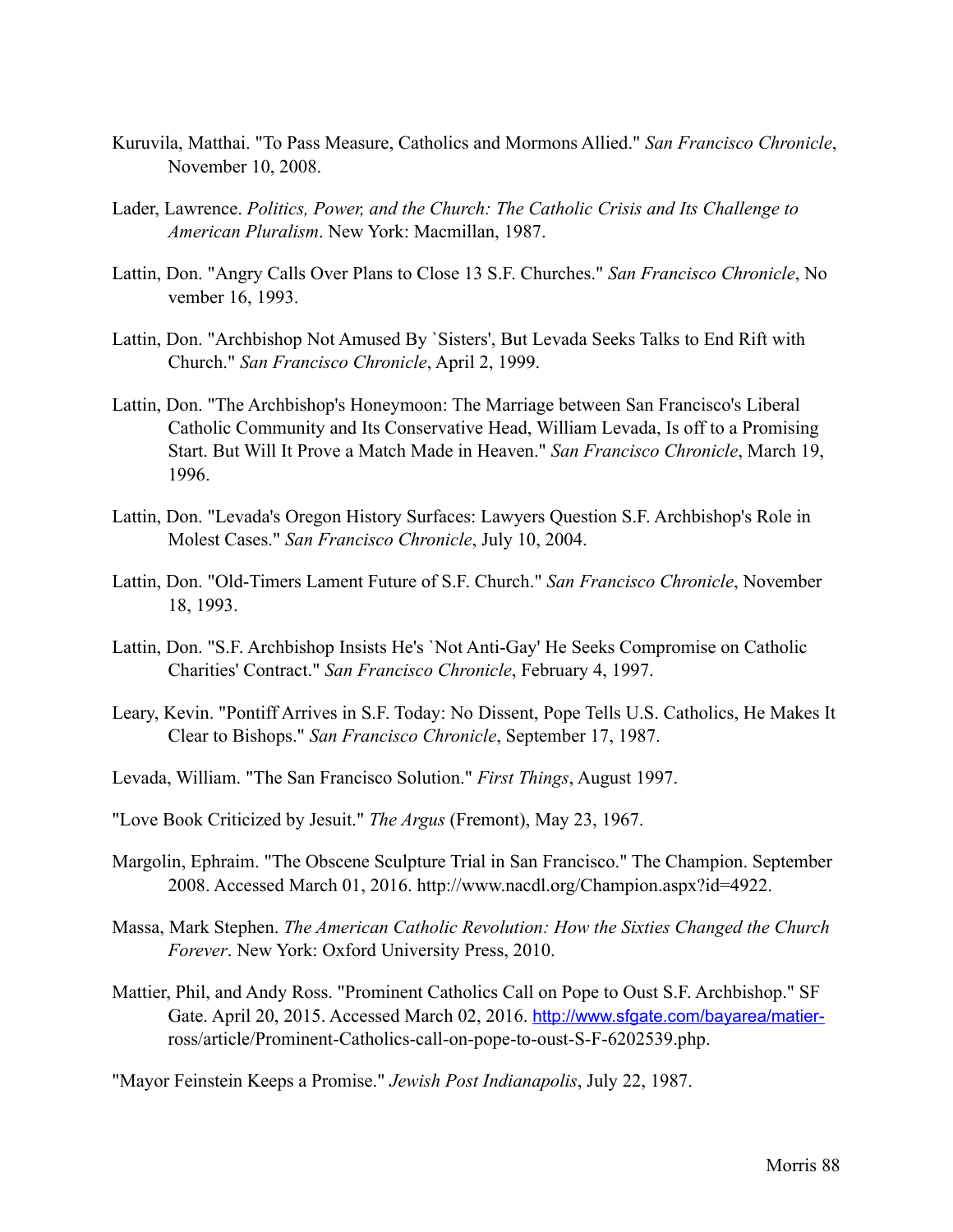- "Mayor of San Francisco Gavin Newsom to Campaign against Prop. 8." *Catholic News Agency*, September 6, 2008.
- McBrien, Richard. "The Future Role of the Church in American Society." In *Religion and Poli tics in the American Milieu*, edited by Leslie Griffin. Notre Dame: Notre Dame Review of Politics, 1989.
- McCabe, Michael. "Experts Guess At Why Pope Drew So Few." *San Francisco Chronicle*, Sep tember 19, 1987.
- McCabe, Michael. "We Are Ready': S.F. Pope Planners Say a Little Prayer." *San Francisco Chronicle*, September 17, 1987.
- McGreevy, John T. *Catholicism and American Freedom: A History*. New York: W.W. Norton, 2003.
- McLeod, Ramon G. "Bay Area Survey Backs Pope on Issue of Waldheim Meeting." *San Fran cisco Chronicle*, September 11, 1987.
- McLeod, Ramon G. "Few Toe the Vatican Line: Bay Catholics Go Their Own Way." *San Fran cisco Chronicle*, September 14, 1987.
- McLeod, Ramon G. "Popemobile Was a Blur on Geary." *San Francisco Chronicle*, September 18, 1987.
- Mena, Adelaide. "The 'great Secret' of San Francisco's AIDS Response." Catholic News Agency. Accessed March 01, 2016. [http://www.catholicnewsagency.com/news/the-great-secret-of](http://www.catholicnewsagency.com/news/the-great-secret-of-) san-franciscos-aids-response-25623/.
- Minton, Tori. "S.F. Archbishop Agrees to Discuss Partners Policy." *San Francisco Chronicle*, February 7, 1997.
- Neuhaus, Richard John. "The Truce of 2005?" *First Things*, February 2006.
- Nevius, C.W. "Castro Catholic Church Walks Fine Line on Prop. 8." *San Francisco Chronicle*, October 18, 2008.
- Niederauer, George. "Marriage and Homosexuality." *First Things*, May 2006.
- Nolte, Carl. "George Christopher 1907-2000 / Big-Thinking S.F. Mayor Of '50s and '60s Is Dead." SFGate. Accessed March 01, 2016. <http://www.sfgate.com/news/article/> GEORGE-CHISTOPHER-1907-2000-Big-Thinking-S-F-3239001.php,.
- Nolte, Carl. "He Visits Bridge, Embraces AIDS Patients: Pope Tells AIDS Sufferers They Have God's Love." *S*, September 18, 1987.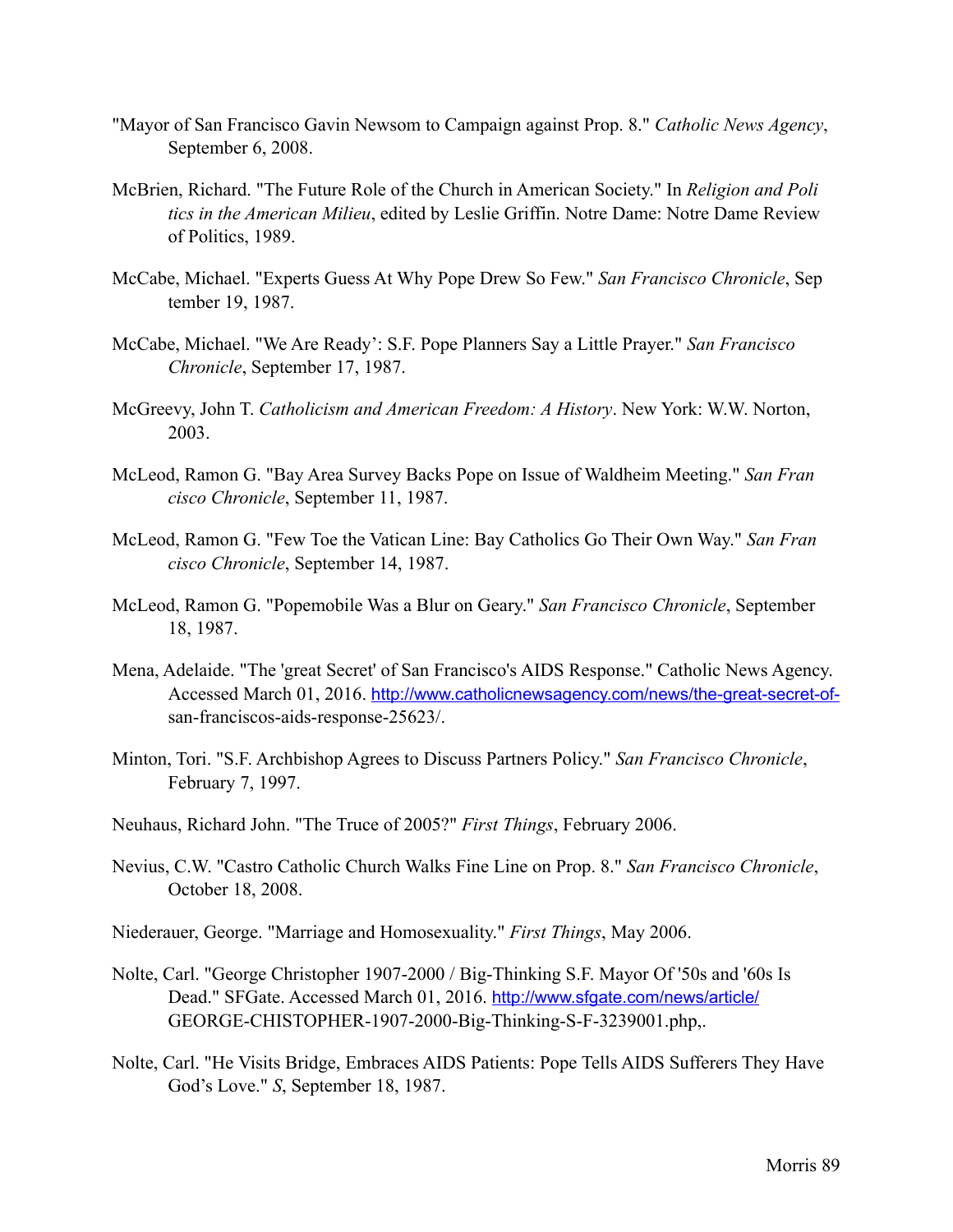*The Official Catholic Directory: Anno Domini 2008*. New Providence, NJ: P.J. Kenedy, 2007.

*Papal Visit File*. Archives of the Archdiocese of San Francisco, Menlo Park.

- "Pastoral Letter on Homosexuality." Letter from John R. Quinn. May 5, 1980. San Francisco, California.
- Prendergast, William B. The Catholic Voter in American Politics: The Passing of the Democratic Monolith. Washington, D.C.: Georgetown University Press, 1999.
- "PRRI American Values Atlas." PRRI American Values Atlas. Accessed March 01, 2016. http://ava.publicreligion.org/#religious/2014/MetroAreas/religion/m/26).
- "The Psychedelic Shop Gets Raided." KRON TV. November 15, 1966. <https://diva.sfsu.edu/col> lections/sfbatv/bundles/21073.
- Putnam, Robert D., and David E. Campbell. *American Grace: How Religion Divides and Unites Us*. New York: Simon & Schuster, 2010.
- Ratzinger, Joseph. "Letter to the Bishops of the Catholic Church on the Pastoral Care of Homo sexual Persons." Letter to the Bishops of the Catholic Church on the Pastoral Care of Homosexual Persons. October 1, 1986. Accessed March 01, 2016. <http://www.vatican.va/> roman curia/congregations/cfaith/documents/rc con cfaith doc 19861001 homosexualpersons en.html.
- Reinhold, Robert. "The Papal Visit; Protest in San Francisco Is Largest of Pope's Trip." The New York Times. September 17, 1987. Accessed March 01, 2016. <http://www.nytimes.com/> 1987/09/18/us/the-papal-visit-protest-in-san-francisco-is-largest-of-pope-s-trip.html.
- "Reports." The Association of Religion Data Archives. Accessed March 01, 2016. <http://www.t> hearda.com/rcms2010/r/c/06/rcms2010\_06075\_county\_cong\_1990.asp.
- "Reports." The Association of Religion Data Archives. Accessed March 01, 2016. <http://www.t> hearda.com/rcms2010/r/c/06/rcms2010\_06075\_county\_name\_2010.asp.
- Richard Thierot to Archbishop John R. Quinn. August 11, 1987. San Francisco, California.
- Roberts, Patricia C. "Critics Wary of Archdiocese Compromise in San Francisco." *Christianity Today*, April 28, 1997.
- Rubenstein, Steve. "S.F. Archdiocese Slapped with Sex Suit: Ex-parishioner Says That Former Priest Abused Him as Boy." *San Francisco Chronicle*, February 12, 2003.
- "San Francisco Archbishop George Niederauer Speaks Out on Role of Church in Prop 8 Passage." San Francisco Sentinel. December 04, 2008. Accessed March 01, 2016. http:// www.sanfranciscosentinel.com/?p=17788.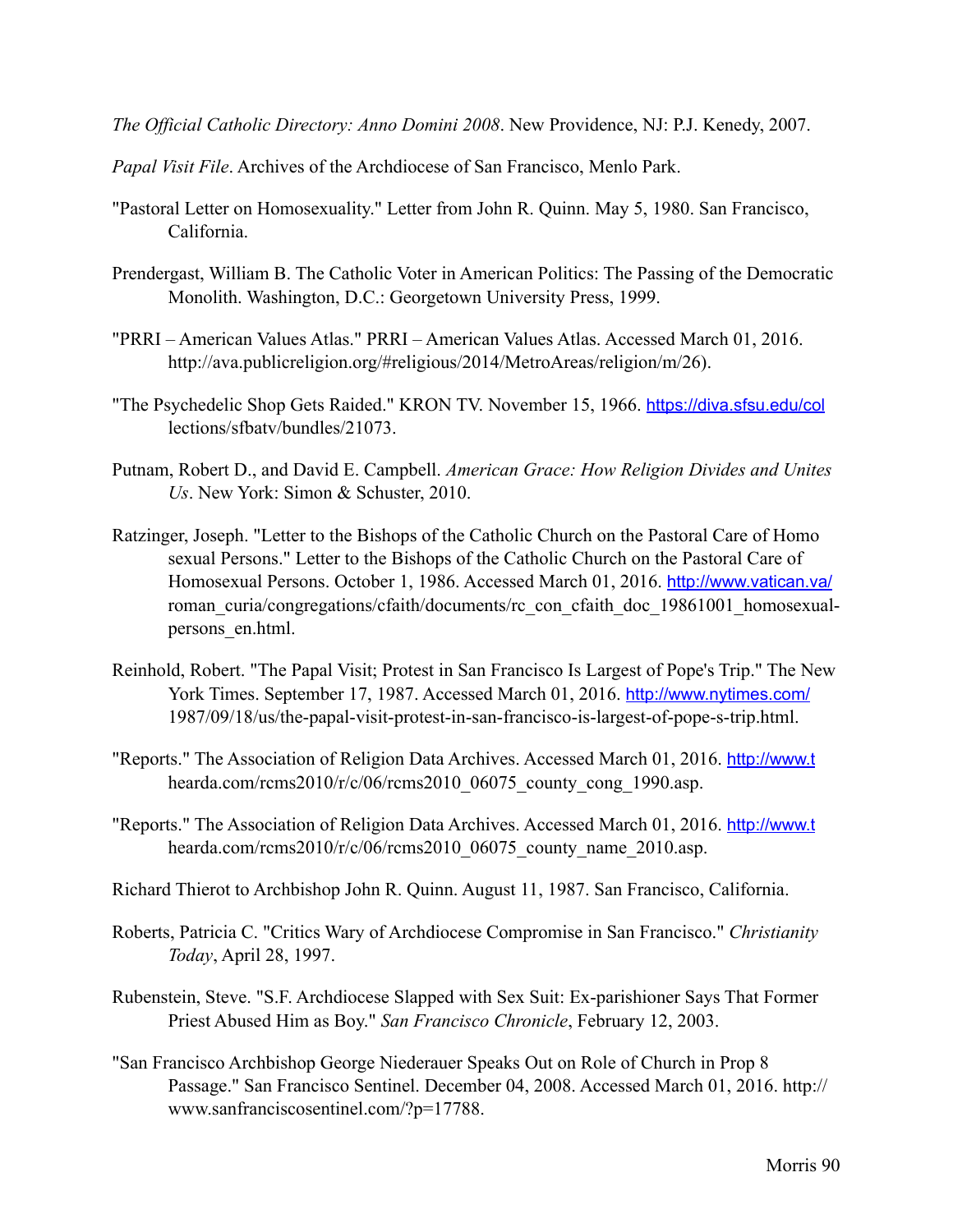San Francisco Board of Supervisors. *Resolution No. 168-06*. San Francisco, 2006.

- "San Francisco Catholic Church Attacked by Pro-Homosexual Marriage Vandals." *Catholic News Service*, January 12, 2009.
- Segers, Mary C. *Church Polity and American Politics: Issues in Contemporary American Catholicism*. New York: Garland Pub., 1990.
- Shilts, Randy. *The Mayor of Castro Street: The Life and times of Harvey Milk*. New York, NY: St. Martin's Griffin, 2008.
- Sides, Josh. *Erotic City: Sexual Revolutions and the Making of Modern San Francisco*. Oxford: Oxford University Press, 2009.
- Sinclair, Mick. *San Francisco: A Cultural and Literary History*. New York: Interlink Books, 2004.
- "A Sistory, Blow by Blow." A Sistory, Blow by Blow. Accessed March 01, 2016. <http://thesister> s.org/sistory/64-a-sistory-blow-by-blow.
- Skerl, Jennie, ed. *Reconstructing the Beats*. New York: Palgrave Macmillan, 2004.
- Smith, Reginald. "Move to Aid Central American Refugees Supervisors to Vote on S.F. as `Sanc tuary,'" *San Francisco Chronicle*, December 7, 1985.
- Starr, Clinton R. "Individual Resistance and Collective Action." In *Reconstructing the Beats*, edited by Jennie Skirl. New York, NY: Palgrave Macmillan, 2004.
- "A Statement of the Catholic Bishops of California in Support of Proposition 8." California Catholic Conference. Accessed March 01, 2016. <http://www.cacatholic.org/news/califor> nia-bishops-statements/statement-catholic-bishops-california-support-proposition-8.
- Szymanski, Zak. "Catholic Charities Revamps Adoptions." *Bay Area Reporter* (San Francisco), August 10, 2006.
- Talbot, David. *Season of the Witch: Enchantment, Terror, and Deliverance in the City of Love*. New York: Free Press, 2012.
- Thomas Cahill to Mayor Jack Shelley. November 17, 1965. San Francisco, California.
- Thompson, Hunter S. "The Hashbury Is the Capital of the Hippies." *New York Times Magazine*, May 14, 1967.
- "TIMELINE: How San Francisco Became A Sanctuary City For Undocumented Immigrants." CBS San Francisco. Accessed March 01, 2016. <http://sanfrancisco.cbslocal.com/>